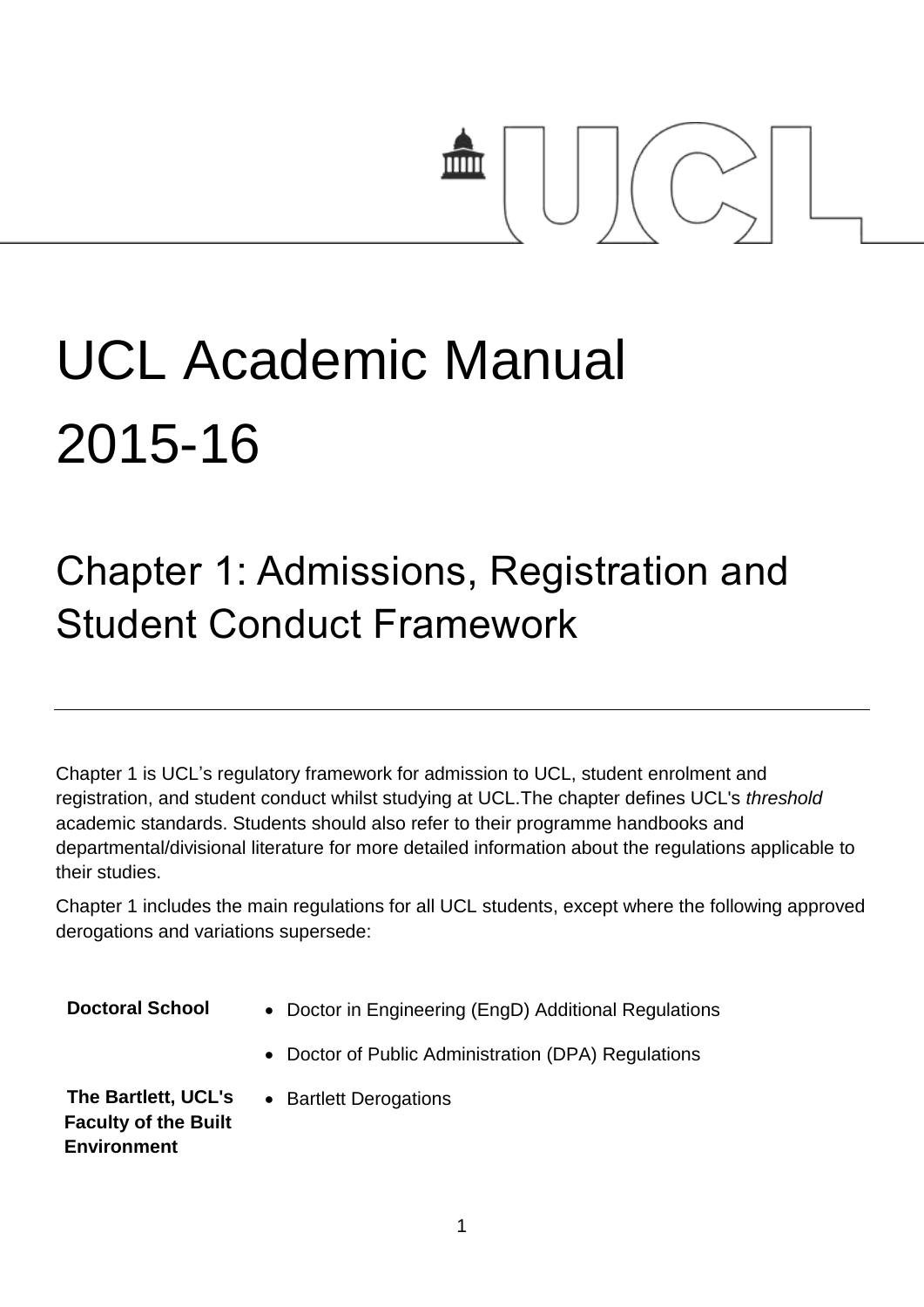### **UCL Institute of Education** UCL IOE General Academic Regulations UCL IOE Undergraduate Regulations UCL IOE Foundation Degree Regulations UCL IOE Bachelor of Education (Honours) Regulations UCL IOE Taught Postgraduate Regulations UCL IOE PGCE/ PgCE Regulations UCL IOE MPhil/ PhD Regulations 2015-16 (New Students) UCL IOE MPhil/ PhD Regulations 2014-15 (Continuing Students) UCL IOE Doctor in Education Regulations (EdD) 2015-16 (New Students) UCL IOE Doctor in Education Regulations (EdD) 2014-15 (Continuing Students) • UCL IOE Doctor in Educational Psychology (DEdPsy) Regulations 2015-16 (New Students) UCL IOE Doctor in Educational Psychology (DEdPsy) Regulations 2014-15 (Continuing Students) UCL IOE Professional Practice Panel (PPP) Policy 2015-16 Life Sciences **•** BSc in Speech Sciences Variations UCL School of Pharmacy PGDip General Pharmacy Practice **Derogations**

#### **Medical Sciences** . Bachelor of Medicine, Bachelor of Surgery (MBBS) Regulations

Students following joint or dual programmes delivered in conjunction with other universities, institutes and organisations (e.g. EMPA, International MA) should refer to their specific programme literature for details of the regulations that apply to their studies.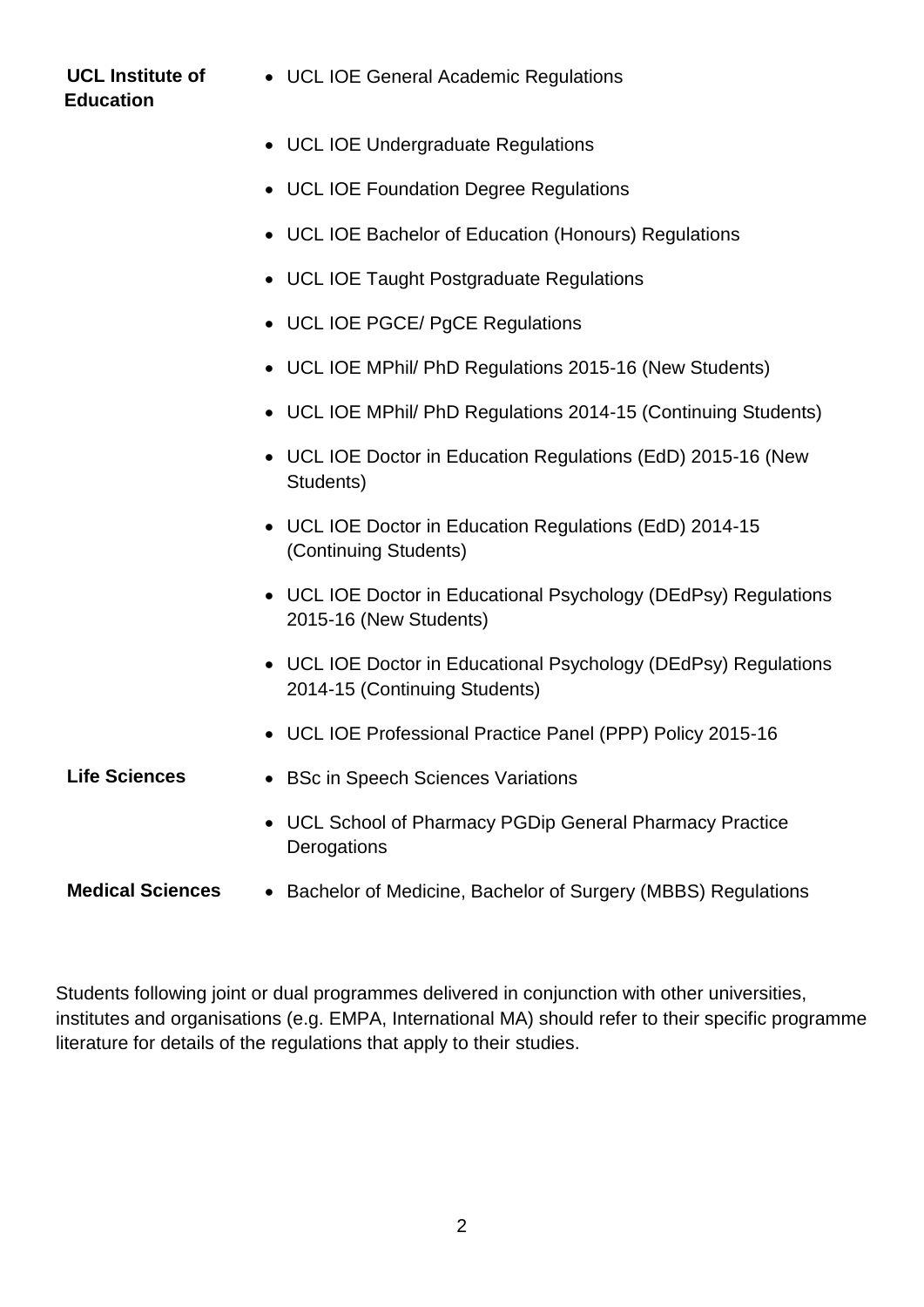### Table of Contents

| 1    |                                                                 |  |
|------|-----------------------------------------------------------------|--|
| 1.1  |                                                                 |  |
| 1.2  |                                                                 |  |
| 1.3  |                                                                 |  |
| 1.4  |                                                                 |  |
| 1.5  |                                                                 |  |
| 1.6  | Recognition of Prior Learning (RPL) for Entry to UCL  12        |  |
| 1.7  |                                                                 |  |
| 1.8  |                                                                 |  |
| 1.9  |                                                                 |  |
| 1.10 |                                                                 |  |
| 1.11 |                                                                 |  |
| 1.12 |                                                                 |  |
| 1.13 |                                                                 |  |
| 1.14 |                                                                 |  |
| 1.15 |                                                                 |  |
| 1.16 |                                                                 |  |
| 2    |                                                                 |  |
| 2.1  | Standard Qualifications for Admission: MPhil/PhD Programmes 26  |  |
| 2.2  | Standard Qualifications for Admission: EngD Programmes 26       |  |
| 2.3  | MRes Progression to an Associated Research Degree Programme  27 |  |
| 2.4  | Standard Qualifications for Admission: MD (Res) Programmes 28   |  |
| 2.5  |                                                                 |  |
| 2.6  |                                                                 |  |
| 3    | PROFESSIONAL DOCTORATE ADMISSIONS30                             |  |
| 3.1  |                                                                 |  |
| 3.2  |                                                                 |  |
| 3.3  |                                                                 |  |
| 3.4  |                                                                 |  |
| 4    |                                                                 |  |
| 4.1  |                                                                 |  |
| 4.2  |                                                                 |  |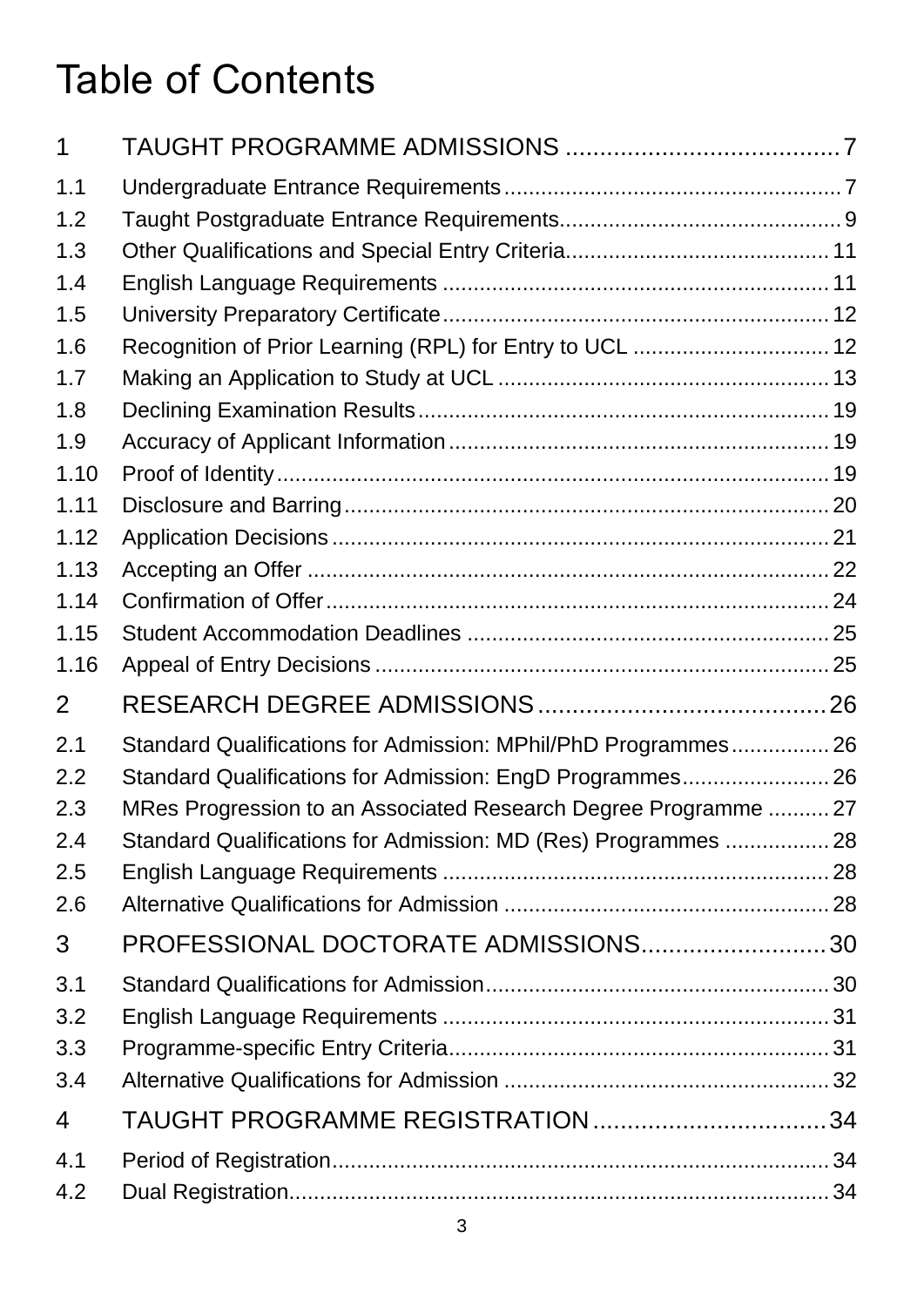| 4.3  |                                        |  |
|------|----------------------------------------|--|
| 4.4  |                                        |  |
| 4.5  |                                        |  |
| 4.6  |                                        |  |
| 4.7  |                                        |  |
| 4.8  |                                        |  |
| 4.9  |                                        |  |
| 4.10 |                                        |  |
| 4.11 |                                        |  |
| 5    |                                        |  |
| 5.1  |                                        |  |
| 5.2  |                                        |  |
| 5.3  |                                        |  |
| 5.4  |                                        |  |
| 5.5  |                                        |  |
| 5.6  |                                        |  |
| 5.7  |                                        |  |
| 5.8  |                                        |  |
| 5.9  |                                        |  |
| 5.10 |                                        |  |
| 5.11 |                                        |  |
| 5.12 |                                        |  |
| 5.13 |                                        |  |
| 5.14 |                                        |  |
| 6    | PROFESSIONAL DOCTORATE REGISTRATION 69 |  |
| 6.1  |                                        |  |
| 6.2  |                                        |  |
| 6.3  |                                        |  |
| 6.4  |                                        |  |
| 6.5  |                                        |  |
| 6.6  |                                        |  |
| 6.7  |                                        |  |
| 6.8  |                                        |  |
| 6.9  |                                        |  |
| 6.10 |                                        |  |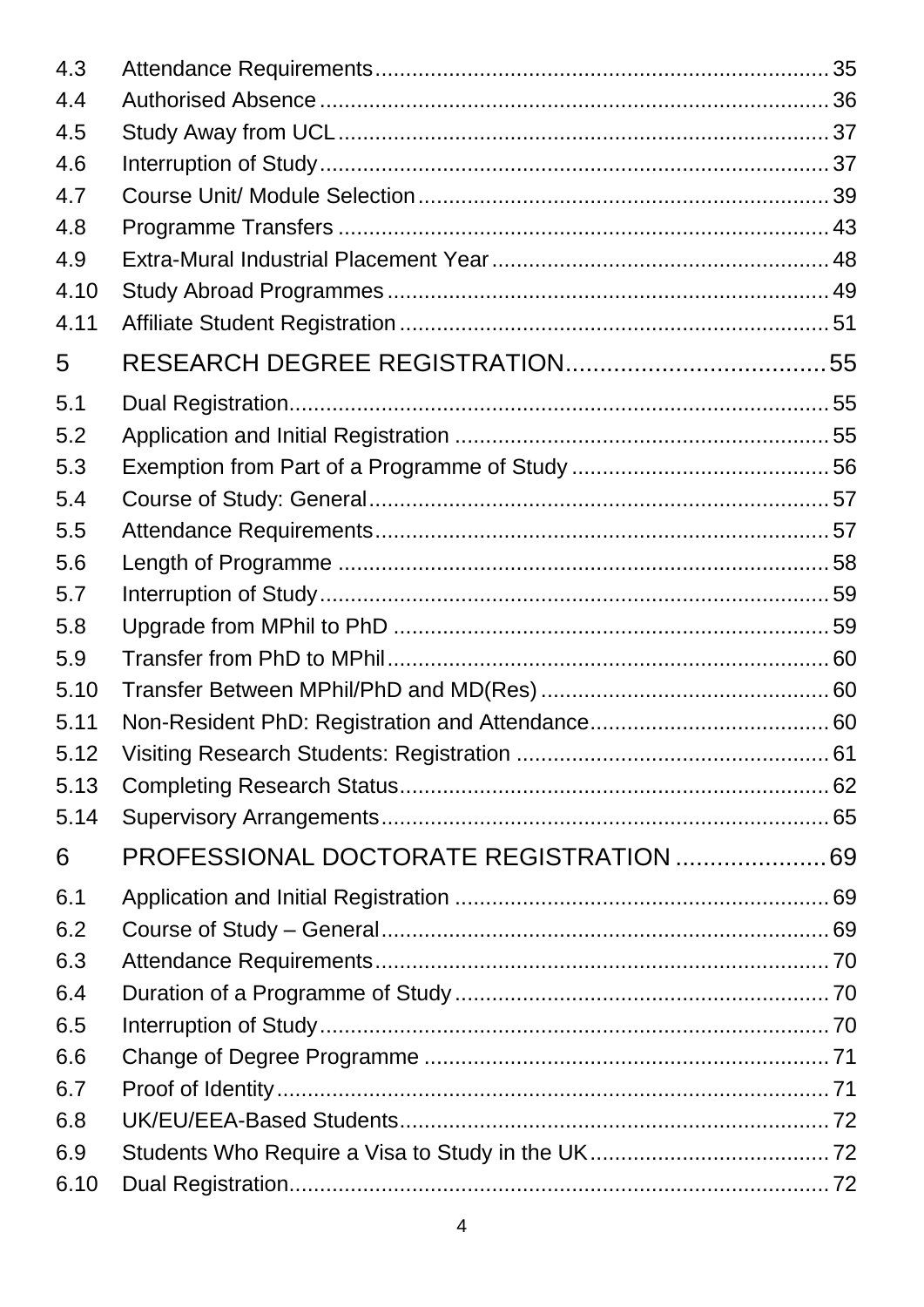| LEARNING AGREEMENTS, BARRING, SUSPENSIONS &                           |
|-----------------------------------------------------------------------|
|                                                                       |
|                                                                       |
|                                                                       |
| Suspensions of Studies on Grounds of Academic Insufficiency  95       |
|                                                                       |
| Suspension and Termination of Studies for Non-Attendance at Mandatory |
|                                                                       |
| SUPPORT TO STUDY AND FITNESS TO STUDY 98                              |
|                                                                       |
|                                                                       |
|                                                                       |
| STUDENT DISCIPLINARY CODE AND PROCEDURE 105                           |
|                                                                       |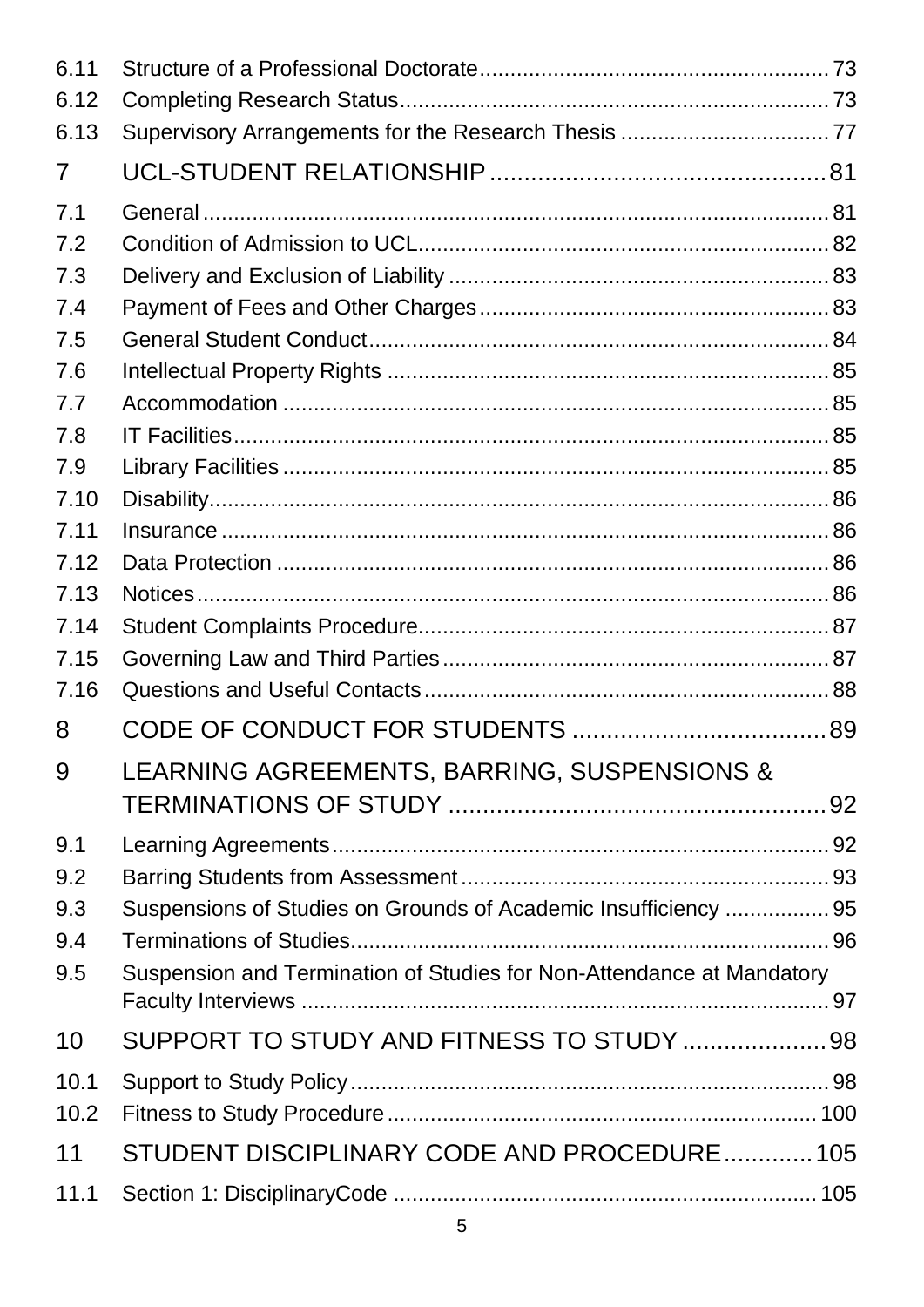| 11.2            |                                                               |  |
|-----------------|---------------------------------------------------------------|--|
| 11.3            |                                                               |  |
| 11.4            |                                                               |  |
| 11.5            |                                                               |  |
| 11.6            |                                                               |  |
| 11.7            |                                                               |  |
| 12 <sup>2</sup> |                                                               |  |
| 12.1            | Section 1- Guide to the UCL Student Complaints Procedure  119 |  |
| 12.2            |                                                               |  |
| 12.3            |                                                               |  |
| 12.4            |                                                               |  |
| 12.5            |                                                               |  |
| 13              |                                                               |  |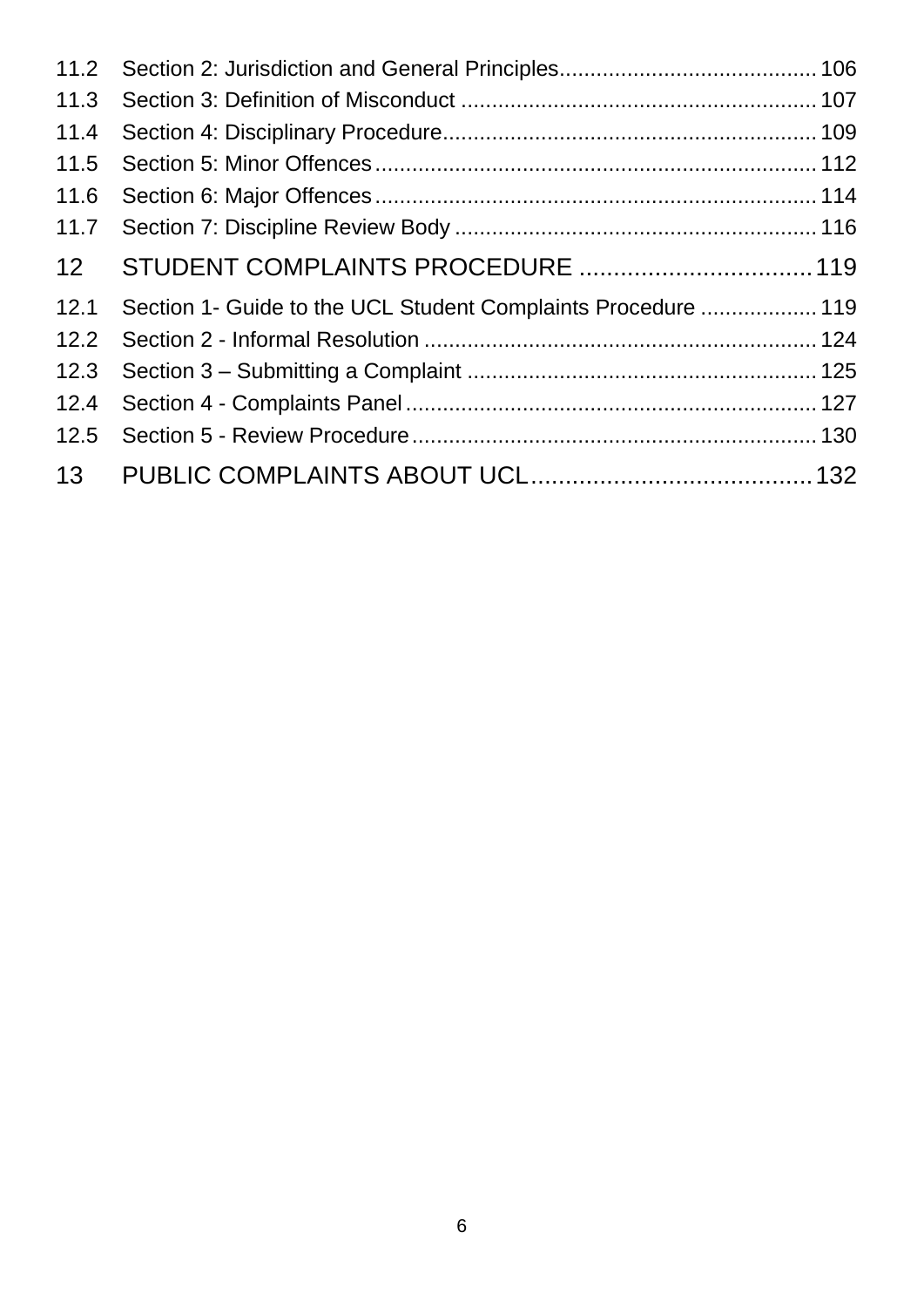### <span id="page-6-0"></span>1 Taught Programme Admissions

### <span id="page-6-1"></span>1.1 Undergraduate Entrance Requirements

### 1.1.1 A and AS Levels

- 1. UCL's entry requirement range is A\*A\*A–ABB, plus a pass in a further Advanced Subsidiary (AS) level subject.
- 2. Some degree programmes will have higher entry requirements.
- 3. The requirements for individual programmes are set out in the [Prospectus.](http://www.ucl.ac.uk/prospective-students/)

#### **Further guidance**

- 1. UCL has a benchmark entry level of ABB at GCE A level and does not make offers of admission with any grades or scores lower than B.
- 2. Applicants will not be admitted below the benchmark level without the advance approval of the Vice-Provost (Education and Student Affairs) and cases for consideration should be submitted by Admissions Tutors to the Vice-Provost (Education and Student Affairs), via [Admissions in Student and Registry Services.](http://www.ucl.ac.uk/srs/our-services/access-and-admissions)
- 3. The maximum permitted offer is A\*AA plus a pass in a fourth AS level, with the exception of the Department of Mathematics that can offer at a level of A\*A\*A plus a pass in a fourth AS Level.
- 4. For further information about the acceptability of A Level subjects see [Preferred A](http://www.ucl.ac.uk/prospective-students/undergraduate/application/requirements/a-levels/preferred-a-levels)  [Level Subjects.](http://www.ucl.ac.uk/prospective-students/undergraduate/application/requirements/a-levels/preferred-a-levels)

### 1.1.2 International Baccalaureate

- 1. The normal requirement for admission to UCL is the award of the Diploma achieved with good grades across individual subjects. UCL's standard minimum requirement is 34 points overall, with a combined score of 16 achieved in three higher level subjects with no grade lower than 5.
- 2. Many programmes may have higher entry requirements. Programme specific entry requirements are set out in the [Prospectus.](http://www.ucl.ac.uk/prospective-students/)

#### **Further guidance**

1. Programmes may specify up to two individual higher level grade requirements. Where this is the case, a higher level grade of 6 is specified as the equivalent of an A grade requirement at A level, and a higher level grade of 7 is specified as the equivalent of an A\* grade requirement at A level. For example, a programme that requires grades AAB at A level including grade A in Chemistry has an International Baccalaureate Diploma requirement of 36 points with a score of 17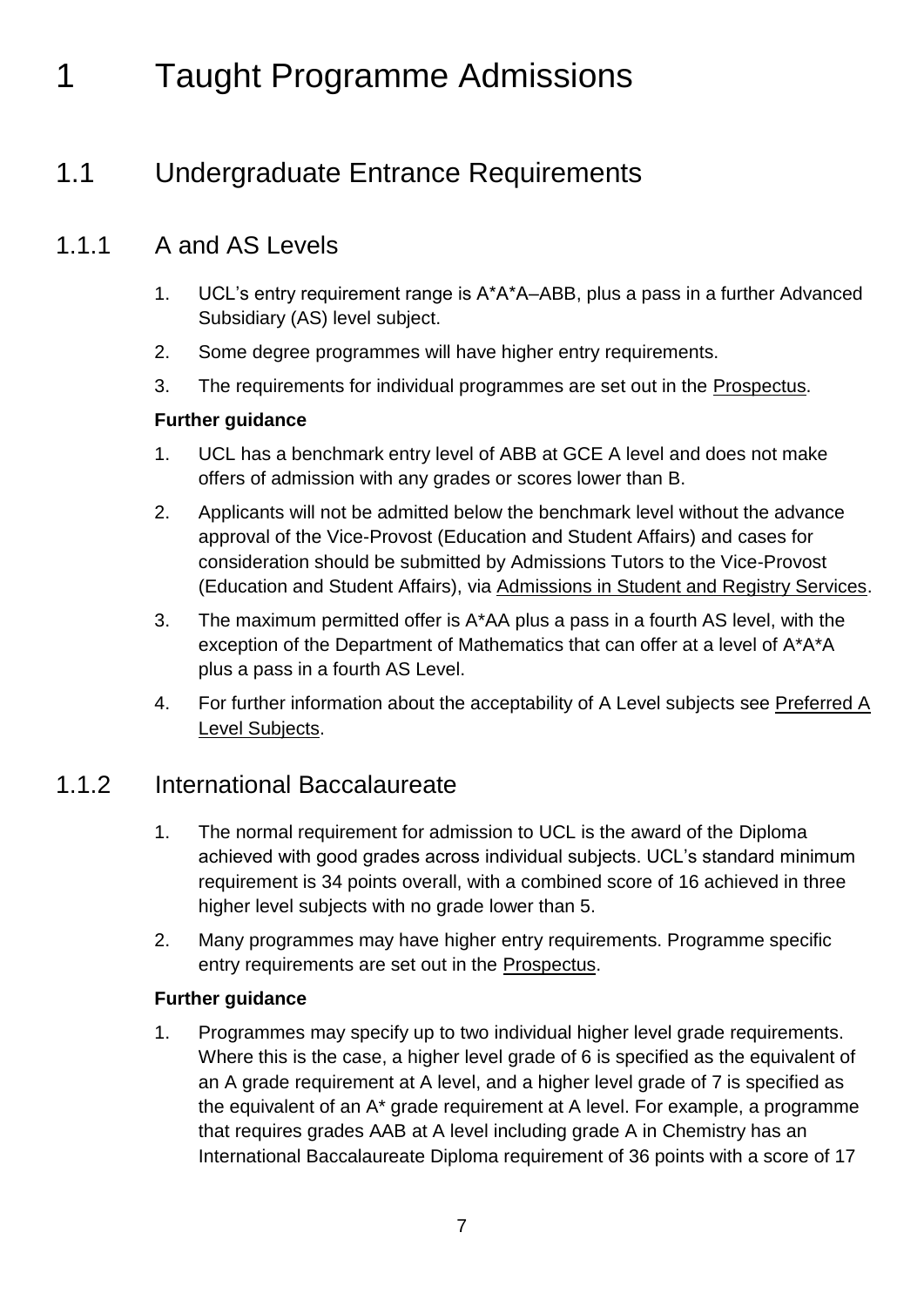in three higher level subjects, including grade 6 in Chemistry, with no score lower than 5.

2. Applicants will not be admitted below the benchmark level without the advance approval of the Vice-Provost (Education and Student Affairs) and cases for consideration should be submitted by Admissions Tutors to the Vice-Provost (Education and Student Affairs), via [Admissions in Student and Registry Services.](http://www.ucl.ac.uk/srs/our-services/access-and-admissions)

### 1.1.3 Vocational A and AS Levels

1. One of the three GCE A levels may be substituted by a Vocational A level. The additional Advanced Subsidiary subject may be substituted by a Vocational AS level or the equivalent.

#### **Further guidance**

1. Applicants should note that admission to UCL will not be granted solely on the basis of Vocational A/AS levels.

### 1.1.4 General Studies and Critical Thinking A and AS Level

1. AS level General Studies or AS Critical Thinking are not recognised for admissions purposes. A level General Studies and A Level Critical Thinking are only acceptable as an alternative to the additional Advanced Subsidiary level subject that is required.

### 1.1.5 GCSE and Equivalent Qualifications

- 1. All UCL programmes require GCSE or equivalent passes in English Language and Mathematics at grade C or higher.
- 2. Law, Medicine and Psychology programmes require additional GCSE passes in specific subjects or higher grades than C in English Language and/or Mathematics, as outlined in the programme descriptions given in the [Prospectus](http://www.ucl.ac.uk/prospective-students/) for the year of application.

#### **Further guidance**

- 1. For further information see the [List of Qualifications Accepted by UCL as GCSE](http://www.ucl.ac.uk/prospective-students/undergraduate/application/requirements/a-levels/preferred-a-levels)  [Equivalents.](http://www.ucl.ac.uk/prospective-students/undergraduate/application/requirements/a-levels/preferred-a-levels)
- 2. UCL values applicants who have developed key skills such as numeracy, communication, problem solving and the ability to work with others. Applicants may wish to include how they have developed these skills either through certificated awards, extra-curricular activities or work in their personal statement in their UCAS application.

### 1.1.6 Programme Specific Entry Requirements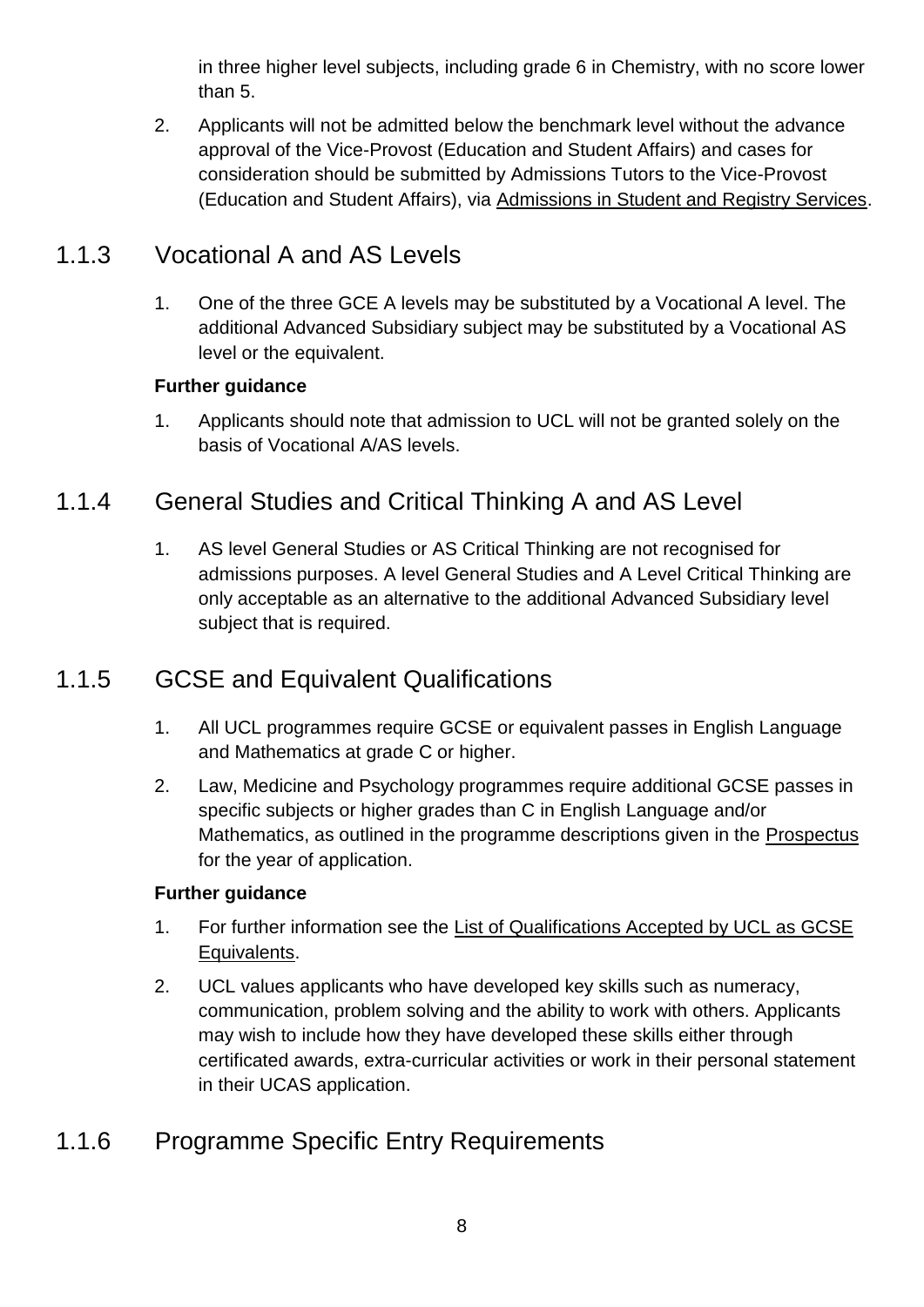1. Applicants' qualifications must satisfy the specific degree programme requirements which are outlined in the programme descriptions given in the [Prospectus](http://www.ucl.ac.uk/prospective-students/) for the year of application.

### **Further guidance**

1. Applicants are advised to check for specific entry requirements in their chosen area of study before making an application to UCL. In particular, applicants should note the entry criteria for Medicine, Integrated BSc degrees, Fine Art and Law set out in the [Prospectus.](http://www.ucl.ac.uk/prospective-students/)

### 1.1.7 Applications for the MBBS (Bachelor of Medicine and Bachelor of Surgery) Programme

1. In addition to making an application via UCAS, all applicants for the UCL MBBS programme must take the [Biomedical Admissions Test \(BMAT\).](http://www.admissionstestingservice.org/our-services/medicine-and-healthcare/bmat/about-bmat/)

#### **Further guidance**

1. Applicants for the MBBS should note that there are strict deadlines for their UCAS application and their BMAT registration.

### 1.1.8 Applications for Law Undergraduate Programmes

1. In addition to making an application via UCAS, all applicants for UCL undergraduate Law programmes must take the [National Admission Test for Law](http://www.lnat.ac.uk/)  [\(LNAT\).](http://www.lnat.ac.uk/)

### **Further guidance**

1. Applicants for Law degrees should note that there are strict deadlines for LNAT registration and subsequently taking the test.

### <span id="page-8-0"></span>1.2 Taught Postgraduate Entrance Requirements

### 1.2.1 Postgraduate Certificate, Postgraduate Diploma and Taught **Masters**

- 1. UCL requires a UK Bachelor's degree in an appropriate subject, awarded with first or second-class Honours, or an overseas qualification of an equivalent standard from a university or educational institution of university rank.
- 2. For some taught programmes, an applicant whose qualifications, although otherwise acceptable, are of lower standard may be admitted if evidence of an adequate academic background and experience in an appropriate field can be shown. In certain instances, applicants may be required to pursue the programme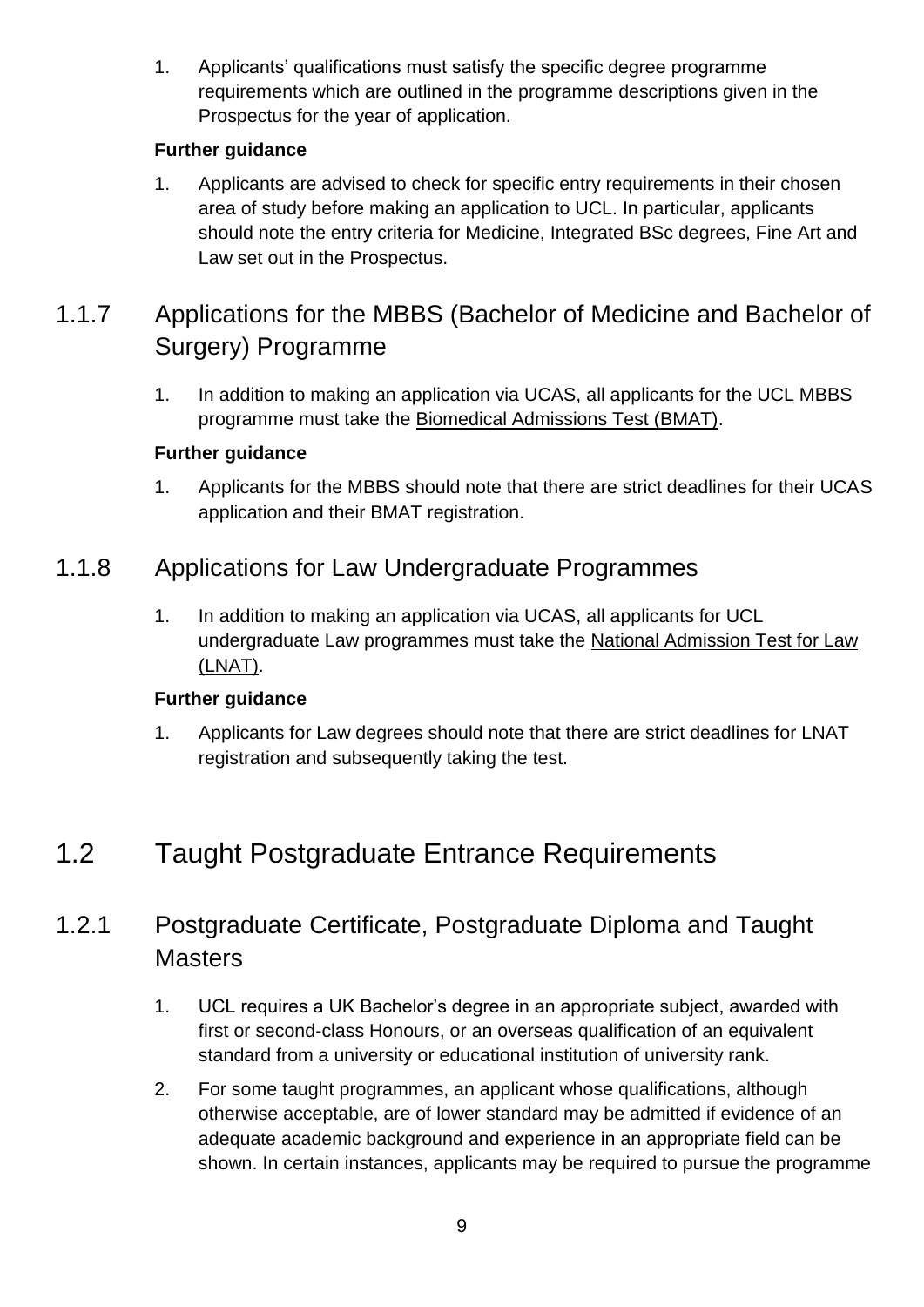over an extended period of time (including a qualifying year) and/or pass a qualifying examination before being registered for the degree programme.

3. Applicants must meet any entry conditions set by UCL by the start of the academic year in which they expect to begin their studies.

#### **Further guidance**

1. Some programmes take into account individual professional and work experience for admissions purposes. Please refer to the [Prospectus](http://www.ucl.ac.uk/prospective-students/) or relevant [Department/](http://www.ucl.ac.uk/departments/a-z)  [Division](http://www.ucl.ac.uk/departments/a-z) for details of specific entry requirements.

### 1.2.2 Research Masters (MRes)

1. A UK Bachelor's degree in an appropriate subject, awarded with first or upper second-class Honours, or an overseas qualification of an equivalent standard from a university or educational institution of university rank is required.

### 1.2.3 Programme Specific Entry Requirements

1. Applicants' qualifications must satisfy the specific degree programme entry requirements which are outlined in the programme descriptions given in the [Prospectus](http://www.ucl.ac.uk/prospective-students/) for the year of application.

#### **Further guidance**

1. Applicants are advised to check for specific entry requirements in their chosen area of study before making an application to UCL by referring to the [Prospectus](http://www.ucl.ac.uk/prospective-students/) and to the information for students on the relevant [Department/ Division](http://www.ucl.ac.uk/departments/a-z) web pages.

### 1.2.4 International Qualifications

- 1. UCL will consider a wide variety of international qualifications for entry to its taught postgraduate programmes. The following equivalencies are used for students studying under the US/Canadian grade point average (GPA) marking scheme:
	- i) First-Class Honours: GPA 3.6/4.0
	- ii) Upper Second-Class Honours: GPA 3.3/4.0
	- iii) Lower Second-Class Honours: GPA 3.0/4.0

#### **Further guidance**

1. Applicants should be aware that, in addition to the required grades, the acceptability of qualifications can be dependent on the type, content and length of the degree programme studied as well as the institution attended.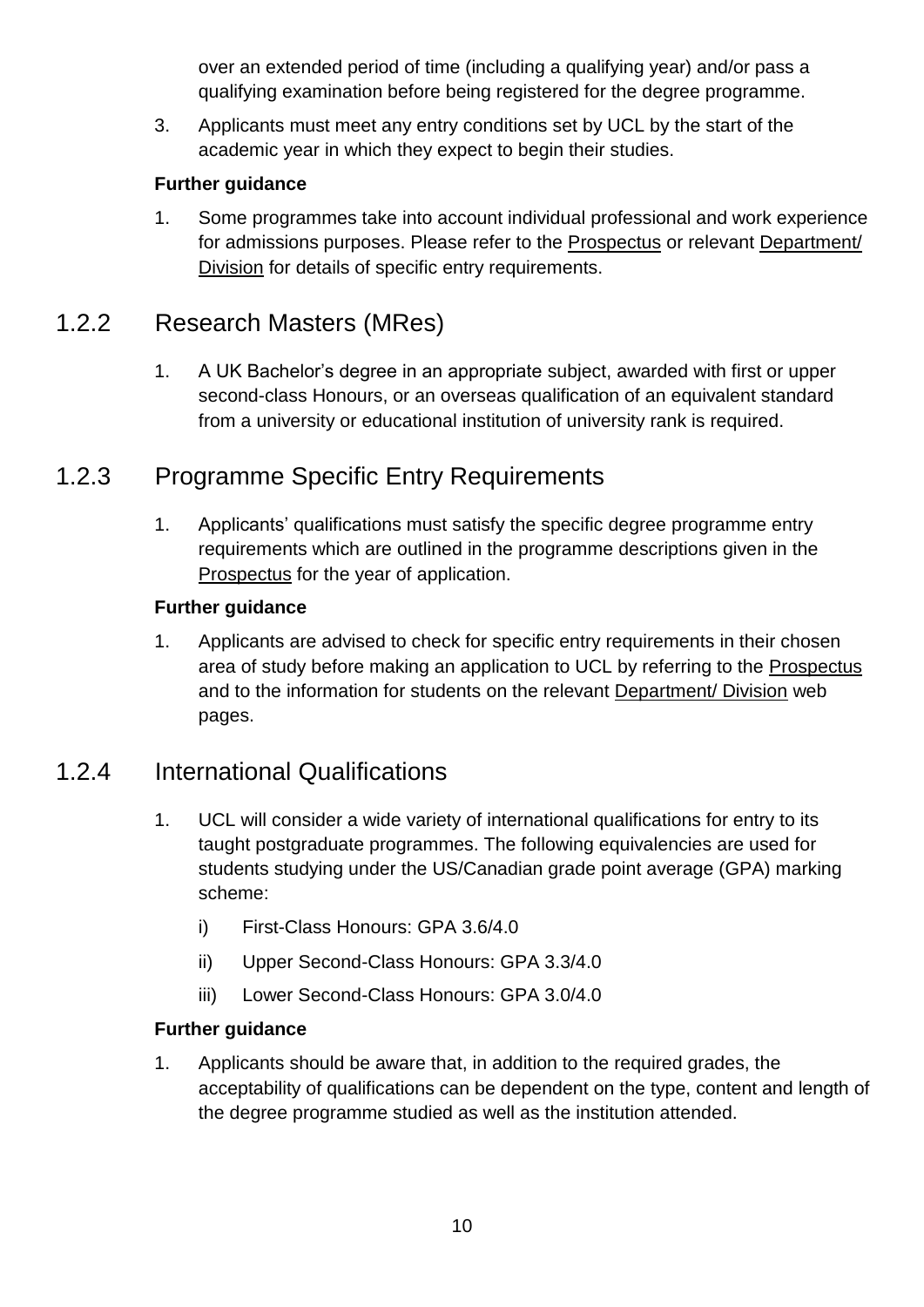### <span id="page-10-0"></span>1.3 Other Qualifications and Special Entry Criteria

1. UCL specifies and recognises a range of other UK and international qualifications. Such applications are considered on a case-by-case basis. For further information see [Recognition of other UK, EU and International](http://www.ucl.ac.uk/prospective-students/undergraduate-study/application-and-entry/other-qualifications/)  [Qualifications.](http://www.ucl.ac.uk/prospective-students/undergraduate-study/application-and-entry/other-qualifications/)

### <span id="page-10-1"></span>1.4 English Language Requirements

### 1.4.1 General

1. All applicants whose first language is not English must be able to provide recent evidence that their spoken and written command of the English Language is adequate.

#### **Further guidance**

- 1. An example of recent evidence that an applicant's spoken and written command of the English Language is adequate would be a record of attendance certifying schooling in English.
- 2. This requirement is specified in order to ensure that the academic progress of applicants is not hindered by language difficulties and that applicants are able to benefit fully from their time at UCL.
- 3. UCL's preferred English Language qualifications are GCSE English Language and the International English Language Testing System (IELTS).
- 4. UCL does accept a number of English Language qualifications and a list of these is available in the [Prospectus.](http://www.ucl.ac.uk/prospective-students/undergraduate/application/requirements/english-requirements/accepted-english-qualifications)
- 5. Further information about English Language requirements can be found on the [Prospective Students website.](http://www.ucl.ac.uk/prospective-students/)

### 1.4.2 Programme Specific English Language Requirements

- 1. All applicants are advised to check any programme specific English Language requirements by consulting the [Prospectus.](http://www.ucl.ac.uk/prospective-students/)
- <span id="page-10-2"></span>2. Applicants should be aware that UCL reserves the right to ask for higher English Language requirements in individual cases.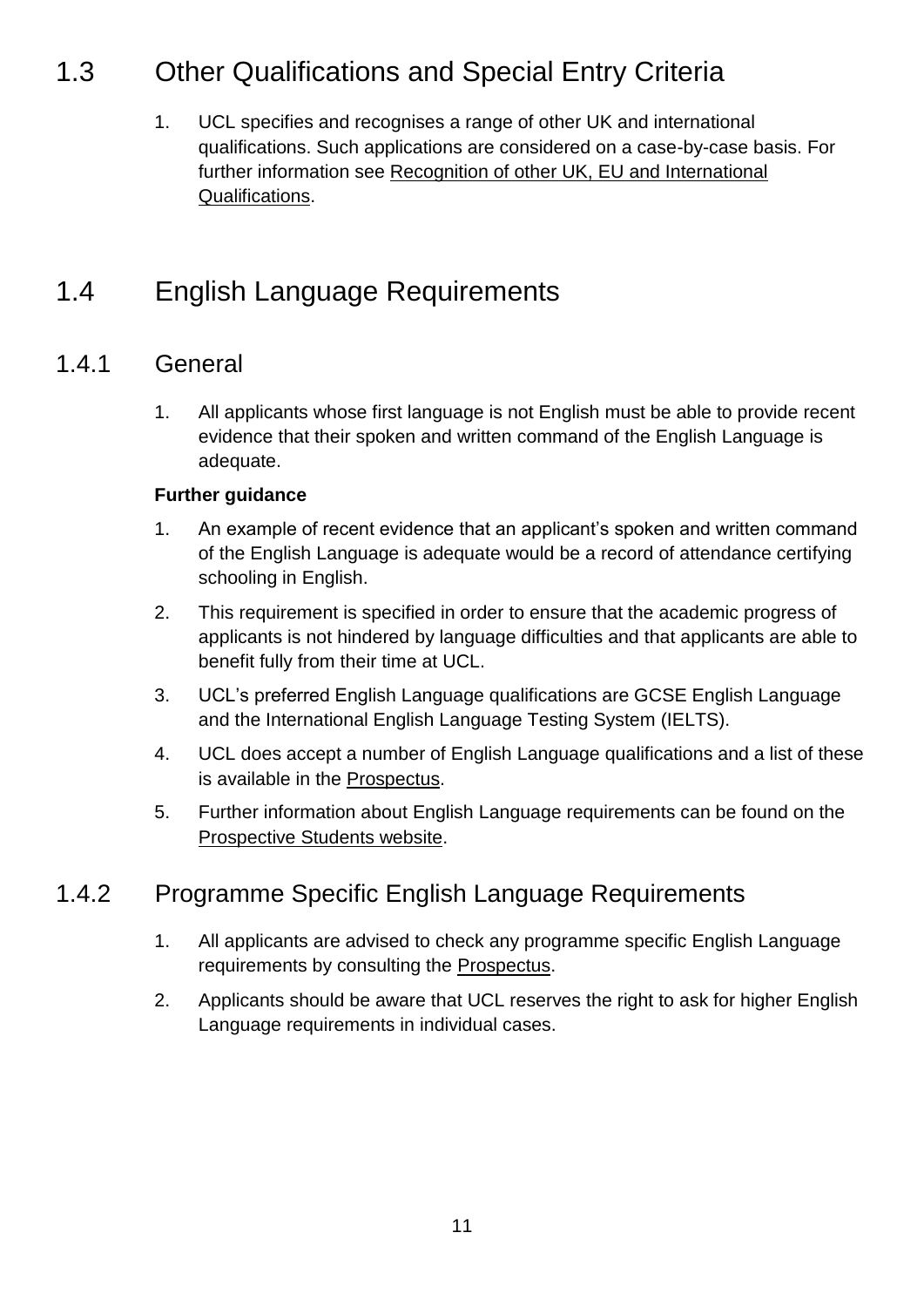### 1.5 University Preparatory Certificate

### 1.5.1 University Preparatory Certificate for Science & Engineering

- 1. International applicants whose secondary education qualifications are not suitable for direct admission to leading UK universities may apply for a one-year programme for Science and Engineering offered by UCL.
- 2. Successful completion of the one-year programme for Science and Engineering may be used to apply for an undergraduate programme of study at UCL or other university.

#### **Further guidance**

1. More information for this programme is available from the [Centre for Languages](http://www.ucl.ac.uk/clie)  [and International Education.](http://www.ucl.ac.uk/clie)

### 1.5.2 University Preparatory Certificate for Humanities

- 1. International applicants whose secondary education qualifications are not suitable for direct admission to leading UK universities may apply for a one-year programme for Humanities offered by UCL.
- 2. Successful completion of the one-year programme for Humanities may be used to apply for an undergraduate programme of study at UCL or other university.

#### **Further guidance**

1. More information for this programme is available from the [Centre for Languages](file://///File02.ucl.ac.uk/grp01$/AS_Share/Academic%20Regulations/Academic%20Regulations%202015-16%20DRAFT/Centre%20for%20Languages%20and%20International%20Education)  [and International Education.](file://///File02.ucl.ac.uk/grp01$/AS_Share/Academic%20Regulations/Academic%20Regulations%202015-16%20DRAFT/Centre%20for%20Languages%20and%20International%20Education)

### <span id="page-11-0"></span>1.6 Recognition of Prior Learning (RPL) for Entry to UCL

### 1.6.1 General

- 1. The regulations and criteria for the Recognition of Prior Learning, including the types of prior learning that might be considered by UCL, are defined in Chapter 2: Qualifications and Credit Framework.
- 2. The following procedures outline the process for students wishing to apply for the Recognition of Prior Learning.

### 1.6.2 RPL for Entry to UCL Undergraduate Programmes

1. All applicants for RPL must first submit a standard UCAS application according to UCL's standard Admissions Procedures.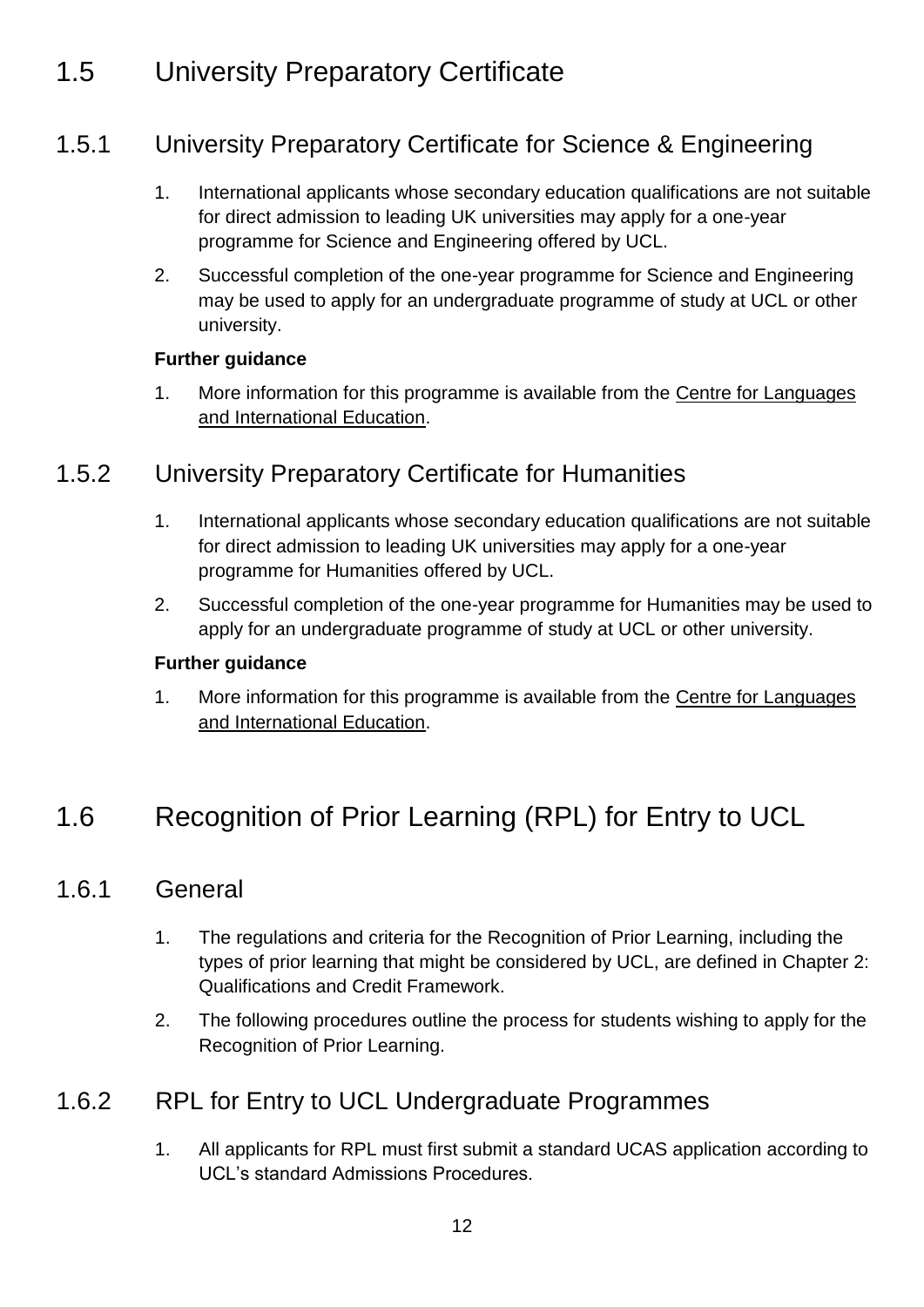- 2. RPL for advanced entry to UCL undergraduate programmes requires approval by the Vice-Provost (Education and Student Affairs). Applications should be submitted via [Admissions in Student and Registry Services.](http://www.ucl.ac.uk/srs/our-services/access-and-admissions)
- 3. Students applying for advanced entry will normally have studied on a similar degree programme at another institution, but the degree structure may not directly map onto the UCL degree. Students must apply for RPL even if the programmes appear to correspond closely.
- 4. If RPL is agreed then students will receive credit for the relevant modules/ course units.

### **Changes to Programme Diet**

- 5. The agreement of RPL must specify which course units/ modules have been credited, any variation in the programme diet for the student, and the details of the scheme of award.
- 6. Results for Year 1 course units credited through RPL are included in the total of passed course units but otherwise do not contribute to the degree classification.
- 7. Where it is necessary for students to study Level 3/ Introductory course units during their second year, these modules will be treated as Year 2 course units and be subject to the Year 2 weighting in the degree classification.

### 1.6.3 RPL for Entry to Taught Postgraduate Programmes

- 1. All applicants for RPL must first submit a standard application according to UCL's standard Admissions Procedures.
- 2. RPL for advanced entry to UCL taught postgraduate programmes requires approval by the Vice-Provost (Education and Student Affairs). Applications should be submitted through [Admissions in Student and Registry Services.](http://www.ucl.ac.uk/srs/our-services/access-and-admissions)
- 3. The number of credits for which RPL has been granted and any variation to the programme diet must be specified at the time of admission and form part of the agreement between UCL and the student.

### <span id="page-12-0"></span>1.7 Making an Application to Study at UCL

### 1.7.1 Undergraduate Applications

1. All full-time undergraduate applications to study at UCL, except for the Integrated BSc, must be submitted through [UCAS](https://www.ucas.com/) and not directly to UCL. Applicants should complete their UCAS submission by the deadlines specified by UCAS.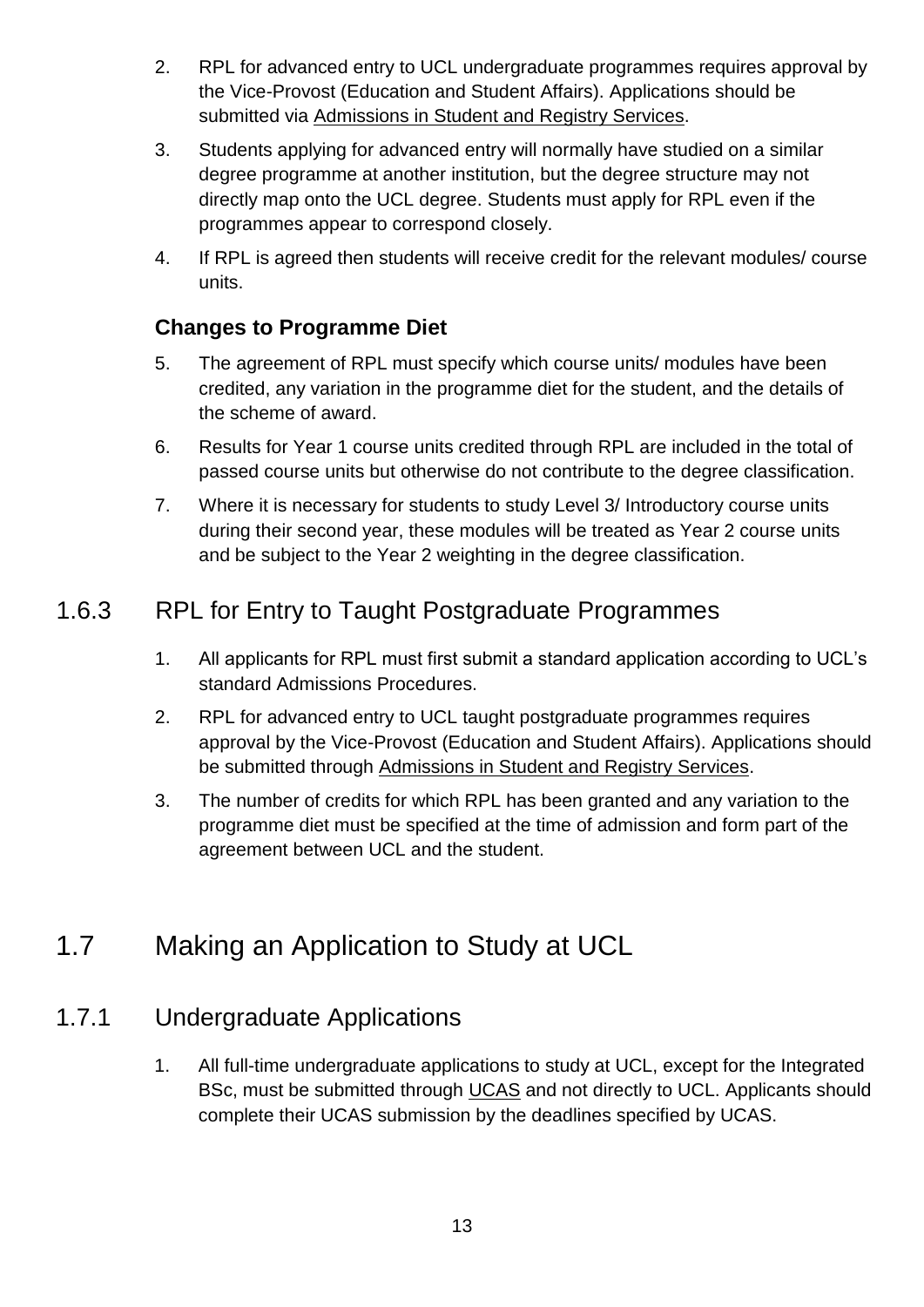- 1. Regardless of where applicants are applying from, they must submit their UCAS application by the dates published by [UCAS.](https://www.ucas.com/)
- 2. Applications made after the deadline cannot be guaranteed equal consideration by UCL.
- 3. Applicants for Medicine, Integrated BSc degrees, Fine Art and Law programmes should see the additional criteria for special admissions by reference to the [Prospectus](http://www.ucl.ac.uk/prospective-students/) for the intended year of entry.
- 4. Applications for part-time study should be made directly to UCL, via [Admissions](http://www.ucl.ac.uk/srs/our-services/access-and-admissions)  [in Student and Registry Services.](http://www.ucl.ac.uk/srs/our-services/access-and-admissions)

### 1.7.2 Taught Postgraduate Applications

1. Taught postgraduate programmes are made directly to UCL, with the exception of the EMPA and MA History of Political Thought and Intellectual History.

### **Further guidance**

- 1. There are two options for applications that are made directly to UCL:
	- i) Apply Online
	- ii) Downloadable Application Form
- 2. Applications for the EMPA are made via [New York University](http://www.nyu.edu/) and the MA History of Political Thought and Intellectual History are made via [Queen Mary University](http://www.qmul.ac.uk/)  [of London](http://www.qmul.ac.uk/) respectively.
- 3. For further information see the [Prospective Students website.](http://www.ucl.ac.uk/prospective-students/)

### **PGT Application Deadlines**

4. The Friday of the first week in August (week 49) is UCL's general deadline for the receipt of applications for taught postgraduate programmes, however earlier programme specific deadlines may apply.

#### **Further guidance**

- 1. For further information see the Programme Specific Application Deadlines on the [Prospective Students website.](http://www.ucl.ac.uk/prospective-students/)
- 2. Registration and enrolment for new students on taught postgraduate programmes starting in September must be completed by the Friday of week 7 or at the end of the second week of teaching if this is different.
- 3. Enrolment of continuing students on taught postgraduate programmes with parttime or flexible modes of study must be complete by the Friday of week 9.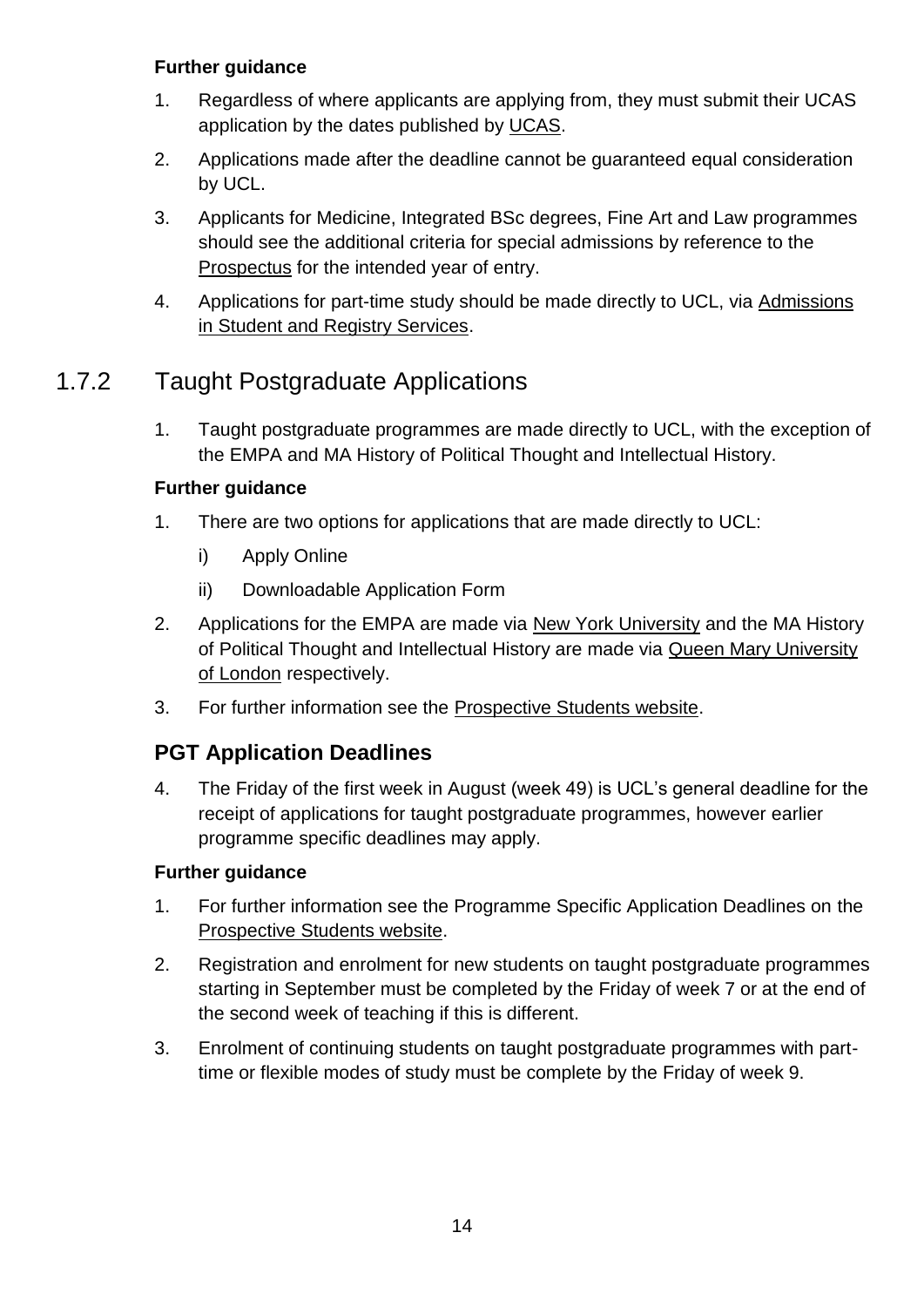### 1.7.3 Applications for Deferred Entry

### **Undergraduate Applicants**

1. UCL will consider applications for deferred entry from undergraduate applicants intending to spend a pre-university year in a constructive activity.

### **Taught Postgraduate Applicants**

- 2. UCL will not accept applications for deferred entry to taught postgraduate programmes. Applicants must apply in the admissions cycle for which they seek entry.
- 3. However, once an offer of admission has been made, applicants may to seek to defer the place to the following year. Agreement to defer is considered on a caseby-case basis and approved or not by the admitting department/division.
- 4. Applicants holding an offer of admission may only apply for deferral for one year of entry. Applicants wishing to take a further year prior to admittance will be required to re-apply for admission and be considered in competition with other applicants.

#### **Further guidance**

- 1. Undergraduate applicants should state their reasons for wishing to defer entry on their UCAS application and they will then be considered a year ahead of the normal application timetable.
- 2. All undergraduate applicants considering applying for deferred entry are advised to check with [Admissions in Student and Registry Services](http://www.ucl.ac.uk/srs/our-services/access-and-admissions) about the acceptability of deferred entry application for the degree programme for which they are applying.
- 3. The Slade School of Fine Art does not consider applications for deferred entry.
- 4. Further information about deferred entry is available on the [Prospective Students](http://www.ucl.ac.uk/prospective-students/)  [website.](http://www.ucl.ac.uk/prospective-students/)

### 1.7.4 Applications for Part-Time Study

### **Undergraduate Applicants**

1. Applications for undergraduate admission on a part-time basis will only be considered for a small number of undergraduate degree programmes. At UCL undergraduate degree programmes are mostly taught during the day.

### **Taught Postgraduate Applicants**

2. Applications for taught postgraduate admission on a part-time basis will be considered for programmes that offer a part time or modular/flexible option.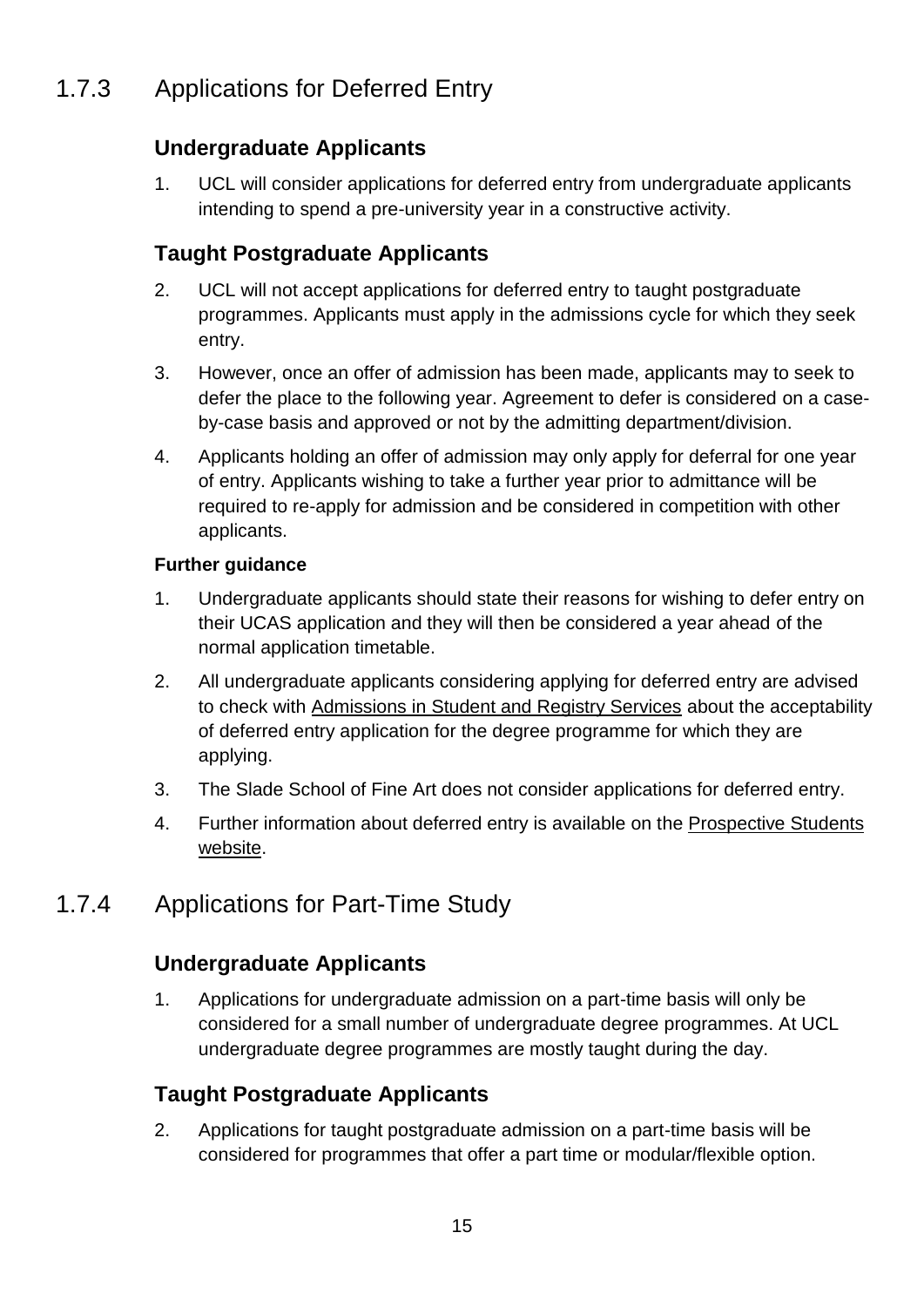- 1. All applicants considering applying for part-time study are advised to refer to the [Prospectus](http://www.ucl.ac.uk/prospective-students/) or contact [Admissions in Student and Registry Services](http://www.ucl.ac.uk/srs/our-services/access-and-admissions) about the availability of this option for the degree programme for which they are applying.
- 2. Applications for admission on a part-time basis should be submitted directly to UCL using the appropriate part-time application form.

### 1.7.5 Applicants with Disabilities

1. Applicants who have a disability should inform UCL of this on their application. This will ensure that any special requirements can be put in place.

#### **Further guidance**

- 1. Applicants with disabilities should contact [Student Disability Services](http://www.ucl.ac.uk/disability) if they have any general queries about facilities at UCL before submitting their application.
- 2. UCL endeavours to ensure equal access to all facilities and to make reasonable adjustments to UCL buildings when and where possible.

### 1.7.6 Applicants under the Age of 18

1. UCL will consider for admission to its undergraduate programmes applicants who will reach the age of 18 during or after their expected period of attendance. If a young applicant is offered a place, UCL has set in place procedures to protect young applicants and young students and the arrangements prescribed will be put in place prior to them enrolling at UCL as a 'young student'.

#### **Further guidance**

1. In considering such applications Departments must adhere to the [Policy on](http://www.ucl.ac.uk/srs/staff-support/child-protection/under_18)  [Admission of Students Aged Under 18.](http://www.ucl.ac.uk/srs/staff-support/child-protection/under_18)

### 1.7.7 Affiliate Applicants (Students Registered at Other Higher Education Institutions)

- 1. Affiliate students are students registered at other Higher Education Institutions.
- 2. The regulations covering the registration of affiliate students at UCL are located in Section 4.11: Affiliate Student Registration.
- 3. Further information and guidance for affiliate student applications is available from [Admissions in Student and Registry Services.](http://www.ucl.ac.uk/srs/our-services/access-and-admissions)

### **Undergraduate Affiliate Applicants**

4. Undergraduate affiliate applicants must be students registered at other Higher Education Institutions.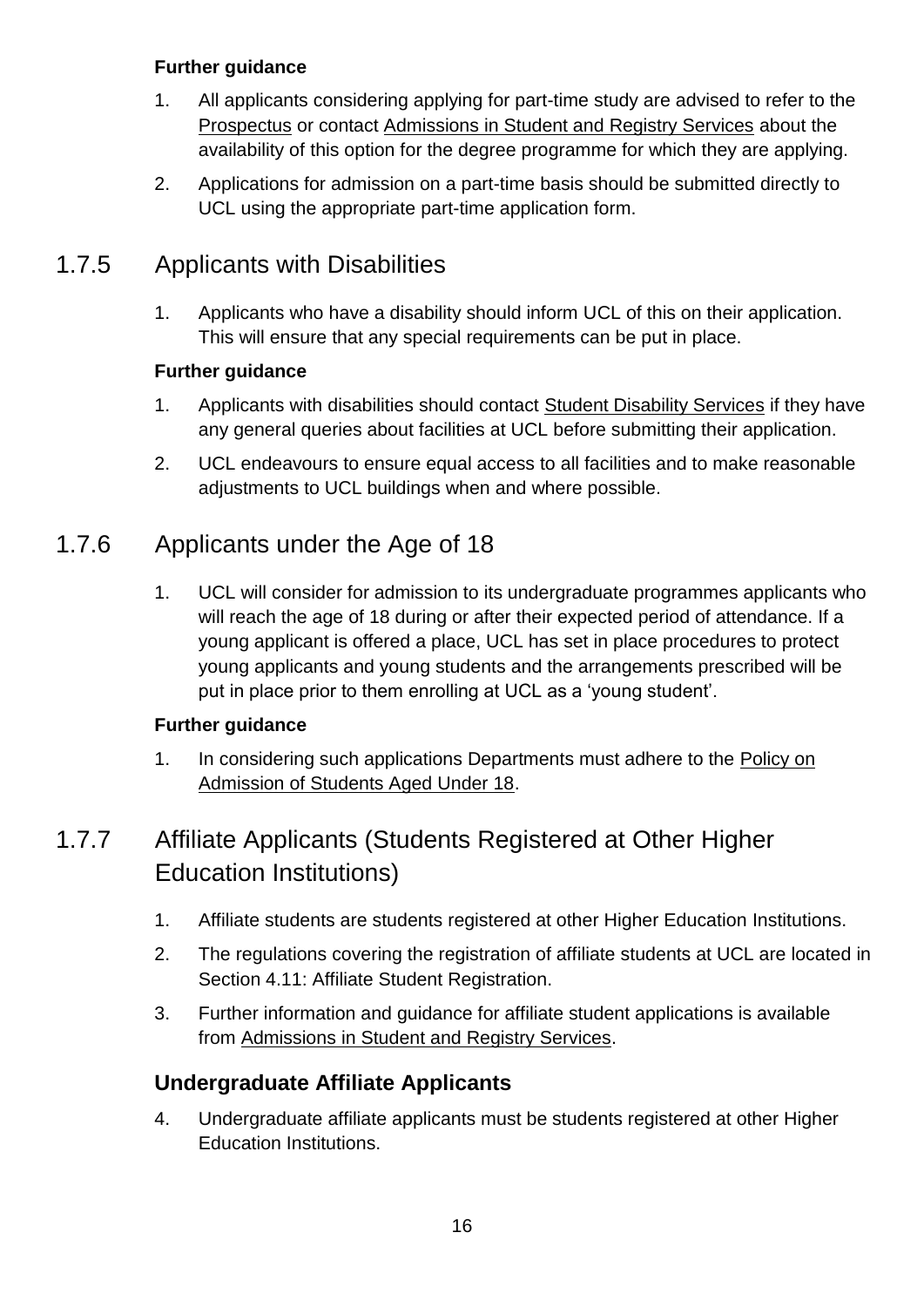- 5. Undergraduate affiliate applicants should have completed at least two years' study at university and be fully enrolled at their home institution by the time they come to UCL.
- 6. During their period of affiliation, affiliate students do not qualify for a UCL Degree.

- i) In this context an undergraduate affiliate student is a student from another university who has accepted an offer by UCL to enrol on an undergraduate affiliate programme and register on modules that are academically assessed.
- ii) Undergraduate affiliate students usually study on a full-time basis and can register to study for an academic year or, if appropriate, for the term or terms in which the course units they are undertaking are offered.
- iii) Departments/Divisions may, at their discretion, accept an undergraduate affiliate student who has not completed at least two year's study at a university.

### **Taught Postgraduate Affiliate Applicants**

- 7. Applicants registered for taught postgraduate level qualifications in other Higher Education Institutions may apply to study at UCL for academic credits.
- 8. Taught postgraduate affiliate applicants should be enrolled on a programme in their home institution that is equivalent to the QAA Framework for Higher Education Qualifications (FHEQ) level 7.

#### **Further guidance**

- i) Academic credits are awarded for the successful completion of assessed module units.
- ii) Details about the structure of programmes for affiliate students are set out inSection 4.11 Affiliate Student Registration.

### **Affiliate Student English Language Requirements**

9. Affiliate students should satisfy UCL's English Language Requirements (see Section 1.4).

#### **Further guidance**

i) At the discretion of a department/division and the Faculty, students admitted via the Erasmus programme may not be required to satisfy UCL's English Language Requirements (see Section 1.4).

### **Exemption from Dual Registration Regulations - Affiliate Students and Joint/Double/Dual Degree Students**

10. Affiliate students and students registered on joint, double/dual degrees are exempt from UCL's Dual Registration regulations (see Section 4.2).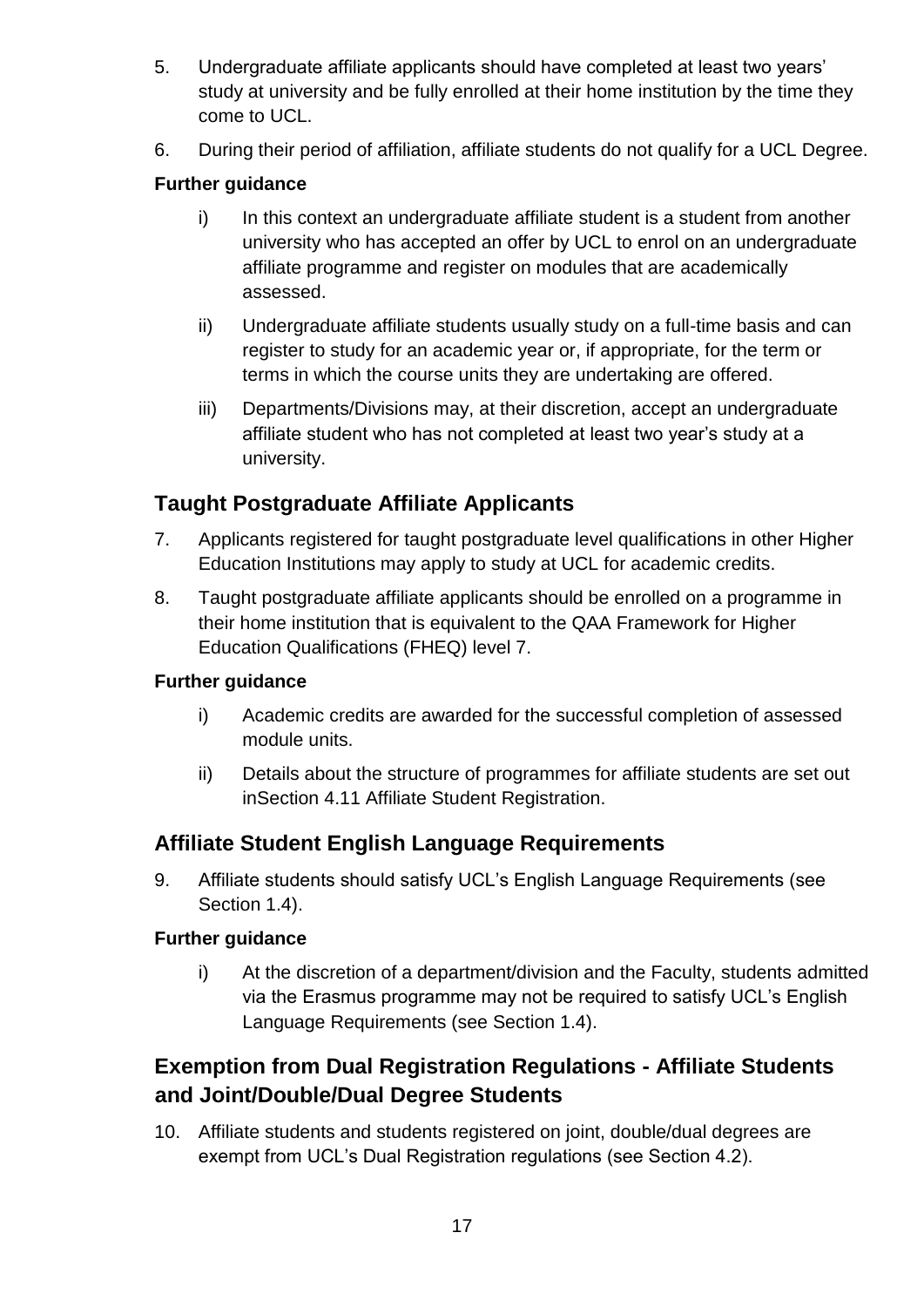i) Students can accept an offer of a place from UCL when they are still formally registered with another Higher Education Institution, or if they are re-sitting examinations. However, they may not formally register with UCL until they are no longer registered with another institution, having graduated or left.

### 1.7.8 Erasmus Programme Applications

1. In the first instance applicants wishing to study at UCL as an Erasmus Programme exchange student must ensure that there is an appropriate institutional link in operation.

#### **Further guidance**

- 1. Erasmus Programme exchange applicants hould contact the relevant Erasmus Co-ordinator and/or International Relations Office at their home university.
- 2. Submitted Socrates-Erasmus application forms must include an official institutional stamp and the signature of the Erasmus Co-ordinator at the applicant's home institution.
- 3. Successful selection by an applicant's home institution is not a guarantee of being accepted by UCL.
- 4. If successfully selected by their home institution, Erasmus applicants need to complete and submit a [UCL Erasmus Application Form.](http://www.ucl.ac.uk/prospective-students/international/affiliate/erasmus)
- 5. Successful applicants will be registered at UCL as visiting Erasmus students (known as affiliates) and as such will not be eligible for the award of any UCL degree or other qualification.
- 6. Further information about the Erasmus Programme is available from the [Erasmus](http://www.ucl.ac.uk/prospective-students/international/affiliate/erasmus)  [Programme web pages](http://www.ucl.ac.uk/prospective-students/international/affiliate/erasmus) and the [British Council website.](http://www.britishcouncil.org/partner/international-collaboration/track-record/erasmus)

### 1.7.9 Applicants Transferring from Other Higher Education Institutions

1. All applicants studying at another higher education institution, including those who wish to transfer to a full-time degree programme at UCL, whether to commence a new programme of study, or to enter direct into the second year of a degree programme, must apply through the channels described in 1.7.1 Undergraduate Applications and 1.7.2 Taught Postgraduate Applications.

#### **Further guidance**

1. All applicants studying at another higher education institution who wish to transfer to UCL should also refer to the regulations relating to Dual Registration (see Section 4.2).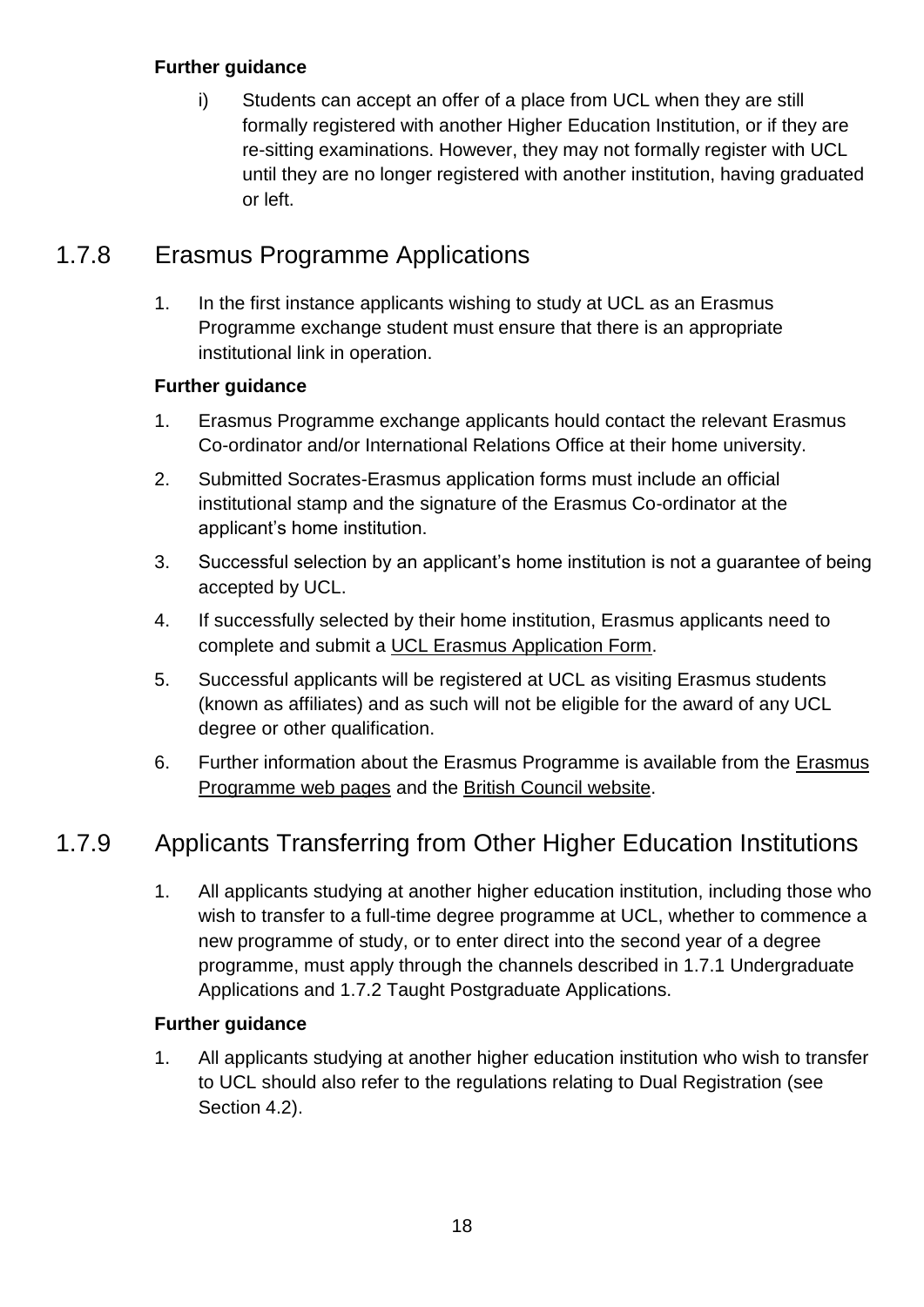### <span id="page-18-0"></span>1.8 Declining Examination Results

1. Applicants who have accepted a place at UCL and who subsequently decline any of their A or AS level results or Bachelor Degree results (i.e. appeal against their marks) may render themselves ineligible to take up a place on a degree programme at UCL or, if they have already enrolled, liable for deregistration from UCL.

#### **Further guidance**

- 1. Undergraduate applicants should be aware that if they decline any of their A or AS level results, i.e. appeal against their marks, this might mean that they will be unable to meet UCL entry criteria and that any offers would be invalid, including re-marking completed after 31 August. Applicants are advised to check with [Admissions in Student and Registry Services](http://www.ucl.ac.uk/srs/our-services/access-and-admissions) before declining any of their A or AS level results.
- 2. Taught Postgraduate Applicants should be aware that if they decline any of their Bachelor Degree results or results obtained for an equivalent qualification (i.e. appeal against their marks), this may mean that they will be unable to meet UCL entry criteria and that any offers would be invalid.

### <span id="page-18-1"></span>1.9 Accuracy of Applicant Information

1. Information provided by applicants is expected to be accurate and complete. UCL reserves the right to refuse admission or, if already registered, terminate registration if information provided by an applicant is inaccurate or incomplete.

#### **Further guidance**

- 1. If fraud is suspected, UCL will liaise, as appropriate, with relevant external bodies, including the police, and implement the procedures set out in Section 11: Student Disciplinary Code and Procedures.
- 2. Applicants should note that UCL reserves the right to terminate a registered student's attendance if information provided by them during the application process is inaccurate or incomplete.

### <span id="page-18-2"></span>1.10 Proof of Identity

### 1.10.1 General

1. All students are required to present (in person or by post) the original copy of an accepted form of identification, as determined by UCL, for verification before they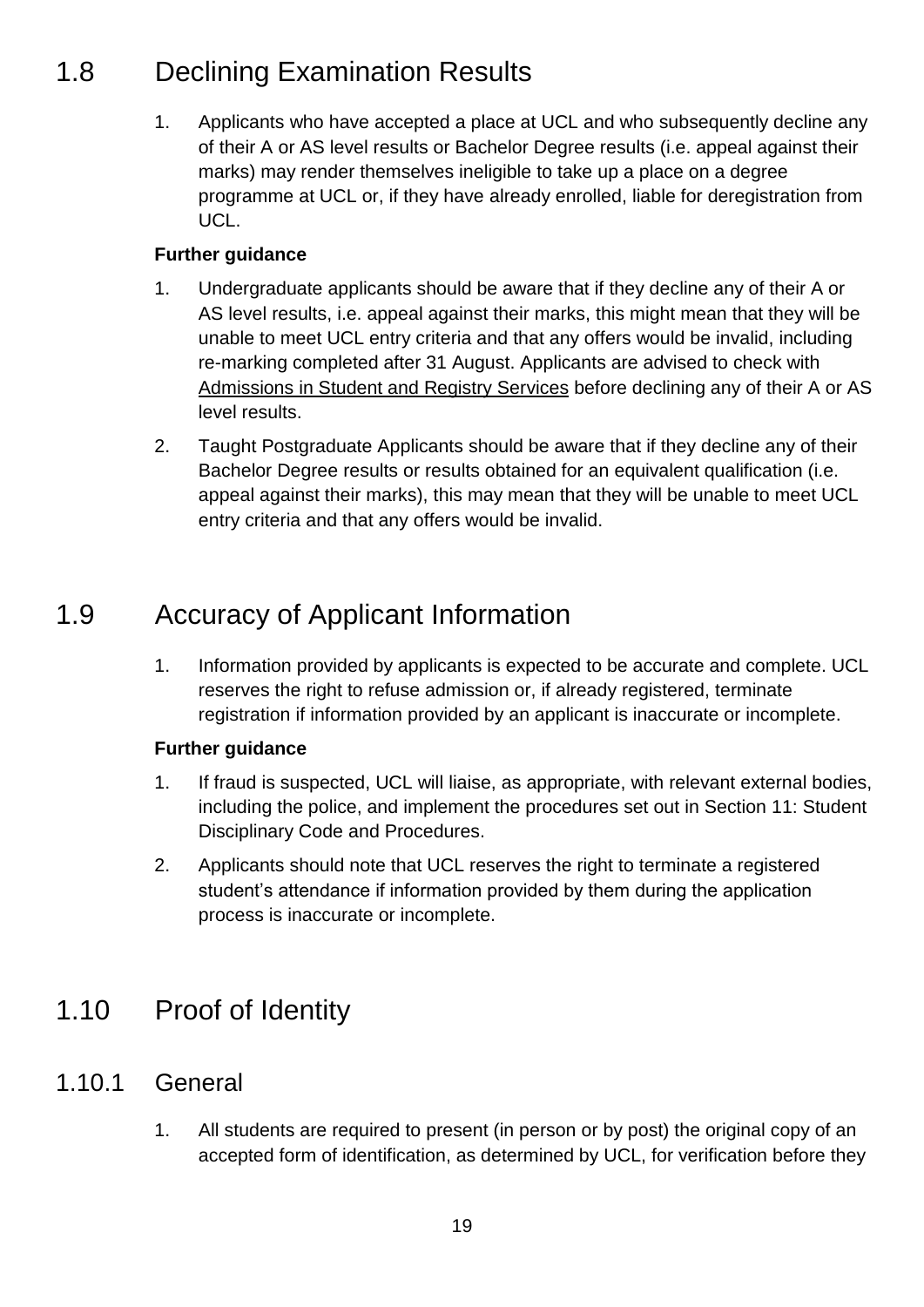can be enrolled. In the absence of this verification, enrolment will not be confirmed.

### 1.10.2 UK/EU/EEA-Based Students

- 1. Students based in the United Kingdom, European Union or European Economic Area are required to present (in person or by post) the original copy of an accepted form of identification for verification before they can be enrolled. In the absence of this verification, enrolment will not be confirmed.
- 2. UCL's preferred form of identification is a valid passport. However, in the absence of a valid passport, the following will be accepted forms of identification for students who do not require a visa to study in the UK:
	- i) A UK photo driving licence, Armed Forces Identity Card or a European National Identity Card, or
	- ii) An original Birth Certificate, Adoption Certificate, Deed Poll Certificate or Certificate of Naturalisation.
- 3. If the family name or other personal details are different from those on the document provided, proof of the reason for any differences will be required at enrolment. This should be in the form of a marriage certificate/civil partnership certificate, divorce document, deed poll, adoption certificate or statutory declaration.
- 4. No other forms of identification are acceptable.

### 1.10.3 Students Who Require a Visa to Study in the UK

- 1. Under UK immigration requirements who require a visa to study in the UK, and no other forms of identification will suffice.
- 2. Enrolment will not take place without presentation of a valid passport and an appropriate visa.

#### **Further guidance**

1. Further information about the UK Points-Based Immigration System is available on the [Immigration and Visa](http://www.ucl.ac.uk/iss/immigration-visa) webpages.

### <span id="page-19-0"></span>1.11 Disclosure and Barring

### 1.11.1 Disclosure

1. For a limited number of programmes, where students may potentially come into unsupervised contact with children and/or vulnerable adults, UCL will seek an enhanced disclosure certificate from the [Disclosure and Barring Service.](https://www.gov.uk/government/organisations/disclosure-and-barring-service)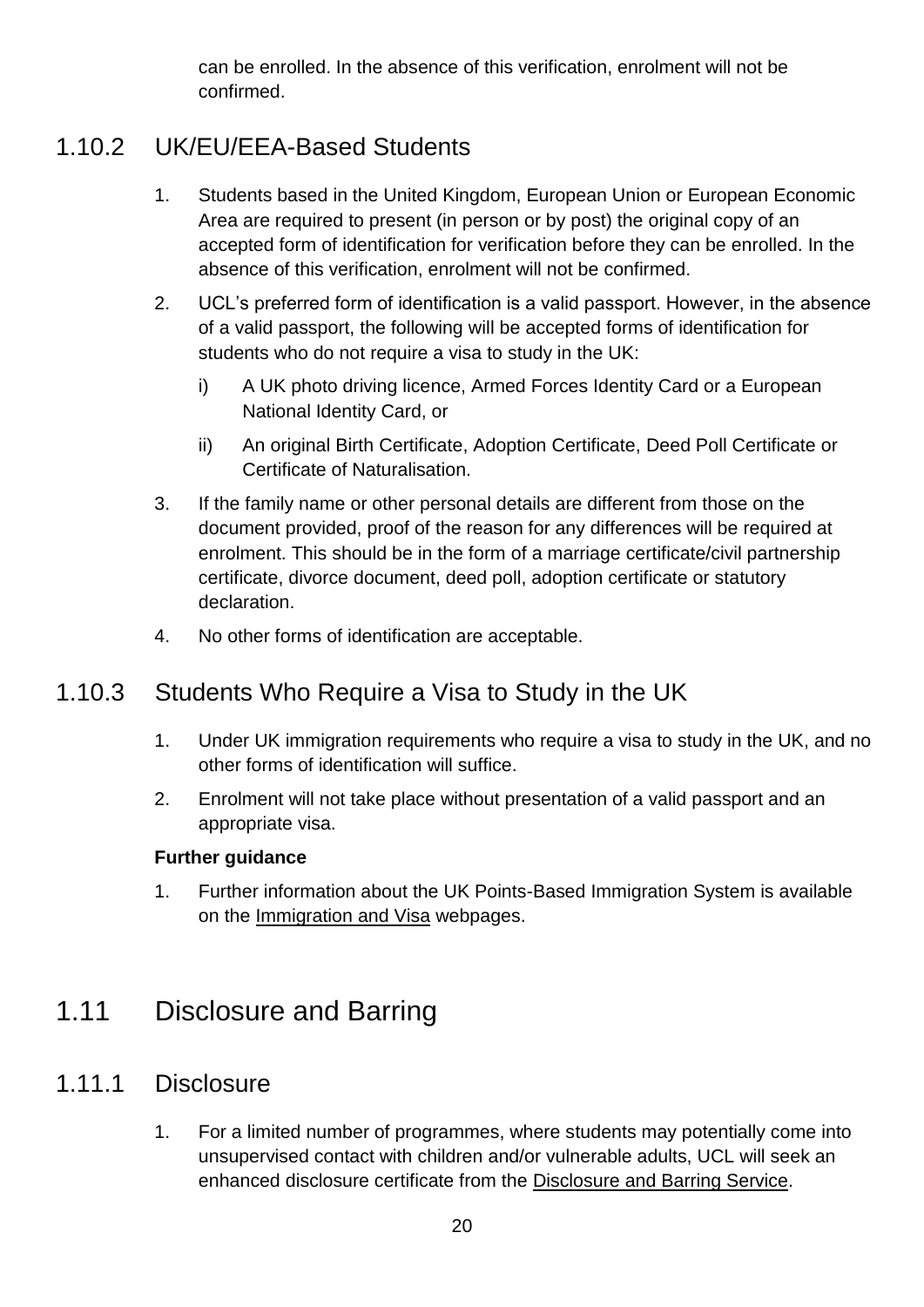- 1. The Disclosure and Barring Service is the Government agency established to provide employers and others with information about any criminal convictions that an individual might possess. Queries regarding disclosures for students should be referred to the UCL Visa Compliance Team (visacompliance @ucl.ac.uk).
- 2. In addition to an enhanced disclosure certificate, some programmes require further checks under the provisions of the Protection of Children Act and Protection of Vulnerable Adults Act.
- 3. Further details of these checks are available from the [Disclosure and Barring](https://www.gov.uk/government/organisations/disclosure-and-barring-service)  [Service.](https://www.gov.uk/government/organisations/disclosure-and-barring-service) UCL reserves the right to bar applicants or de-register students who are given an unsatisfactory review by the Disclosure and Barring Service.
- 4. Information about the programmes that require disclosure certificates and how these can be obtained is available from the UCL Visa Compliance Team (visacompliance@ucl.ac.uk).

### 1.11.2 Applicants with Criminal Records

- 1. Disclosure of criminal records is mandatory and applicants with criminal records may be subject to some restrictions of activity to be decided on a case-by-case basis.
- 2. Failure to disclose may result in de-registration from UCL.

#### **Further guidance**

- 1. Applicants who apply via UCAS or using a UCL direct application form are required to declare on their application forms whether they have any criminal convictions and are advised that the offer of a place is subject to a satisfactory criminal records declaration being submitted.
- 2. Where appropriate, details of criminal convictions may be made available to personal tutors and/or Heads of Department/Division and others as appropriate.
- 3. Please see [UCL's Disclosure and Barring webpages](http://www.ucl.ac.uk/current-students/services_2/dbs_checks) for further information.

### <span id="page-20-0"></span>1.12 Application Decisions

### 1.12.1 Offer of an Undergraduate Place

1. UCL endeavours to ensure that all applicants who have applied by the 15 October/15 January deadlines will receive a decision via UCAS by 31 March in the calendar year of proposed entry, or a calendar year ahead for deferred entry applicants.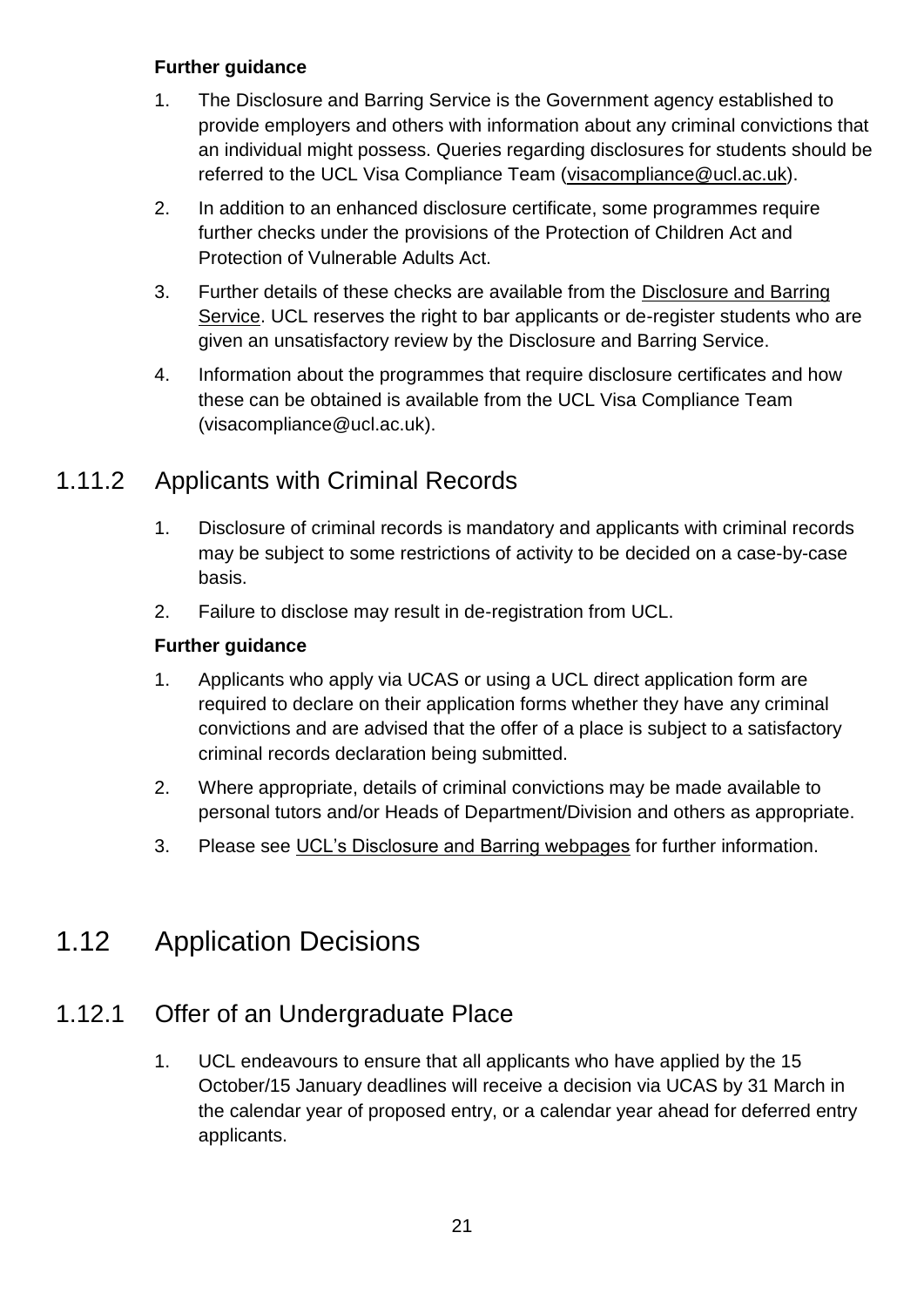2. In addition to the UCAS decision, a formal UCL offer will be made to the applicant by [Admissions in Student and Registry Services](http://www.ucl.ac.uk/srs/our-services/access-and-admissions) or the relevant Faculty Tutor, together with formal notification of the applicant's fee classification.

### **Further guidance**

- 1. Applicants can follow the progress of their application via the [UCAS Online](https://www.ucas.com/ucas/undergraduate/apply-and-track/track-your-application)  [Application Tracking Facility](https://www.ucas.com/ucas/undergraduate/apply-and-track/track-your-application) or via [UCL's Applicant Portal.](https://evision.ucl.ac.uk/urd/sits.urd/run/siw_lgn)
- 2. Applicants are advised to consult UCAS for any changes in the deadline for the release of application decisions.

### 1.12.2 Offer of a Taught Postgraduate Place

- 1. Upon receipt of a complete application, applicants are invited to join [UCL's](https://evision.ucl.ac.uk/urd/sits.urd/run/siw_lgn)  [Applicant Portal](https://evision.ucl.ac.uk/urd/sits.urd/run/siw_lgn) where they can follow the progress of their application.
- 2. Where there is a specific deadline for a programme of study, decisions may be notified after the closing date has passed.
- 3. Upon the recommendation of the relevant department/division, a formal UCL offer will be made to the applicant by [Admissions in Student and Registry Services.](http://www.ucl.ac.uk/srs/our-services/access-and-admissions)

#### **Further guidance**

- 1. If unclear, applicants should contact [Admissions in Student and Registry Services](http://www.ucl.ac.uk/srs/our-services/access-and-admissions) to clarify the likely decision date.
- 2. Departmental/divisional recommendations for the offer of a place are checked and authorised by [Admissions in Student and Registry Services.](http://www.ucl.ac.uk/srs/our-services/access-and-admissions)

### 1.12.3 Conditional Offers

1. Conditional offers based on future examination performance may be issued by UCL. In such circumstances, all conditions must be fulfilled by 31 August in the calendar year when the programme starts for the individual concerned.

#### **Further guidance**

1. Applicants are advised to note Section 1.8 on Declining Examination Results. Applicants who have requested re-marking of an A level paper should be aware that, irrespective of the outcome, if the re-mark is not available by 31 August in the year of entry, they will not be eligible for admission.

### <span id="page-21-0"></span>1.13 Accepting an Offer

### 1.13.1 Undergraduate Applicants

1. All applicants for full-time undergraduate degree programmes will be informed by UCAS of the date by which they have to make a formal response to the offers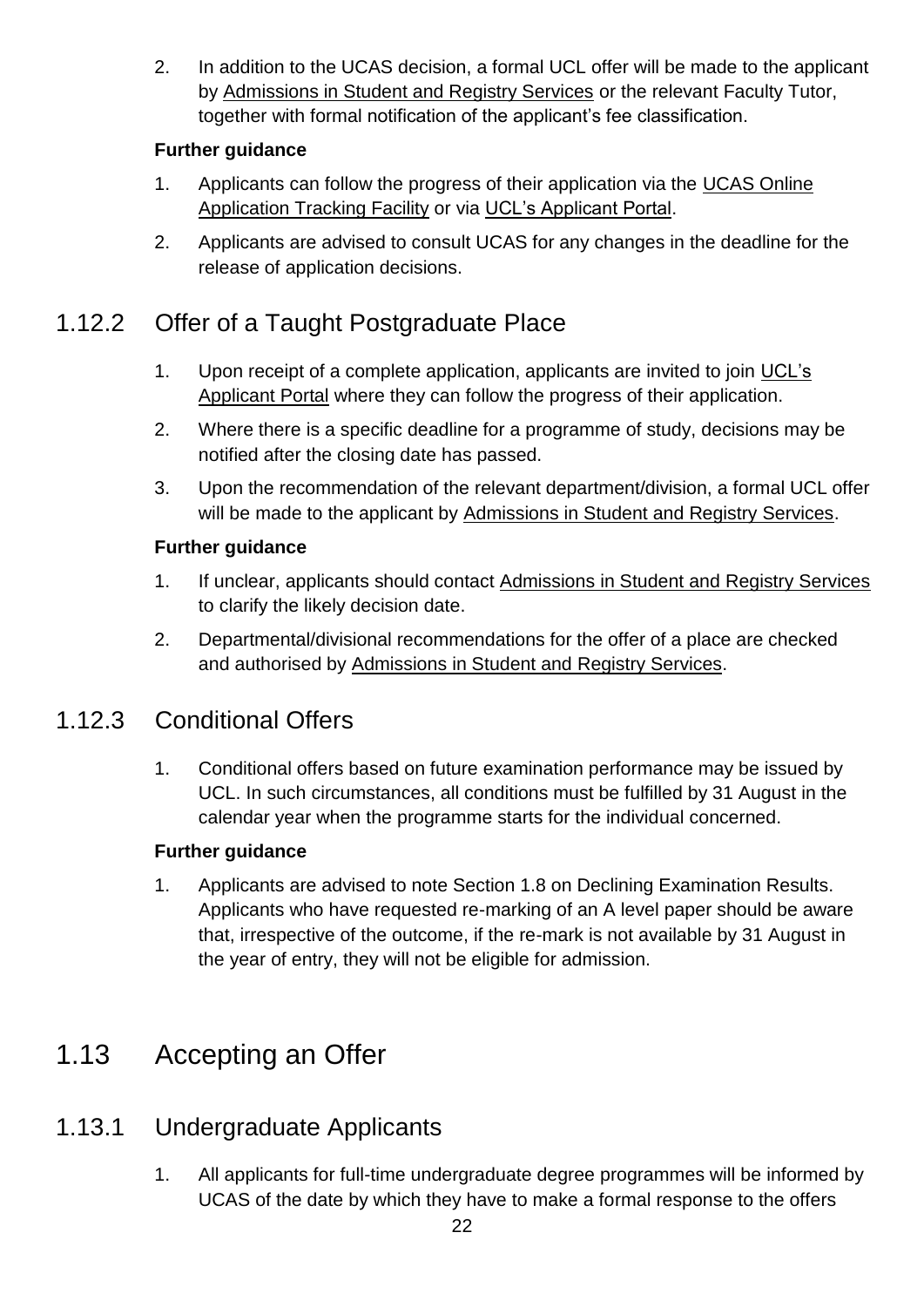they have received, either accepting them firmly, or on an insurance basis, or declining them.

### **Undergraduate Affiliate Applicants**

- 2. For programmes starting in September/October, affiliate applicants have until 31 July in the calendar year of a programme to accept their offers formally.
- 3. For programmes starting in January, affiliate applicants have until 30 November of the preceding calendar year to accept their offers formally.

#### **Further guidance**

i) Affiliate applicants confirm or decline their acceptance of an offer of a place to study at UCL by completing the Offer Reply Form sent to them with their offer letter.

### **Undergraduate Part-Time Applicants**

4. Applicants for undergraduate part-time study should confirm their acceptance of an offer from UCL in writing directly to [Admissions in Student and Registry](http://www.ucl.ac.uk/srs/our-services/access-and-admissions)  [Services.](http://www.ucl.ac.uk/srs/our-services/access-and-admissions)

#### **Further guidance**

i) Part time study applicants confirm or decline their acceptance of an offer of a place to study at UCL by completing the Offer Reply Form sent to them with their offer letter.

### 1.13.2 University Preparatory Certificate Applicants

1. Applicants for the [University Preparatory Certificates for Science & Engineering](http://www.ucl.ac.uk/clie/preparatory-certificates)  [and Humanities Programmes](http://www.ucl.ac.uk/clie/preparatory-certificates) have until 7 July in the calendar year of a programme starting in September/October to decide upon their offers.

#### **Further guidance**

1. Applicants accepting the offer of a place on these programmes return the acceptance form provided with their offer to the UCL [Centre for Languages and](http://www.ucl.ac.uk/clie)  [International Education.](http://www.ucl.ac.uk/clie)

### 1.13.3 Taught Postgraduate Applicants

1. All applicants for taught postgraduate degree programmes will be informed by UCL of the date by which they have to make a formal response to the offer they have received, either accepting the offer firmly or declining the offer.

### **Taught Postgraduate Affiliate Applicants**

2. For programmes starting in September/October, affiliate applicants have until 31 July in the calendar year of a programme to accept their offer formally.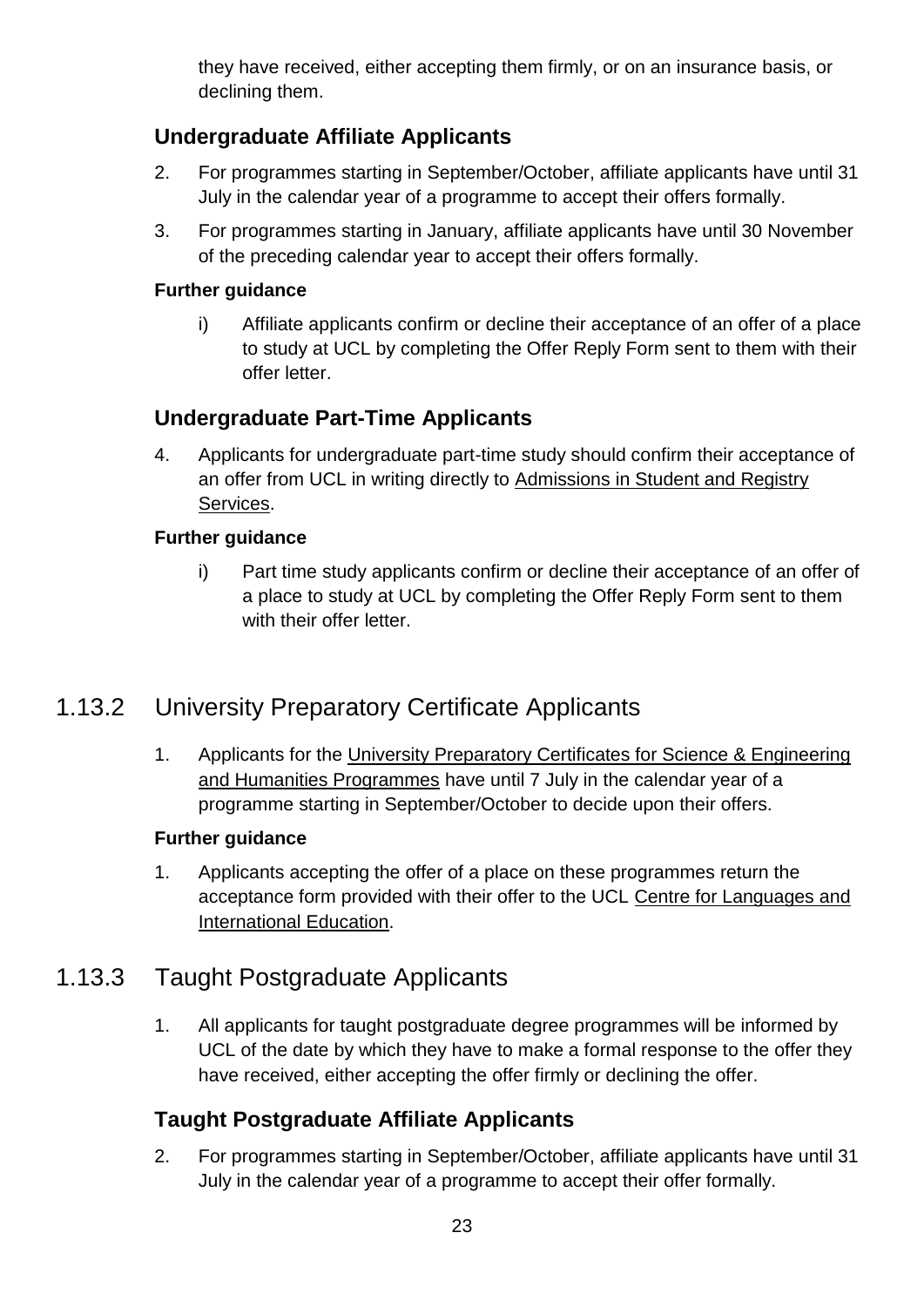3. For programmes starting in January, affiliate applicants have until 30 November of the preceding calendar year to accept their offer formally.

### **Further guidance**

1. Affiliate applicants confirm or decline their acceptance of an offer of a place to study at UCL by completing the Offer Reply Form sent to them with their offer letter.

### <span id="page-23-0"></span>1.14 Confirmation of Offer

### 1.14.1 Confirmation of Undergraduate Offer via UCAS

1. UCAS applicants who firmly accept an offer of a place at UCL have their places confirmed through UCAS as and when any conditions attached to the offer are satisfied.

#### **Further guidance**

- 1. The A level results are received by UCL from the qualifications awarding bodies via UCAS usually on the second weekend in August.
- 2. These are loaded into UCL's admissions system electronically.
- 3. Admissions Tutors pass the recommendation made on the basis of these results to [Admissions in Student and Registry Services](http://www.ucl.ac.uk/srs/our-services/access-and-admissions) and these are processed through UCAS after discussion with the Vice-Provost (Education and Student Affairs).
- 4. If any conditions of any offer have not been met, applicants should contact [Admissions in Student and Registry Services](http://www.ucl.ac.uk/srs/our-services/access-and-admissions) by telephone as soon as possible to ascertain whether they may still gain admission.

### 1.14.2 Confirmation of Undergraduate Offer: Non-UCAS

1. Applicants successfully applying for the University Preparatory Certificate, parttime students, affiliate students and Integrated BSc students who have received an offer of a place directly from UCL should confirm their acceptance in writing.

#### **Further guidance**

1. Applicants should also refer to Section 1.10 Proof of Identity.

### 1.14.3 Confirmation of Taught Postgraduate Offer

1. Applicants who have firmly accepted an offer of a place at UCL have their places confirmed by UCL as and when any conditions attached to the offer are satisfied.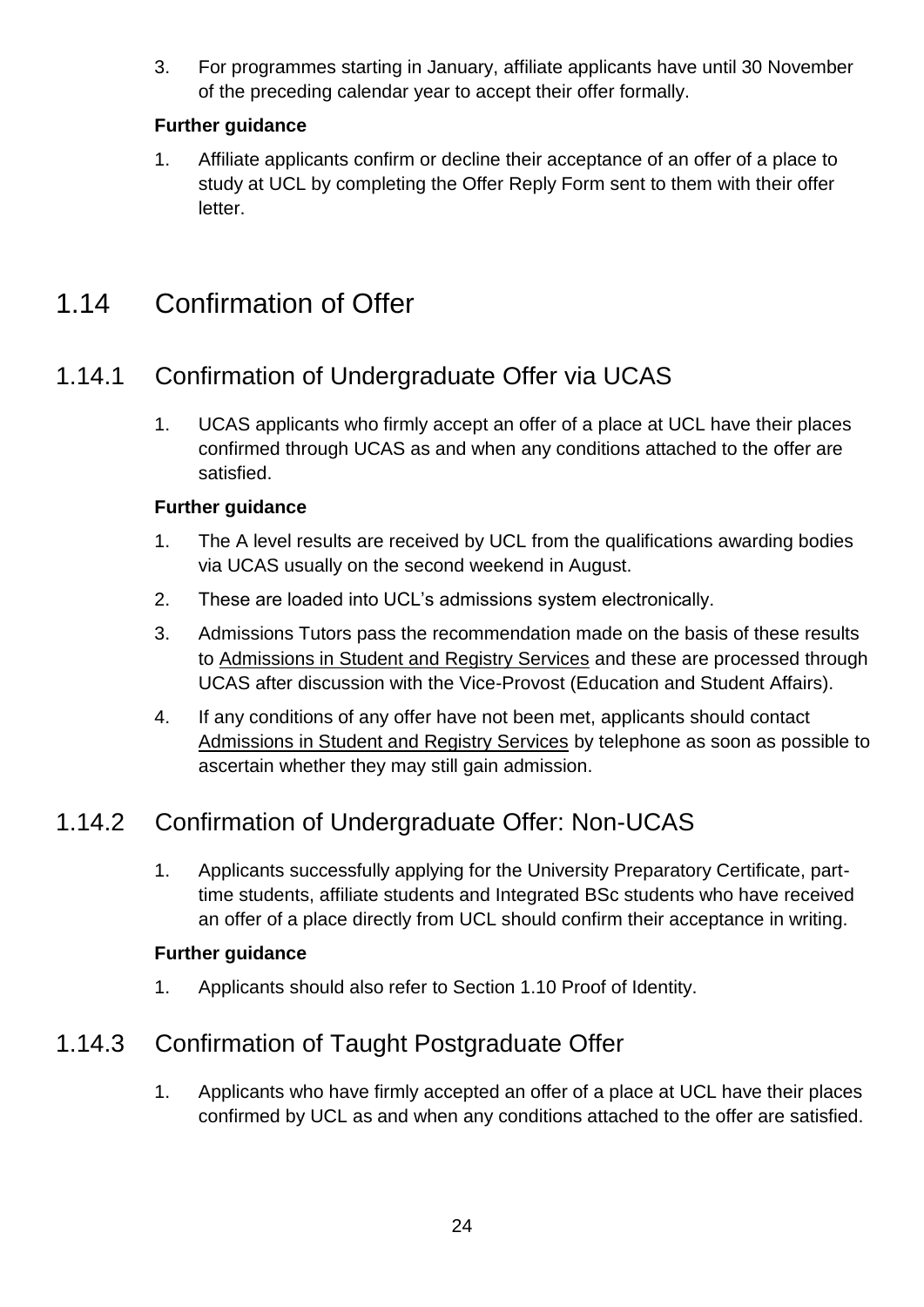2. If any conditions of any offer have not been met, applicants should contact [Admissions in Student and Registry Services](http://www.ucl.ac.uk/srs/our-services/access-and-admissions) by telephone or email as soon as possible to ascertain whether they may still gain admission.

### <span id="page-24-0"></span>1.15 Student Accommodation Deadlines

- 1. Applicants should be aware of the deadline both for applying for student accommodation and firm acceptance of an offer of admission in order to guarantee the allocation of a room.
- 2. Applicants should note that only those who have an offer of a place to study at UCL can apply for accommodation.
- 3. Further information about applying for student accommodation can be found on the [Prospective Students website.](http://www.ucl.ac.uk/prospective-students/)

### <span id="page-24-1"></span>1.16 Appeal of Entry Decisions

1. UCL decisions on applications are final, and there is no right of appeal against them. UCL will consider a complaint against any decision only if there is substantive evidence of an irregularity in the processing of the application in question.

#### **Further guidance**

- 1. For all undergraduate applicants, in the first instance complaints concerning an undergraduate application should be addressed to the Director of Access and Admissions unless the complaint concerns the Bartlett School of Architecture of the Faculty of Laws where it should be addressed to the Faculty Tutor of the Faculty concerned. If the complaint is against the Director of Access and Admissions or the Faculty Tutor, it should be addressed to the Vice-Provost (Education and Student Affairs) or another senior member of administrative or academic staff, should there be any conflict of interest.
- 2. For all taught postgraduate applicants, in the first instance any complaint concerning a taught postgraduate application should be addressed to the Director of Access and Admissions. If the complaint is against the Director of Access and Admissions, it should be addressed to the Vice-Provost (Education and Student Affairs) or another senior member of administrative or academic staff, should there be any conflict of interest.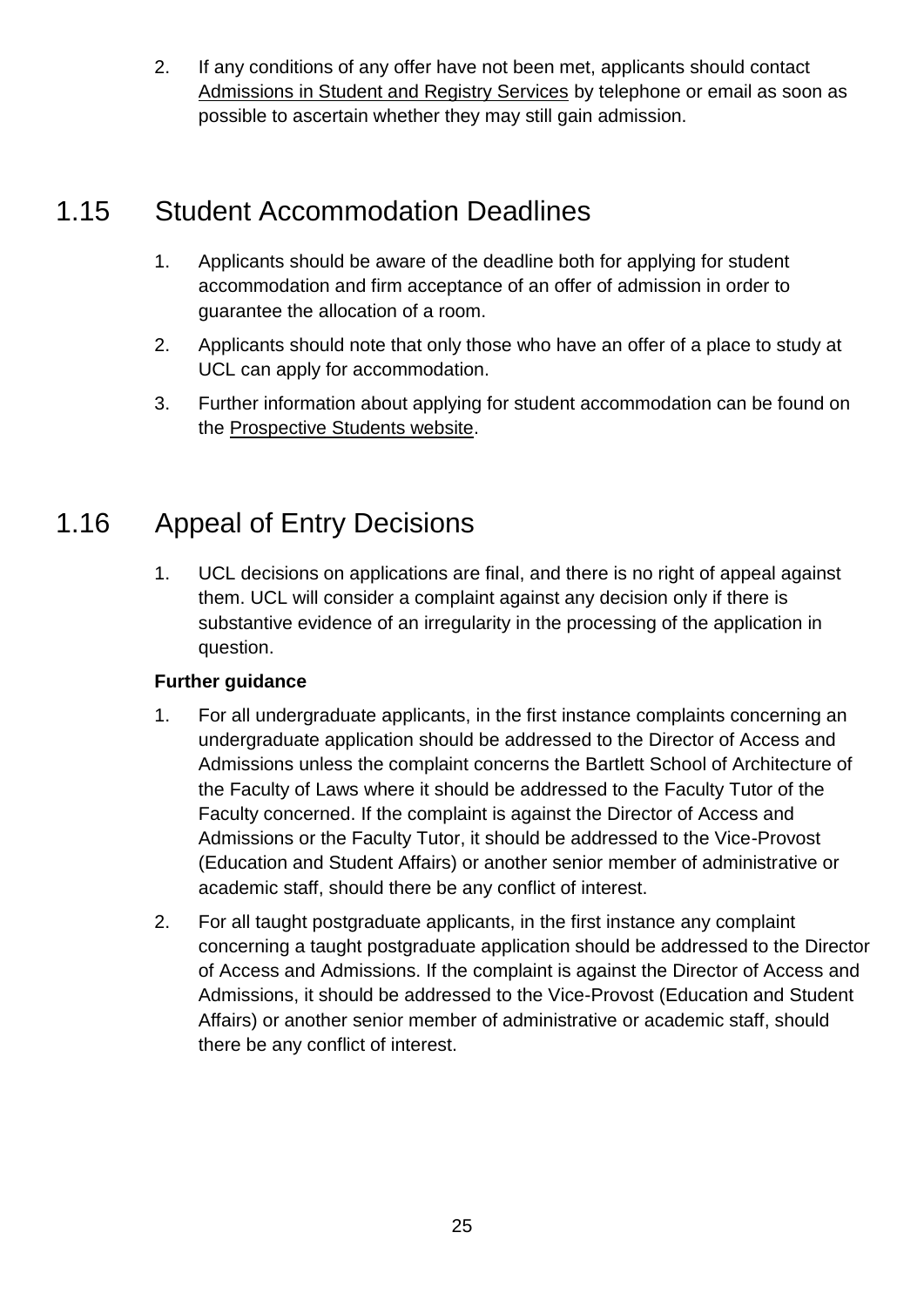### <span id="page-25-0"></span>2 Research Degree Admissions

### <span id="page-25-1"></span>2.1 Standard Qualifications for Admission: MPhil/PhD Programmes

- 1. The normal minimum entrance qualification for registration for the MPhil degree or the PhD degree is:
	- i) An upper second class honours degree of a UK university or an overseas qualification of an equivalent standard obtained after a programme of study extending over not less than three years in a university (or educational institution of university rank), in a subject appropriate to that of the programme to be followed; or
	- ii) A registrable qualification appropriate to the programme to be followed awarded by a UK university in Medicine, Dentistry or Veterinary Studies; or a qualification of an equivalent standard appropriate to the programme to be followed awarded by a university (or educational institution of university rank) outside the UK; or
	- iii) A Masters degree from a UK University in a subject appropriate to the programme to be followed; or
	- iv) A professional or other qualification obtained by written examinations and approved by UCL as an appropriate entrance qualification for the MPhil or PhD degree in question.
- 2. Applicants should also consult the relevant departmental/divisional admission requirements (see the [UCL Departments A-Z\)](http://www.ucl.ac.uk/departments/a-z).

### <span id="page-25-2"></span>2.2 Standard Qualifications for Admission: EngD Programmes

- 1. Other qualifying criteria may also be required for applicants for the EngD, depending on the subject area of the individual programme.
- 2. The additional regulations for the Doctor in Engineering [EngD] in Chapter 8: Derogations and Variations give details of specific criteria for the following programmes:
	- EngD in Biochemical Engineering and Bioprocess Leadership
	- EngD in Communications
	- EngD in Environmental Engineering Science (ENVES)
	- EngD in Virtual Environments Imaging and Visualisation (VEIV).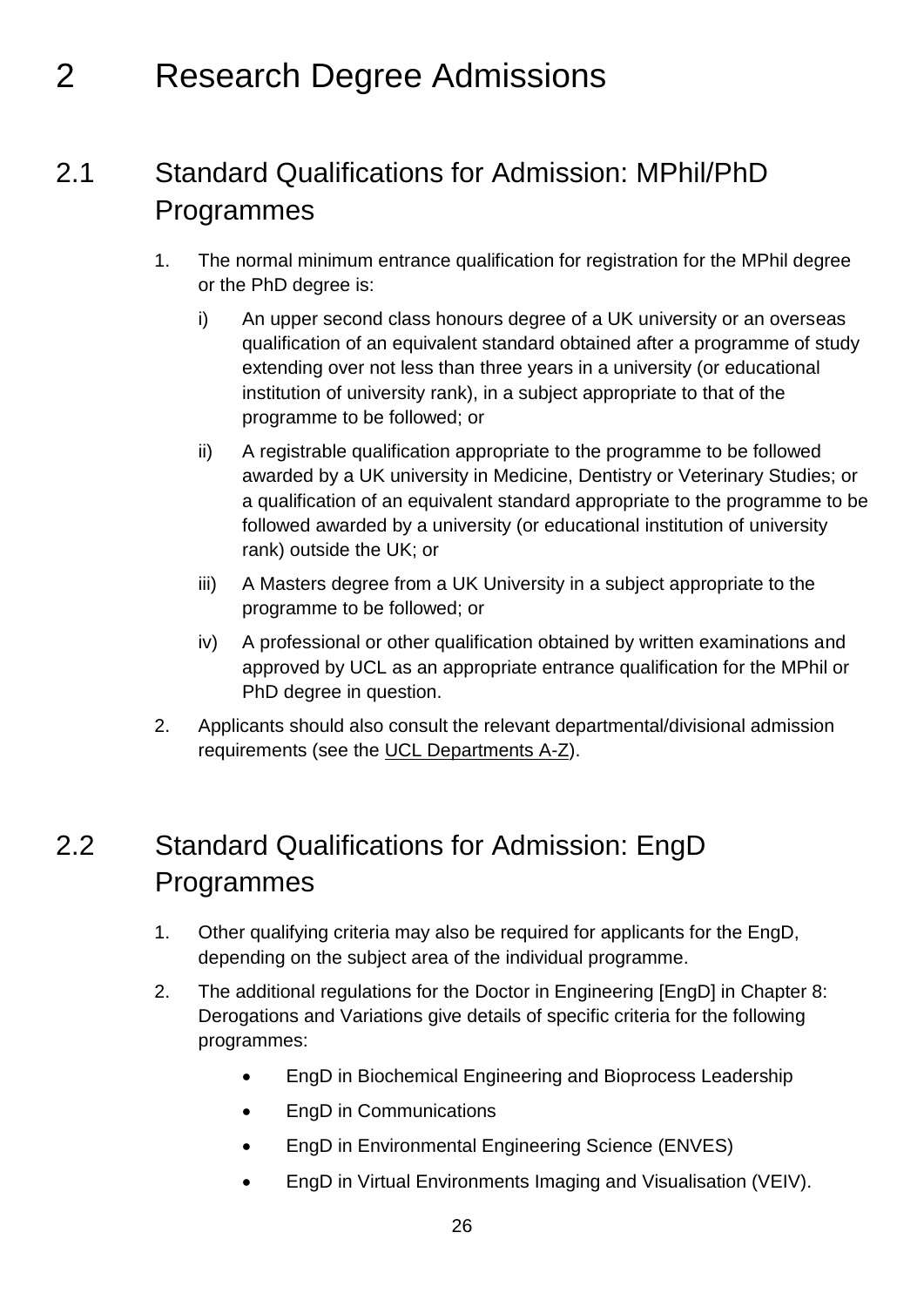### <span id="page-26-0"></span>2.3 MRes Progression to an Associated Research Degree Programme

- 1. For automatic progression from MRes to PhD/EngD, students should achieve an average mark of not less than 60% in the *independent, original research components* of the programme, and not less than 50% in the taught elements.
	- i) This regulation relates to automatic progression from MRes to MPhil/PhD or EngD programmes.
	- ii) However, in cases where a student did not meet these requirements, but who has the support of the MPhil/PhD or EngD programme organisers, a case in writing can be made to the Chair of the Research Degree Committee for the consideration of suspension of regulations on a case-bycase basis.
- 2. The length of the MRes programme should be extended to one calendar year and one month to allow Boards of Examiners time to determine awards prior to students registering on the associated EngD or MPhil/PhD programme.
- 3. MRes students who fail the taught components examined in and before June should be offered their resit opportunity before or in August of the same year.
- **4.** MRes students who are not awarded the degree after the first attempt and the resit attempt should not progress to the associated EngD or MPhil/PhD programme and would be required to leave UCL.
- 5. MRes students who fail the dissertation should not register on the EngD or MPhil/PhD programme in the following academic year but remain on the MRes and resubmit the dissertation by the end of the first term in the following academic year. The Board would then consider the award for these students in January, when they would be allowed to register on the EngD or MPhil/PhD if they passed. If, as a result, they missed taught components which formed part of the EngD or MPhil/PhD registration, these should be followed at the point when they are next available.

#### **Further guidance**

- 1. These regulations only apply to students on MRes programmes which form an integral part of an associated doctoral programme.
- 2. Applicants and students should also consult the relevant departmental/divisional admission and MRes progression requirements.
- 3. MRes programmes are subject to the regulations for Taught Postgraduate Programmes and to the additional regulations for Masters By Research Programmes in Chapter 8: Derogations and Variations.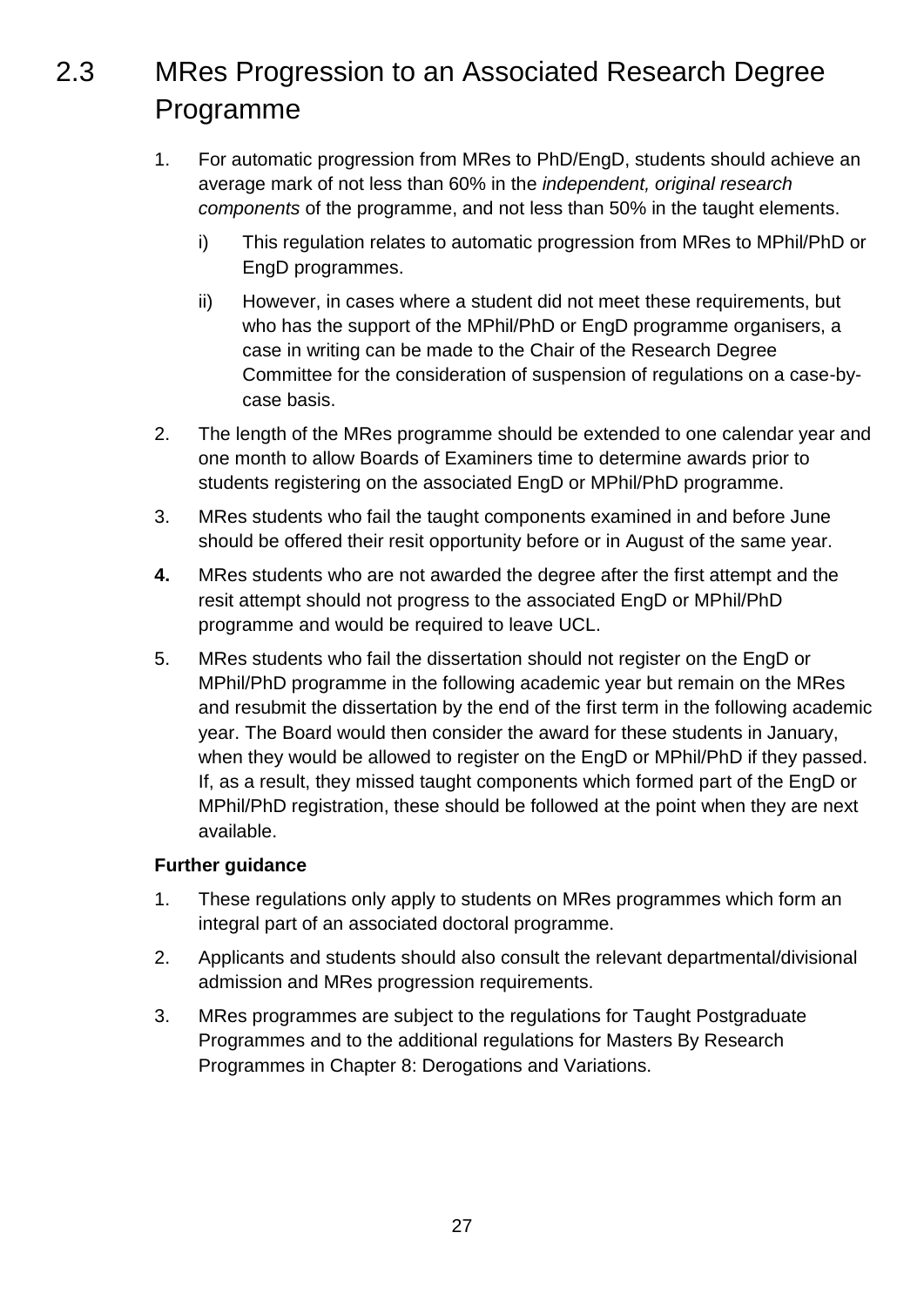### <span id="page-27-0"></span>2.4 Standard Qualifications for Admission: MD (Res) Programmes

1. To be eligible for registration for the MD(Res) degree, a candidate must have obtained the MBBS degree or some other registrable primary qualification in Medicine, and be eligible for full registration or hold limited registration with the General Medical Council (GMC), or have obtained the BDS degree or hold an equivalent dental qualification.

### <span id="page-27-1"></span>2.5 English Language Requirements

1. Applicants are required to meet UCL's [English Language Proficiency](http://www.ucl.ac.uk/prospective-students/graduate/life/international)  [Requirements for Postgraduate Degrees.](http://www.ucl.ac.uk/prospective-students/graduate/life/international)

### <span id="page-27-2"></span>2.6 Alternative Qualifications for Admission

- 1. Applicants possessing alternative qualifications may also be considered by UCL for registration.
	- i) An applicant who possesses a degree or overseas qualification of equivalent standard obtained after a programme of study extending over three years or more in a university (or educational institution of university rank) in an appropriate subject and who, although they do not meet the normal entry standard defined in Sections 2.1-2.4, but by evidence of their background and experience satisfy UCL as to their fitness to follow the programme. Where such an applicant cannot present evidence that they possess the necessary background and experience, they may be considered by UCL for registration, provided they meet appropriate qualifying conditions prescribed by UCL.
	- ii) Applicants who possesses a qualification obtained by written examination other than those covered above, if UCL is satisfied that the candidate's general education, scholarship, training and experience are suitable for the programme which they wish to follow and that they are at least as well qualified as the candidates who are able to satisfy the entrance requirements in one of the ways prescribed above.
- 2. UCL may prescribe a qualifying examination for such an applicant prior to admission.

#### **Further guidance**

1. Departments wishing to admit such an applicant, as described above, must obtain written authorisation from the Chair of the Research Degrees Committee via [Admissions in Student and Registry Services.](http://www.ucl.ac.uk/srs/our-services/access-and-admissions) An applicant for registration may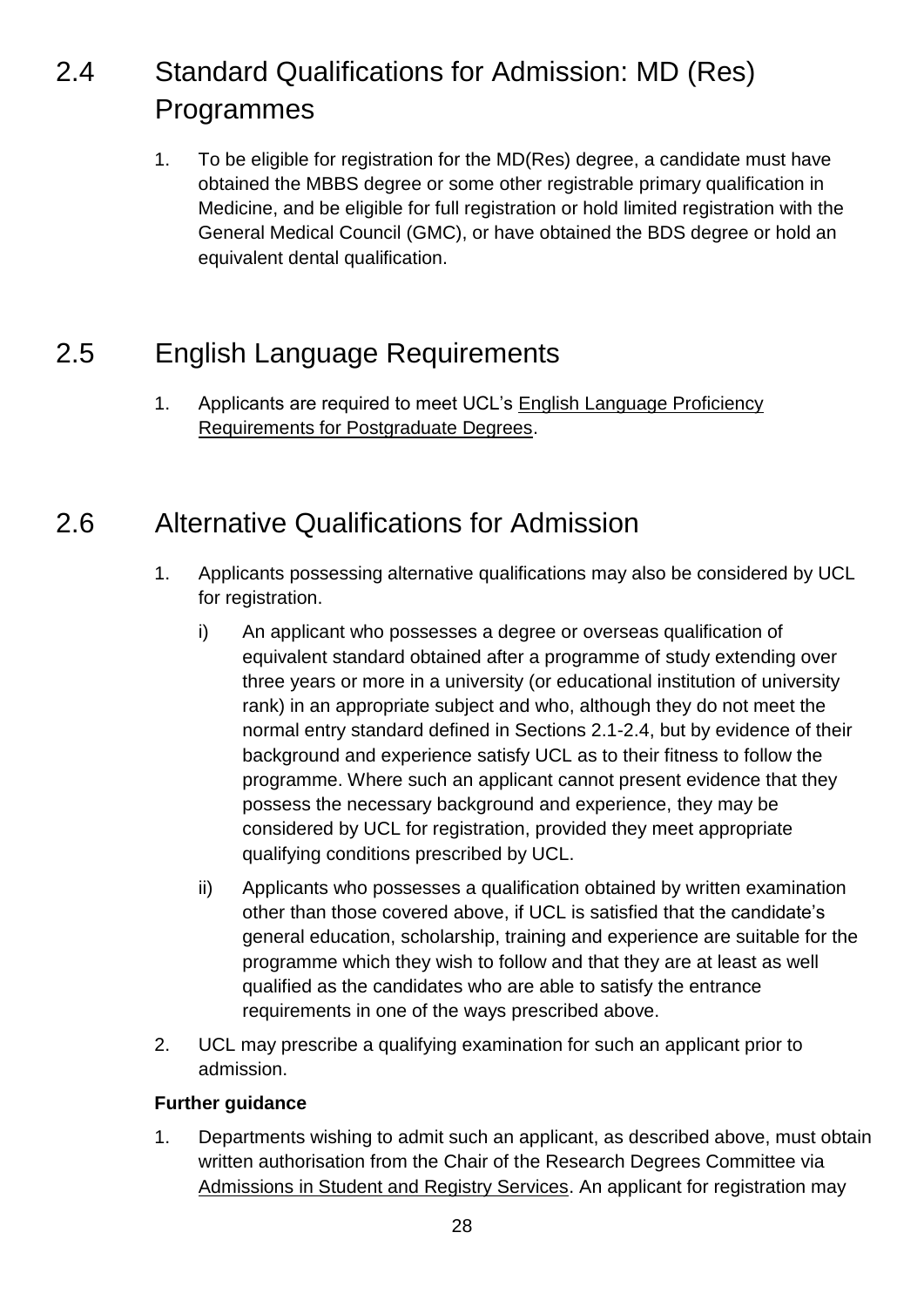also be required to pass a qualifying examination. Applicants are required to meet UCL's [English Language Proficiency Requirements for Postgraduate Degrees.](http://www.ucl.ac.uk/prospective-students/graduate/life/international)

2. The regulations and criteria for the Recognition of Prior Learning, including the types of prior learning that might be considered by UCL, are defined in Chapter 2: Qualifications and Credit Framework.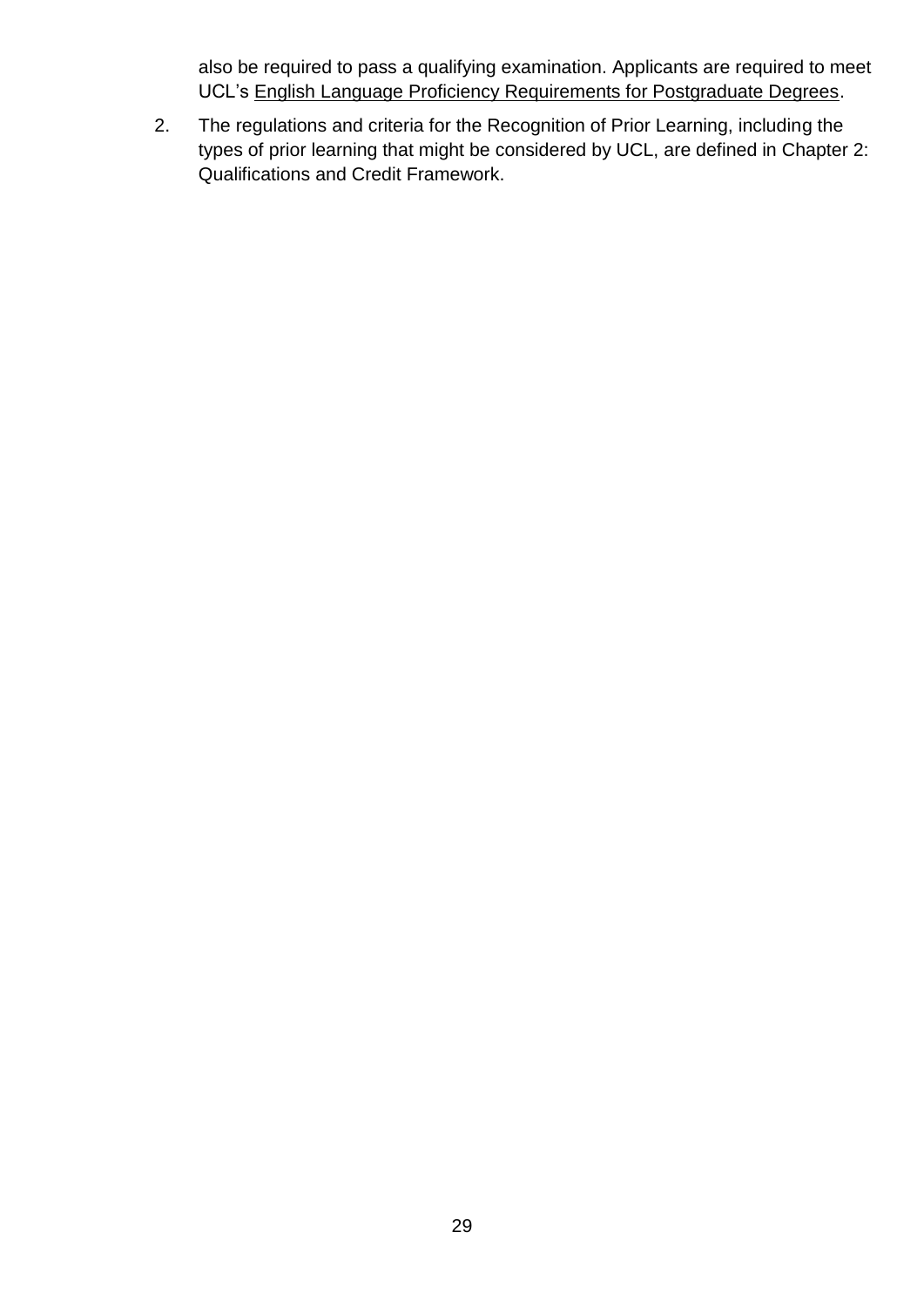### <span id="page-29-0"></span>3 Professional Doctorate Admissions

### 3.1 Standard Qualifications for Admission

- <span id="page-29-1"></span>1. The normal minimum entrance qualification for registration for professional doctorate programmes is:
	- i) An upper second class honours degree of a UK university or an overseas qualification of an equivalent standard obtained after a programme of study extending over not less than three years in a university (or educational institution of university rank), in a subject appropriate to that of the programme to be followed; or
	- ii) A registrable qualification appropriate to the programme to be followed awarded by a UK university, or a qualification of an equivalent standard appropriate to the programme to be followed awarded by a university (or educational institution of university rank) outside the UK; or
	- iii) A Masters degree from a UK university in a subject appropriate to the programme to be followed; or
	- iv) A professional or other qualification obtained by written examination and approved by UCL as an appropriate entrance qualification for the degree in question.

#### **Further guidance**

- 1. Specific qualifying criteria and additional requirements (such as relevant work experience) may also be required for applicants to individual programmes.
- 2. Students applying for entry to professional doctorate programmes should refer to relevant literature provided by individual programmes.
- 3. For programmes where students may potentially come into unsupervised contact with children and/or vulnerable adults, the programme will seek an enhanced disclosure certificate from the [Disclosure and Barring Service.](https://www.gov.uk/government/organisations/disclosure-and-barring-service)
- 4. In addition to an enhanced disclosure certificate, some programmes require further checks under the provisions of relevant legislation covering individuals who work with vulnerable individuals (e.g. the Protection of Children Act and Protection of Vulnerable Adults Act). UCL reserves the right to bar applicants or de-register students who are given an unsatisfactory review by the Disclosure and Barring Service.
- 5. Applicants who have a disability should inform the programme of this on their application. This will ensure that any special requirements can be put in place.
- 6. Applicants with disabilities should contact UCL's [Student Disability Services](http://www.ucl.ac.uk/disability) if they have any general queries about facilities at UCL before submitting their application.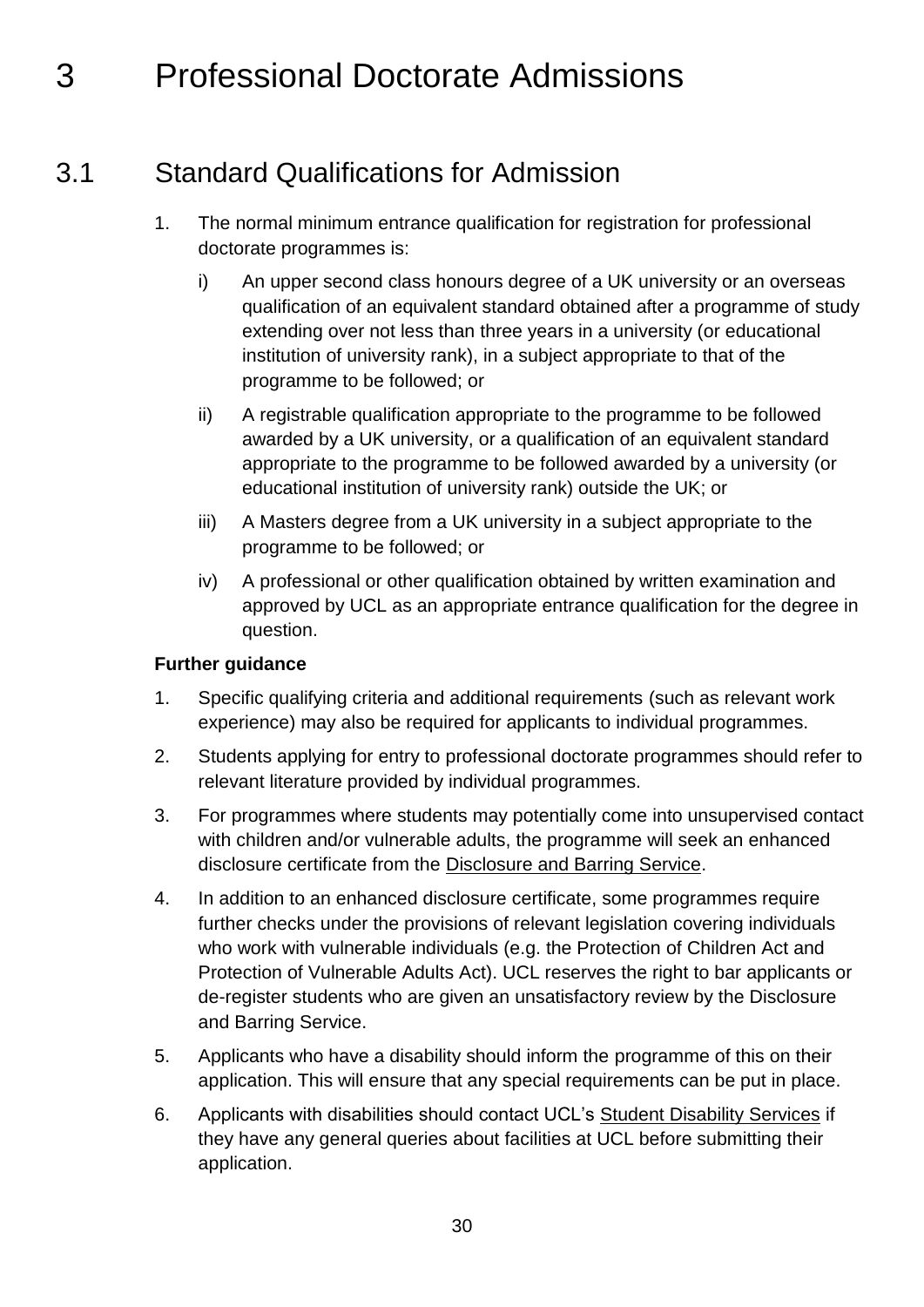### <span id="page-30-0"></span>3.2 English Language Requirements

1. Applicants are required to meet UCL's English Language Proficiency [Requirements for Postgraduate Degrees.](http://www.ucl.ac.uk/prospective-students/graduate/life/international)

### <span id="page-30-1"></span>3.3 Programme-specific Entry Criteria

- 1. **DClinPsy Clinical Psychology:** The minimum entrance qualification for registration for the degree of Doctor in Clinical Psychology is an upper second class honours degree with Psychology as the main field of study, or an appropriate Masters Degree or Diploma, qualifying the applicant for Graduate Basis for Chartered Membership (GBC) registration with the British Psychological Society (or an equivalent overseas qualification). Applicants should also have at least one year's relevant clinical experience. In exceptional circumstances (and subject to the approval of the authorities of UCL), consideration may be given to those without such clinical experience.
- 2. **DDent Paediatric Dentistry:** The entrance requirements are an approved dental qualification plus a minimum of two years' clinical experience prior to the commencement of studies.
- 3. **DEdPsy Educational and Child Psychology:** The minimum entrance qualification for registration for the degree of DEdPsy is an upper second class honours degree with Psychology as the main field of study, or an appropriate Masters degree or Diploma of a United Kingdom university (or an equivalent overseas qualification), qualifying the applicant for graduate basis for chartered membership (GBC) with the British Psychological Society. Candidates will normally be required to have gained at least one year's experience of working with children within educational, childcare or community settings. In exceptional circumstances (and subject to the approval of the authorities of UCL), consideration may be given to those without such relevant work experience.
- 4. **DEdPsy Educational Psychology:** The entrance qualification for registration for the degree of DEdPsy for holders of the MSc Educational Psychology is:
	- A Masters (or equivalent level) qualification in Educational Psychology; and
	- An appropriate proposal for training which identifies a topic for the thesis, linked to the candidates current occupational responsibilities as an applied psychologist.
- 5. **DPsychotherapy Child and Adolescent Psychoanalytic Psychotherapy:** The minimum entrance qualification for registration for the degree is a Masters degree in psychoanalytic developmental psychology or an equivalent postgraduate qualification. Candidates will normally be required to have gained at least one year's experience of working with children within educational, mental health or community settings. In exceptional circumstances (and subject to the approval of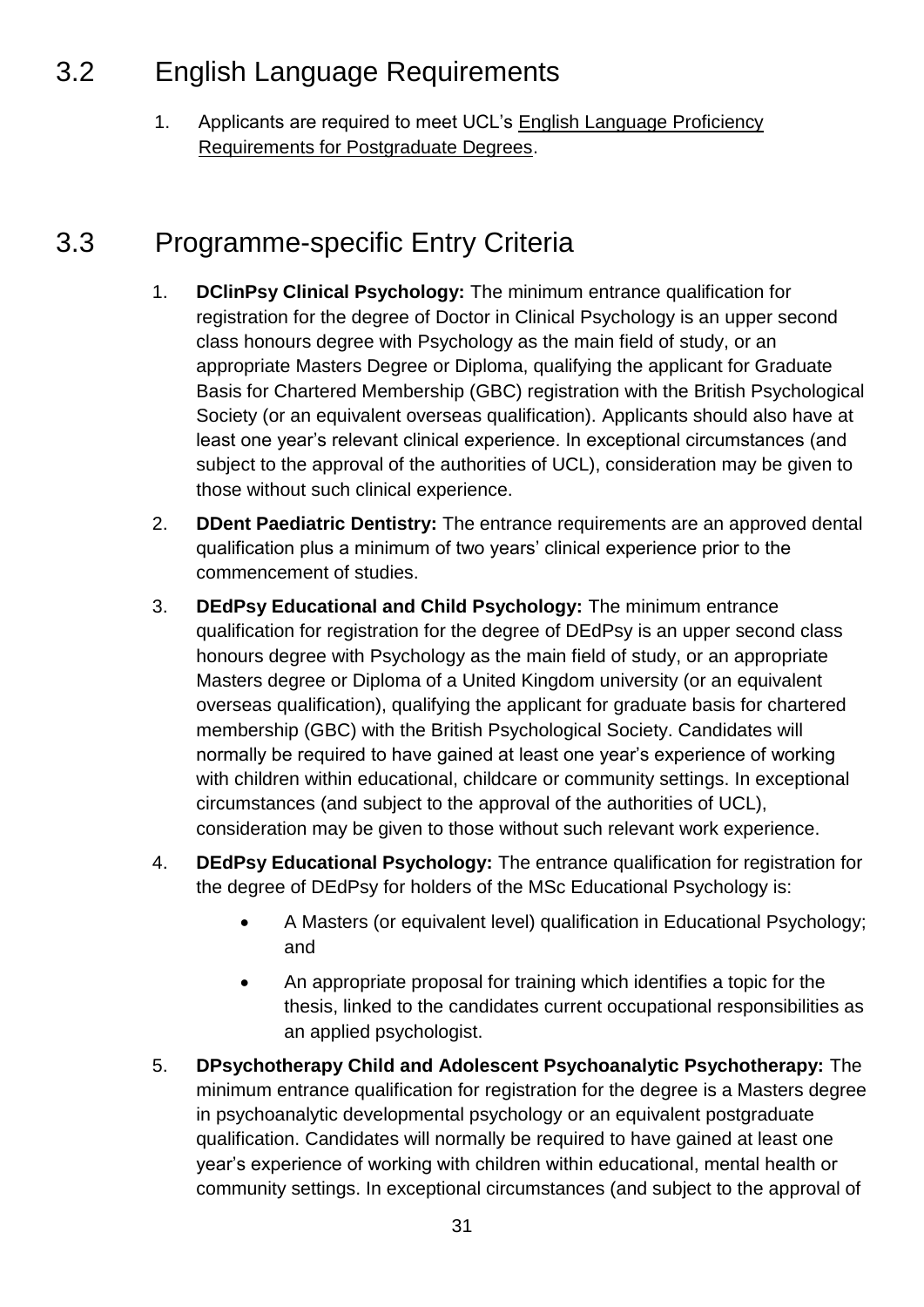the authorities of UCL), consideration may be given to those without such relevant work experience.

6. **Doctorate in Orthopaedics Trauma and Orthopaedics:** The entrance requirements for the Doctorate in Orthopaedics Trauma and Orthopaedics is a medical degree (either MBBS or equivalent) with General Medical Council registration, or Membership of the Royal College of Surgeons (MRCS), or Higher Surgical Training number in Trauma and Orthopaedics.

### <span id="page-31-0"></span>3.4 Alternative Qualifications for Admission

- 1. Applicants possessing alternative qualifications may also be considered by UCL for registration.
	- i) Applicants who possess a degree or overseas qualification of equivalent standard obtained after a programme of study extending over three years or more in a university (or educational institution of university rank) in an appropriate subject and who, although they do not meet the normal entry standard defined in Sections 3.1 and 3.2, but by evidence of their background and experience satisfy UCL as to their fitness to follow the programme. Where such an applicant cannot present evidence that they possess the necessary background and experience, they may be considered by UCL for registration, provided they meet appropriate qualifying conditions prescribed by UCL.
	- ii) Applicants who possess a qualification obtained by written examination other than those covered above, if UCL is satisfied that the student's general education, scholarship, training and experience are suitable for the programme which they wish to follow and that they are at least as well qualified as the students who are able to satisfy the entrance requirements in one of the ways prescribed above.
- 2. UCL may prescribe a qualifying examination for such an applicant prior to admission.

#### **Further guidance**

- 1. Departments/divisions wishing to admit such an applicant, as described above, must obtain written authorisation from the appropriate Faculty Graduate Tutor via [Admissions in Student and Registry Services.](http://www.ucl.ac.uk/srs/our-services/access-and-admissions) An applicant for registration may also be required to pass a qualifying examination.
- 2. Applicants are required to meet UCL's English Language proficiency requirements. Information about English Language proficiency requirements is available from the [Prospectus.](http://www.ucl.ac.uk/prospective-students/)
- 3. Where the English Language proficiency requirements of relevant professional or regulatory bodies are more stringent, these will apply. Students should refer to literature provided by individual programmes for further information.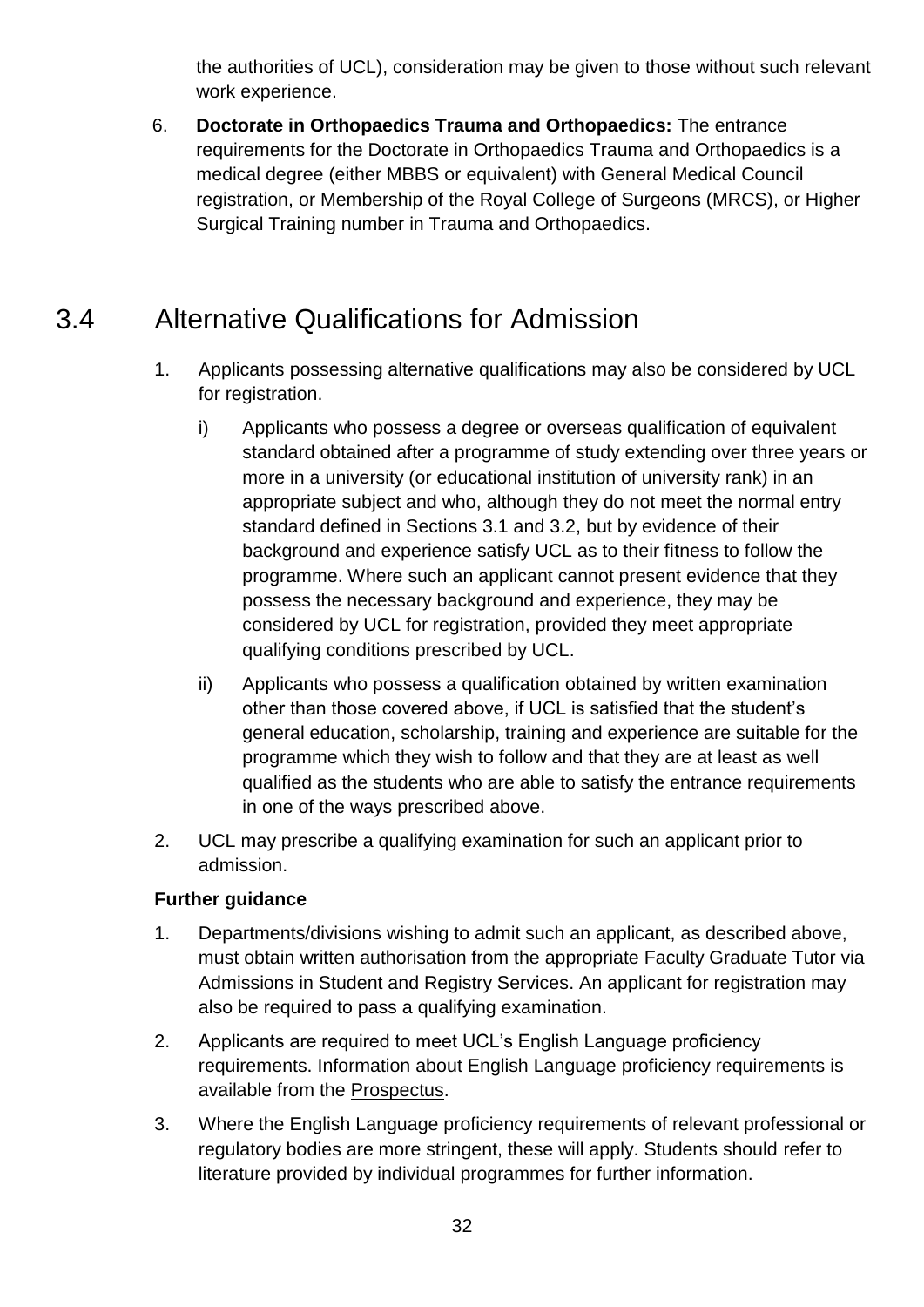4. The regulations and criteria for the Recognition of Prior Learning, including the types of prior learning that might be considered by UCL, are defined in Chapter 2: Qualifications and Credit Framework.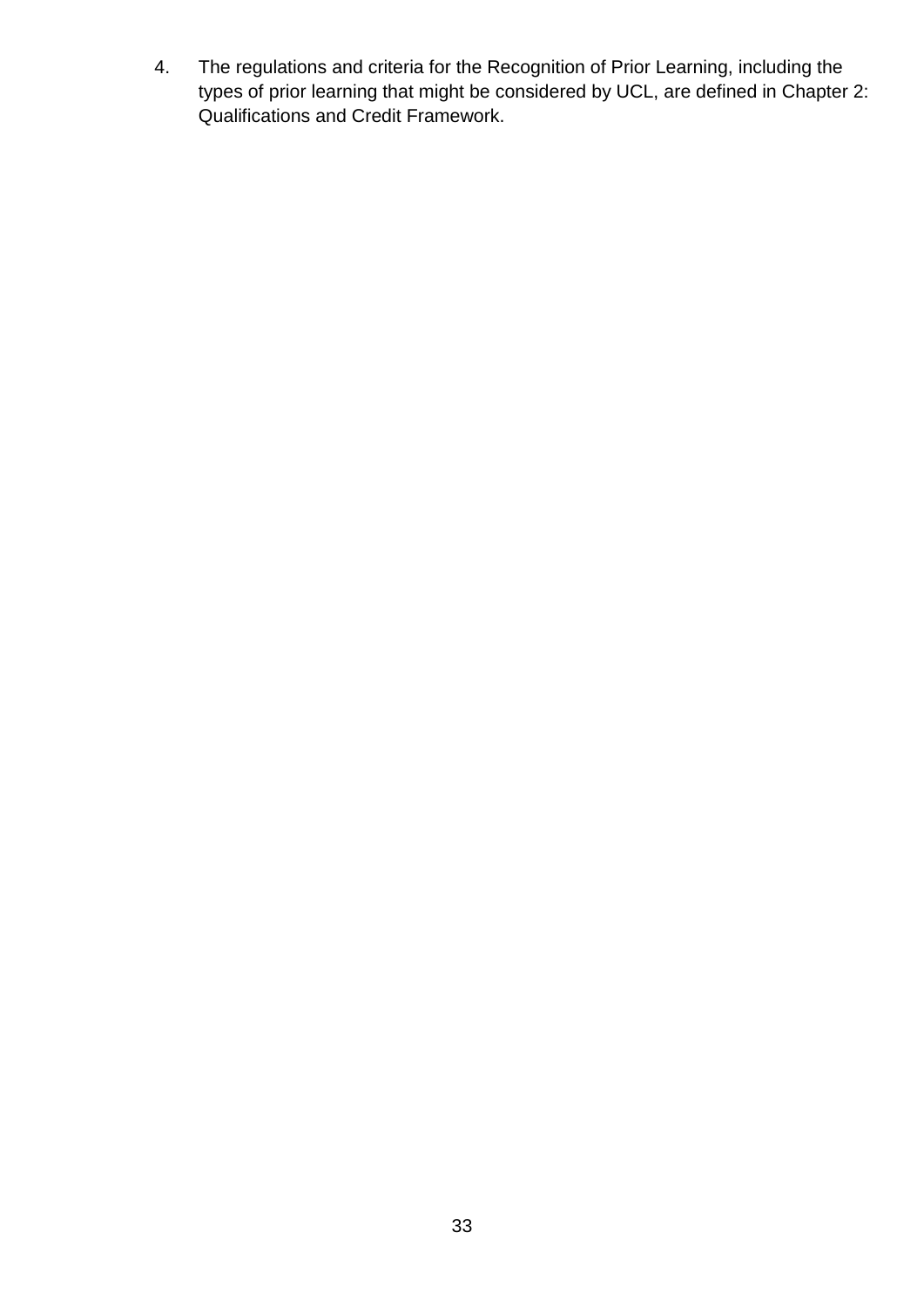### <span id="page-33-0"></span>4 Taught Programme Registration

### 4.1 Period of Registration

- <span id="page-33-1"></span>1. Taught students must be registered for the full length of their programme of study at UCL.
- 2. The length of each UCL qualification is defined in Chapter 2, Section 8: Threshold Qualification Requirements. The specific length of each programme of study is defined in the programme regulations.
- 3. The UCL Academic Year starts on the first day of September and ends on the last day of August in the following year (see Chapter 2, Section 3.7: Academic and Calendar Years for further details). The specific start and end dates, and term dates, for each programme of study are determined by UCL and defined in the programme regulations.
- 4. The permitted modes of attendance for UCL qualifications are defined in Chapter 2, Section 3.9 Modes of Attendance. The specific modes of attendance for each programme of study are defined in the programme regulations.
- 5. Students must enrol within the first few weeks of the academic year. Deadlines for enrolment and re-enrolment are published annually.

#### **Further guidance**

- 1. Most undergraduate programmes of study follow an annual standard pattern of 12, 11 and 7 week terms.
- 2. The approved mode of attendance for a Masters degree is 12 consecutive months of full-time study or two to five calendar years of part-time/flexible study.
- 3. If a student wishes to change their mode of attendance, guidance should be sought from [Assessment and Student Records.](http://www.ucl.ac.uk/srs/our-services/student-administration)

### <span id="page-33-2"></span>4.2 Dual Registration

- 1. Formal registration at UCL and at another institution is permissible for affiliate students and students enrolled on joint or double/dual degree programmes delivered in collaboration with another institution.
- 2. All other students are not permitted to be formally registered for a programme of study at UCL at the same time as being formally registered (or re-sitting examinations) for another programme of study at UCL or any other Higher Education Institution.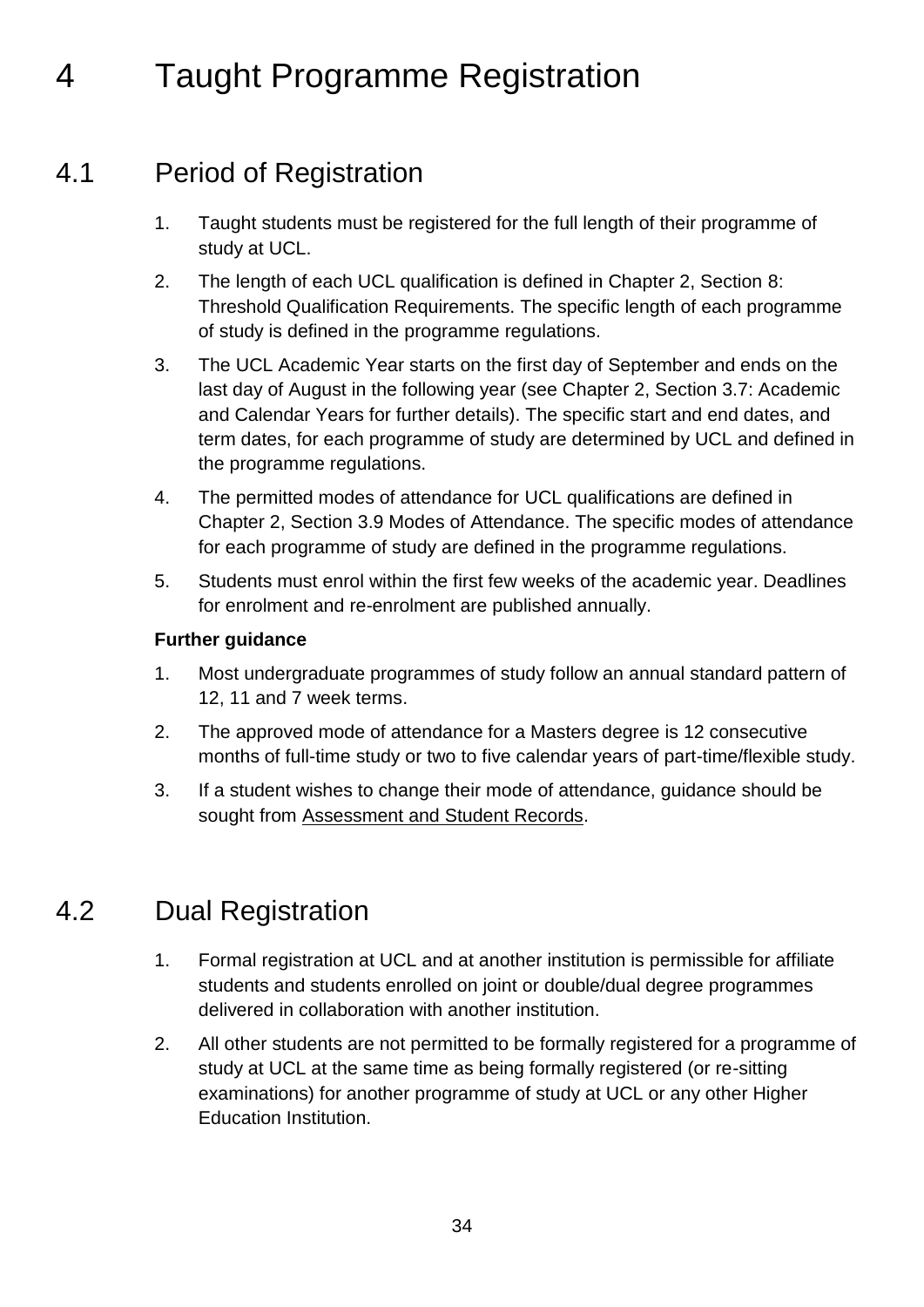1. Students can accept an offer of a place from UCL when they are still formally registered with another Higher Education Institution, or if they are re-sitting examinations. However, they may not formally register with UCL until they are no longer registered with another institution, having graduated or left.

### <span id="page-34-0"></span>4.3 Attendance Requirements

- 1. UCL's minimum attendance requirement is 70% of teaching and learning events. Departments may stipulate a higher percentage and additional requirements where appropriate.
- 2. Students whose attendance falls below the attendance requirements are ineligible for summative assessment.
- 3. Undergraduate students must meet UCL's minimum attendance requirements during term-time (designated teaching and examination weeks). Outside of termtime, there is no requirement for students to be present on campus or to apply for authorised absence.
- 4. Taught Postgraduate students must meet UCL's minimum attendance requirements during term-time (designated teaching and examination weeks). During the summer vacation, students are expected to be studying for their dissertation and to be based at UCL or, if not, to apply for Study Away from UCL. Departments may stipulate additional requirements where appropriate.

#### **Further guidance**

- 1. Section 7: [UCL-Student Relationship Guidelines](http://www.ucl.ac.uk/current-students/guidelines/srs/srs) further defines the requirements of students whilst studying at UCL.
- 2. Section 4.4 Authorised Absence describes the procedures in place for students who are unable to attend lectures, seminars, tutorials and other teaching and learning events due to short-term illness or other extenuating circumstances.
- 3. Section 4.5 Study Away from UCL sets out how to apply for Study Away from UCL.
- 4. Chapter 4, Section 7: Extenuating Circumstances describes the procedures in place for students who are unable to attend an examination or submit a piece of work for summative assessment due to illness or other extenuating circumstances.
- 5. Section 4.6: Interruption of Study describes the procedures in place for students who are unable to attend for an extended period of time.
- 6. Section 9: Learning Agreements, Barring, Suspensions and Terminations of Study describes the procedures in place for students who fail to meet the minimum attendance requirements or who are absent without authorisation.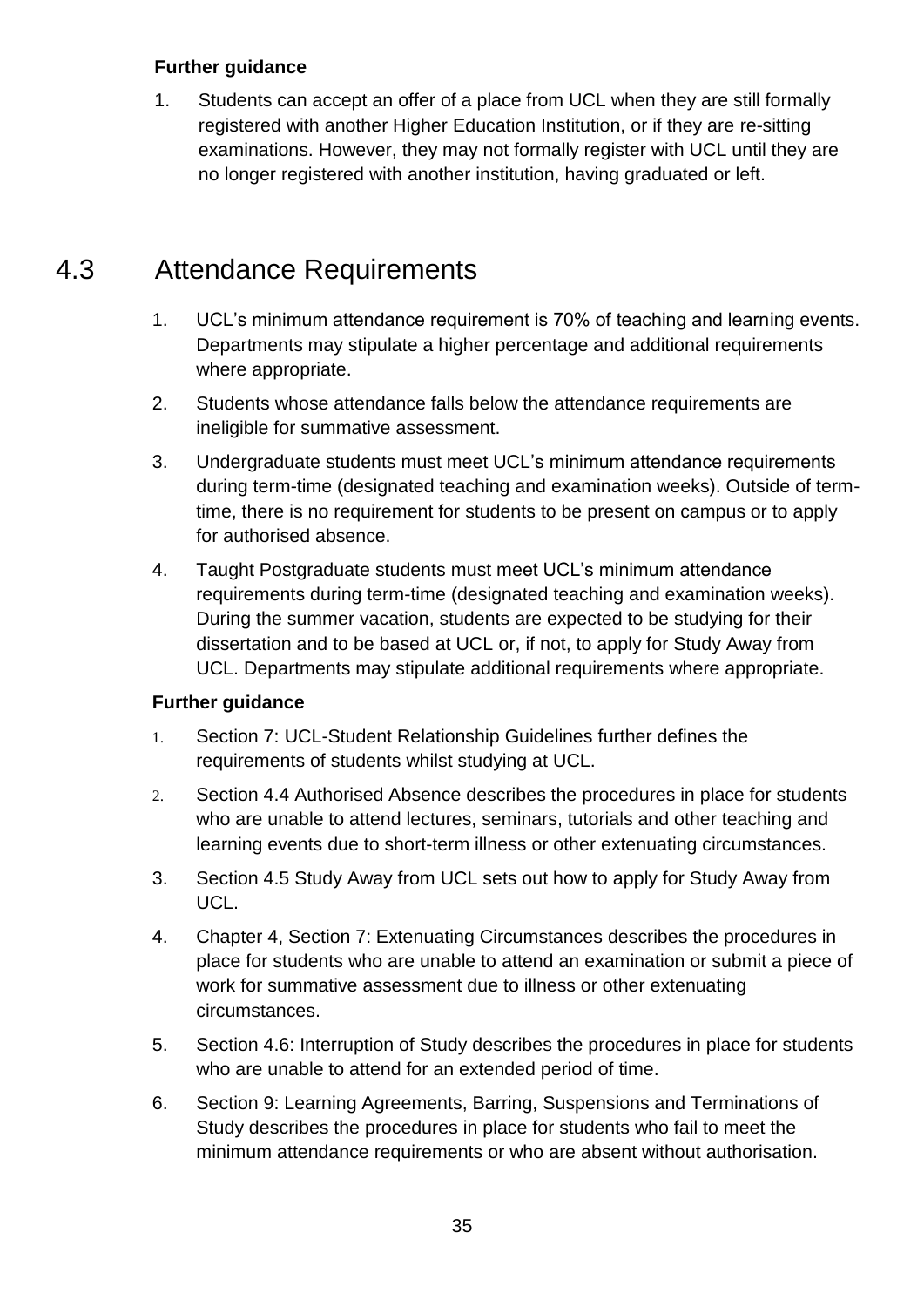### <span id="page-35-0"></span>4.4 Authorised Absence

- 1. Where a student is unable to **attend an examination or submit a piece of work for summative assessment** due to illness or other extenuating circumstances, they must follow the procedures set out in Chapter 4, Section 7: Extenuating Circumstances.
- 2. Where a student is **absent from lectures, seminars, tutorials and other teaching and learning events** due to short-term illness or other extenuating circumstances the student must obtain authorisation from UCL under the following procedures:
	- i) Any absence must be authorised by UCL. When considering an application for authorised absence UCL will take into consideration the student's ability to keep up with their studies and complete assessments, including sitting examinations.
	- ii) Where a student is absent from lectures, seminars, tutorials and other teaching and learning events due to illness or other extenuating circumstances, the student must inform their Departmental Tutor/Programme Organiser as soon as possible and within 48 hours of the absence.
	- iii) Where a student is absent from lectures, seminars, tutorials and other teaching and learning events on medical grounds for up to 7 consecutive days, the student can self-certify their absence. (Students should however note that they must obtain a medical note from a registered medical practitioner if the absence affects their ability to sit an examination or submit a piece of work for summative assessment. In such cases, students must follow the procedures set out in Chapter 4, Section 7: Extenuating Circumstances).
	- iv) Where a student is absent from lectures, seminars, tutorials and other teaching and learning events on medical grounds for more than 7 consecutive days, the student must submit a medical note from a registered medical practitioner.
	- v) Where a student is absent from lectures, seminars, tutorials and other teaching and learning events due to non-medical extenuating circumstances, the student will be required to provide information on the circumstances, together with appropriate supporting evidence. Chapter 4, Section 7: Extenuating Circumstances provides further guidance on acceptable forms of evidence.
	- vi) Absences of up to 7 consecutive days can be authorised by the Departmental Tutor/Programme Organiser.
	- vii) Absences of up to 14 consecutive days must be authorised by the Faculty Tutor/Faculty Graduate Tutor.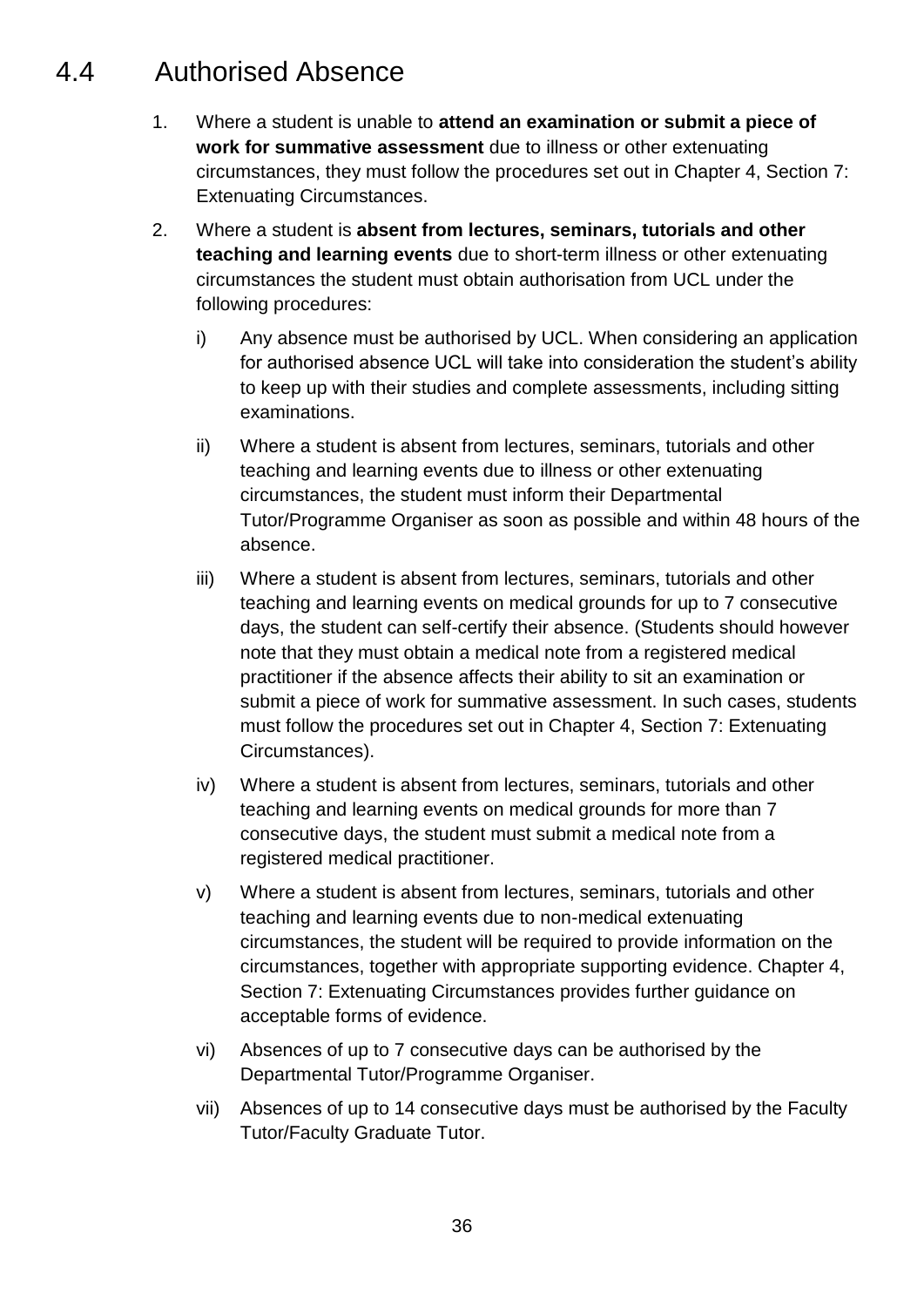viii) Absence will not normally be authorised for a period of more than 14 consecutive days. In such cases, students should consider an Interruption of Study (see Section 4.6). In exceptional circumstances, applications for authorised absence of more than 14 consecutive days may be considered by the Vice-Provost (Education and Student Affairs). However those under Tier 4 (General) visa permission will not be able to exceed 60 days authorised absence.

## 4.5 Study Away from UCL

- 1. A student may be permitted to study away from UCL on academic grounds as part of the standard delivery of their programme or module e.g. when undertaking a placement or fieldwork, or a year of study abroad as part of the degree programme. Where such a period of study is part of an approved programme or module, students do not need to gain further permission to study away from UCL.
- 2. Students may also be permitted to study away from UCL on academic grounds which are not part of the standard delivery of a programme or module e.g. collecting data or conducting research. Such a period of study away from UCL must not be taken until it is authorised by the Departmental Tutor/Programme Organiser. Students must inform their Departmental Tutor/Programme Organiser before they intend to study away from UCL, and provide the location of study and the reason for doing so. The period of this form of study away from UCL must not exceed three months.
- 3. Under UK immigration requirements, UCL is required to record where students are studying if not at UCL. Students with Tier 4 visas must, therefore, also inform UCL's Immigration Compliance Office of any period of study away from UCL.
- 4. Students are expected to be in regular contact with their academic department during any period of study away from UCL.

## 4.6 Interruption of Study

### 4.6.1 Interruption

- 1. Interruption of Study is for students who require a temporary break from their studies and plan to resume their studies at a future date.
- 2. Applications for first interruptions of up to one calendar year require departmental/divisional and Faculty approval. The Faculty will notify Student Records.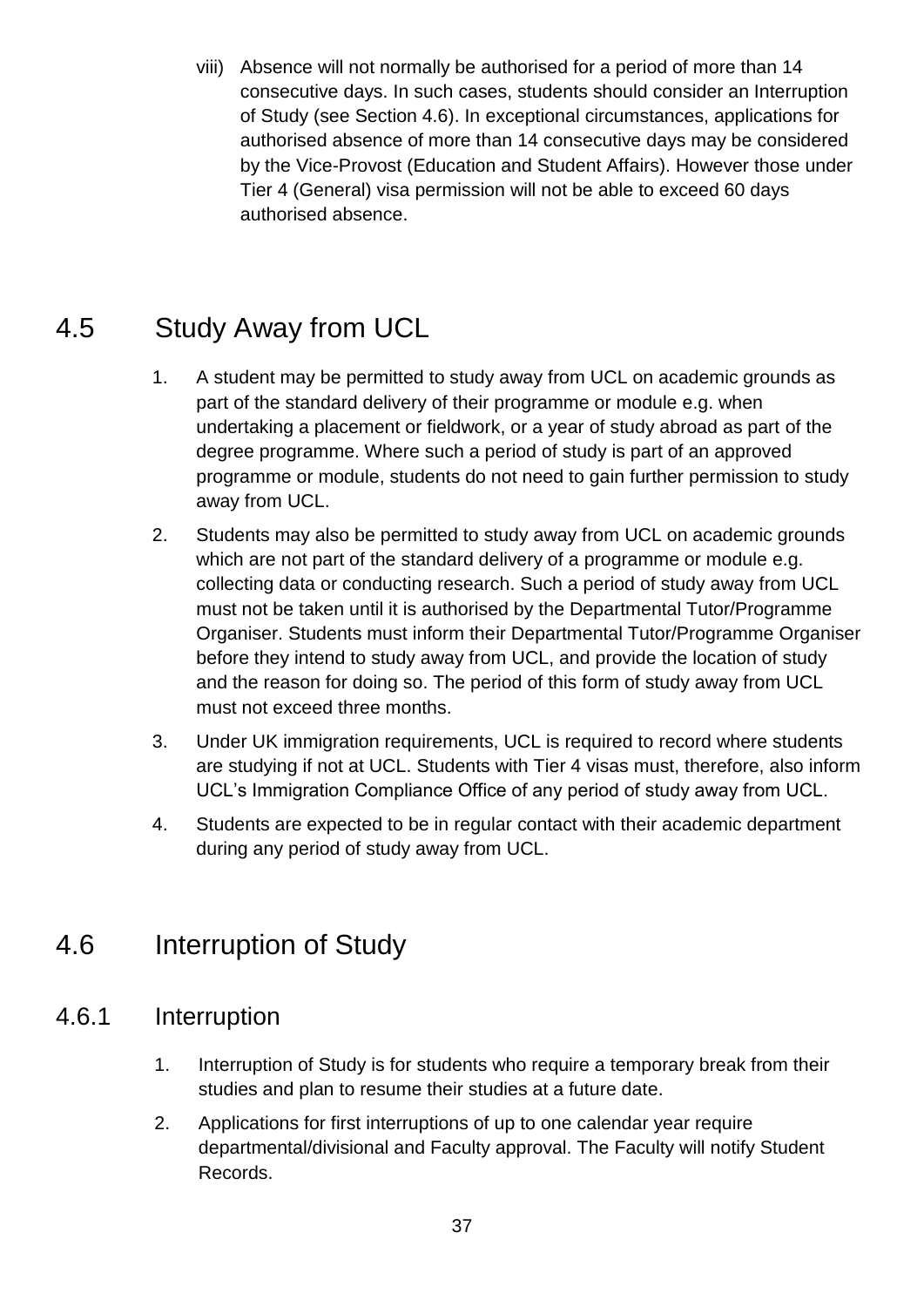- 3. Applications for repeat interruptions or those in excess of one calendar year will require the approval of the Vice-Provost (Education and Student Affairs) in addition to that of the department/division and Faculty.
- 4. Students enrolled on a flexible mode of study are not permitted to interrupt their studies. The UCL Institute of Education holds a derogation from this regulation.
- 5. Students holding a Tier 4 visa will be required to leave the UK for the duration of the interruption and re-apply for a new visa in order to return to UCL.
- 6. Such students must comply with visa requirements to safeguard their immigration status and future entry to the UK. UCL is legally required to notify the immigration authorities of any changes to a student's status.

#### **Further guidance**

- 1. Applications for interruption of study should be made in advance of the proposed interruption. Retroactive interruptions going back more than a month from when the interruption is received by [Assessment and Student Records](http://www.ucl.ac.uk/srs/our-services/student-administration) require the approval of the Vice-Provost (Education and Student Affairs).
- 2. The Faculty must forward the form to [Assessment and Student Records](http://www.ucl.ac.uk/srs/our-services/student-administration) within one month of effective date of interruption. If received later, the effective interruption date will be the date of receipt, not the date on the form.
- 3. The [Changes to your Registration](http://www.ucl.ac.uk/current-students/services_2/registration_status) pages of the Current Students website provide further detail on the Interruption of Study Procedure.

#### 4.6.2 Resuming Studies after a Period of Interruption

- 1. Students must email their Faculty one month prior to the expected date of return to confirm that they intend to re-enrol. Their Faculty must then confirm their intention to re-enrol to [Assessment and Student Records](http://www.ucl.ac.uk/srs/our-services/student-administration) in advance of the return date so that UCL can re-instate the student's record. Students will not be able to re-enrol until Assessment and Student Records have received this confirmation from the Faculty and have re-instated the student's record.
- 2. Before they can re-enrol students must have paid the appropriate fees, or provided evidence of sponsorship, to the Student Fees office (fees@ucl.ac.uk).
- 3. Students must re-enrol within two weeks of their date of return. Failure to reenrol may result in the closure of a student's record.
- 4. Students re-enrolling in September and October will need to re-enrol on-line via Portico. It is their responsibility to contact Information Systems to ensure that their username and password are correct.
- 5. Students re-enrolling during the months November to August will need to reenrol in person at the Student Centre. Visa national students need to bring their passport and current visa with them when they come to enrol.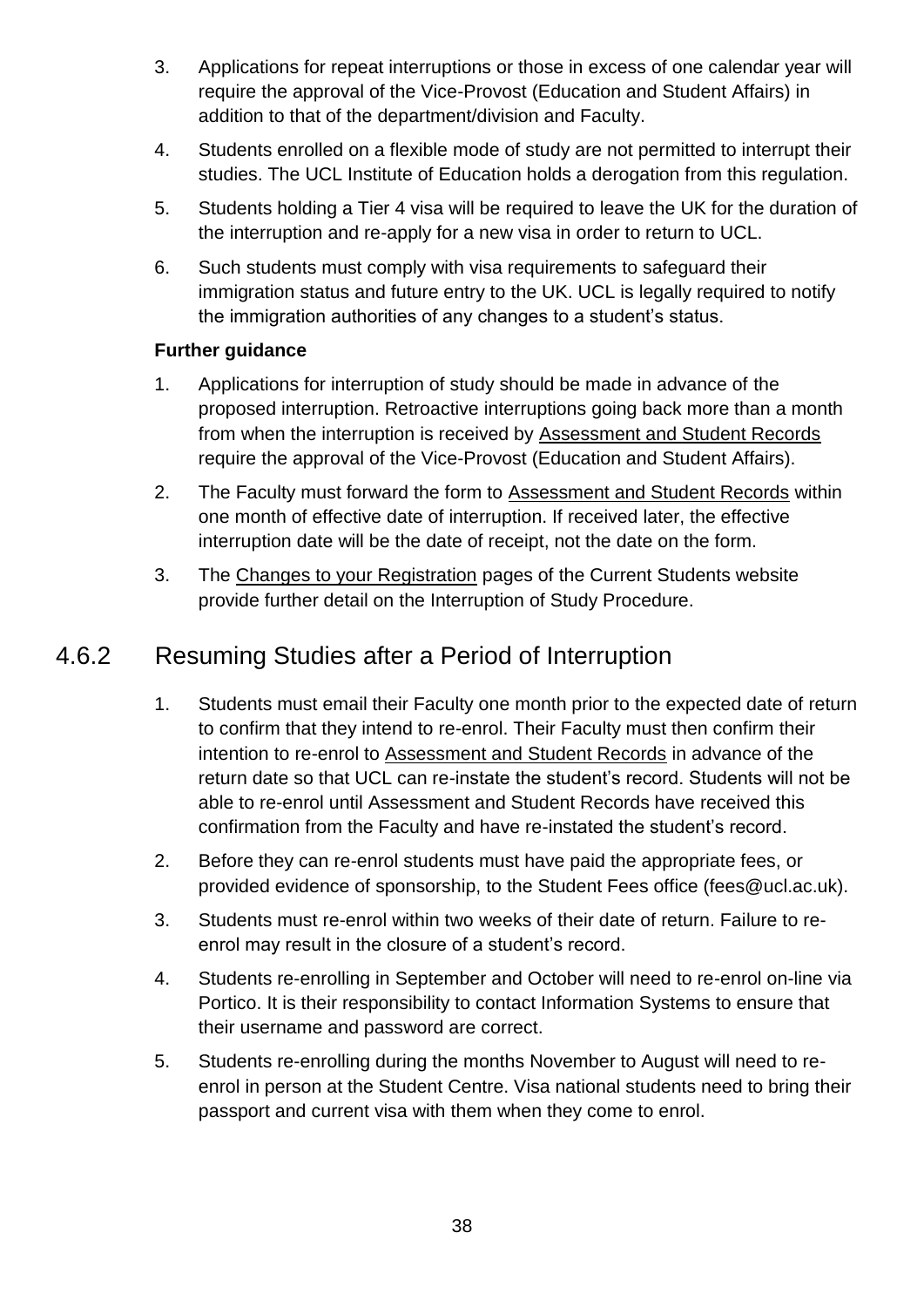## 4.7 Course Unit/ Module Selection

### 4.7.1 General

- 1. UCL decides the combinations of course units/ modules students may follow.
- 2. Students are expected only to select course units/ modules offered by UCL unless otherwise specified in the regulations for individual degree programmes.
- 3. Some degree programmes have all compulsory course units/ modules.
- 4. UCL Departments/Divisions are free to develop not only combinations of course units/ modules which form, or fall within, one or more of the conventional subjects, but also combinations which fall across the boundaries of Faculties, but which still, in the opinion of the department/division and UCL, form a coherent degree programme.
- 5. Course units/ modules in a programme diet can be identified as being:
	- a) **Compulsory**: Students registered on a programme must enrol on course units/ modules deemed compulsory for that programme of study. These are identified by the letter 'C' in the programme diet on [Portico,](https://evision.ucl.ac.uk/urd/sits.urd/run/siw_lgn) UCL's student records system.
	- b) **Optional**: Optional course units/ modules provide students with a choice of specified options for their programme and are identified by the letter 'O' in the programme diet on [Portico.](https://evision.ucl.ac.uk/urd/sits.urd/run/siw_lgn) Student selection of optional course units/ modules is subject to the overarching rules governing the programme diet.
	- c) **Elective**: Elective course units/ modules are not specified on a programme diet and are identified by the letter 'E' on [Portico.](https://evision.ucl.ac.uk/urd/sits.urd/run/siw_lgn) Student selection of elective course units/ modules is subject to the overarching rules governing the programme diet.
- 6. For further information see Chapter 3: Programme and Module Approval.
- 7. Students selecting optional or elective course units/ modules should, in the first instance, seek approval from the home department/division for their degree programme before enrolling on any course units/ modules that are not specified in the literature relating to their chosen programme.

### 4.7.2 Number of Undergraduate Course Units to be Selected in an Academic Year

- 1. The following course unit quotas apply to standard UCL programmes operating under the Harmonised Scheme of Award. Where a programme derogates from this structure, further details can be found in Chapter 8: Derogations and Variations and in local programme literature.
- 2. Standard UCL undergraduate programmes consist of a total of four course units in an academic year.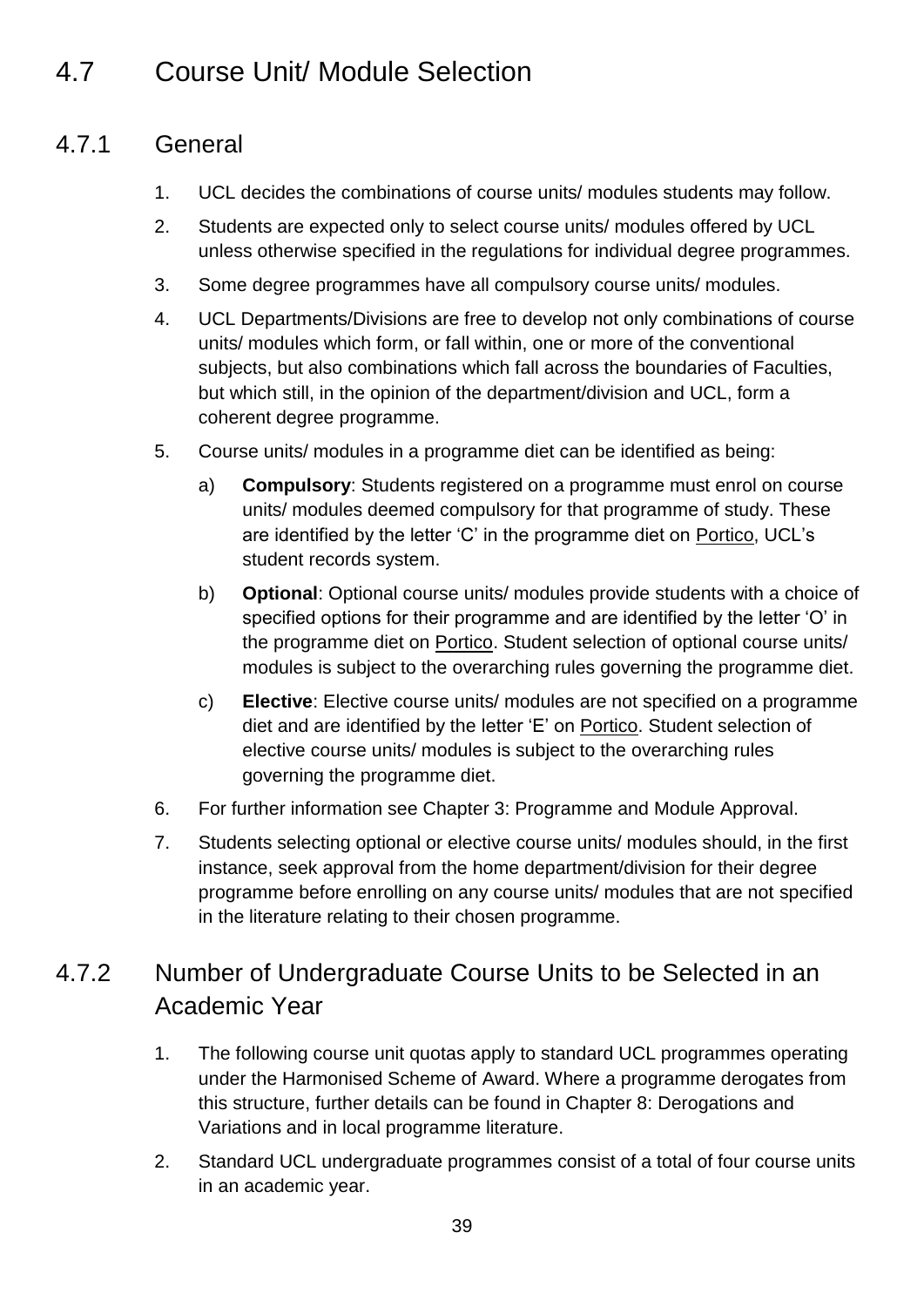- 3. Full-time students (except repeating students) must enrol on a total of four course units and students registered as part-time (except repeating students) must enrol on a total of two course units in an academic year.
- 4. With the exception of those who have received approval to re-attend a failed course unit or attend a substitute for a withdrawn or failed course unit, full-time students will not be permitted to register on more than a total of four course units in any one year.
- 5. Students cannot enrol on a course unit or intercollegiate course where the academic assessment is deemed to overlap with any course unit assessment which they have already taken and passed.
- 6. Part-time students will not be permitted to register on more than a total of two course units.

#### **Further guidance**

- 1. In exceptional circumstances the Vice-Provost (Education and Student Affairs) may allow students to exceed this maximum.
- 2. Where a student follows a course unit during the long vacation, the value of that course unit shall be assigned to either the previous or next year as appropriate, but overall in neither year may the total exceed the maximum of four course units.
- 3. Permission to allow students to exceed the maximum requires a suspension of UCL regulations for students and can be granted on a case-by-case basis by the Vice-Provost (Education and Student Affairs), supported by the Faculty Tutor, except where substitution of course units has been agreed.
- 4. Any cases in support should be sent for consideration by the Vice-Provost (Education and Student Affairs) via [Assessment and Student Records.](http://www.ucl.ac.uk/srs/our-services/student-administration) It should be noted that such requests are rarely approved.
- 5. Students are permitted to attend course units up to the value of one whole course unit, as a substituted course unit in addition to the four course units permissible in an academic session if they failed a course unit or withdrew from examination of a course unit in the preceding session.

### 4.7.3 Selection of Course Units/ Modules from Outside UCL

- 1. Students must select course units/ modules offered by UCL unless the option to select course units/ modules from outside UCL is clearly specified in information about their degree programme.
- 2. Where course units/ modules can be selected outside UCL, the University of London or other Higher Education provider is responsible for the management of the student experience for that course unit. This includes academic assessment, examination re-sits, disciplinary, appeal and complaints procedures.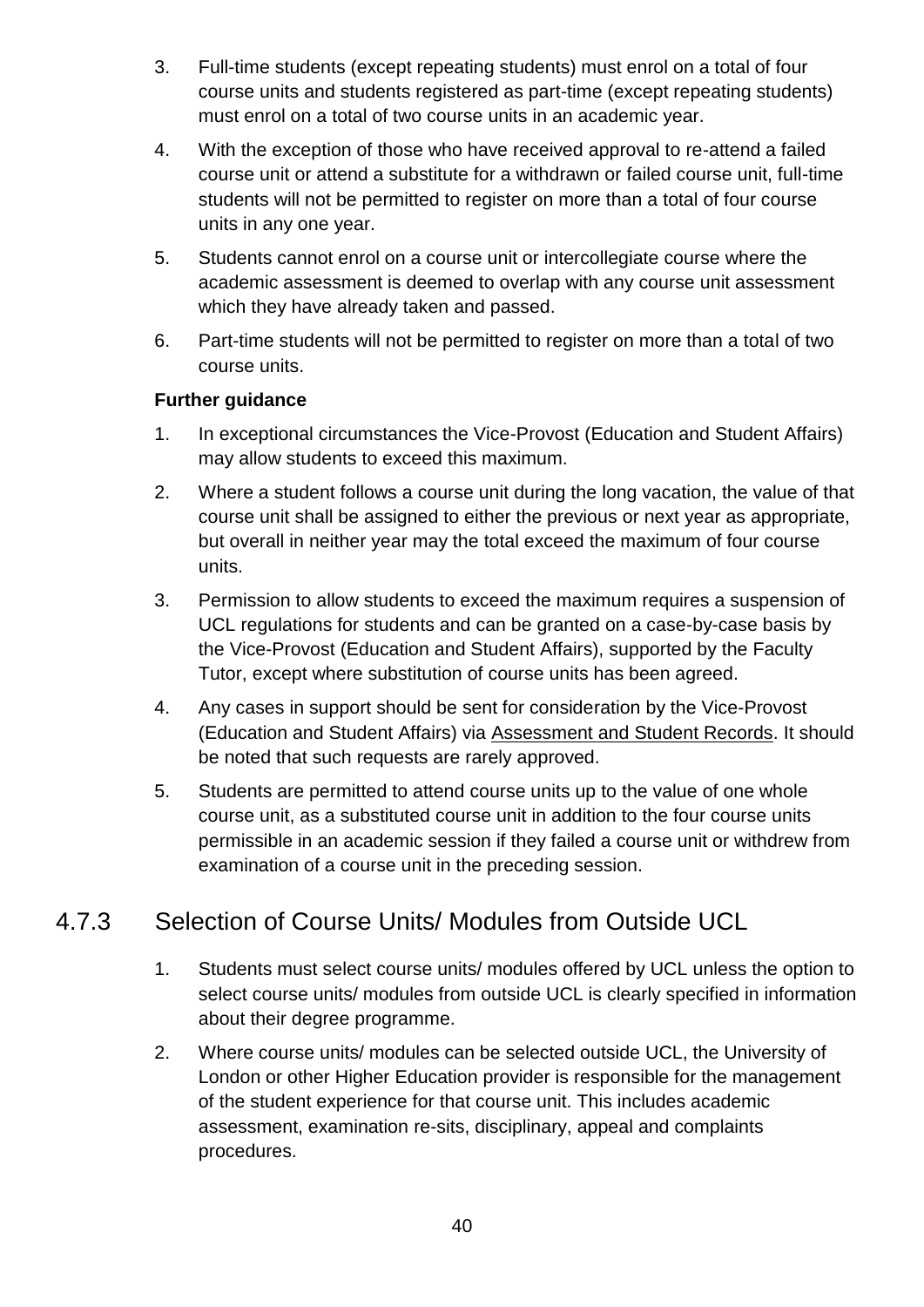3. The other Higher Education provider is also responsible for notifying UCL of the students' academic achievement for their assessment record and transcript.

#### **Further guidance**

- 1. When specified within the regulations for the programme of study, students can select course units/ modules from other educational institutions in place of UCL course units/ modules.
- 2. For educational and administrative reasons, the institution providing the module (known as the principal provider) 'owns' the module, and is therefore responsible for awarding credit and has responsibility for quality assurance of the teaching and learning experience. It also takes the primary role in assessing and confirming student achievement on the particular module.
- 3. Students should note that other institutions may operate different marking systems and regulations for the award of credit. They should also note that the academic year at other institutions may be different and their examinations may not necessarily take place during the normal UCL examination period.

#### **Taught Postgraduate Modules**

- 4. On taught postgraduate programmes, before students can select these courses, UCL approval must be granted to any student wishing to enrol on a module at another institution and evidence provided from the institution offering the module that they are willing to accept the student. Approval is granted by the Vice-Provost (Education and Student Affairs).
- 5. Approval is usually restricted to another institution within the University of London. However it should be noted that, in some cases, agreements between UCL and other institutions are in place.
- 6. Departments/ Divisions, Faculties and Assessment and Student Records can give guidance on this. Cases in support for any such request should be made via [Assessment and Student Records.](http://www.ucl.ac.uk/srs/our-services/student-administration)

### 4.7.4 Deadlines for Course Unit/ Module Selection

- 1. Course unit/ module selection is available at certain times of the year and students will be notified when it is time to make their selections.
- 2. Students are required to select their course units/ modules for each session (an academic year) at the start of the session, or in early January for affiliate students starting in January.
- 3. Course unit/ module selection must be made by students and confirmed by the deadline specified by UCL:
	- i) Whole course units/ modules: end of October
	- ii) Half course units/ modules running in the first term: end of October
	- iii) Half course units/ modules running in the second/third term: end of **January**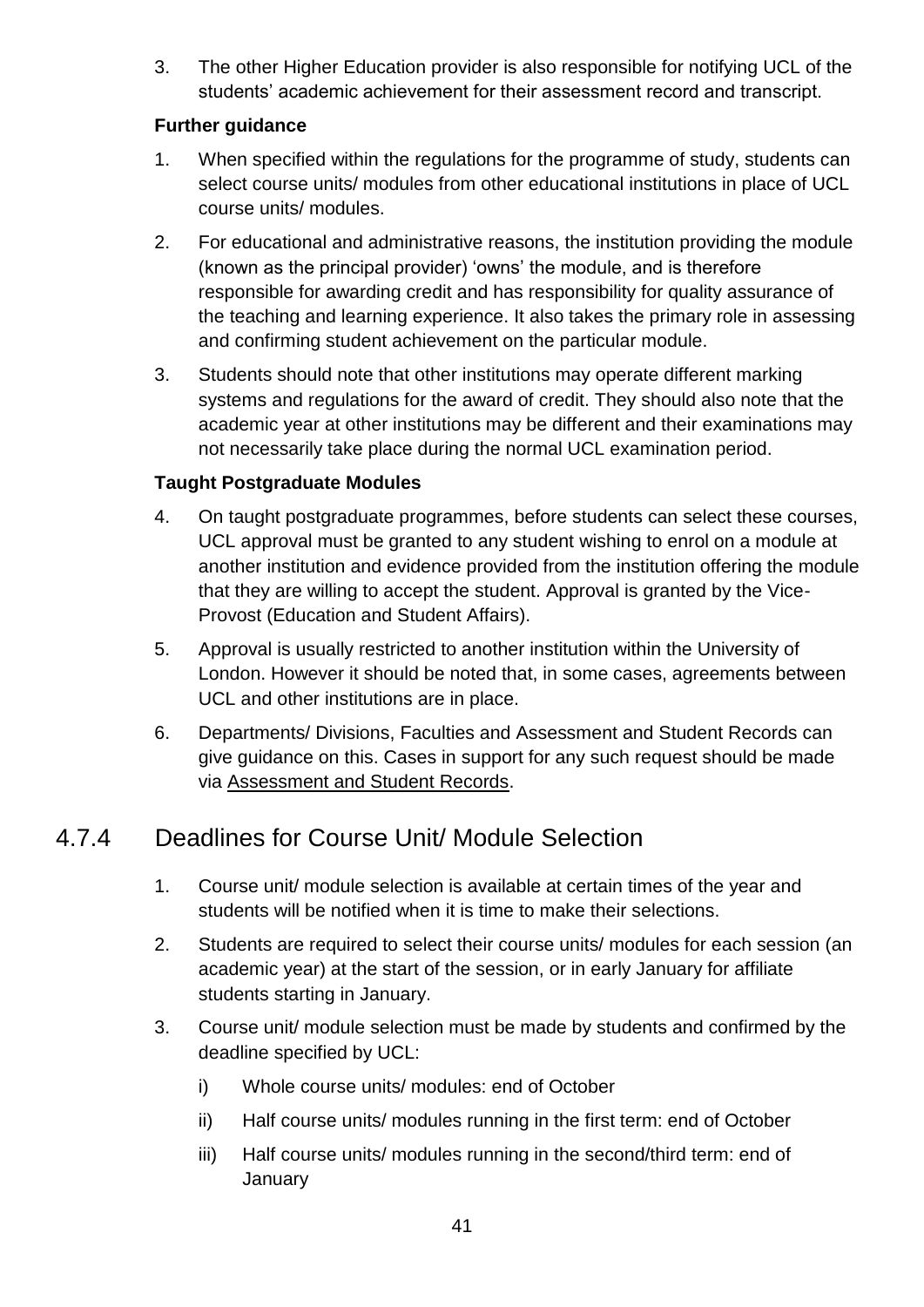- 4. The above deadlines are for the completion of this activity.
- 5. Students select and enrol on the agreed course units/ modules for their degree programme via [Portico,](https://evision.ucl.ac.uk/urd/sits.urd/run/siw_lgn) UCL's student record database.

### 4.7.5 Confirmation of Selection

- 1. All selections are provisional until they have been confirmed both by teaching and home Departments/Divisions, when these are not the same.
	- i) A 'teaching' department/division is the department/division that is responsible for the delivery of a course unit/ module to students and is responsible for the assessment of students enrolled on the course unit/ module.
	- ii) A 'home' department/division is the department/division responsible for the programme on which a student is registered.
	- iii) In many cases the teaching and home department/division are the same.
- 2. Confirmation of course unit/ module selection by both the teaching and home Departments/Divisions (when these are not the same) is the indication of UCL approval that the course units/ modules selected have met the requirements for an individual programme of study.
- 3. If approval is not given, students should seek academic advice from their Personal Tutor or other staff in the home department/division.

### 4.7.6 Change of Course Unit/ Module Selection

- 1. An application for changes in course unit/ module selection requires UCL approval. Transfer between course units/ modules cannot be guaranteed.
- 2. There must be places available and the changes must be consistent with the student's programme of study.
- 3. The deadline for the transfer between course units/ modules is the end of October for course units/ modules starting in the first term and the end of January for course units/ modules starting in the second term.

- 1. Students who are in any doubt about the course units/ modules they have selected should discuss the matter with their Personal Tutor immediately and with their Departmental/Divisional Tutor when appropriate. Information on course unit/ module selection is recorded on [Portico.](https://evision.ucl.ac.uk/urd/sits.urd/run/siw_lgn)
- 2. Unless stated to the contrary, it will be assumed that a change of course unit/ module selection will be effective from the start of the current session.
- 3. If there are changes after these deadlines the information should be sent by the home department to [Assessment and Student Records](http://www.ucl.ac.uk/srs/our-services/student-administration) as soon as possible.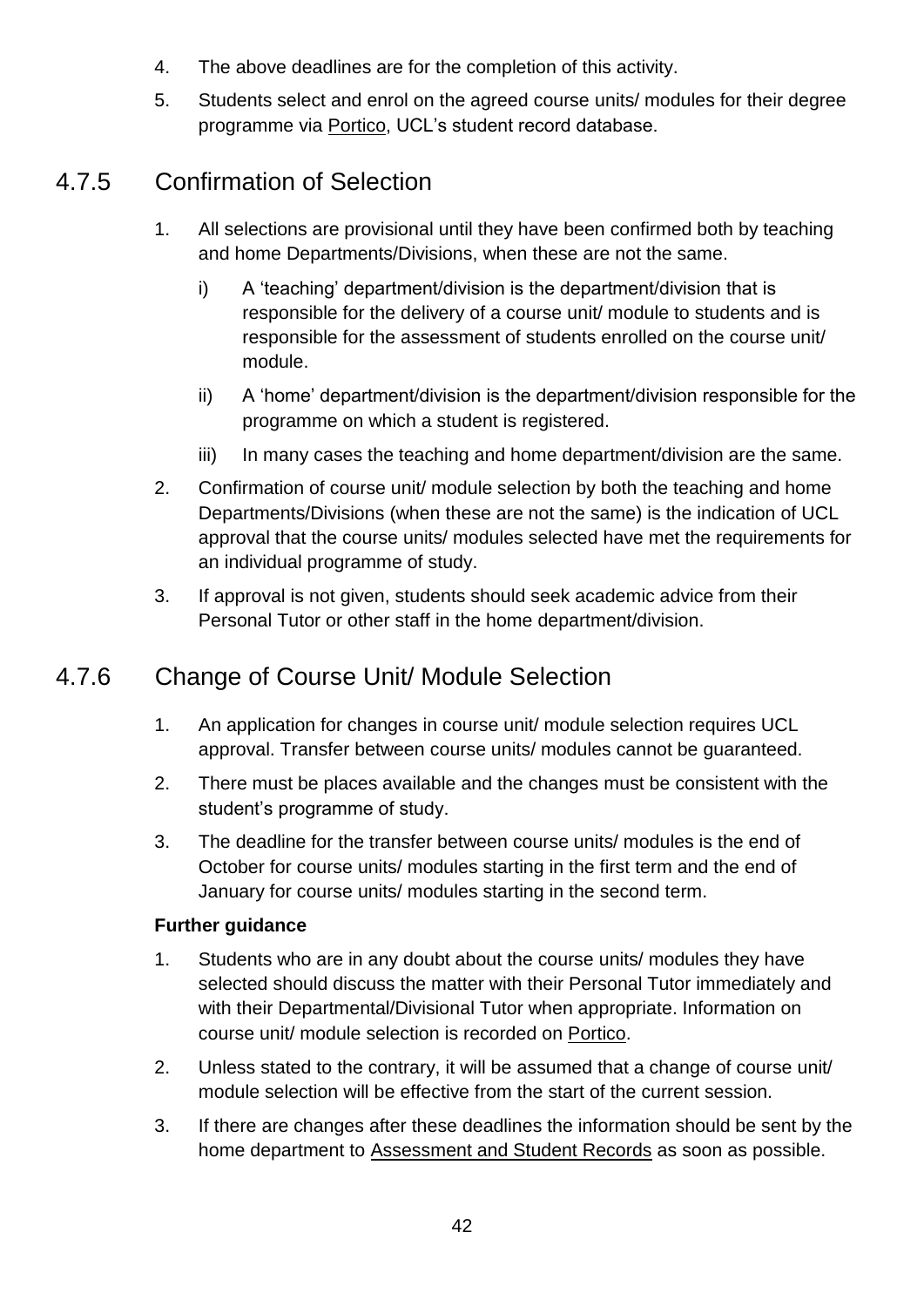### 4.7.7 Deadlines for the Completion of Changes to Course Unit/ Module Selections

- 1. UCL approval for a student's programme of study has been conferred once the deadlines, set by UCL, for the completion of course unit/ module selection have passed.
- 2. This includes any changes to course unit/ module selection within the same department/division and Faculty or between two Departments/Divisions or Faculties.
- 3. The requirements of the relevant degree programme scheme of award must be satisfied at the time of transfer.
- 4. Any amendment to an individual programme of study thereafter requires special permission from UCL.

### 4.7.8 Withdrawing from a Course Unit/Module after January

- 1. Students wishing to withdraw from a module after the end of January should seek advice from the Programme Organiser and/or [Assessment and Student](http://www.ucl.ac.uk/srs/our-services/student-administration)  [Records.](http://www.ucl.ac.uk/srs/our-services/student-administration)
- 2. Students who absent themselves without prior approval from any assessment will be marked as being absent and deemed to have made an attempt. Therefore any further attempt will be determined as a re-sit examination.
- 3. Students should refer to Chapter 4: Assessment Framework for Taught Programmes for further information on withdrawal/deferral procedures.

## 4.8 Programme Transfers

#### 4.8.1 General

- 1. Applications for changes in degree programme require UCL approval. Transfer between degree programmes cannot be guaranteed.
- 2. The usual deadline for transfers between degree programmes is the end of October to be compatible with course unit/ module selection. Later transfers may be possible provided the programme diets are compatible or can be made compatible.
- 3. The online Programme Transfer Form on [Portico](file://///File02.ucl.ac.uk/grp01$/AS_Share/Academic%20Regulations/Academic%20Regulations%202015-16%20DRAFT/Portico) should be completed for all applications to transfer degree programmes.
- 4. For further information see the [Changes to your Registration Status](http://www.ucl.ac.uk/current-students/services_2/registration_status) web pages.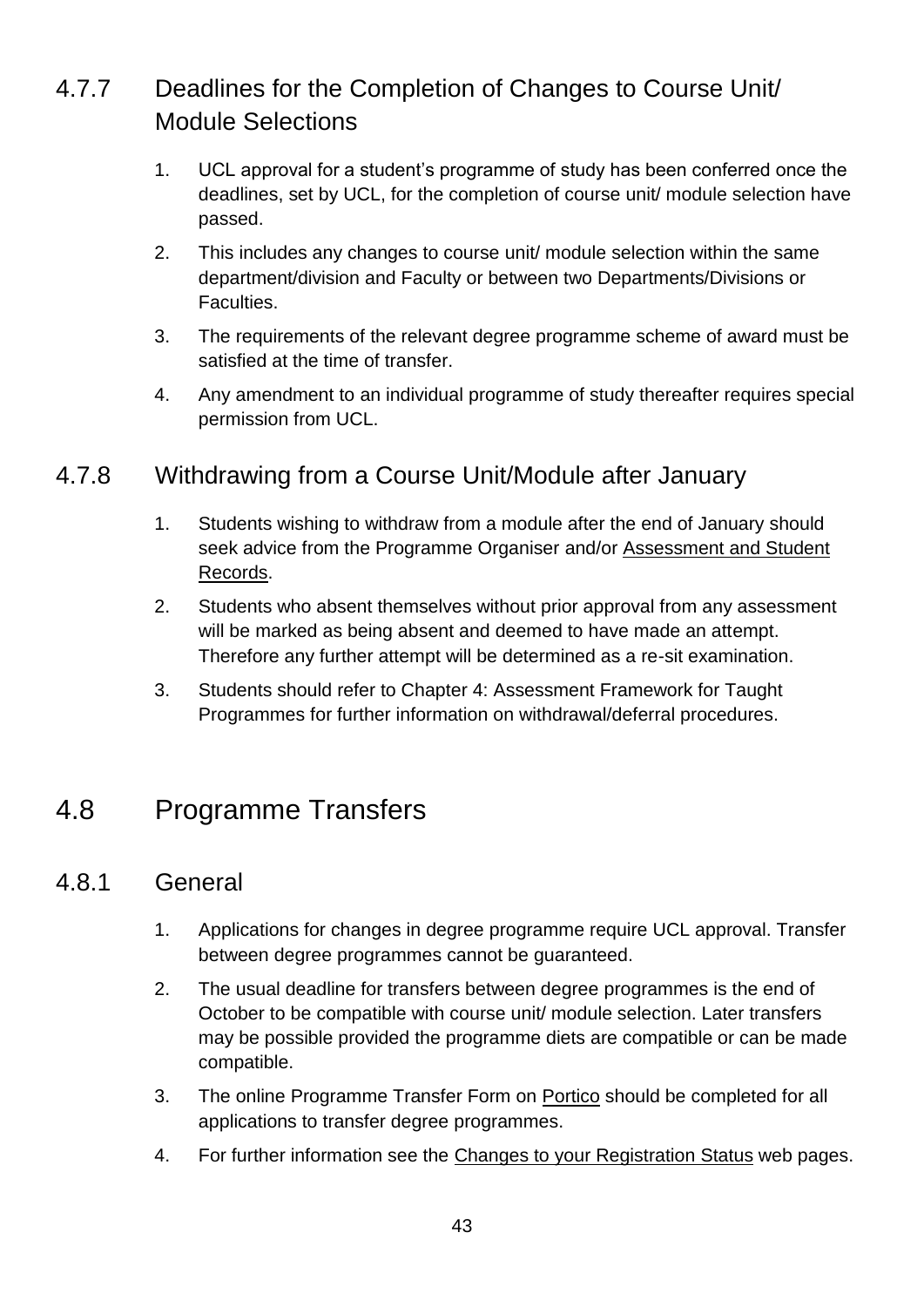### 4.8.2 Inter-Faculty Degree Programme Transfers

- 1. For inter-Faculty transfers, the following criteria will apply and will be used by the Faculty Tutor when making a decision:
	- i) Students must have met the standard entrance requirements and must not have received a rejection to a previous application.
	- ii) A supportive reference, concentrating on attendance and engagement, should be provided by the Faculty or department/division at which the student is currently or was last based, commenting upon the student's attendance and engagement.
	- iii) A detailed comparison of the degree programme and the course units/ modules taken showing the equivalence or otherwise in the accompanying case for the Recognition of Prior Learning.
	- iv) Confirmation that there is sufficient capacity within the gaining department/division in terms of student numbers.
	- v) Students should not assume a transfer will be approved and, until official approval is obtained, they will remain on the original degree programme.

#### **Further guidance**

- 1. When considering a request to transfer to another programme academic staff should, in the first instance, identify the main driver for the request, i.e., was a poor decision made about the initial choice of degree or is the subject beyond the student's academic capability, etc.
- 2. Having identified the substantive reason for the request to transfer, academic staff should note that paragraphs i), iii) and iv) must be applied.
- 3. Paragraph i) is UCL's default position and the reference accompanying the request must include comment upon attendance and the level of engagement with their studies.
- 4. Any other information in support of the transfer may also be included in the reference (see paragraph ii) above).
- 5. Although students should not assume a transfer will be approved they should try to follow the requirements of the new programme whenever possible.

#### 4.8.3 Intra-Faculty Degree Programme Transfers

1. For intra-Faculty transfers the above criteria should also apply and be considered by the Faculty Tutor/ Faculty Graduate Tutor. However, if a student does not satisfy one or more of the criteria, a case should be made to the Vice-Provost (Education and Student Affairs).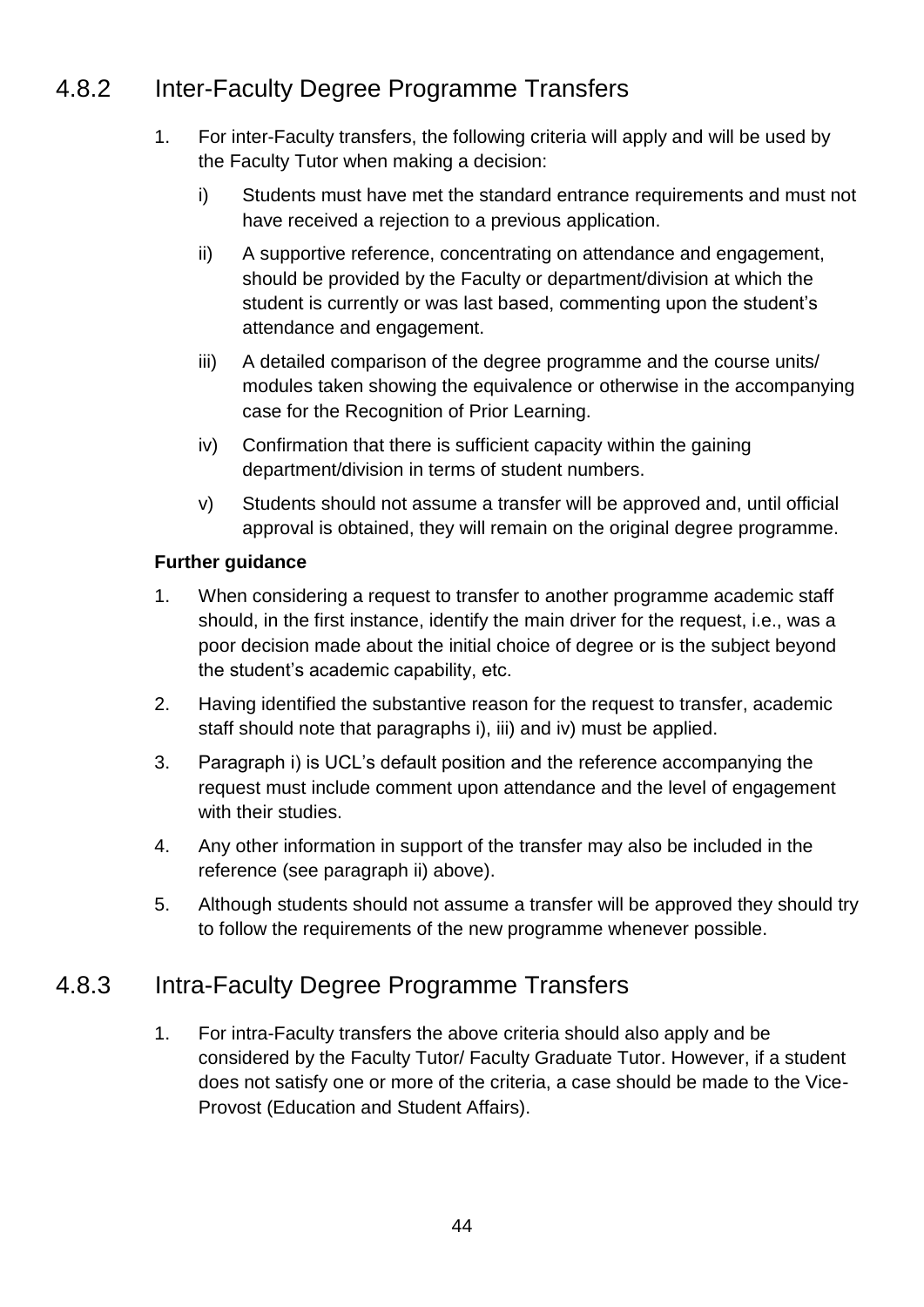### 4.8.4 Recognition of Prior Learning for Internal Programme Transfers

- 1. Some internal transfers between UCL programmes may require RPL where the programme structures are significantly different.
- 2. The regulations and criteria for the Recognition of Prior Learning, including the types of prior learning that might be considered by UCL, are defined in Chapter 2: Qualifications and Credit Framework.

#### **Transfers within a Department/Division**

- 3. RPL for transfers between programmes *within* a department/division typically requires no more than the notional adjustment of modules as core, optional or elective so that the programme diet is satisfied.
- 4. RPL for transfers between programmes within a department/ division should be approved at departmental/ divisional level with notification to the Faculty and [Assessment and Student Records.](http://www.ucl.ac.uk/srs/our-services/student-administration)

#### **Transfers between Departments/Divisions or Faculties**

- 5. RPL for transfers between programmes *in different* departments/divisions, especially between those in different Faculties, requires more careful consideration. The department/division for the new programme must analyse the application in detail to determine how the RPL maps onto the new programme. If satisfied that there is a case for RPL, the department/division should forward the application, with the supporting documentation, to the Faculty using the online form in [Portico.](https://evision.ucl.ac.uk/urd/sits.urd/run/siw_lgn)
- 6. RPL for transfers between programmeswithin a Faculty should be approved at Faculty level with notification to the Vice-Provost (Education and Student Affairs) via [Assessment and Student Records.](http://www.ucl.ac.uk/srs/our-services/student-administration)
- 7. RPL for transfers between Faculties should be approved by the Faculty Tutor of the receiving Faculty, with notification to the Vice-Provost (Education and Student Affairs) via [Assessment and Student Records.](http://www.ucl.ac.uk/srs/our-services/student-administration)

#### **Changes to Programme Diet**

- 8. The modules for which RPL is granted, any variation in the student's diet, and the scheme of award should be clearly defined when the transfer takes place.
- 9. On undergraduate programmes, course units studied during the student's First Year and Second Year will receive weights 1 and 3, respectively, in the Harmonised Scheme of Award for the new programme. A student transferring with RPL must be able to follow the same diet in the final year as other students.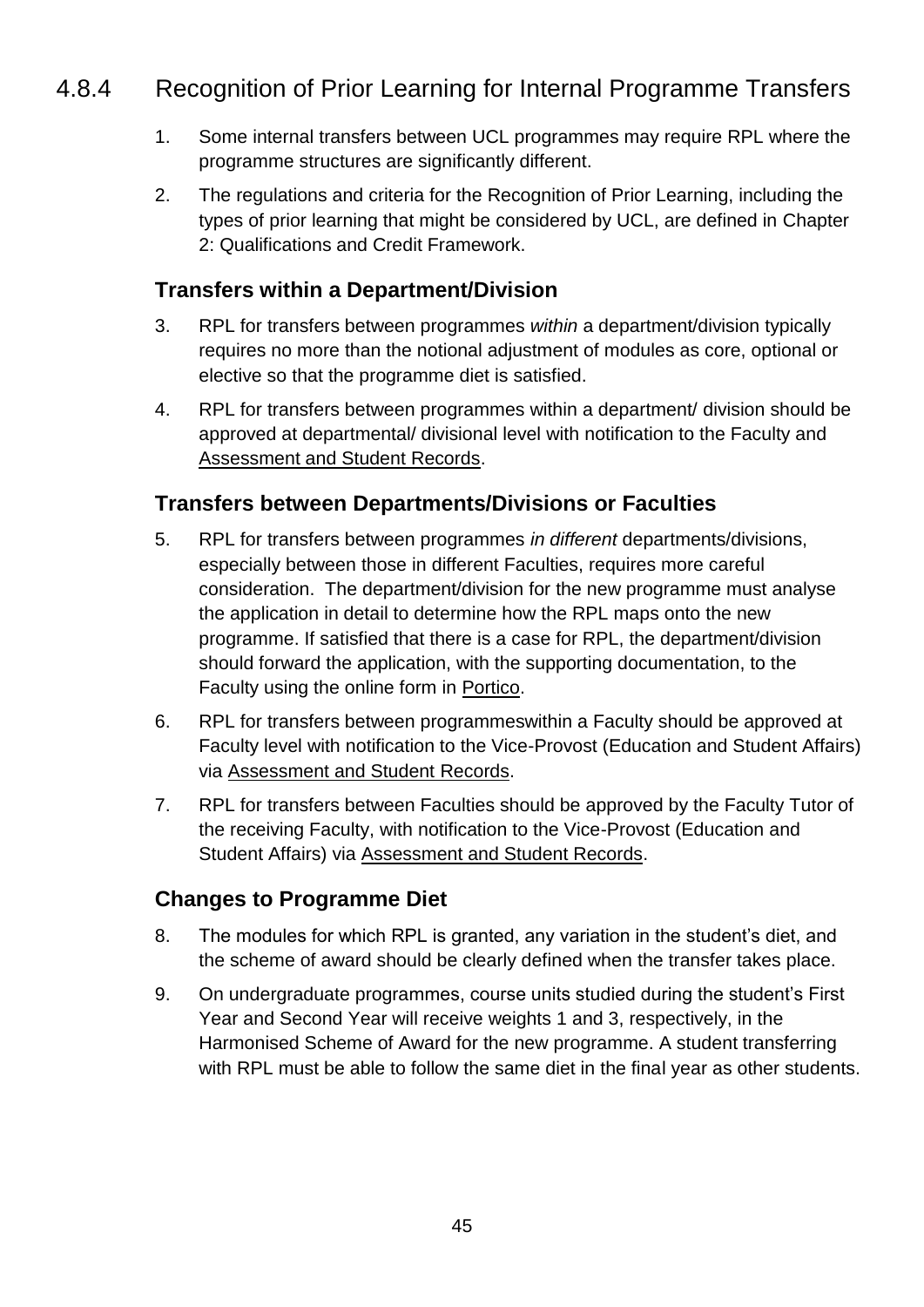## 4.8.5 MSci/ MEng Programme Transfers (including Transfer to BSc/BEng programmes)

- 1. The deadline to transfer from BEng/BSc programmes to MSci/ MEng programmes is the last day of term two in the third year of the BEng/BSc programme.
- 2. The deadline to transfer from MSci/ MEng programmes to BEng/BSc programmes is the last Friday in July.
- 3. Students and staff should consult the relevant Faculty Office(s) for the requirements for MSci/MEng programme transfers.

#### **Further guidance**

- 1. Where exceptional permission has been given for transfer to BEng or BSc, and when the deadlines have passed, the date of award will be 1<sup>st</sup> August of the following year.
- 2. Students who transfer to BEng/BSc programmes after the last Friday in July can only attend a graduation ceremony in the following year.

### 4.8.6 Transfer to Equivalent Masters Level Programmes on Academic **Grounds**

- 1. Students should be awarded the qualification for which they are registered. However, there may be circumstances where a Masters degree or Postgraduate Diploma student does not wish to complete all the requirements for the award for which they are registered or they are unable to meet all the requirements prescribed for the award.
- 2. Students showing indications early in their registration that they are unlikely to be able to meet the academic requirements of the programme should be advised to:
	- i) Leave the programme as early as possible; or
	- ii) Transfer to the equivalent Postgraduate Diploma or Postgraduate Certificate programme (where such programmes exist).
- 3. Students on Masters programmes who fail the dissertation but satisfy the requirements prescribed in the scheme of award for the equivalent Postgraduate Diploma may:
	- i) Opt to be awarded a Postgraduate Diploma (where one exists) rather than re-submit the dissertation for the Masters degree; or
	- ii) Be awarded a Postgraduate Diploma following unsuccessful resubmission of a dissertation for the Masters degree.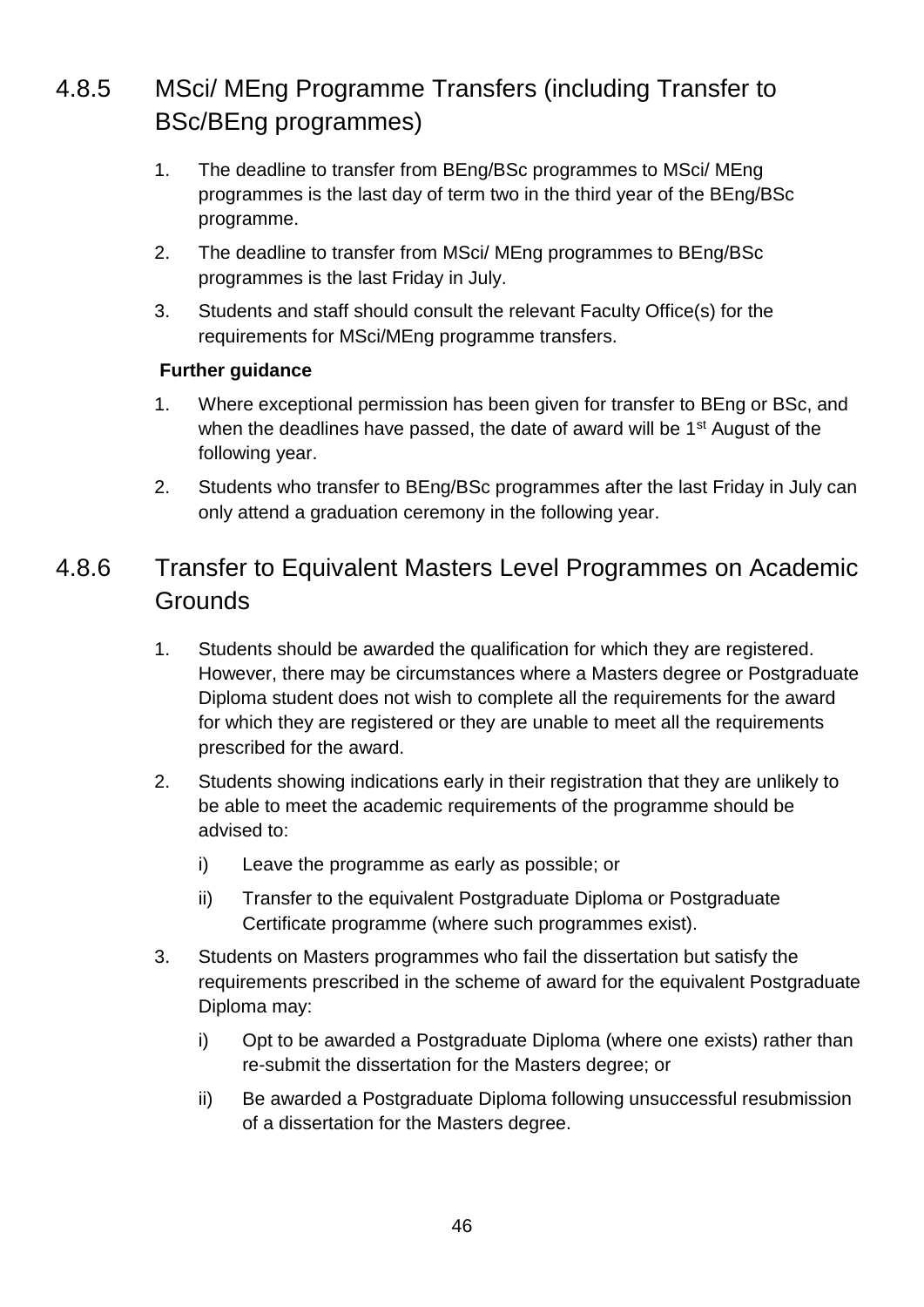- 4. Students who fail to satisfy the requirements for a Masters degree or Postgraduate Diploma but satisfy the requirements prescribed in the scheme of award for the equivalent Postgraduate Certificate may:
	- i) Opt to be awarded the Postgraduate Certificate rather than re-sit the failed/incomplete modules for the Masters degree or Postgraduate Diploma; or
	- ii) Be awarded the Postgraduate Certificate following unsuccessful re-sit for the Masters degree or Postgraduate Diploma.

### 4.8.7 Change of Mode of Attendance

- 1. Chapter 2, Section 3.9: Modes of Attendance defines the modes of attendance for taught programmes.
- 2. Where a programme is offered by UCL in more than one mode of attendance, the following applies:
	- i) Students who are on a full-time mode of attendance who have failed but are paying for additional registration/teaching may have their mode of attendance amended as appropriate.
	- ii) Students who are repeating a year can also be changed to part-time.
	- iii) Students enrolled on a flexible mode of attendance can be given advice by programme organisers about the recommended period of time in which to complete their studies.
	- iv) Decisions relating to the mode(s) of attendance offered by programmes are at the discretion of the programme organiser with the agreement of the Head of Department and Faculty.

### 4.8.8 Changes to Degree Programmes when the Deadline has Passed

- 1. When the deadlines for changes to student registration on a degree programme have passed, any changes including course unit/ module selection, withdrawal from course units/ modules, withdrawal from academic assessment or a change of registration on a degree programme requires Faculty and UCL approval.
- 2. Approval of changes to student registration on a degree programme cannot be guaranteed once the deadline for doing so has passed.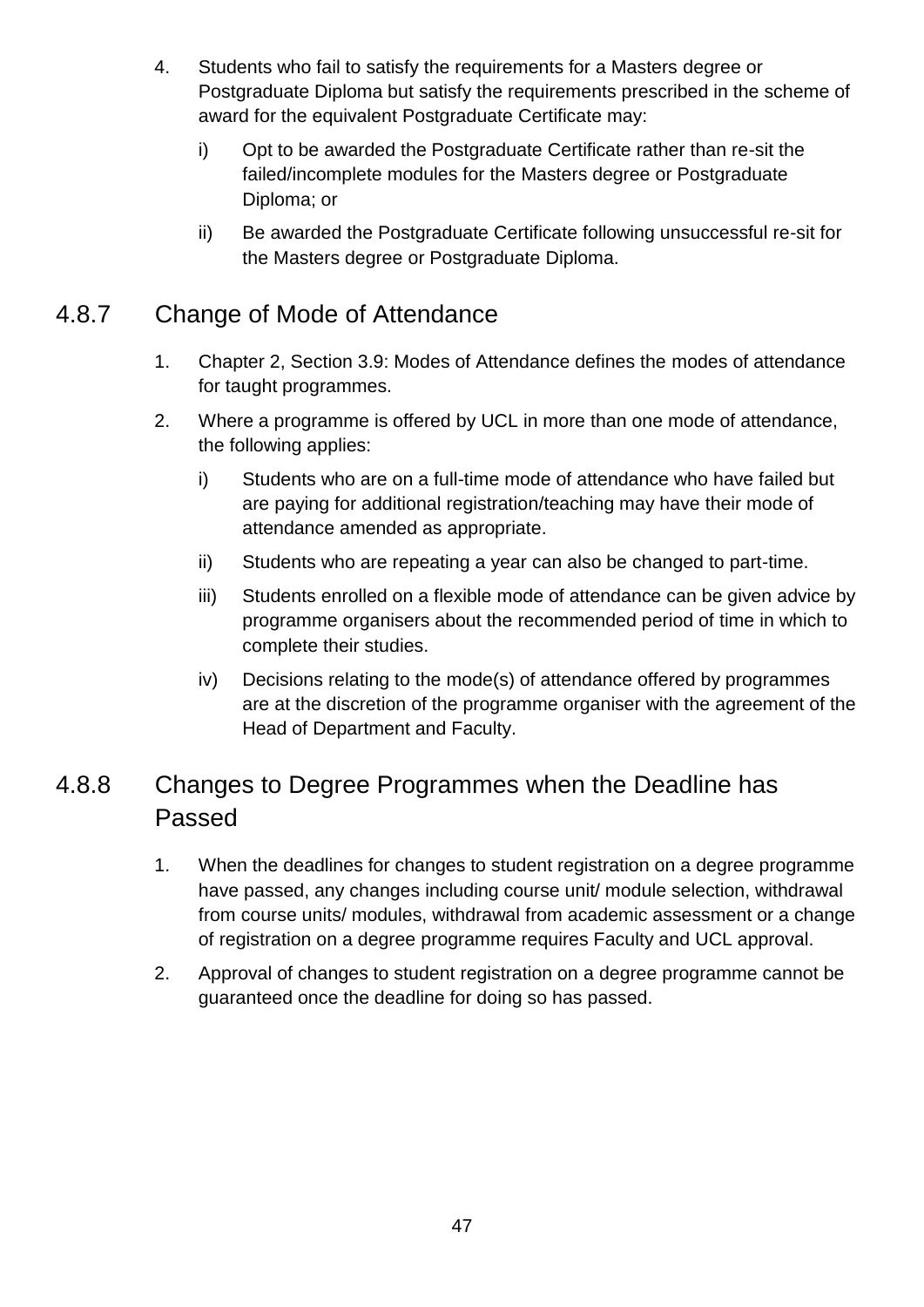## 4.9 Extra-Mural Industrial Placement Year

### 4.9.1 Four-Year Extra-Mural Year Degree Programmes

- 1. Students registered on four-year Bachelors degree programmes where an extramural year is mandatory will have, as the third year of study, an extra-mural year on attachment to an organisation or institution approved by UCL as having a function relevant and suitable to their field of study.
- 2. Students should have completed and passed at least seven course units before embarking upon an extra-mural year.
- 3. The minimum period of attachment is one academic year (nine months). Students following an extra-mural year on attachment must submit a final report for assessment to their UCL supervisor no later than one week before the start of the final academic year. The extra-mural year shall be assigned a value of one course unit.

### 4.9.2 Five-Year MEng and MSci Extra-Mural Year Degree Programmes

- 1. Students registered on five-year MEng or MSci degree programmes where an extra-mural year is mandatory will have, as the fourth year, an extra-mural year on attachment to an organisation or institution approved by UCL as having a function relevant and suitable to the field of study.
- 2. MEng and MSci students must have completed at least twelve and passed eleven course units before embarking upon an extra-mural year.
- 3. Students following an extra-mural year on attachment must submit a final report on the extra-mural year which shall be assigned a value of one course unit.
- 4. The minimum period of attachment is one academic year (nine months). Students following an extra-mural year on attachment must submit a final report for examination to their UCL supervisor no later than one week before the start of the final academic year. The extra-mural year shall be assigned a value of one course unit.

- 1. An extra-mural year is an industrial 'sandwich' year on attachment to an organisation or institution approved by the department/division on behalf of UCL as having a function relevant and suitable to the student's field of study.
- 2. The plan of work for both mandatory and elective extra-mural years must be agreed by both the Departmental/Divisional Tutor and the Faculty Tutor and be supervised by the student's tutor. The final report will be graded by the student's tutor in consultation with the student's industrial supervisor.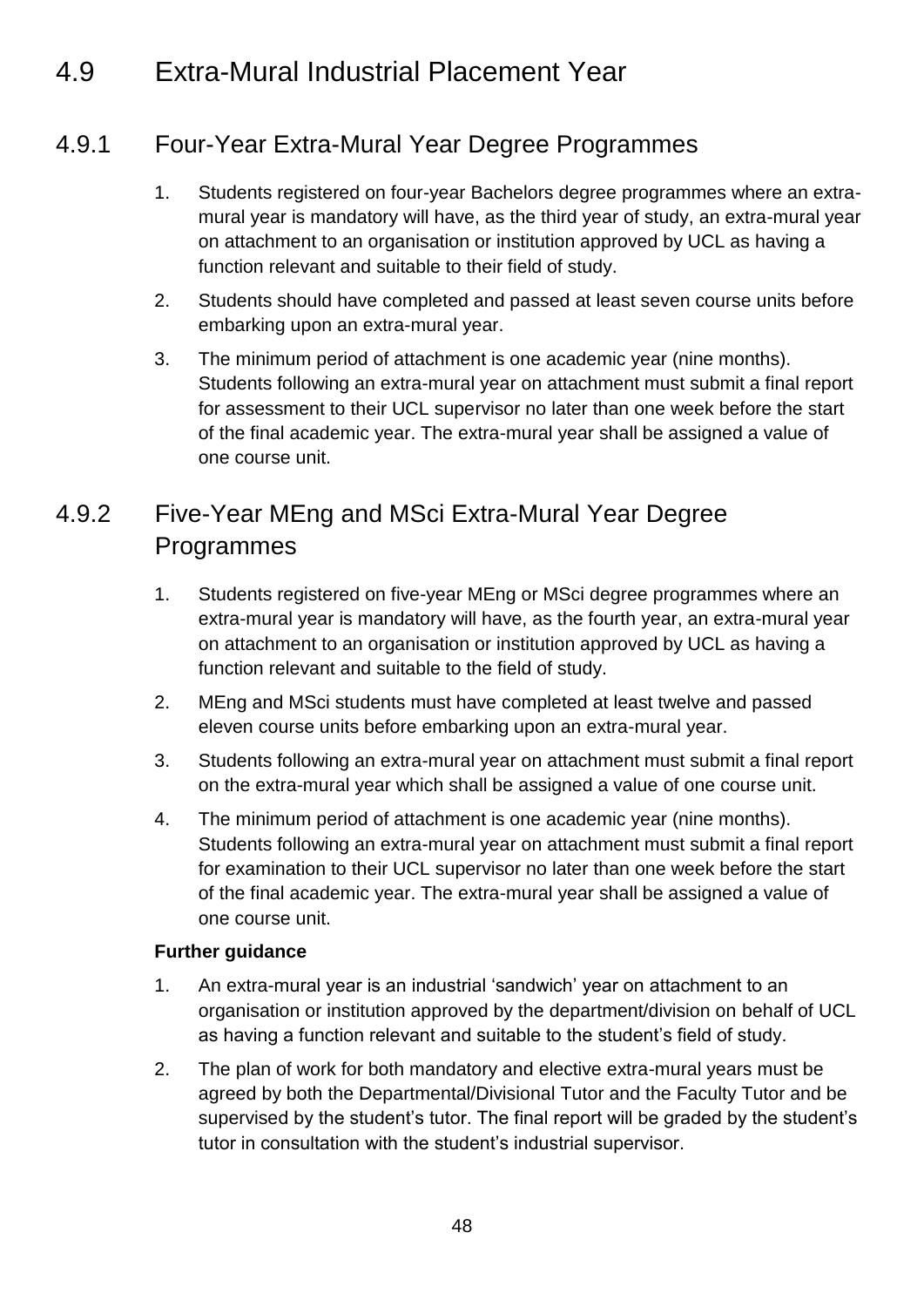3. Students must register the name and contact details of their Industrial Supervisor with the relevant Departmental/Divisional Tutor who oversees the process and keeps the records.

## 4.10 Study Abroad Programmes

### 4.10.1 Mandatory Year Abroad Programmes

- 1. Students registered on four-year Bachelors degree programmes where a study year abroad is mandatory will have, as the third year of study, a placement abroad on a programme of study approved by UCL.
- 2. The minimum period of a study year abroad is one academic year (nine months).
- 3. Arrangements for the assessment of mandatory year abroad programmes vary on a departmental/divisional basis.

### 4.10.2 Elective Year Abroad Programmes

- 1. Students registered on four-year Bachelors degree programmes may opt to spend a year abroad on a programme of study approved by UCL.
- 2. Students registered on a four-year programme will generally undertake the year abroad in their third year of study.

### 4.10.3 Short Elective Placements

- 1. Students registered on three-year Bachelors degree programmes opting for a placement abroad will generally be restricted to a three month study period typically undertaken during the first term of the third year.
- 2. The minimum period of a placement is three months.

- 1. Some Bachelors degree programmes in the Faculty of Arts and Humanities and in the Faculty of Social and Historical Sciences have a year abroad requirement.
- 2. Students registering on these degree programmes should be aware that the year abroad requirement together with any associated examination is integral to their programme of study and reference should therefore be made to the relevant degree programme regulations.
- 3. Students who are required to spend a **compulsory year abroad** as part of their programme of study at UCL will be automatically registered on the course unit ['Preparation for Study Abroad'](http://www.ucl.ac.uk/studyabroad/preparation/preparation-requirements) and this will trigger the issue of their approval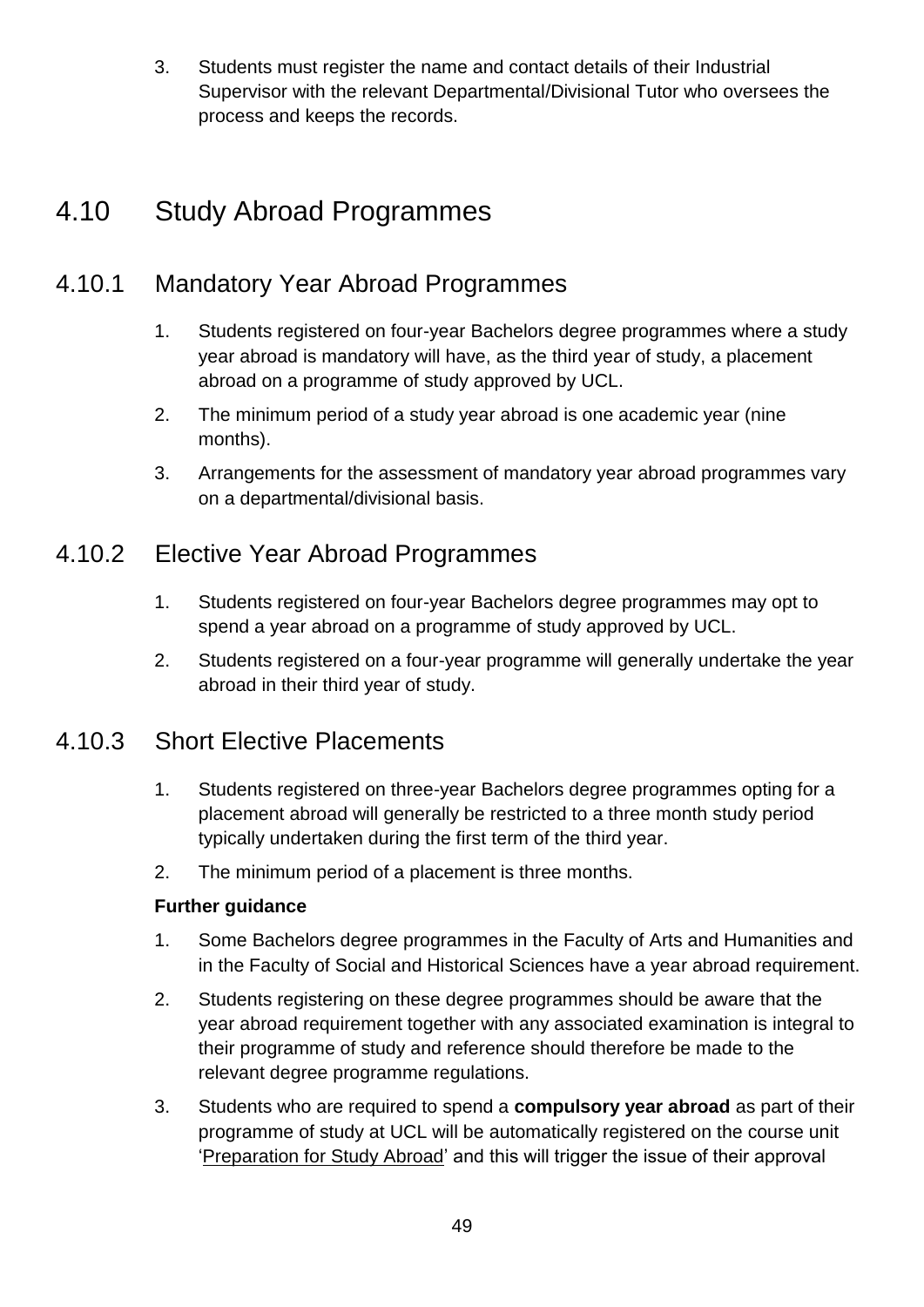form. This requirement is in addition to the mandatory four course units for that year.

- 4. Arrangements for the assessment of **elective year abroad** programmes vary on a departmental/divisional basis.
- 5. Students wishing to choose an optional placement abroad should consult their department/division before applying to the [Study Abroad Office.](http://www.ucl.ac.uk/studyabroad/contact/contact-details)
- 6. Students wishing to choose an optional placement abroad will be issued with an approval form when they return the initial application form to the [Study Abroad](http://www.ucl.ac.uk/studyabroad/contact/contact-details)  [Office.](http://www.ucl.ac.uk/studyabroad/contact/contact-details) They are also required to register for a version of the zero-weighted course unit ['Preparation for Study Abroad'](http://www.ucl.ac.uk/studyabroad/preparation/preparation-requirements) (STAO001B) by the January course registration deadline.
- 7. Students wishing to spend a year studying abroad are required to follow a preparation programme. Compliance with the preparation programme is monitored via the ['Pre-departure Approval Form'](http://www.ucl.ac.uk/studyabroad/preparation/preparation-requirements), a document which will form a log of the preparation.
- 8. The deadline for the submission of a completed approval form is likely to be the first day of the third term in the year of study before the year abroad. However, students are advised to check the date of the deadline with the Study Abroad [Office](http://www.ucl.ac.uk/studyabroad/contact/contact-details) by the end of the first term because late submission leads to disqualification from studying abroad.
- 9. Further information is available from the [UCL Study Abroad webpages.](http://www.ucl.ac.uk/studyabroad/)

### 4.10.4 Exemption from Undertaking a Mandatory Study Year Abroad

1. In exceptional circumstances, as determined by UCL, students registering for a degree with a mandatory year abroad may be granted exemption from the year's study abroad and be permitted to follow the programme of study over three consecutive academic years.

- 1. The case for individual students seeking exemption should be made by the Departmental/Divisional Tutor to the Faculty Tutor in the first instance. If approved, the case should be submitted to the Vice-Provost (Education and Student Affairs) for consideration via [Assessment and Student Records.](http://www.ucl.ac.uk/srs/our-services/student-administration)
- 2. If exceptional circumstances are deemed by UCL to affect the student experience adversely, exemption from the year's study abroad may be granted and students may be permitted to follow the programme of study over three or four consecutive years, all years being spent at UCL.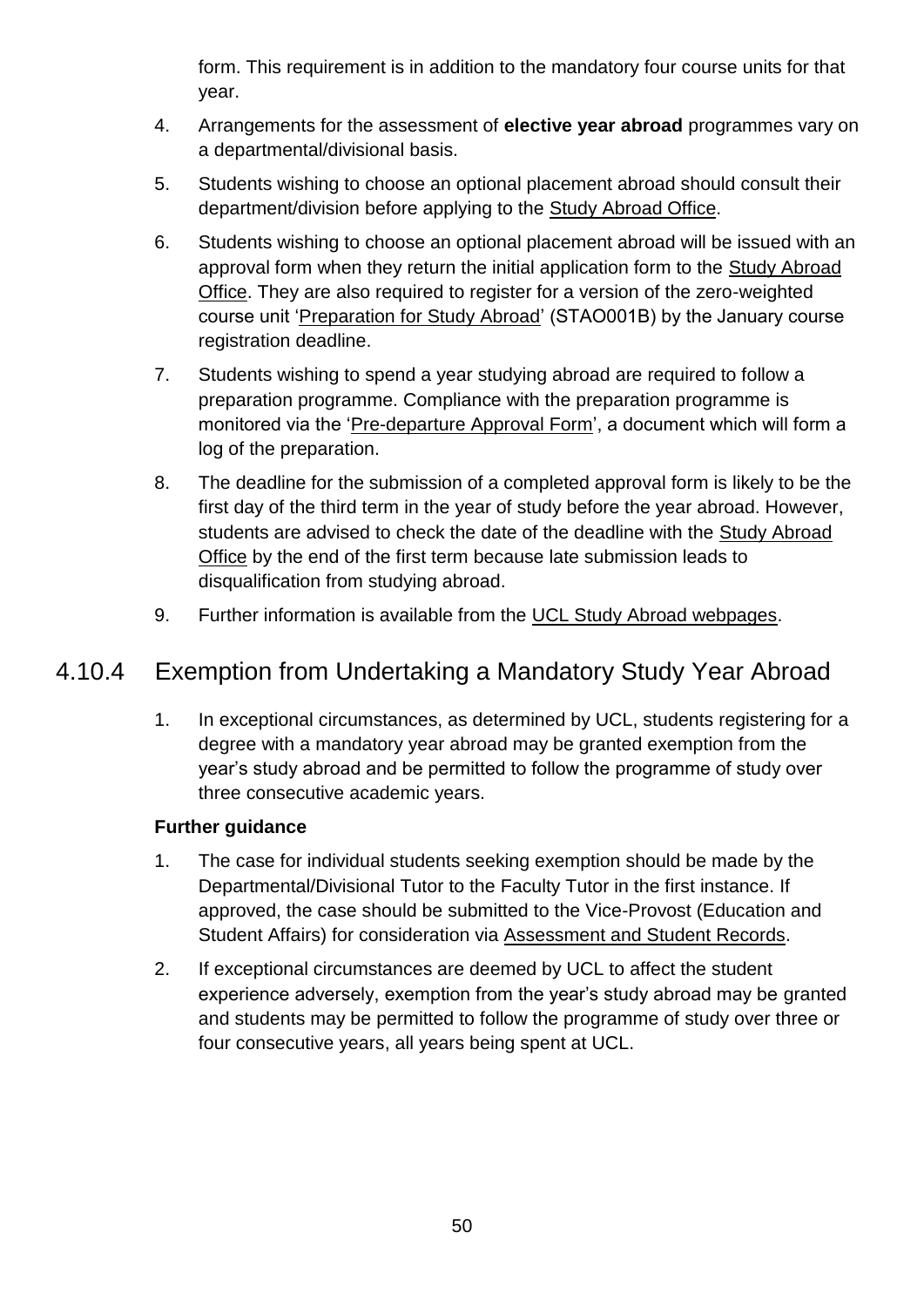## 4.11 Affiliate Student Registration

### 4.11.1 Definition of an Affiliate Student

- 1. Affiliate students are students registered at other Higher Education Institutions.
- 2. Affiliate students are subject to the regulations set out in the UCL Academic Manual and all other terms and conditions of enrolment.
- 3. Fully enrolled affiliate students have the same rights and entitlements as all UCL taught students.
- 4. Further information is available from the [Affiliate Study at UCL](http://www.ucl.ac.uk/prospective-students/international/affiliate) web pages.
- 5. Further information and guidance for affiliate student applications is available from [Admissions in Student and Registry Services.](http://www.ucl.ac.uk/srs/our-services/access-and-admissions)

#### 4.11.2 Affiliate Student Entry Criteria

1. The entry requirements for undergraduate and taught postgraduate affiliate students, including English Language Proficiency Requirements, can be found in Section 1.7.7: Affiliate Applicants (Students Registered at Other Higher Education Institutions).

#### 4.11.3 Affiliate Student Period of Registration

- 1. Undergraduate affiliate students usually study on a full-time basis and can register to study for an academic year or, if appropriate, for the term or terms in which the course units they are undertaking are offered.
- 2. Taught postgraduate affiliate students usually study on a full-time basis, although they may register on a part-time basis if this mode of study is available for their programme.
- 3. Taught postgraduate affiliate students may have an enrolment period at UCL for one, two or three terms.

### 4.11.4 Affiliate Students and UCL Degrees

1. Affiliate Students do not qualify for a UCL Degree.

- 1. UCL academic credits and ECTS are awarded for the successful completion of assessed course units/ modules.
- 2. Certification of credits for affiliate students is managed by [Assessment and](http://www.ucl.ac.uk/srs/our-services/student-administration)  [Student Records.](http://www.ucl.ac.uk/srs/our-services/student-administration)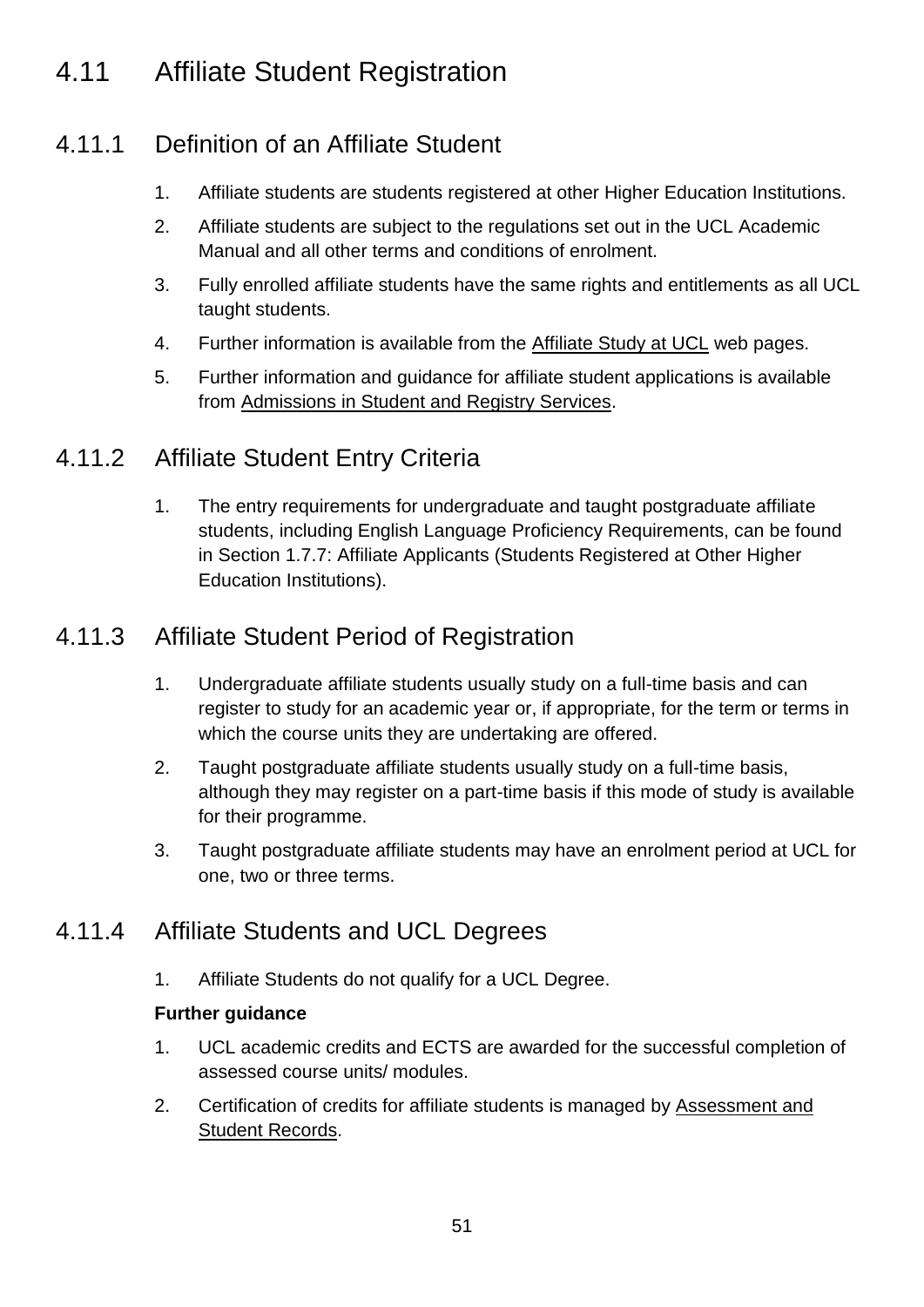### 4.11.5 Exemption from Dual Registration Regulations

1. Affiliate students are exempt from UCL's Dual Registration regulations (see Section 4.2).

#### 4.11.6 Structure of Undergraduate Affiliate Student Programmes

1. Undergraduate affiliate student programmes may have the following structures:

| <b>Time Spent at UCL</b> | <b>Number of Course Units to be Selected</b>                      |
|--------------------------|-------------------------------------------------------------------|
| Term 1 only              | A minimum and maximum of two course units                         |
| Term 2 only              | A minimum and maximum of two course units                         |
| Term 1 and 2             | A minimum of two course units and maximum of four<br>course units |
| Term 2 and 3             | A minimum of two course units and maximum of four<br>course units |
| Terms 1, 2 and 3         | A minimum of two course units and maximum of four<br>course units |

### 4.11.7 Structure of Taught Postgraduate Affiliate Student Programmes

1. Postgraduate affiliate student programmes may have the following structures:

| <b>Time Spent at UCL</b> | <b>Generic Programme Diet Requirements</b>   |
|--------------------------|----------------------------------------------|
| Term 1 only              | A minimum of 15 and a maximum of 60 credits  |
| Terms 2 and 3            | A minimum of 15 and a maximum of 60 credits  |
| Terms $1, 2$ and $3$     | A minimum of 15 and a maximum of 120 credits |

#### 4.11.8 Affiliate Student Course Unit/ Module Selections

1. Affiliate students must select 50% of the required course units/ modules from their home department/division. The choice of all course units/ modules must be agreed by their home department/division.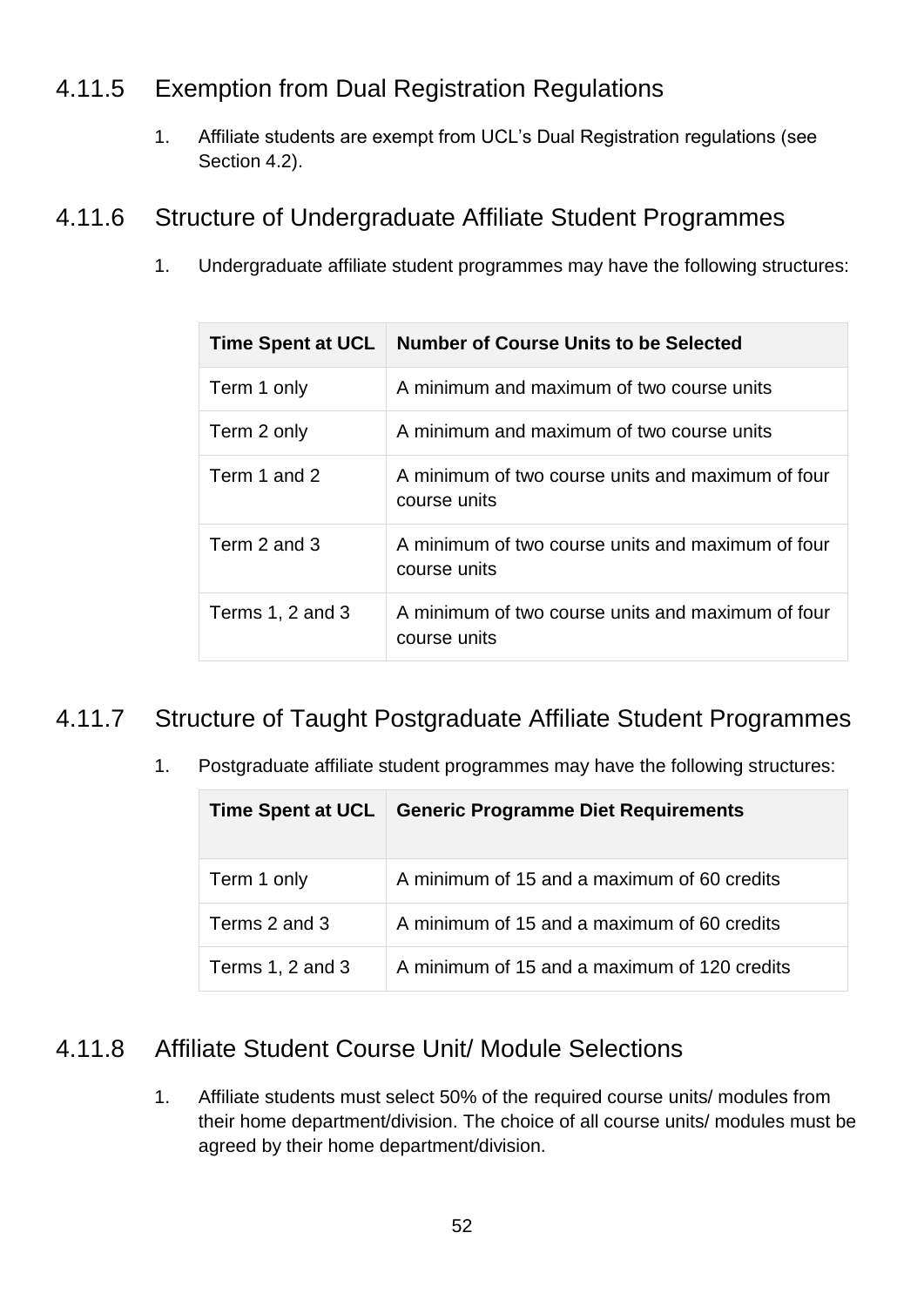#### **Further guidance**

- 1. Affiliate students who have accepted an offer of a place at UCL should agree their course unit/ module selections with their UCL home department/division before proceeding with course unit/ module selection.
- 2. Affiliate students should also check whether their course unit/ module selection needs their home institution's approval.
- 3. Departments/Divisions must ensure that affiliate students are enrolled on the correct programme route code and that a diet has been generated to enable course unit/ module selection.
- 4. All affiliate programmes diets must be included in the annual process of academic review and confirmed as being correct and available for the next academic session if required.
- 5. Taught postgraduate affiliate students enrolling on course units/ modules from other Departments are subject to the UCL norms for the approval of course unit/ module selections by teaching and home Departments/Divisions.
- 6. All affiliate student programmes will be given generic diets, allowing students to select the requisite number of course units/ modules outlined in 4.11.6 and 4.11.7 above.
- 7. The home department/division of an affiliate student is responsible for ensuring that the course units/ modules selected include 50% from their department/division.
- 8. Affiliate students who undertake the same course unit/ module assessment as UCL students should be enrolled on the relevant course unit/ module and not an ancillary version.
- 9. Affiliate students, who have shared teaching but a different assessment pattern from UCL students enrolled on a course unit/ module, must be enrolled on an ancillary version of the relevant course unit/ module.
- 10. Departments/ Divisions should inform affiliate students when marks for academic assessment will be published if these are different from UCL norms.
- 11. Arrangements for re-assessment opportunities are managed by the affiliate student's department/division and should be conducted as closely as possible to the UCL norms for re-assessment.
- 12. Affiliate students should seek advice from their home institutions regarding their policy for the recognition of re-sit marks.

### 4.11.9 Affiliate Student Transcripts and Certificates

1. Affiliate students will be entitled to receive a transcript of their assessment achievement produced by UCL.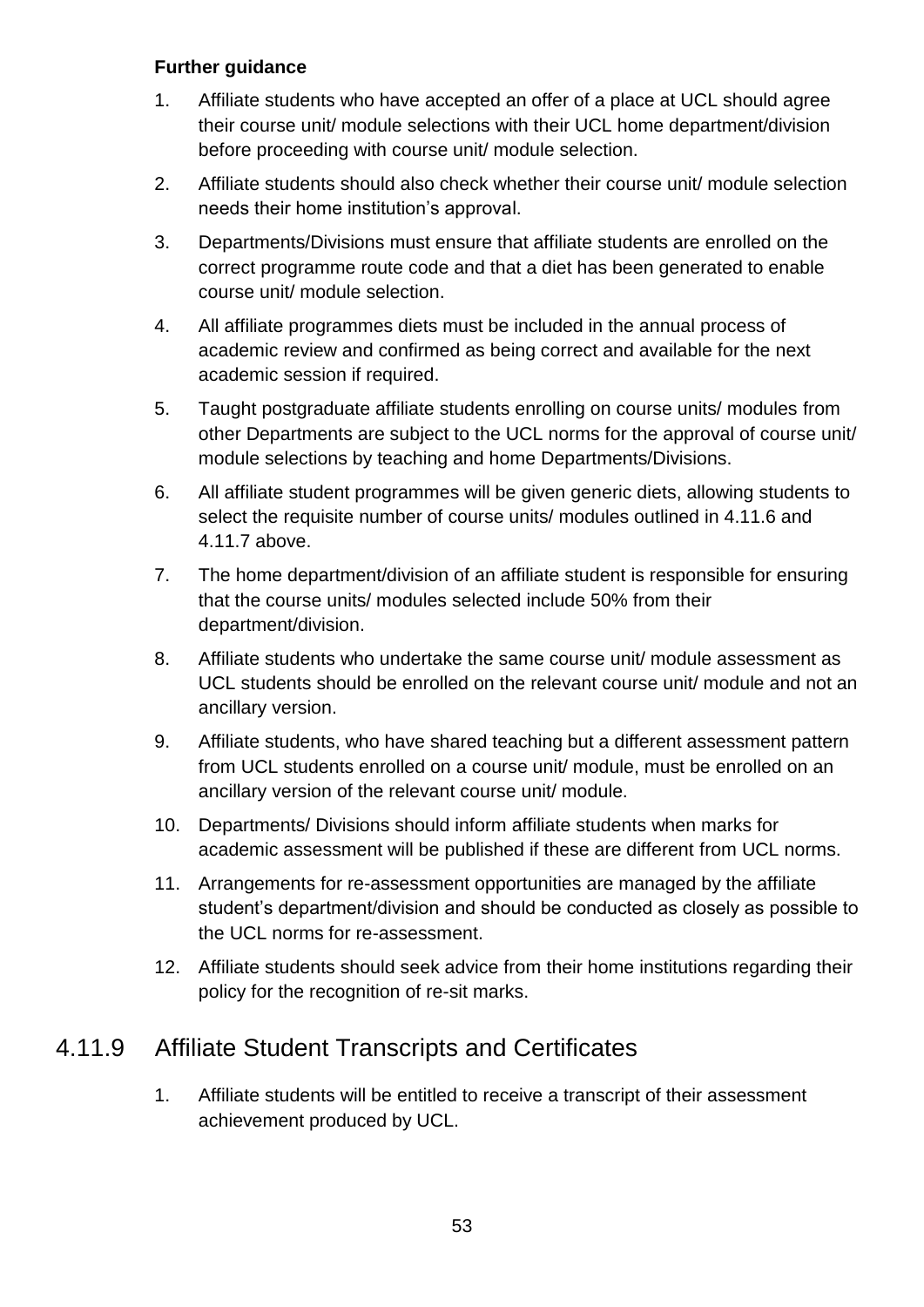2. Any other certification required i.e. certification of UCL course unit/ module credits/ECTS for affiliate students from the USA will be produced by the Student Centre.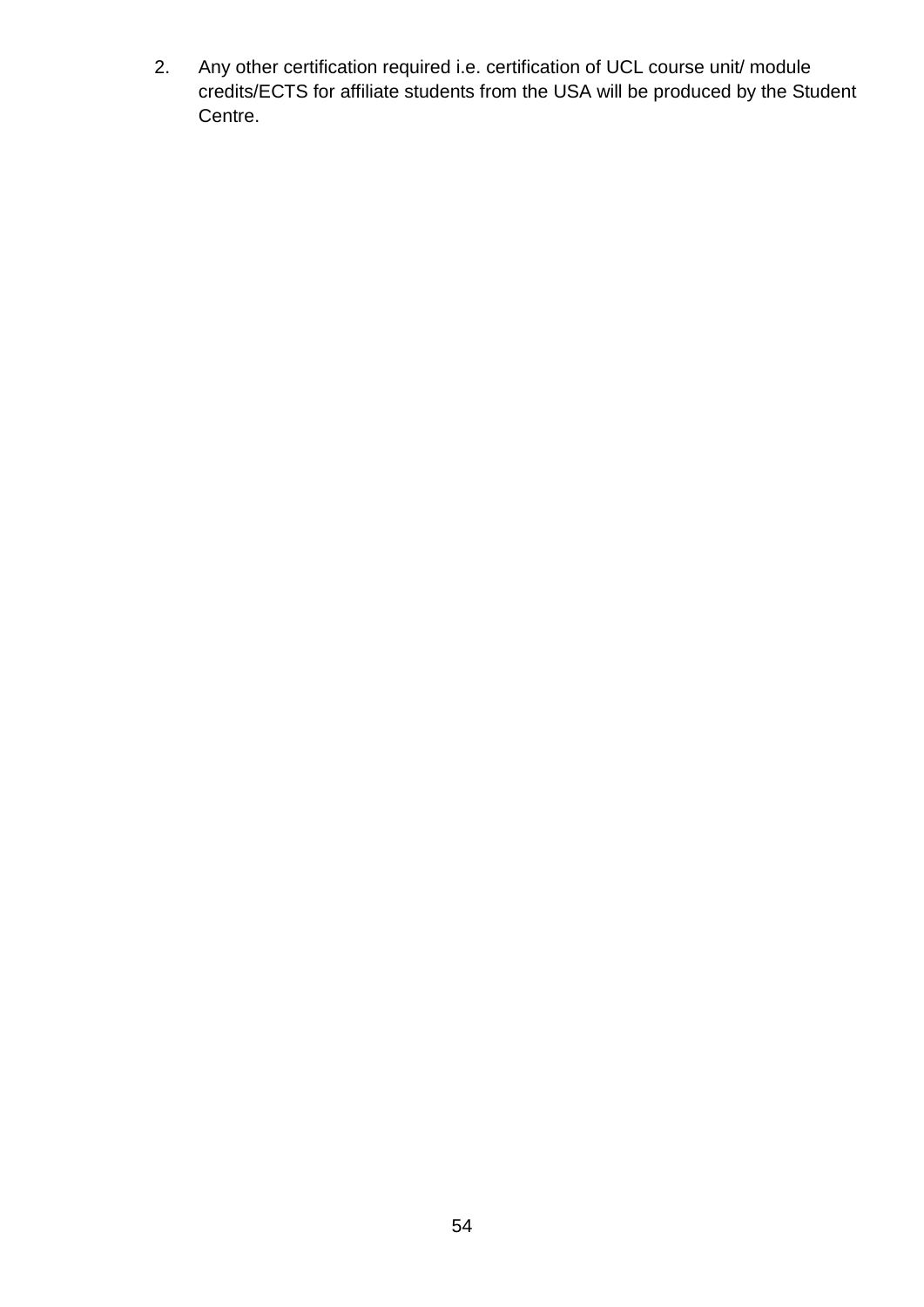# 5 Research Degree Registration

## 5.1 Dual Registration

1. A student is not permitted to be formally registered for one programme of study at UCL at the same time as being formally registered (or re-sitting examinations) for another programme of study at UCL or any other Higher Education Institution.

#### **Further guidance**

1. Students can accept an offer of a place from UCL when they are still formally registered with another Higher Education Institution, or if they are re-sitting examinations. However, they may not formally register with UCL until they have completed their registration with another institution.

## 5.2 Application and Initial Registration

### 5.2.1 MPhil/ PhD Initial Registration

1. An applicant for a PhD degree will be registered initially for the MPhil degree.

#### **Further guidance**

- 1. All successful applicants, with the exception of the EngD and other specialist doctorate programmes, are initially registered for an MPhil degree, except where the applicant is exceptionally well qualified and UCL has given special permission for initial registration for the PhD degree.
- 2. Every student must complete enrolment as instructed within two weeks of the start of their research programme and must undertake to comply with the conditions of enrolment.
- 3. An applicant for registration is required to produce for inspection by UCL the original documentary evidence of their qualifications either before or at registration — i.e. the original diploma or certificate of the awarding body. An applicant for the MD (Res) degree will be registered at UCL in the names under which he/she has been registered with the GMC.

### 5.2.2 Proof of Identity

1. All students are required to present an accepted form of identification for verification before they can be enrolled. In the absence of this verification, enrolment cannot occur.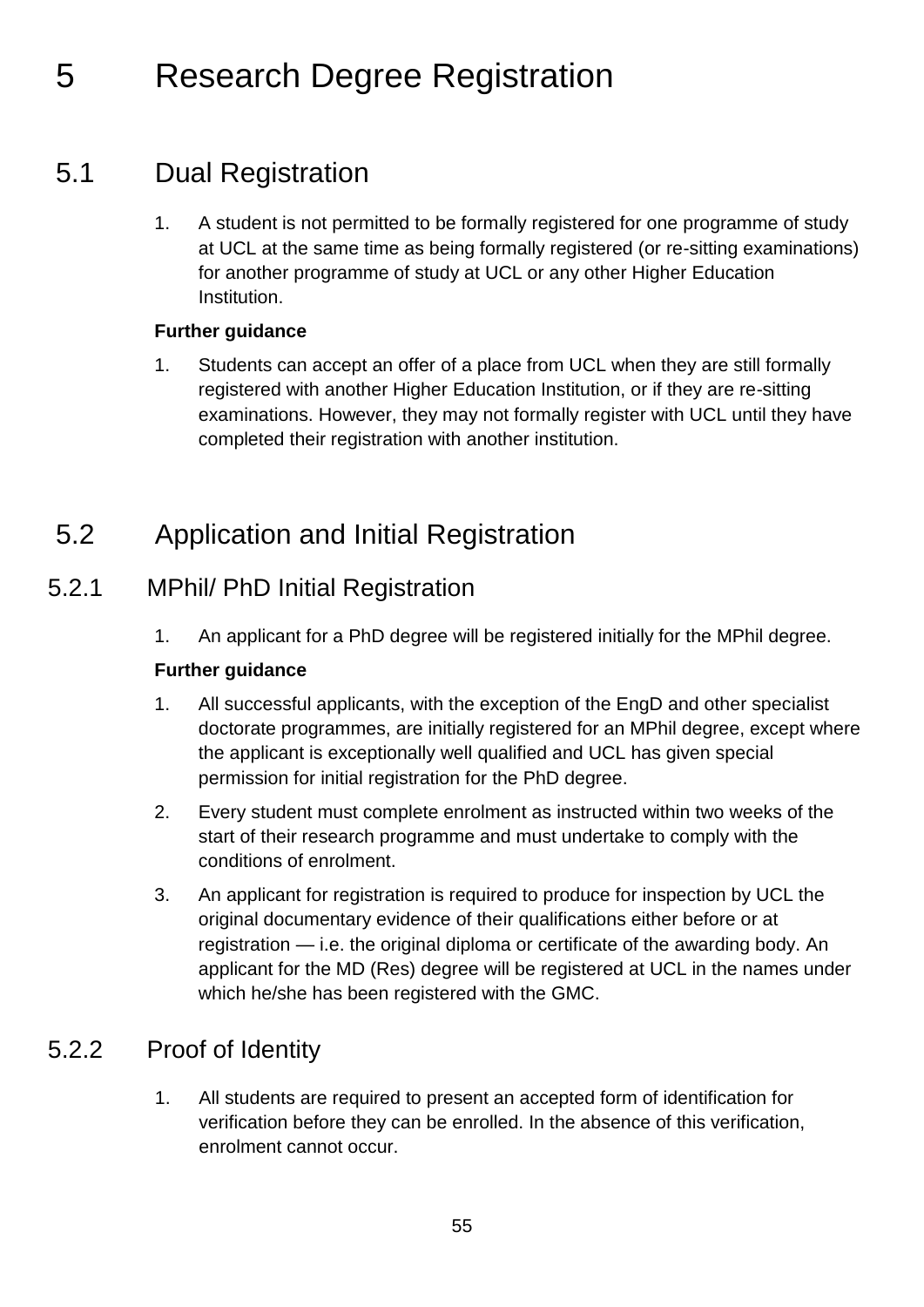### 5.2.3 UK/EU/EEA-BasedStudents

1. UK/EU/EEA Based Students are required to present an accepted form of identification for verification before they can be enrolled. In the absence of this verification, enrolment will not be confirmed.

#### **Further guidance**

- 1. UCL's preferred form of identification is a valid passport. However, in the absence of a valid passport, the following will be accepted forms of identification for students who do not require a visa to study in the UK:
	- a) A UK photo driving licence, a European National Identity Card or Armed Forces Identity Card; or
	- b) An original birth certificate, adoption certificate or certificate of naturalisation.
- 2. No other forms of identification are acceptable.
- 3. If the family name or other personal details are different from those on the document provided, proof of the reason for any differences will be required at enrolment. This should be in the form of a marriage certificate/civil partnership certificate, divorce document, deed poll, adoption certificate or statutory declaration.

#### 5.2.4 Students Who Require a Visa to Study in the UK

- 1. Under UK immigration requirements, presentation of a valid passport is a mandatory requirement for students who require a visa to study in the UK, and no other forms of identification will suffice. Enrolment will not take place without presentation of a valid passport and visa.
- 2. For further details on UK immigration requirements see the UCL [Immigration](file://///File02.ucl.ac.uk/grp01$/AS_Share/Academic%20Regulations/Academic%20Regulations%202015-16%20DRAFT/Immigration%20and%20Visa%20Information)  [and Visa Information](file://///File02.ucl.ac.uk/grp01$/AS_Share/Academic%20Regulations/Academic%20Regulations%202015-16%20DRAFT/Immigration%20and%20Visa%20Information) webpages.

## 5.3 Exemption from Part of a Programme of Study

1. UCL may exempt from part of the programme of study of the MPhil/PhD degree, research degree students who have commenced a programme of study for the MPhil or PhD degree (or equivalent degree) of another university in the United Kingdom, provided that the programme of study followed at UCL is not less than one calendar year, or its equivalent in part-time study.

#### **Further guidance**

1. Applications for exemption should be made at the point of admission and are considered on a case-by-case basis.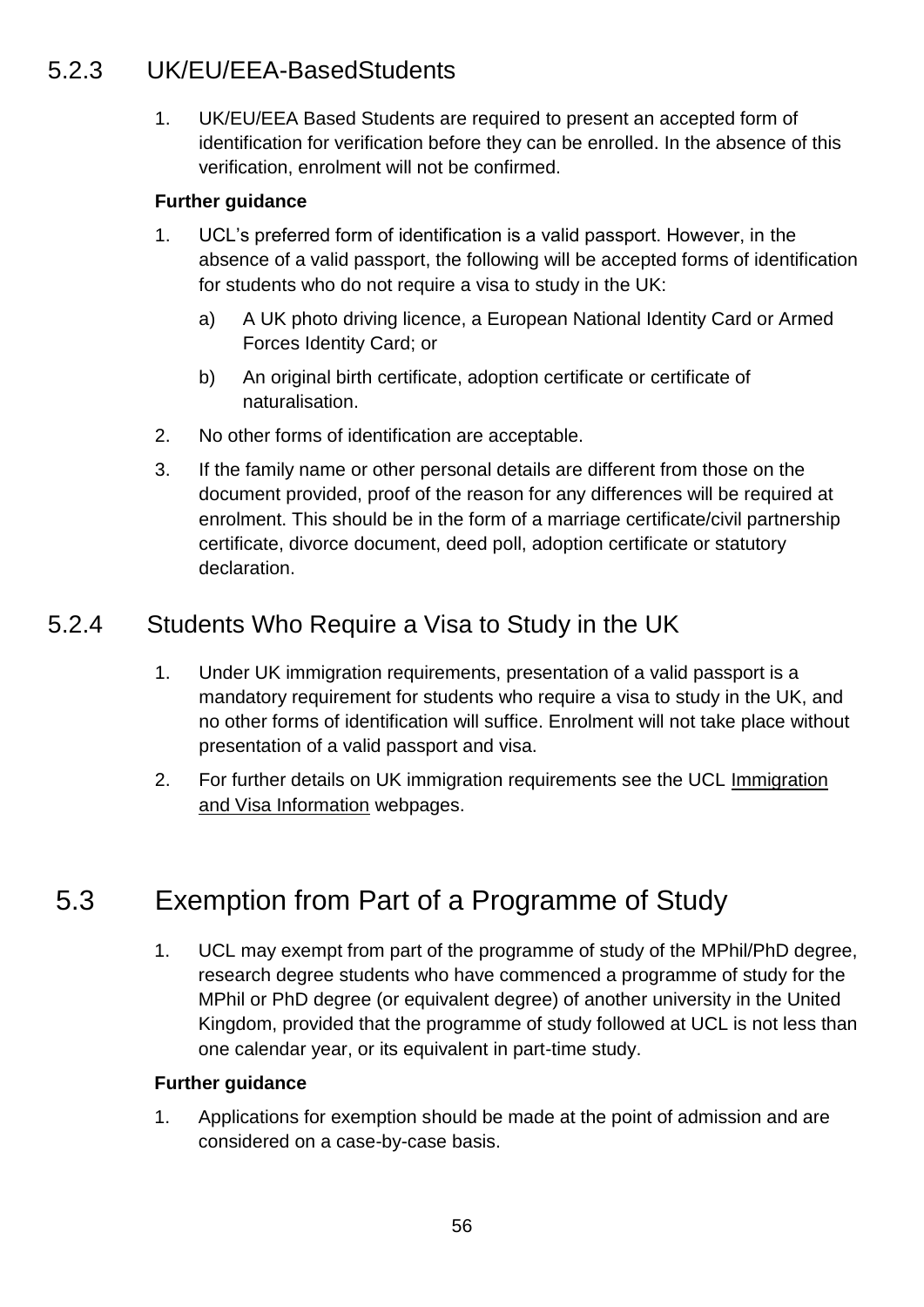- 2. The regulations and criteria for the Recognition of Prior Learning, including the types of prior learning that might be considered by UCL, are defined in the UCL Academic Manual, Chapter 2: Qualifications and Credit Framework.
- 3. Back-dated registration is not usually permitted by UCL. In exceptional circumstances however, requests for back-dating registration may be considered by the Chair of the Research Degrees Committee via the [Student](http://www.ucl.ac.uk/current-students/student-centre)  [Centre](http://www.ucl.ac.uk/current-students/student-centre) subject to the following conditions:
	- i) The statement from the supervisor and/or the Head of Department gives strong academic reasons for the request and confirms in writing that the student has been undertaking relevant research since this date.
	- ii) There is evidence that the student has been fully supervised.
	- iii) There is a good reason provided explaining why the student was not formally registered from the requested start date.
- 4. If the back-dating is granted, regardless of the time period requested, the student should be aware that he or she is liable for tuition fees from the date of retrospective registration and that the date for submission of the thesis will be calculated from this date.

## 5.4 Course of Study: General

- 1. All research degree students are required to pursue a course of study prescribed by UCL.
- 2. A programme of study for the degree of MPhil, PhD or MD(Res) may require attendance at lectures and coursework as prescribed by UCL. A candidate's registration on a UCL programme will be dependent upon their continued satisfactory progress as determined by UCL.
- 3. All research students are required to use the [Online Research Student Log.](https://researchlog.grad.ucl.ac.uk/)
- 4. For more information about the Research Student Log and other requirements see the [Code of Practice for Graduate Research Degrees.](http://www.grad.ucl.ac.uk/essinfo/)

## 5.5 Attendance Requirements

- 1. A programme must be pursued continuously except by special permission of UCL. Students must be in a position to meet all the requirements determined for their studies.
	- i) With the exception of non-resident MPhil/PhD programmes (see Section 5.11) students, whether full-time or part-time, are expected to centre their academic studies on UCL. Students should ensure they are able to attend UCL in person for teaching and meetings as required by their supervisors.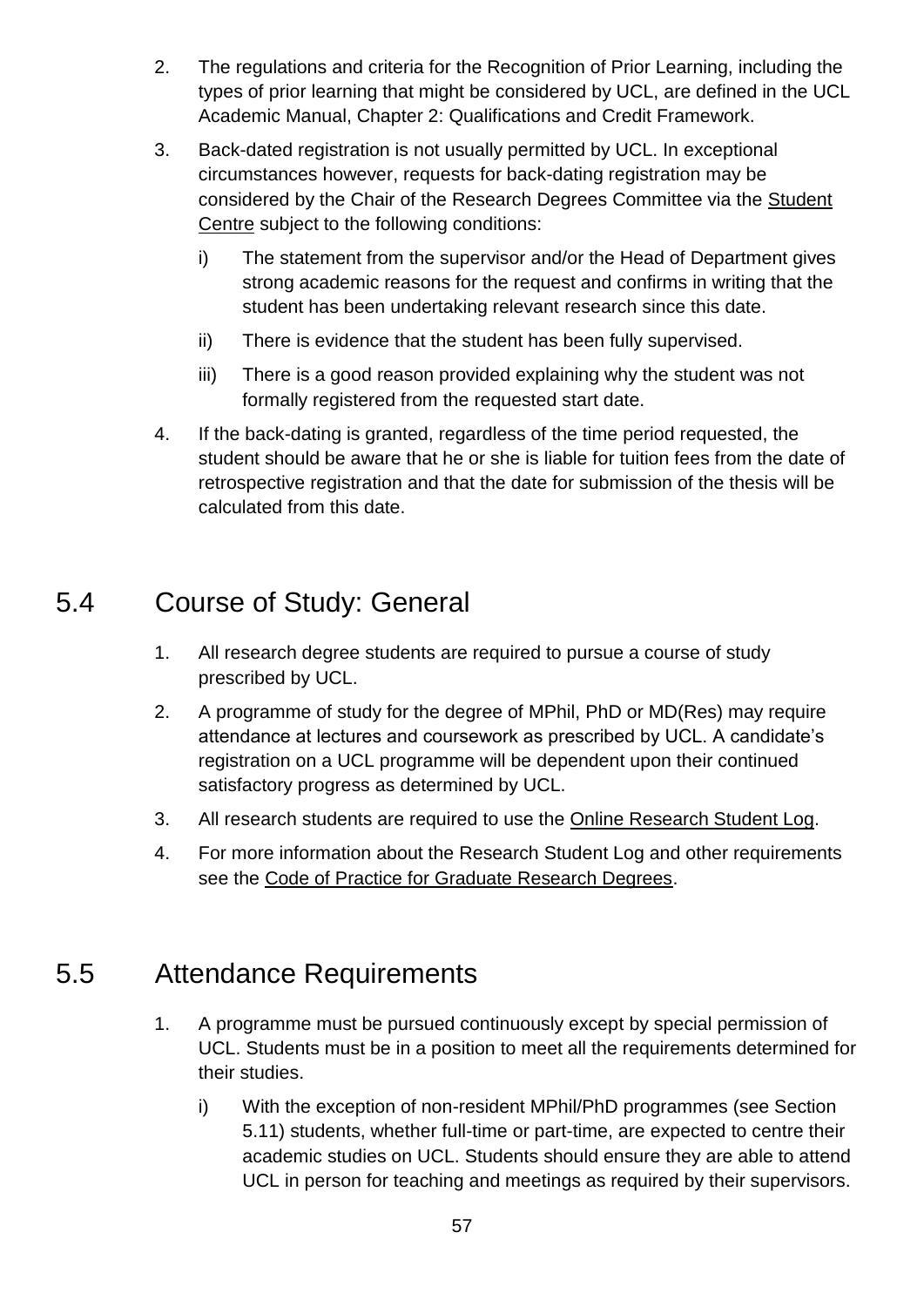ii) Students must obtain approval before they leave to collect or study material remote from UCL or work in remote facilities.

## 5.6 Length of Programme

- 1. The lengths of UCL research degree programmes are as follows:
	- i) The length of an MPhil/PhD programme is normally three years' full time and five years' part time.
	- ii) The length of the MD(Res) is normally two calendar years of full-time or part-time study.
- 2. Students may not interrupt their period of registration without prior permission from UCL.
- 3. Unless prior exemption from a part of the programme has been agreed, a student must be registered for at least two calendar years full time, or three calendar years part time, before he/she will be allowed to submit her/his thesis for examination for the PhD or the MPhil degree.
- 4. A student must be registered for at least two calendar years before he/she will be allowed to submit her/his thesis for examination for the MD(Res) degree.
- 5. In the case of registration for the PhD and the MPhil degree, unless prior exemption from a part of the programme has been agreed, students must be registered for at least three calendar years full time, or five calendar years part time, before they will be eligible to adopt Completing Research Status (see Section 5.13).
- 6. In the case of registration for the MD(Res) degree, students must be registered for at least two calendar years before they will be eligible to adopt Completing Research Status (see Section 5.13).

- 1. Requests to submit a thesis earlier than the minimum periods of registration specified in the regulation above may be considered by the Chair of the Research Degrees Committee. Requests should be made in writing via the [Student Centrea](http://www.ucl.ac.uk/current-students/student-centre)nd should include a statement of support from the supervisor and/or Head of Department. The Research Degrees Committee will monitor the outcome of such requests by scrutiny of examiners' reports on the candidates' theses. Students and staff should note that early submission of a thesis will not be considered as an extenuating circumstance when deciding the outcome of the examination of a thesis.
- 2. Students who submit early would be liable for tuition fees up to the date of the submission of the thesis but would not be liable for tuition fees thereafter.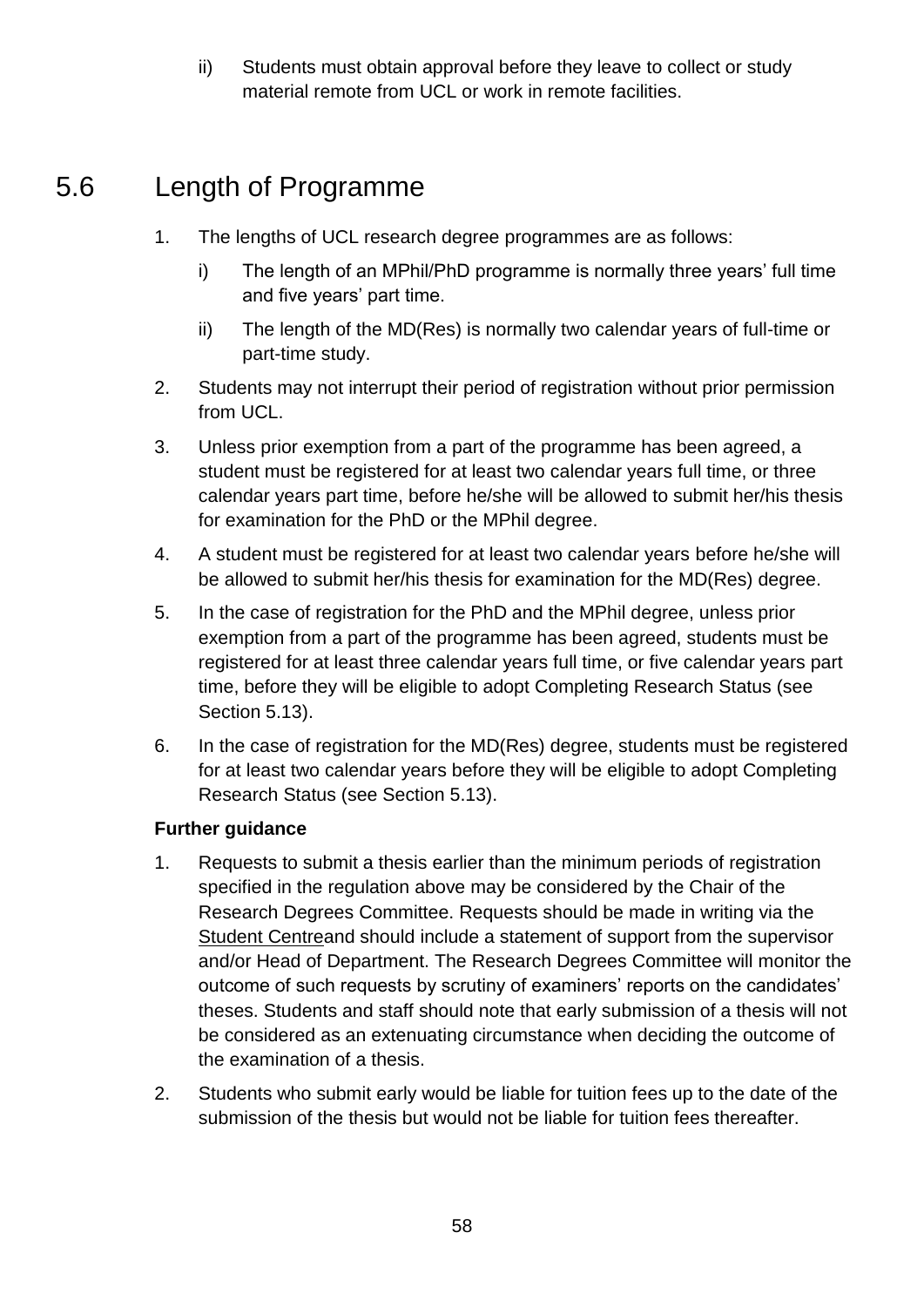## 5.7 Interruption of Study

- 1. Interruption of study may be granted on the authorisation of the Director of Student Administration, on behalf of the Research Degrees Committee, provided that a statement of support from the Principal Supervisor and/or Head of Department/Division is received. If approved, the period of interruption of study granted will be initially not more than one calendar year and any further period of interruption of study will be considered one year at a time. UCL may, at its discretion, grant an interruption of study to a student on grounds of illness or other adequate reasons. The need to take up or pursue employment during the programme will not normally be considered grounds for interruption of studies.
- 2. Interruption of study for a period in excess of two calendar years may be granted by the Chair of the Research Degrees Committee subject to the following conditions:
	- i) The period requested will be considered on an annual basis and will not exceed five calendar years from the date when the period of interruption starts;
	- ii) The date when the submission of the thesis falls due following resumption of study falls within ten years of the date of original registration;
	- iii) Written assurances that the research will still be validare provided by the supervisor and/or the Head of Department, with supporting documentation.
- 3. The [Changes to your Registration](http://www.ucl.ac.uk/current-students/services_2/registration_status) pages of the Current Students website provide further detail on the Interruption of Study Procedure.

## 5.8 Upgrade from MPhil to PhD

- 1. Upgrade from MPhil to PhD registration may be made not less than nine months after initial registration for the MPhil degree for full-time students, and not less than fifteen months after initial registration for the MPhil degree for part-time students. In the case of a student who has been granted an exemption of part of the programme of study, upgrade from MPhil degree to PhD registration may be made not less than eight months, or its part-time equivalent, after initial registration for the MPhil degree.
- 2. A student who fails to achieve upgrade to PhD status may, if all other conditions are met, enter for the MPhil examination.
- 3. Detailed information on the upgrade process can be found in the [Upgrade](http://www.ucl.ac.uk/current-students/research_degrees/upgrade_mphil_phd)  [Guidelines.](http://www.ucl.ac.uk/current-students/research_degrees/upgrade_mphil_phd)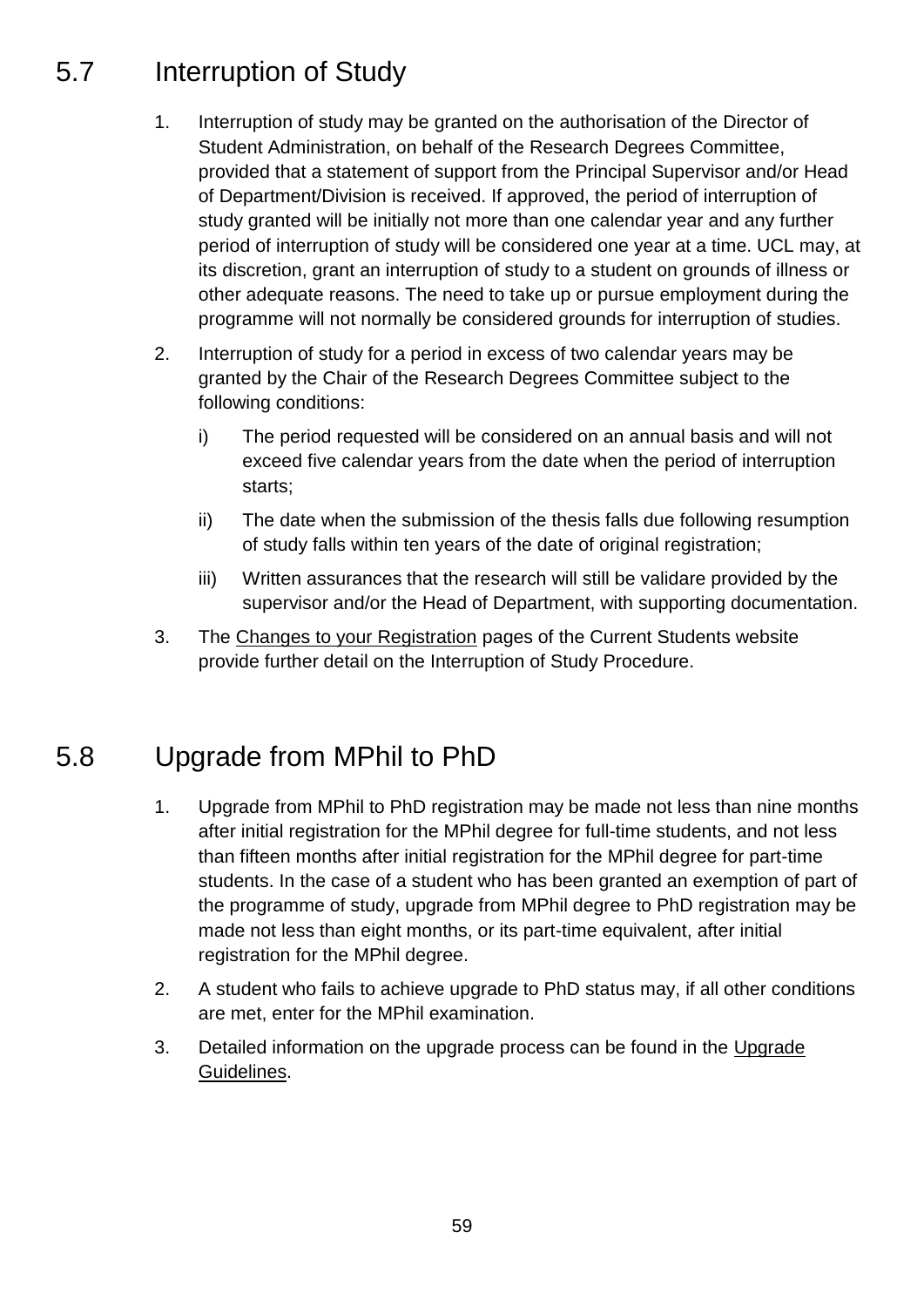## 5.9 Transfer from PhD to MPhil

- 1. A student who has been upgraded from MPhil to PhD status may, with the permission of UCL, transfer back to MPhil status and enter for the MPhil examination provided he or she has not entered for the examination of a PhD.
- 2. The transferred registration may be dated from the date of original registration for the MPhil/PhD degree.

## 5.10 Transfer Between MPhil/PhD and MD(Res)

- 1. A student may, with the permission of UCL, transfer from the MD(Res) degree to the MPhil/PhD degree, provided they have not entered for the examination of an MD(Res) degree; or from the MPhil/PhD degree to the MD(Res) degree provided they have not entered for the examination of an MPhil or PhD degree.
- 2. Students wishing to transfer from an MPhil/PhD to an MD(Res) degree, or vice versa, should contact the [Student Centre.](http://www.ucl.ac.uk/current-students/student-centre)

## 5.11 Non-Resident PhD: Registration and Attendance

- 1. Students registered on a non-resident MPhil/PhD programme shall attend UCL on at least one occasion. This must be the meeting at which their upgrade to PhD is decided.
- 2. In addition a student registered on a non-resident MPhil/PhD programme shall meet his or her supervisor(s) in person on at least two other occasions, one at the beginning and one at the end of the programme, but not necessarily in the UK.
- 3. Students and supervisors are required to be in regular communication during the whole period of the programme by, for example, telephone, email, Skype etc.
- 4. Students on the non-resident MPhil/PhD programme are required to use the [Online Research Student Log.](https://researchlog.grad.ucl.ac.uk/)

#### **Further guidance**

1. Admission procedures for the non-resident MPhil/PhD programme do not differ from that of other research students who require special permission from UCL before starting their registration. A department/division wishing to make an offer to an applicant for a specially-approved non-resident MPhil/PhD programme is required to submit a statement of the case for acceptance, via [Admissions in](http://www.ucl.ac.uk/srs/our-services/access-and-admissions)  [Student and Registry Services,](http://www.ucl.ac.uk/srs/our-services/access-and-admissions) to the Chair of the Research Degrees Committee [RDC]. The statement must include evidence that the overseas institution where the applicant intends to undertake research is of international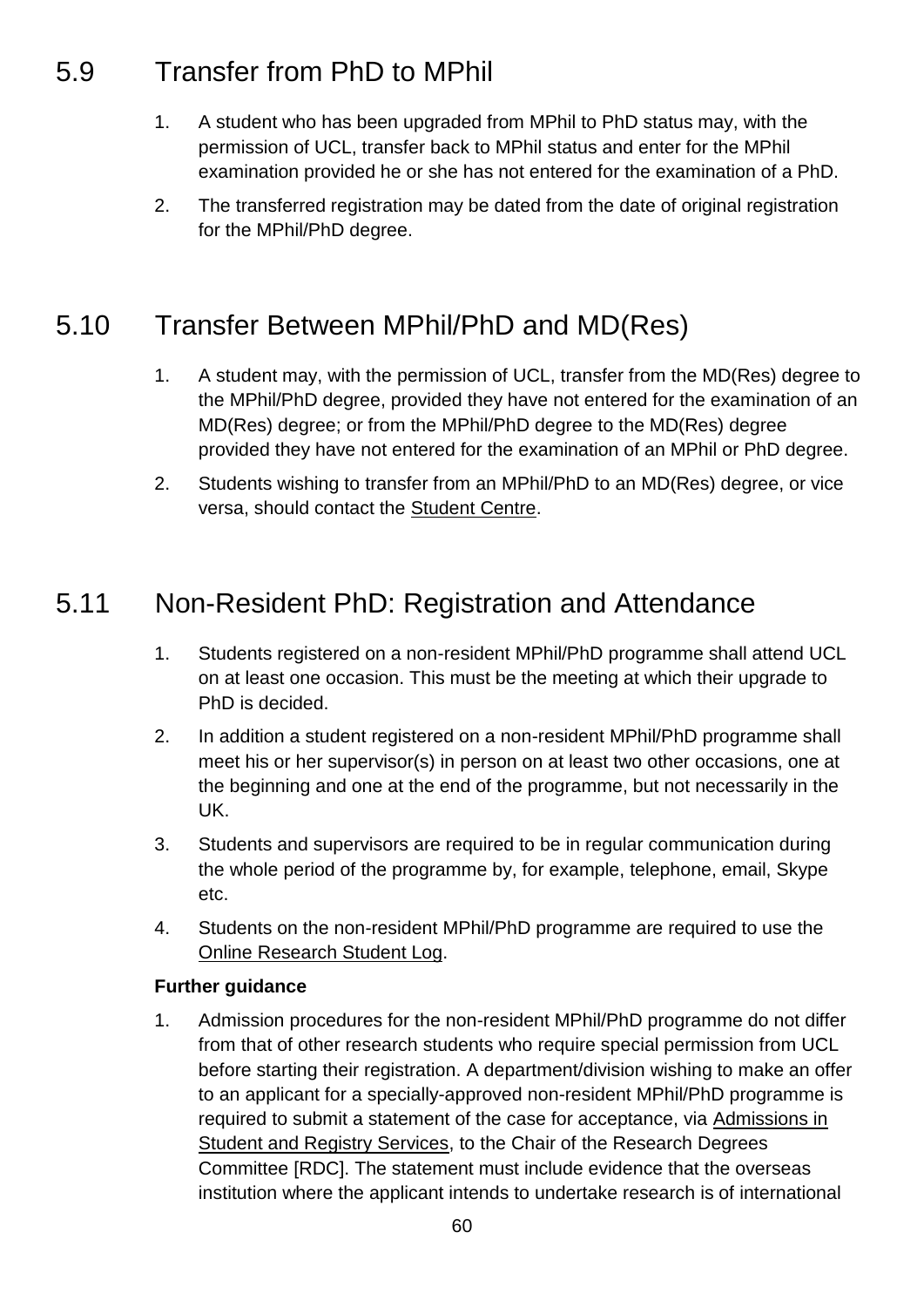standing and able to provide adequate facilities for the research. It must also include details of the arrangements for the supervision of the student at the overseas institution.

- 2. The department/division must also provide the Chair of the RDC with a statement showing that adequate arrangements for communication between the department and the student are in place and that these arrangements comply with UCL requirements for frequency of contact between supervisor and student as set out in the [Code of Practice for Graduate Research Degrees.](http://www.grad.ucl.ac.uk/essinfo/) The use of the [Online Research Student Log](https://researchlog.grad.ucl.ac.uk/) is an essential part of these requirements. Such statements should be submitted in writing to the Chair of RDC via [Admissions in Student and Registry Services.](http://www.ucl.ac.uk/srs/our-services/access-and-admissions)
- 3. In cases where an approved research programme has been set up with a specific institution or institutions which have formal collaborative agreements with UCL, approval of individual applications, as described above, will not need to be submitted for approval by the Chair of the RDC.
- 4. Students on a non-resident MPhil/PhD programme will be registered as full-time students by UCL if they are carrying out their research on a full-time basis in their countries of residence. Otherwise, they will be registered as part-time students by UCL. A special fee rate applies to the non-resident MPhil/PhD programme.

## 5.12 Visiting Research Students: Registration

- 1. Visiting Research Students may register for between 3 and 12 months at UCL to undertake research which is complementary to the Doctoral/PhD project they are undertaking at the university in which they are enrolled. Applications for longer periods of registration can be considered, but require special permission from UCL before students start their registration. A department/division wishing to make an offer to an applicant for a period in excess of 12 months is required to submit a statement of the case for acceptance, via [Assessment and Student](http://www.ucl.ac.uk/srs/our-services/student-administration)  [Records,](http://www.ucl.ac.uk/srs/our-services/student-administration) to the Chair of the Research Degrees Committee [RDC].
- 2. Requests for extensions to the agreed registration period can be considered but require the support of both the UCL host department and the student's home institution. Departments seeking an extension to a student's Visiting Research Student status should contact [Assessment and Student Records](http://www.ucl.ac.uk/srs/our-services/student-administration) confirming their support and including a statement of support from the home institution.

#### **Arrangements for Supervision**

1. Each Visiting Research Student will work under the guidance of a suitably qualified and approved UCL research supervisor during their time at UCL (see Section 5.14 for Supervisor Eligibility Criteria) and the supervisor must be recorded against their Portico record in the normal way. Visiting Research Students are not required to have both a Principal and Subsidiary Supervisor as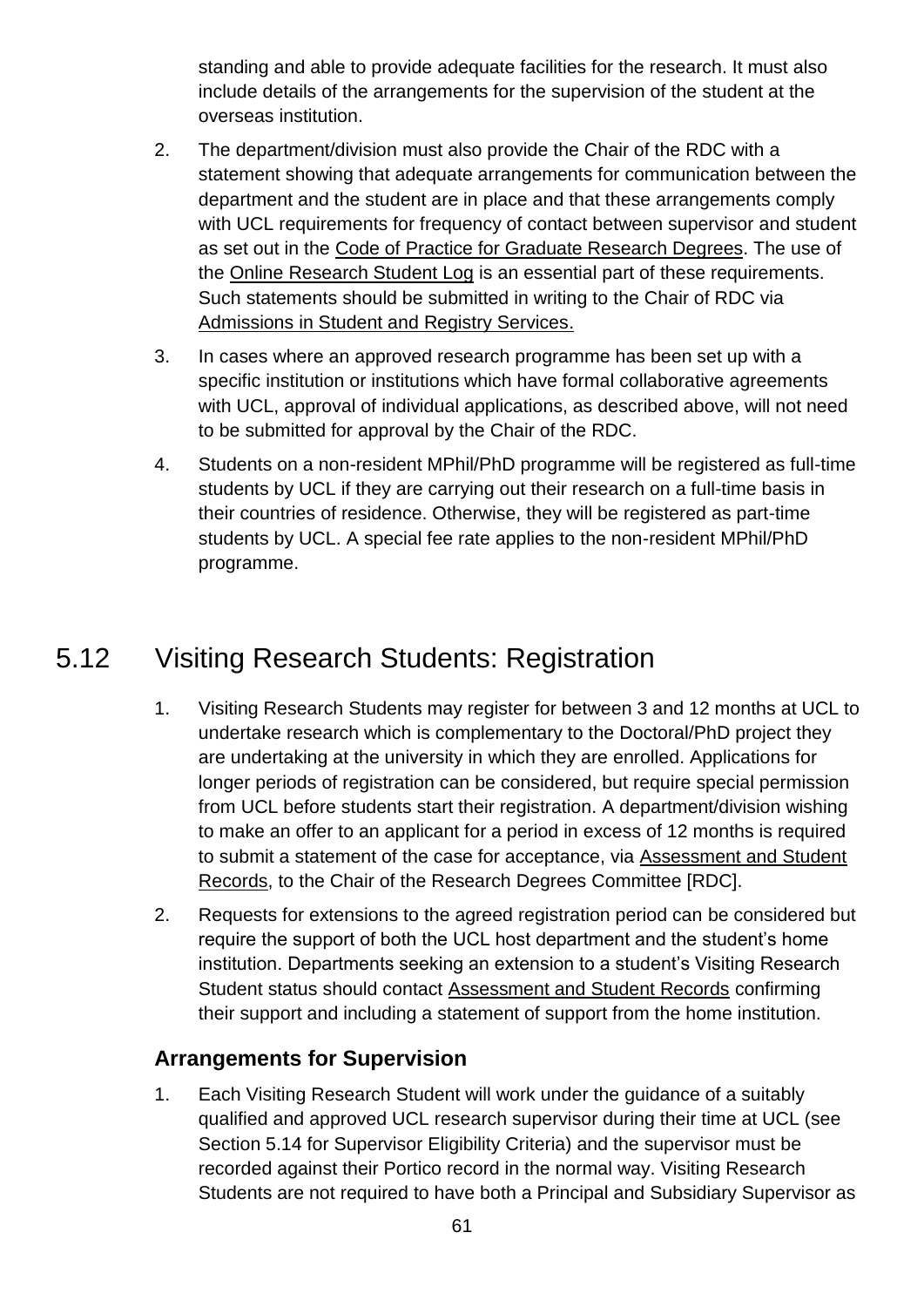is the case for UCL students; they typically have one supervisor allocated to oversee their work.

- 2. Visiting Research Students are not required to use the Online Research Student Log.
- 3. Further information for UCL supervisors is available in the [Guidelines for](http://www.grad.ucl.ac.uk/resources/Guidelines-forSupervising-VisitingResearchStudents.pdf)  [Supervising Visiting Research Students.](http://www.grad.ucl.ac.uk/resources/Guidelines-forSupervising-VisitingResearchStudents.pdf)

## 5.13 Completing Research Status

#### 5.13.1 General

- 1. All research students who have completed their approved period of registration may register as CRS students while they write up their theses. Transfer to CRS status is only permitted with the approval of a student's supervisor or other departmental authority.
- 2. CRS is permitted for a maximum period of one calendar year (full time) or two calendar years (part time). CRS registration cannot be interrupted; a student who is prevented from submitting a thesis for reasons beyond his or her control may apply for an extension, as detailed in 5.13.4 below.
- 3. An MPhil/PhD student must be registered for at least three calendar years full time or five calendar years part time before he or she will be eligible to take up CRS status. EngD students must be registered for four calendar years and MD(Res) students for a minimum of two calendar years before being eligible to take up CRS status. A student who changes from full to part time during the approved period of registration must have been registered for a minimum of one year part time before being entitled to two years of part-time CRS status.
- 4. In addition to completing the approved period of registration, a student must meet the following conditions before being permitted to take up CRS status:
	- a) Have upgraded to PhD status (in the case of the MPhil/PhD programme) or confirmed entry to MPhil only;
	- b) Be in a position to submit his or her thesis within 12 months (for full-time students) and 24 months (for part-time students);
	- c) Have met any other departmental or divisional conditions.
- 5. MPhil candidates may also take up CRS under the same conditions as PhD candidates but will be required to confirm that they have not upgraded to PhD.
- 6. Further guidance is available from the [Completing Research Status](http://www.ucl.ac.uk/current-students/services_2/registration_status) webpages.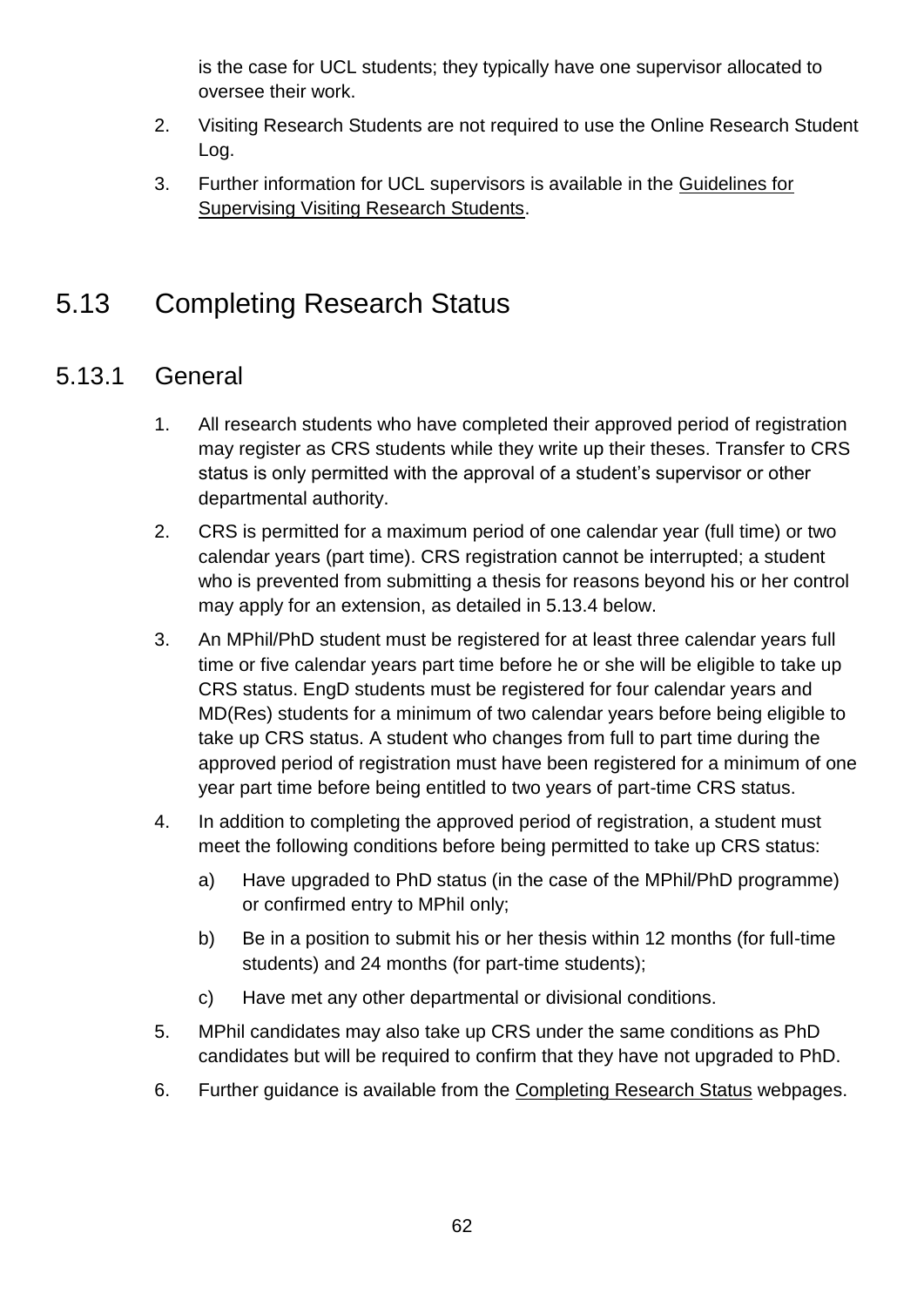### 5.13.2 CRS Student Entitlements

1. During the period of CRS registration, a student is entitled to have one draft of all or any part of his or her thesis read and commented on by his or her Principal Supervisor and/or Subsidiary Supervisor before submission.

#### **Further guidance**

- 1. Once enrolled, CRS students will continue to be able to use, or will be reissued with, a UCL identity card and be entitled to the use of all the general UCL facilities and services.
- 2. A CRS student in laboratory-based research may be admitted to a laboratory and be given use of UCL equipment where such admission and use will materially enhance the quality of the thesis or will expedite its completion. Such admission and use shall, however, be on the condition that this does not significantly interfere with the use of the laboratory or equipment in question by other students or staff of UCL or incur additional expense. The student's Principal Supervisor, with the approval of the Head of Department/Division, shall be responsible for making any arrangements necessary to comply with this condition. In the event that a CRS student is refused admission or use, they shall have the right of appeal to the Faculty Graduate Tutor who shall consult the student's supervisor and Head of Department/Division.
- 3. The student's department/division may, at its discretion, give any other supervisory assistance during the writing up period. CRS students will be expected to comply with all the duties and responsibilities of any other research student as set out in the [Code of Practice for Graduate Research Degrees.](http://www.grad.ucl.ac.uk/essinfo/)

### 5.13.3 Submission of Thesis

1. A student must submit a thesis for examination before the end of his or her CRS period. A student will remain registered after the submission of his or her thesis until the award of the degree. He or she will be entitled to a UCL student identity card and will be able to use all the general UCL facilities and services while preparing for an oral examination or making minor revisions to a thesis.

### 5.13.4 Extensions to the Completing Research Period

1. A student who cannot submit a thesis for examination before the end of CRS due to circumstances outside his or her control may apply for an extension. The maximum period of extension is one year full time and two years part time.

#### **Further guidance**

1. Applications for extension to CRS must be made on the application form available from the [Extension to Completing Research Status \(CRS\) webpages.](http://www.ucl.ac.uk/current-students/services_2/registration_status) Applications must be supported by a student's department and may be made on the grounds of illness of student or close relative, maternity leave, bereavement,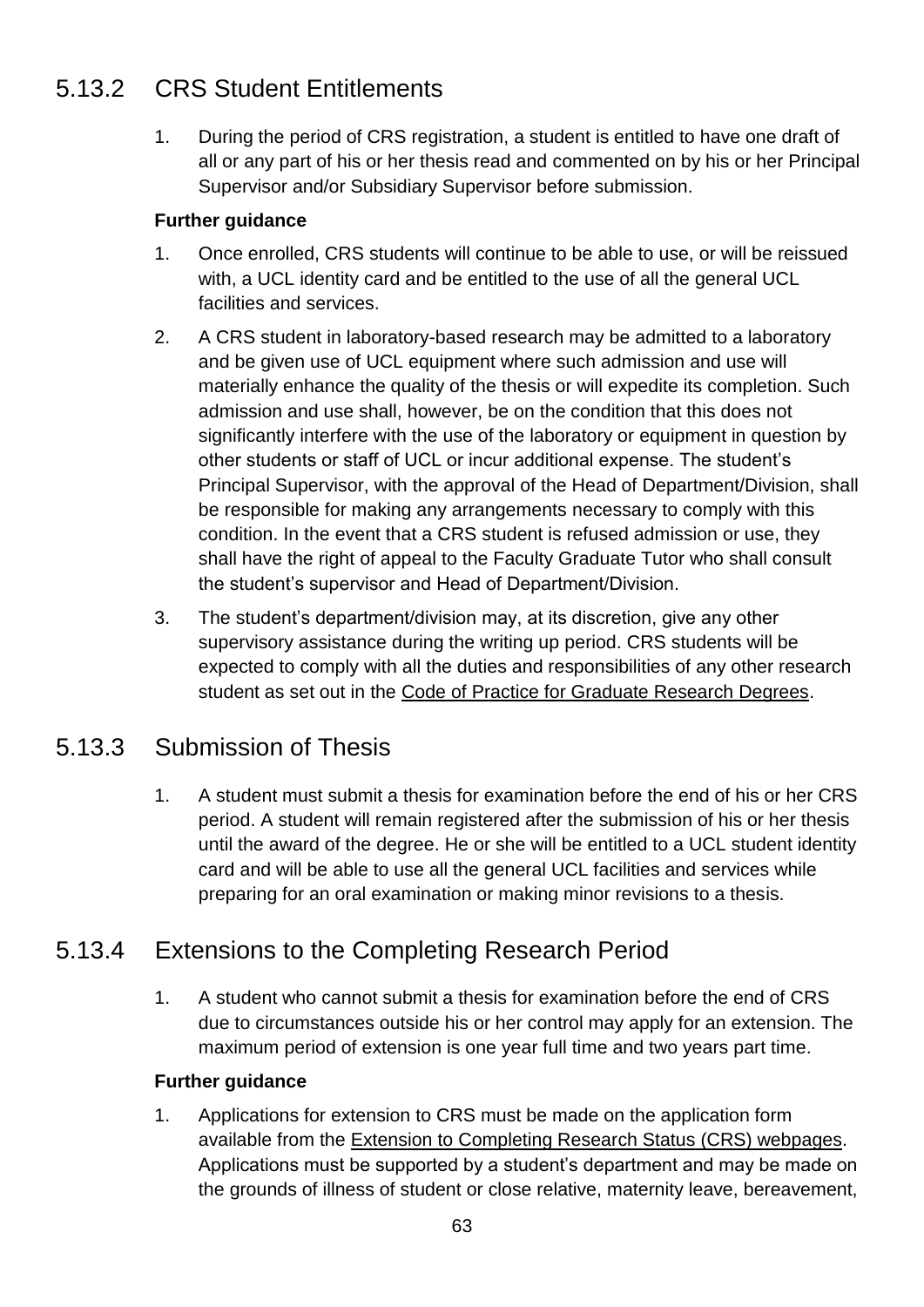responsibilities as a primary carer or academic circumstances out of the control of the student. Work commitments or any duties carried out for a department are not considered grounds for extension; submission of a thesis is expected to be a priority. Applications on the grounds of the illness or termination of employment of the Principal Supervisor may be considered but departments are expected to make arrangements for alternative supervision under such circumstances.

### 5.13.5 Submission of a Thesis after the end of CRS

- 1. A student who submits late will be liable for a late submission penalty fee.
- 2. A student who does not submit a thesis before the end of his or her CRS registration will cease to be registered as a student at the end of this CRS period. He or she will not be entitled to access to UCL facilities and services and will not be entitled to supervisory advice. In addition, any student who wishes to submit after the end of his or her CRS registration will require permission to do so; this must be supported by a student's supervisor or other departmental authority. If granted, the student will be permitted to submit but will not be reregistered unless his or her department require this.

#### **Further guidance**

1. All students who submit after the end of their CRS registration will pay a penalty fee equivalent to the part-time home fee current at the time (see [Submission](http://www.ucl.ac.uk/current-students/research_degrees/latesubmission)  [Extension Fees for Research Students\)](http://www.ucl.ac.uk/current-students/research_degrees/latesubmission). This fee will come into effect the day after the end of their CRS registration and will increment after three months, six months and nine months. For late submission at any time over nine months after the end of CRS, the fee will be equivalent to 12 months home part-time fees current in the year of submission.

#### 5.13.6 Resubmission of a Thesis

- 1. A student whose thesis is referred by his or her examiners for substantial revision within 18 months will remain registered as a submitted student on the basis of 6.13.3 above, provided the original submission was not after the expiry of a period of CRS status. He or she will have access to UCL facilities and will be entitled to have one draft of his or her thesis read and commented on by his or her Principal Supervisor and/or Subsidiary Supervisor before re-submission. If a student's revisions require more supervision or further access to UCL laboratories or other facilities, he or she may be required to re-register as a feepaying student for the period of this supervision or access.
- 2. A student who is required to re-submit must re-enter for the examination by completing the Examination Entry Form available from the [Research Degrees](http://www.ucl.ac.uk/current-students/research_degrees/rd_exam_entry)  [Examination Entry webpages](http://www.ucl.ac.uk/current-students/research_degrees/rd_exam_entry) and will be required to pay a re-submission fee.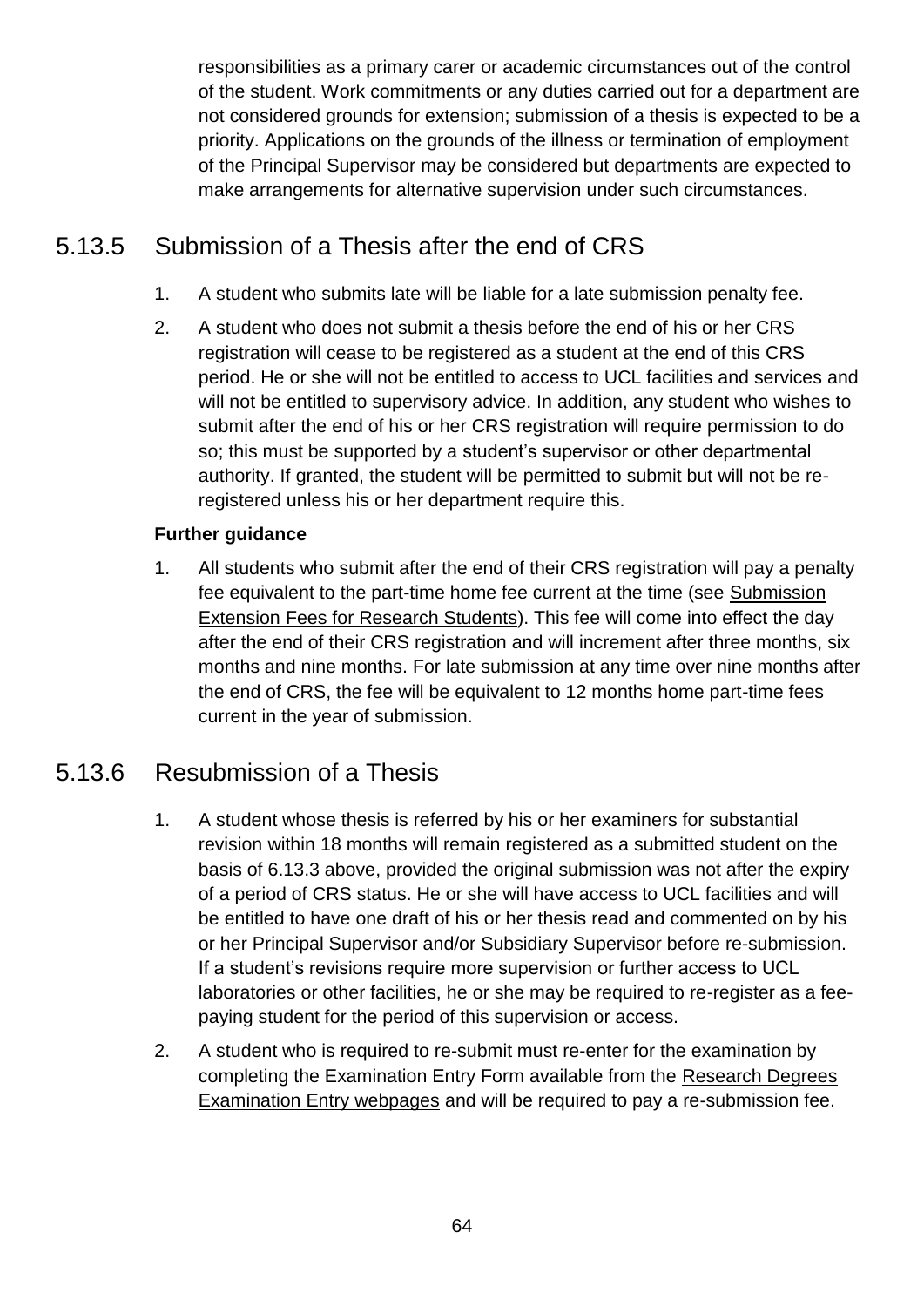## 5.14 Supervisory Arrangements

### 5.14.1 Supervisors: General

1. Each UCL student registered for the MPhil, PhD, EngD, MD(Res) or MRes degree shall have appointed one Principal and one Subsidiary Supervisor, who shall be members of staff of UCL or members of staff of an institution with an approved agreement with UCL. All supervisors must be approved by their Faculty Graduate Tutor before they undertake supervision of research students.

- 1. Principal and Subsidiary Supervisors shall be appointed by the appropriate departmental/divisional Postgraduate Committee, or its equivalent body.
- 2. Honorary members of staff may be appointed as either Principal or Subsidiary Supervisors. However, approval must be obtained from the appropriate Faculty Graduate Tutor on behalf of the Research Degrees Committee. The appointment of an honorary member of staff as a Principal or Subsidiary Supervisor will be subject to consideration of adequate research activity, including publications and grant income. Honorary members of staff appointed as Principal or Subsidiary Supervisors are also governed by eligibility requirements set out in Section 5.14.2 below.
- 3. Retired members of staff shall not normally be appointed as supervisors except by the specific agreement of the Research Degrees Committee. In instances where a member of staff serving as Principal Supervisor retires, continued supervision by the staff member is only permissible if explicitly agreed by all parties (the student, the supervisor and department), and this decision is recorded by the department. In addition, the following arrangements must also be put in place and reviewed annually by all parties to confirm they are working effectively:
	- i) The existing Subsidiary Supervisor shall be appointed as joint Principal Supervisor with the retired member of staff;
	- ii) A third supervisor shall be appointed to the supervisory team as Subsidiary Supervisor.
- 4. Supervisors can be appointed from institutions with an approved agreement with UCL, e.g. Cancer Research UK (CRUK). Such supervisors must have the status of honorary members of UCL staff. In all circumstances UCL has an expectation that these supervisors will undertake their role in accordance with the Doctoral School's [Code of Practice for Graduate Research Degrees](http://www.grad.ucl.ac.uk/essinfo/) and within the framework of UCL's regulations for Research Degrees in the UCL Academic Manual.
- 5. For more information on the role of the supervisor see the [Code of Practice for](http://www.grad.ucl.ac.uk/essinfo/)  [Graduate Research Degrees.](http://www.grad.ucl.ac.uk/essinfo/)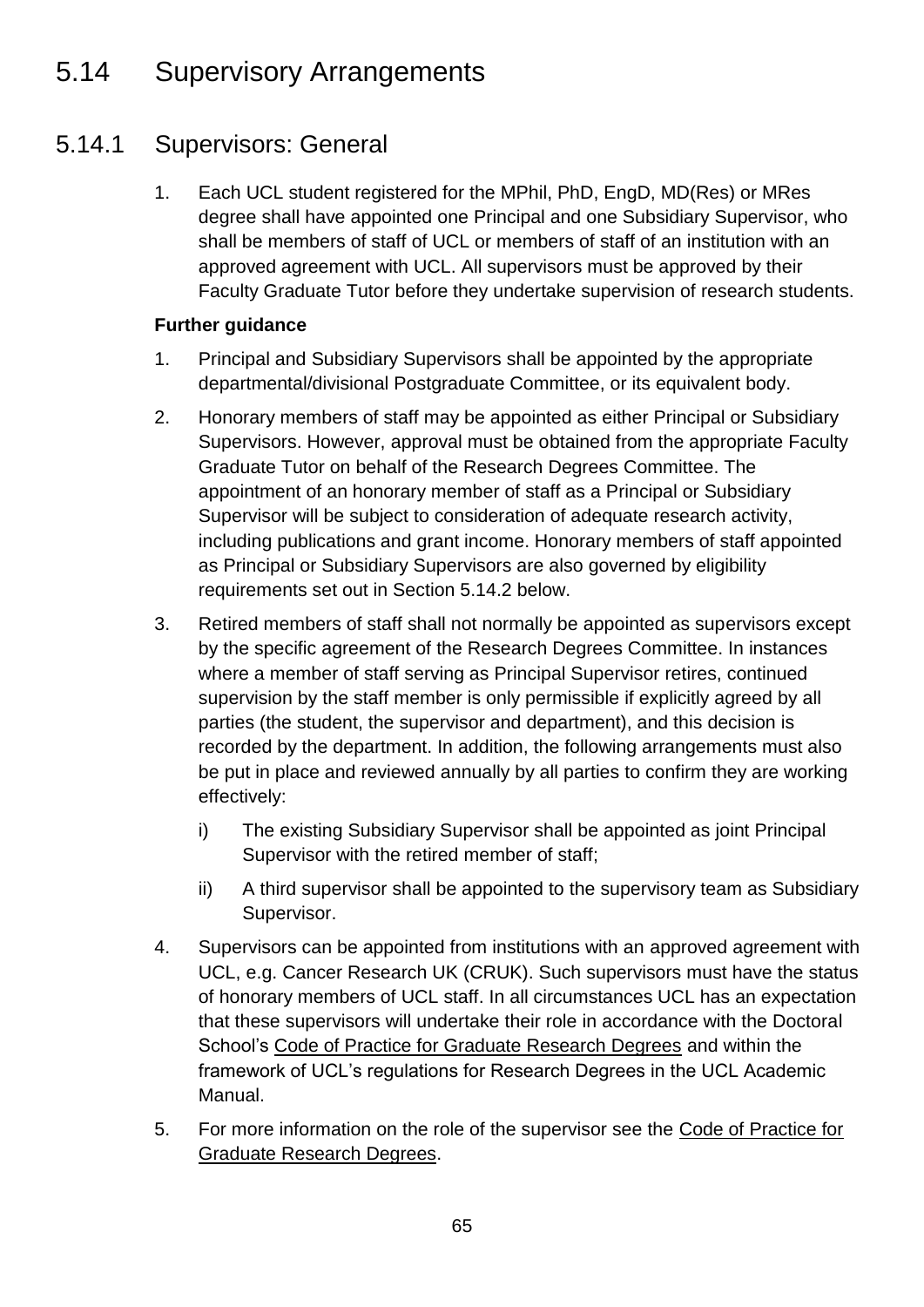### 5.14.2 Supervisors: Eligibility

- 1. The list of UCL staff categories eligible to act as Principal and/or Subsidiary Supervisors can be found on the [Human Resources website.](http://www.ucl.ac.uk/hr/docs/phd_student_supervision.php)
- 2. UCL determines the eligibility of staff in these categories to supervise research degree students using the following criteria:
- 3. A Principal Supervisor should normally:
	- i) have satisfactorily completed any probationary period attached to his/her appointment;
	- ii) have expertise in the area of the proposed research;
	- iii) have had previous experience of at least one successful PhD, EngD, MD(Res) or MRes supervision, as appropriate, within a supervisory team (defined as having taken a student all the way through to a research degree award)
- 4. A Subsidiary Supervisor should normally:
	- i) have expertise relevant to the area of proposed research;
	- ii) be familiar with the standards required for MPhil/PhD/EngD/MD(Res)/MRes research.
- 5. In the case of EngD programmes, the Industrial Supervisor must also satisfy the requirements laid down above for the Subsidiary Supervisor.
- 6. A probationary member of academic staff may be appointed as Principal Supervisor if supervision is undertaken within the context of an experienced supervisory team comprising at least one demonstrably active researcher with experience of at least two successful supervisions.
- 7. A Research Associate may be invited to act as a Subsidiary Supervisor but must, in addition to the requirements specified for Subsidiary Supervisors:
	- i) have a research contract lasting at least three years from the time the supervised student commences his/her programme of study;
	- ii) be able to provide evidence of good quality publications for which they have had a substantial degree of responsibility.

- 1. Principal Supervisors who are probationary members of staff must also have participated in an appropriate UCL supervisor's workshop.
- 2. Supervisors who have completed a probationary period but have not previously supervised a research student should also meet the requirements outlined above. New senior members of academic staff with experience of MPhil/PhD/EngD/MD(Res)/MRes supervision at other institutions are expected to attend an appropriate UCL supervisor's workshop.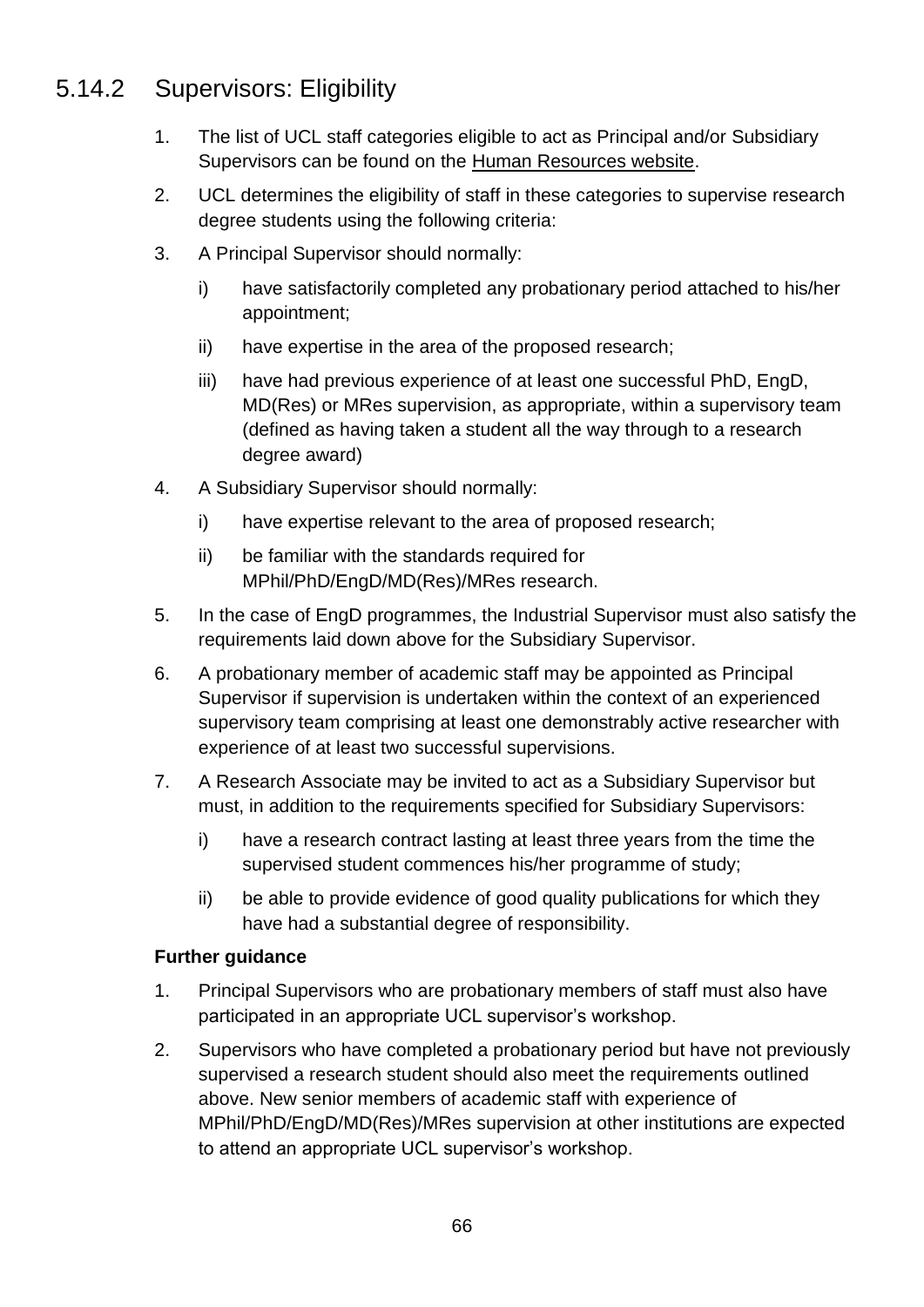### 5.14.3 Number of Students per Supervisor

1. A supervisor, whether Principal or Subsidiary, may supervise up to the equivalent of six full-time research students at any one time.

#### **Further guidance**

1. The maximum number of students [head count], whether full- or part-time, that may be supervised by an individual as either Principal or Subsidiary Supervisor will be nine, using the following formula:

| <b>For Principal Supervisors</b> |     |
|----------------------------------|-----|
| 1 Part-Time student              | 0.5 |

| <b>For Subsidiary Supervisors</b> |      |
|-----------------------------------|------|
| 1 Full-Time student               | 0.5  |
| 1 Part-Time student               | 0.25 |

- 2. Where a supervisor exceeds the maximum number of students under his/her supervision, the supervisor's department must be able to demonstrate that there are mechanisms in place to ensure adequate contact with the student and appropriate support for the supervisor, such as a large supervisory team and/or a reduction in other workloads.
- 3. For example, an individual may act as Principal Supervisor to four full-time students and one part-time student while acting as Subsidiary Supervisor for two part-time students. This is the equivalent of five full-time students and is within the head count of nine students. Consideration should be given to the other duties of the member of staff concerned. Departments/divisions may wish to recommend an upper limit on the number of students supervised by a single member of staff that is lower than that set out above.
- 4. Part-time staff appointed as supervisors should supervise no more than six fulltime research students on a pro-rata basis.

#### 5.14.4 Declaration of Personal Interest

1. All members of staff are required to declare any personal relationships with any student they are asked to supervise, or are already supervising.

#### **Further guidance**

1. A supervisor who declares such a personal relationship prior to appointment as supervisor for the student in question shall not be permitted to undertake supervision of that student, whether as Principal or Subsidiary Supervisor.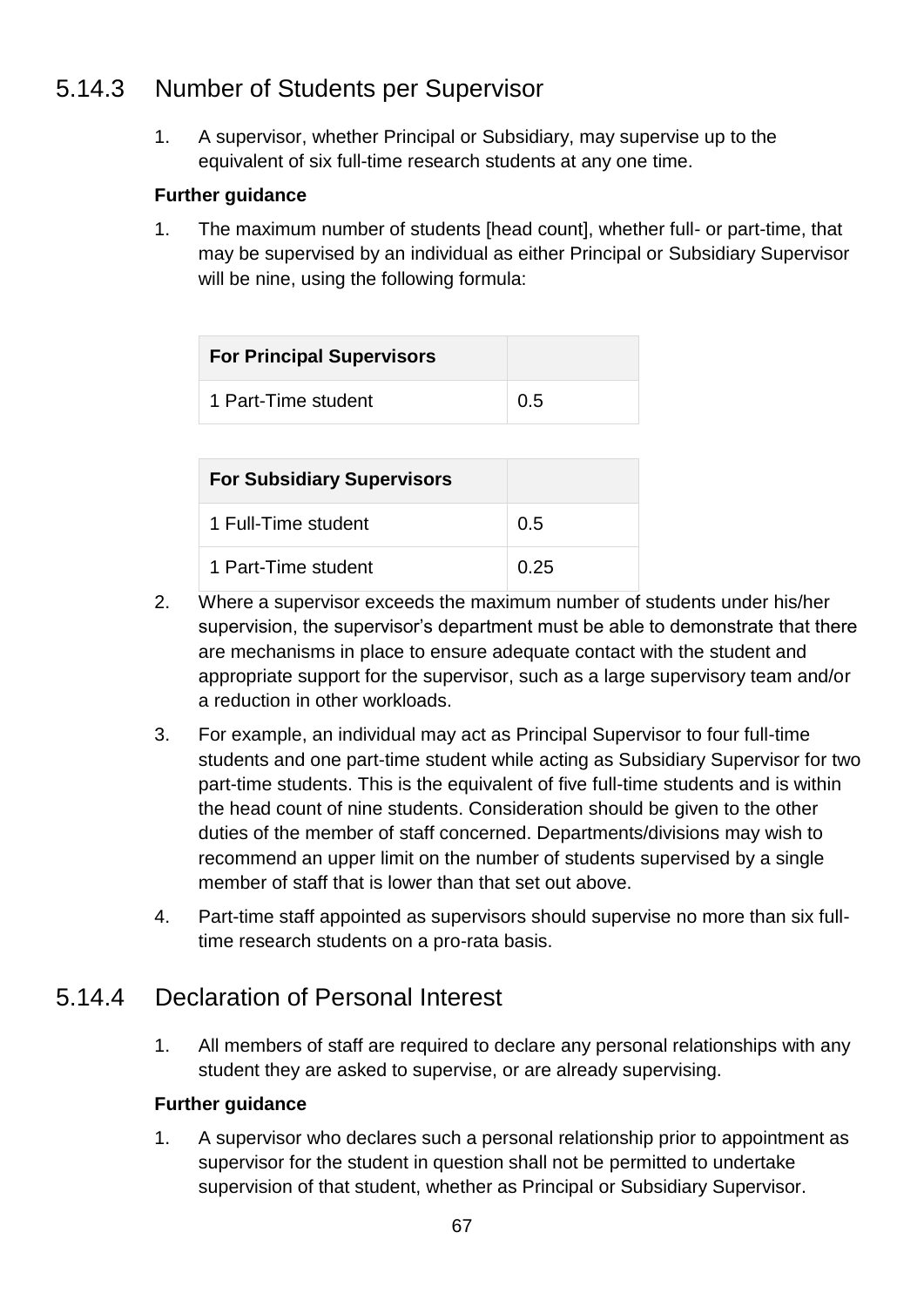- 2. A supervisor who declares such a relationship after having been appointed as Principal Supervisor for the student in question (unless the declaration is made within six months of appointment, in which case the supervisor shall not be permitted to continue in any supervisory capacity) shall no longer continue as Principal Supervisor but may continue to advise the student in an informal capacity.
- 3. The role of Principal Supervisor (including responsibility for all decisions affecting the student's progress and assessment) shall in such instances pass to the Subsidiary Supervisor or the other supervisor nominated by the department. A supervisor who declares such a relationship after having been appointed as Subsidiary Supervisor for the student in question, subject to the permission of the Departmental Graduate Teaching Committee, may continue as Subsidiary Supervisor, but shall not be responsible for, or be involved in, any decisions affecting the student's progress and/or assessment.

#### 5.14.5 Transfer of Supervisor to Another Institution

1. Where a Principal Supervisor transfers to another institution, students assigned to that supervisor shall be assigned to another Principal Supervisor – if they choose to remain registered at UCL – normally by the Departmental/Divisional Graduate Tutor. Should a student wish to continue to work under the supervisor who has transferred, he or she may consider applying to transfer registration to the supervisor's new institution, providing he or she is not in the final year of the programme.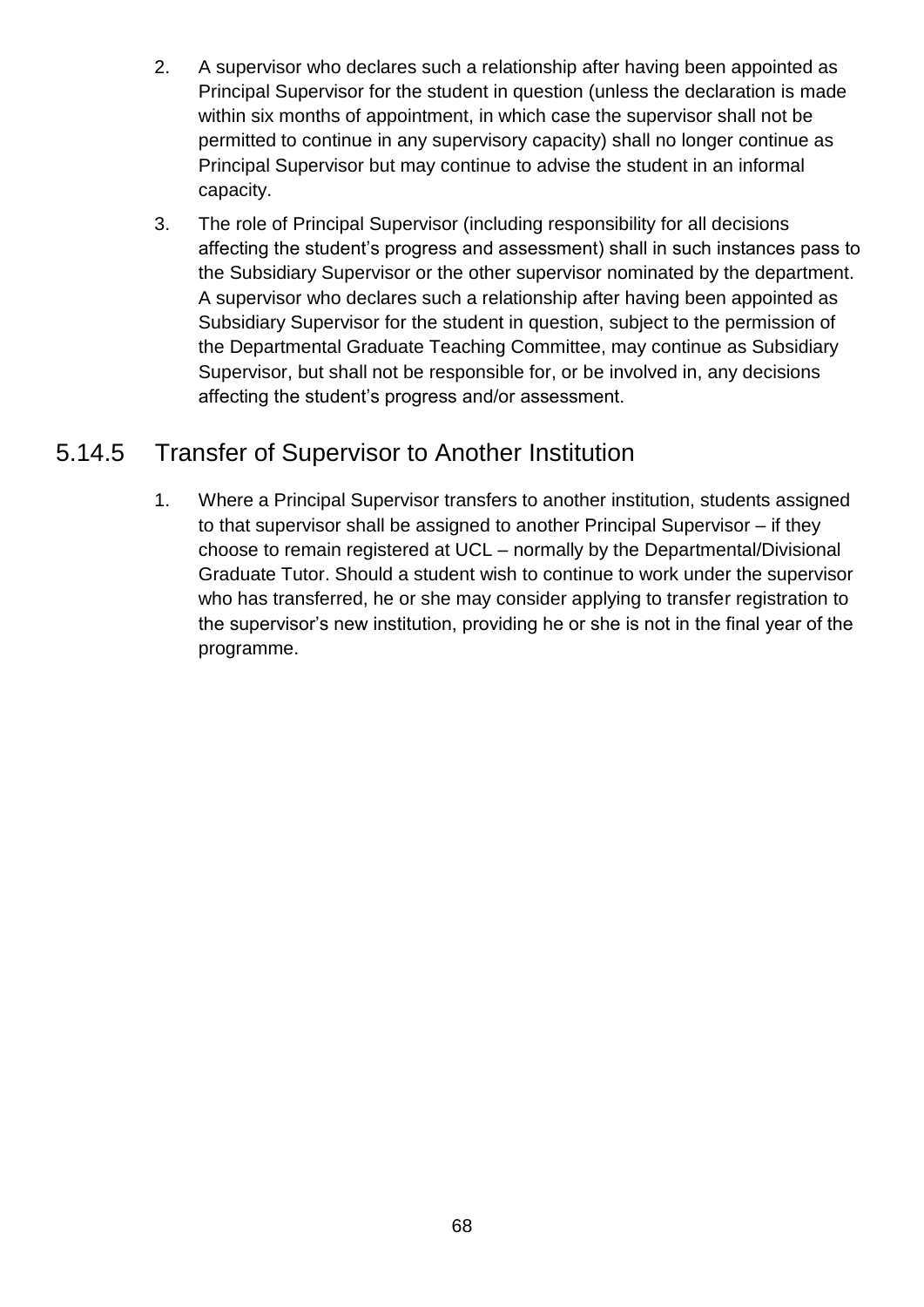# 6 Professional Doctorate Registration

## 6.1 Application and Initial Registration

- 1. An applicant will be registered initially at the level of degree specified by the professional doctorate programme.
	- i) Applicants should consult relevant literature provided by individual programmes for information about application procedures.
	- ii) An applicant for registration is required to produce for inspection by UCL the original documentary evidence of their qualifications either before or at registration i.e. the original diploma or certificate of the awarding body.

## 6.2 Course of Study – General

- 1. All students undertaking professional doctorates are required to pursue a course of study prescribed by UCL.
- 2. Programmes of study will require the completion of a specified number of taught components and (where applicable) practicum assignments, in addition to a research thesis, and may require attendance at lectures.
- 3. A student's registration on a programme will be dependent upon their continued satisfactory progress as determined by UCL.

- 1. Students should refer to individual programme regulations for details of course of study and the requirements for progression between each year of the programme.
- 2. Where an appropriate Masters level exit award is specified in individual programme regulations, a student who has passed the taught (and where applicable) practicum elements in any academic year, but is deemed unable to progress to the subsequent year, may be eligible for the award of the Masters qualification. This could apply both to students who have not met the criteria for progression, and to those who have met the progression criteria but who are unable to continue for financial or any other reasons.
- 3. It will be the responsibility of the Board of Examiners to decide on eligibility for the award of the Masters qualification.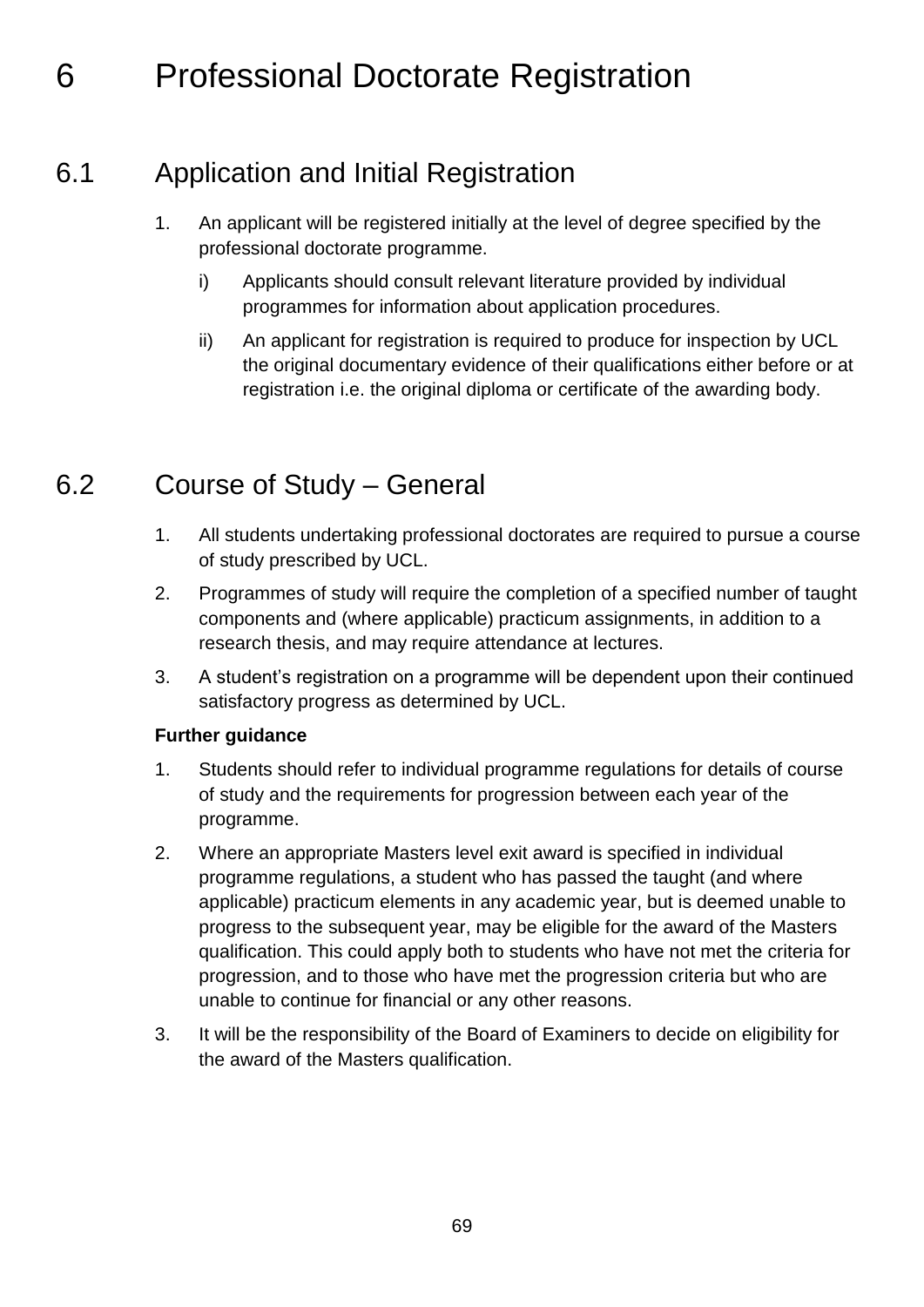## 6.3 Attendance Requirements

- 1. A programme must be pursued continuously except by special permission of UCL.
- 2. Students must be in a position to meet all the requirements determined for their studies.

#### **Further guidance**

- 1. Students, whether full-time or part-time, are expected to centre their academic studies on UCL.
- 2. Students should reside within a distance that enables them to attend personally for studies and meetings as required by their supervisors.
- 3. Students must obtain approval before they leave to collect or study material remote from UCL or work in remote facilities.

## 6.4 Duration of a Programme of Study

- 1. The length of full-time professional doctorate programmes is normally three years' full time.
- 2. Students may not interrupt their period of registration without prior permission from UCL.
- 3. Unless prior exemption from a part of the programme has been agreed, students must be registered for the duration of the programme before they will be eligible to adopt Completing Research Status (see Section 6.12).

#### **Further guidance**

- 1. Students should refer to individual programme regulations for details of the duration of study and of any arrangements for part-time study.
- 2. The minimum registration period for Professional Research Doctorates or Continuing Professional Development (CPD) Doctorates for holders of Masters professional qualifications in the same area of professional practice is two years full time or four years part time.

## 6.5 Interruption of Study

1. Interruption of Study may be granted by the UCL Director of Student Administration, provided that a statement of support from the Principal Supervisor and/or Head of Department/Division is received. If approved, the period of interruption of study granted will be initially not more than one calendar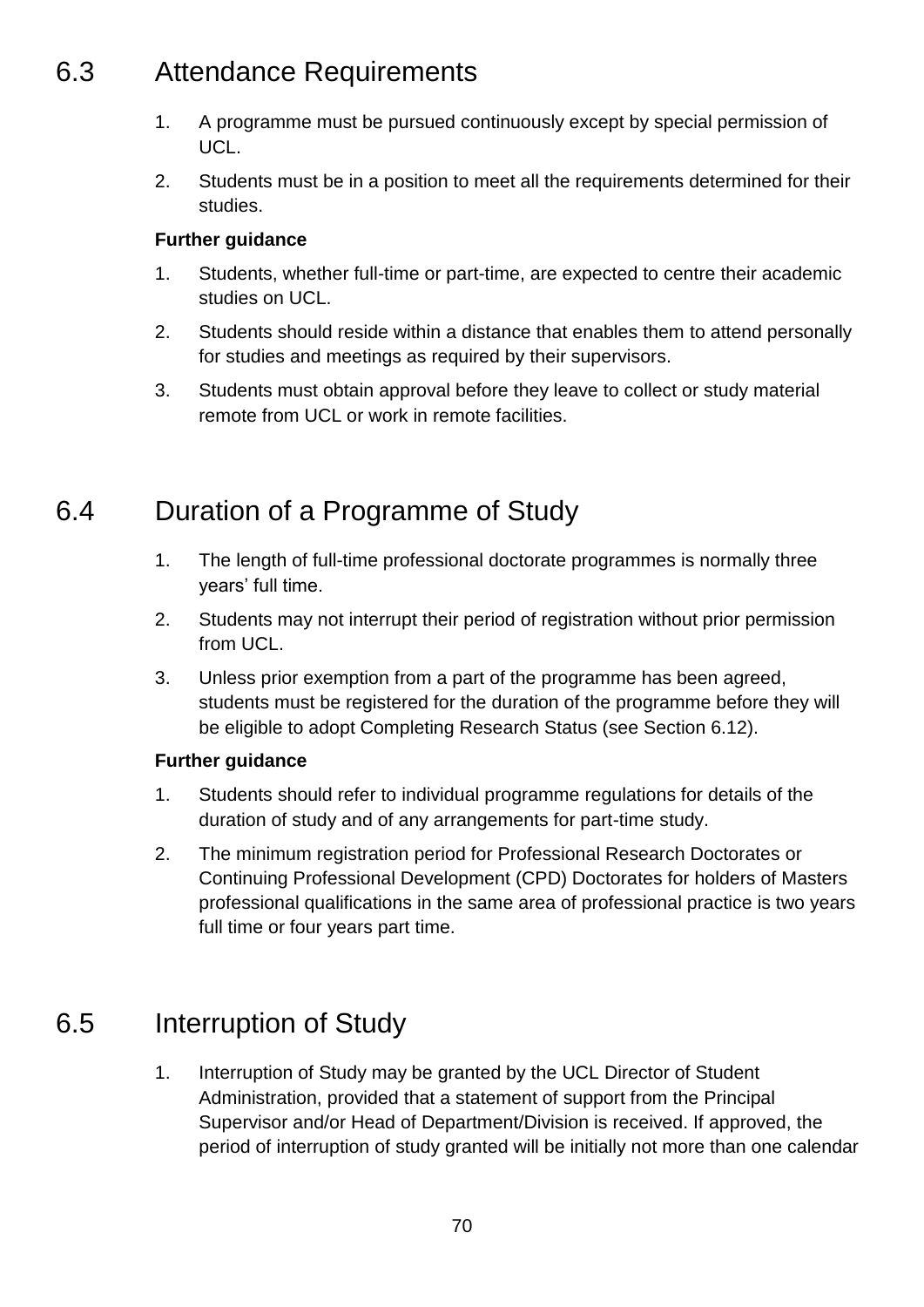year and any further period of interruption of study will be considered one year at a time.

- 2. UCL may, at its discretion, grant an interruption of study to a student on grounds of illness or other adequate reasons. The need to take up or pursue employment during the programme will not be considered grounds for interruption of studies. Students and staff should refer to the [Information on Interruption of Study](http://www.ucl.ac.uk/current-students/services_2/registration_status) for further guidance.
- 3. Interruption of Study for a period in excess of two calendar years may be granted by the Chair of the Research Degrees Committee subject to the following conditions:
	- The period requested will be considered on an annual basis and will not exceed five calendar years from the date when the period of interruption starts.
	- The date when the submission of the thesis is due following resumption of study falls within ten years of the date of original registration.
	- Written assurances that the research will still be valid are provided by the supervisor and/or the Head of Department, with supporting documentation.
- 4. The [Changes to your Registration](http://www.ucl.ac.uk/current-students/services_2/registration_status) pages of the Current Students website provide further detail on the Interruption of Study Procedure.

## 6.6 Change of Degree Programme

1. For professional doctorate students, transfers between degree programmes are not normally permitted, except where procedures for transfer are explicitly described in individual programme regulations.

## 6.7 Proof of Identity

1. All students are required to present an accepted form of identification for verification before they can be enrolled. In the absence of this verification, enrolment cannot occur.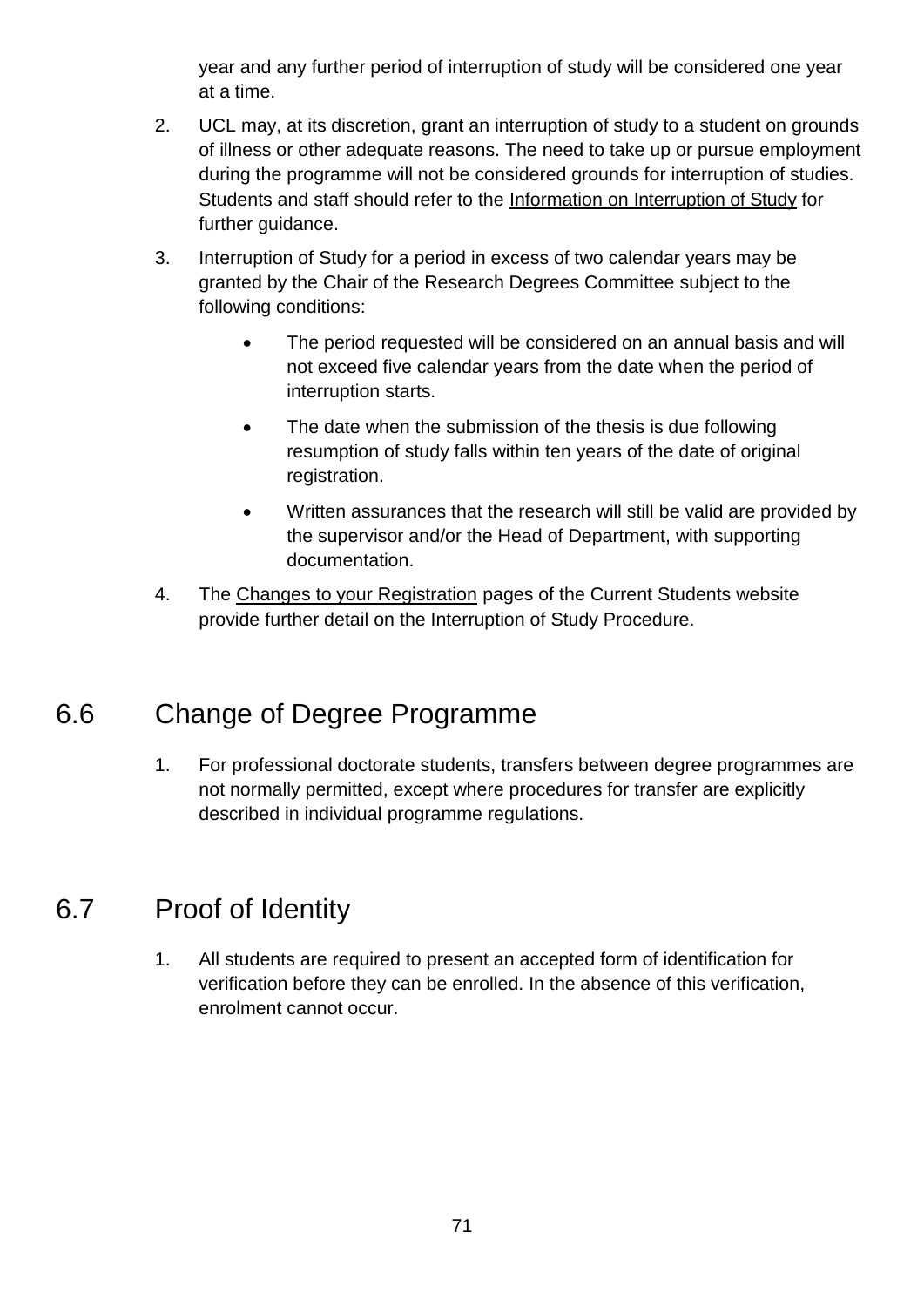## 6.8 UK/EU/EEA-Based Students

1. UK/EU/EEA Based Students are required to present an accepted form of identification for verification before they can be enrolled. In the absence of this verification, enrolment will not be confirmed.

#### **Further guidance**

- 1. UCL's preferred form of identification is a valid passport. However, in the absence of a valid passport, the following will be accepted forms of identification for students who do not require a visa to study in the UK:
	- a) A UK photo driving licence, a European National Identity Card or Armed Forces Identity Card; or
	- b) An original birth certificate, adoption certificate or certificate of naturalisation.
- 2. No other forms of identification are acceptable.
- 3. If the family name or other personal details are different from those on the document provided, proof of the reason for any differences will be required at enrolment. This should be in the form of a marriage certificate/civil partnership certificate, divorce document, deed poll, adoption certificate or statutory declaration.

## 6.9 Students Who Require a Visa to Study in the UK

- 1. Under UK immigration requirements, presentation of a valid passport is a mandatory requirement for students who require a visa to study in the UK, and no other forms of identification will suffice. Enrolment will not take place without presentation of a valid passport and visa.
- 2. For further details on UK immigration requirements see the UCL [Immigration](file://///File02.ucl.ac.uk/grp01$/AS_Share/Academic%20Regulations/Academic%20Regulations%202015-16%20DRAFT/Immigration%20and%20Visa%20Information)  [and Visa Information](file://///File02.ucl.ac.uk/grp01$/AS_Share/Academic%20Regulations/Academic%20Regulations%202015-16%20DRAFT/Immigration%20and%20Visa%20Information) webpages.

## 6.10 Dual Registration

1. Students are not permitted to be formally registered for one programme of study at UCL at the same time as being formally registered (or re-sitting examinations) for another programme of study at UCL or any other Higher Education Institution.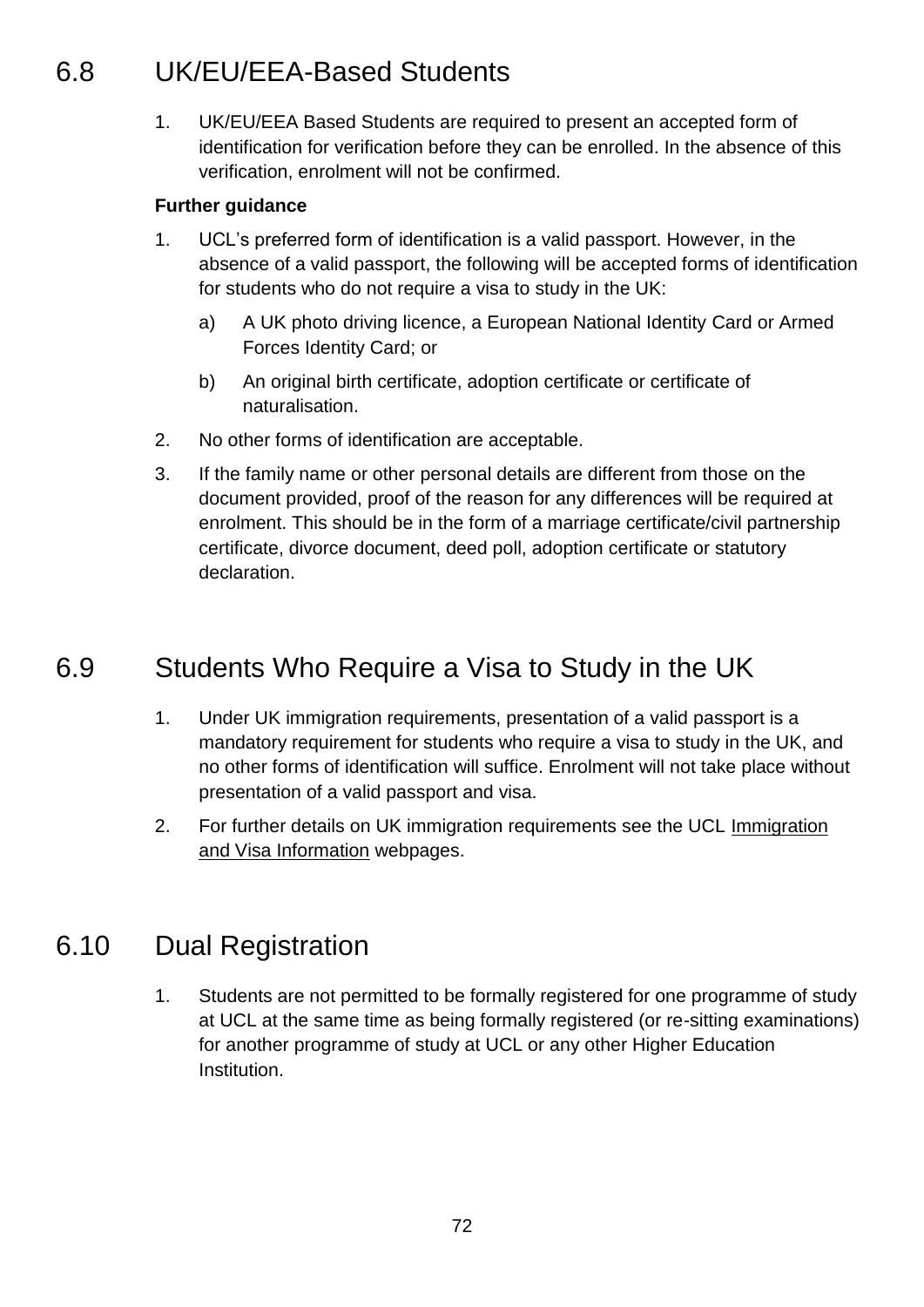# 6.11 Structure of a Professional Doctorate

- 1. The structure of a professional doctorate will normally contain the following programme components:
	- A taught component
	- A research component
	- Practicum assignments and assessments
- 2. Each element of the programme will be assessed separately and the student will be expected to build a satisfactory portfolio of passed assessments which will be examined both during the programme and at its conclusion.
- 3. In order to be awarded a professional doctorate, students must demonstrate satisfactory attendance and performance in each component.

### **Further guidance**

- 1. Satisfactory performance in each component of the professional doctorate is described in the regulations provided by each department/division which specifies the minimum requirements to qualify for the award associated with each programme of study.
- 2. In all cases assessment will include a thesis describing an original piece of research completed to doctoral standards.
- 3. Individual programmes will specify the range of further assessments which may include unseen examinations, observed performance in practicum assignments and coursework related to the assessment of the practicum.
- 4. Oral examinations will consider the student portfolio, including the outcomes of practicum assignments and assessments and related coursework, and the research dissertation.

# 6.12 Completing Research Status

### 6.12.1 General

- 1. Where permitted by individual programmes all students who have completed their approved period of registration may register as CRS students while they write up their theses or complete outstanding practicum requirements. Transfer to CRS status is only permitted with the approval of the programme or appropriate departmental authority.
- 2. CRS is permitted for a maximum period of one calendar year (full-time) or two calendar years (part-time). CRS registration cannot be interrupted; a student who is prevented from completing the programme for reasons beyond his or her control may apply for an extension, as detailed in Section 6.12.3 below.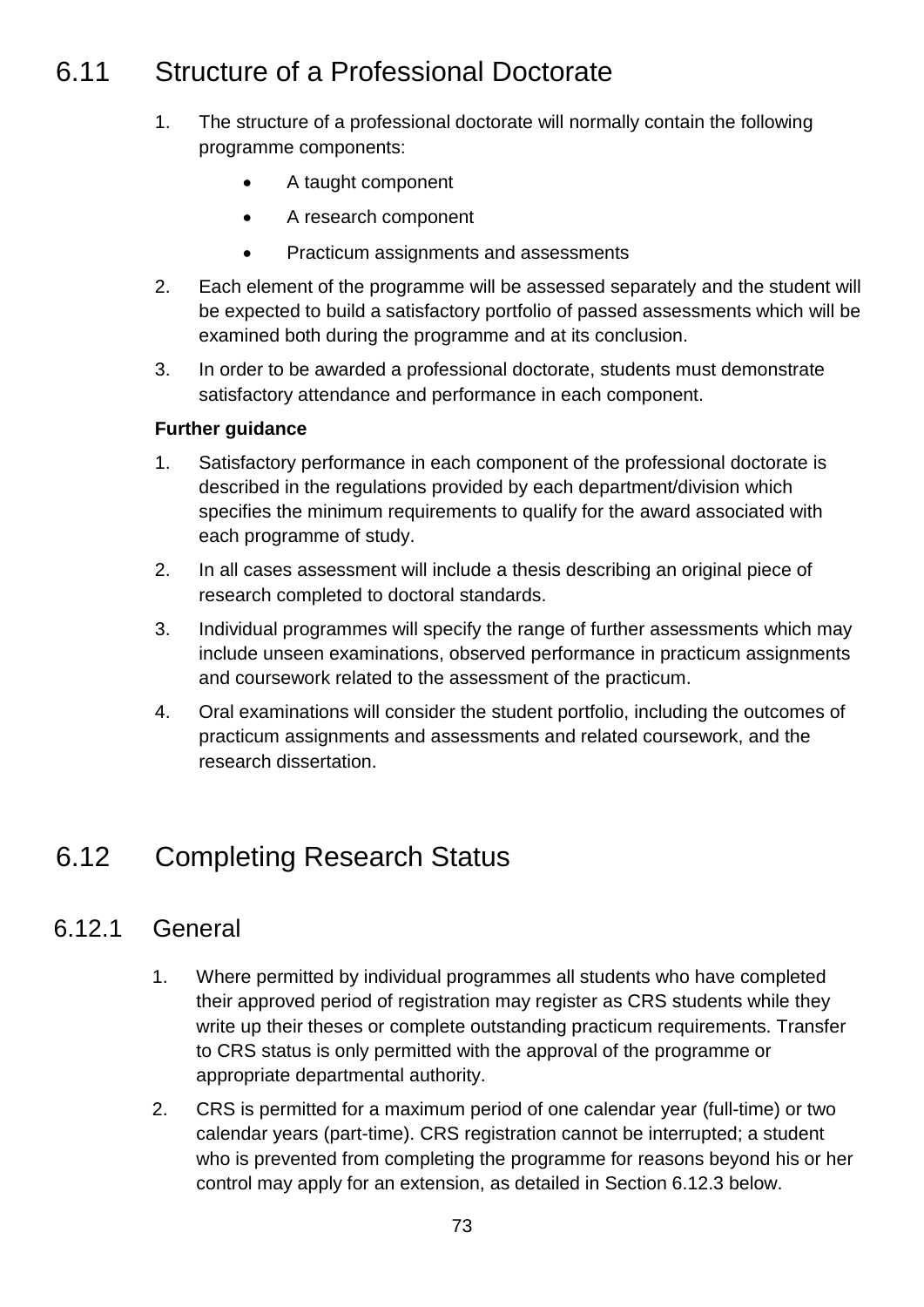- 3. A student must be registered for the full duration of the programme of study before he or she will be eligible to take up CRS status. A student who changes from full- to part-time during the approved period of registration must have been registered for a minimum of one year part time before being entitled to two years of part-time CRS status.
- 4. In addition to completing their approved programme of study, students must meet the following conditions before they will be allowed Completing Research Status:
	- a) They are in a position to submit their thesis and/or outstanding assignments within 12 months (full-time students) or 24 months (part-time students);
	- b) They have met any other conditions set by the programme, Department or Division.
- 5. Completing research status is permitted for the following programmes:
	- i) DClinPsy Clinical Psychology
	- ii) DEdPsy Educational Psychology
	- iii) DPsychotherapy Child and Adolescent Psychoanalytic Psychotherapy
- 6. Completing research status is not permitted for the following programmes:
	- i) DDent Paediatric Dentistry
	- ii) DEdPsy Educational and Child Psychology
	- iii) Doctorate in Orthopaedics Trauma and Orthopaedics
- 7. Further guidance is available from the [Completing Research Status](http://www.ucl.ac.uk/current-students/services_2/registration_status) webpages.

### 6.12.2 CRS Student Entitlements

- 1. During the period of CRS students are entitled to have one draft of all or any part of his/her thesis read and commented upon by his/her Principal Supervisor and/or Subsidiary Supervisor before submission, with a similar level of oversight in relation to the practicum assignment.
	- i) CRS status for students undertaking professional doctorates refers both to completion of research and outstanding practicum assignments.
	- ii) Once enrolled, CRS students will continue to be able to use, or will be reissued with, a UCL identity card and be entitled to the use of all the general UCL facilities and services.
	- iii) CRS students in laboratory-based research may be admitted to a laboratory and be given use of UCL equipment where such admission and use will materially enhance the quality of the thesis or will expedite its completion. Such admission and use shall, however, be on the condition that this does not significantly interfere with the use of the laboratory or equipment in question by other students or staff of UCL or incur additional expense. The student's Principal Supervisor, with the approval of the Head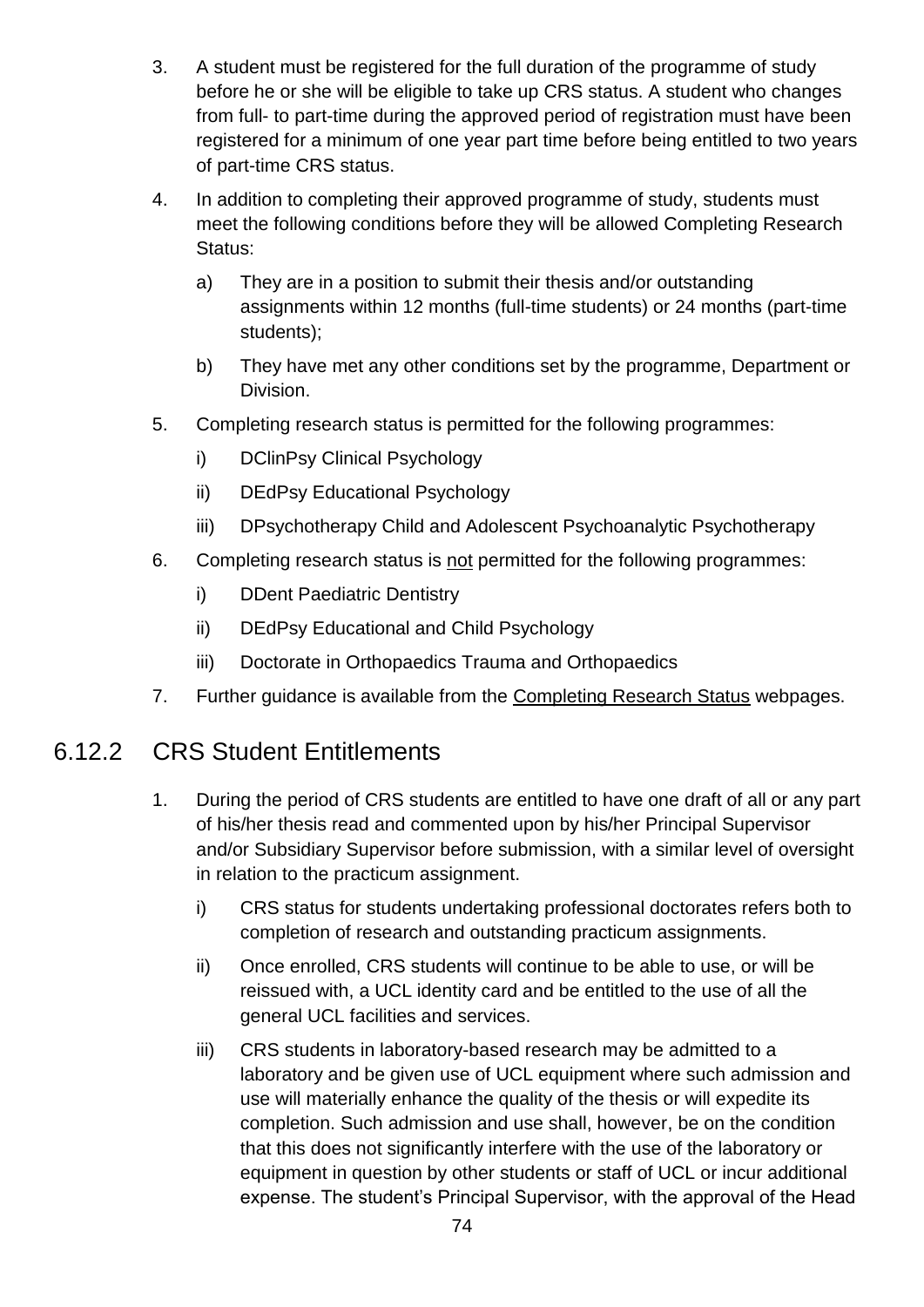of Department/Division, shall be responsible for making any arrangements necessary to comply with this condition. In the event that a Completing Research Student is refused admission or use, they shall have the right of appeal to the Faculty Graduate Tutor who shall consult the student's supervisor and Head of Department/Division.

iv) The student's department/division may, at its discretion, give any other supervisory assistance during the completion period. CRS students will be expected to comply with all the duties and responsibilities of any other research student as set out in the [Code of Practice for Graduate Research](http://www.grad.ucl.ac.uk/essinfo/)  [Degrees.](http://www.grad.ucl.ac.uk/essinfo/)

## 6.12.3 Submission of Thesis and/or Evidence of Completion of Outstanding Practicum Assignments

- 1. Students must submit their thesis and/or submit documentation evidencing completion of practicum assignments for examination before the end of his/her CRS period.
- 2. Students will remain registered after the submission of his or her thesis and/or documentation evidencing completion of practicum assignments until the award of the degree. He or she will be entitled to a UCL student identity card and will be able to use all the general UCL facilities and services while preparing for an oral examination or making minor revisions to a thesis.

### 6.12.4 Extensions to the Completing Research Period

- 1. Students who cannot submit a thesis for examination and/or complete outstanding practicum assignments before the end of CRS, due to circumstances outside the student's control, may apply for an extension. The maximum period of extension is one year full time and two years part time.
	- i) Applications must be supported by a student's department/division and may be made on the grounds of illness of student or close relative, maternity leave, bereavement, responsibilities as a primary carer or academic circumstances out of the student's control.
	- ii) Work commitments or any duties carried out for a department/division are not considered grounds for extension; submission of a thesis is expected to be a priority.
	- iii) Applications on the grounds of the illness or termination of employment of the Principal Supervisor may be considered but departments/divisions are expected to make arrangements for alternative supervision under such circumstances.
	- iv) The Application for Extensions to CRS Form is available on the UCL [Changing Registration Status](http://www.ucl.ac.uk/current-students/services_2/registration_status) webpages.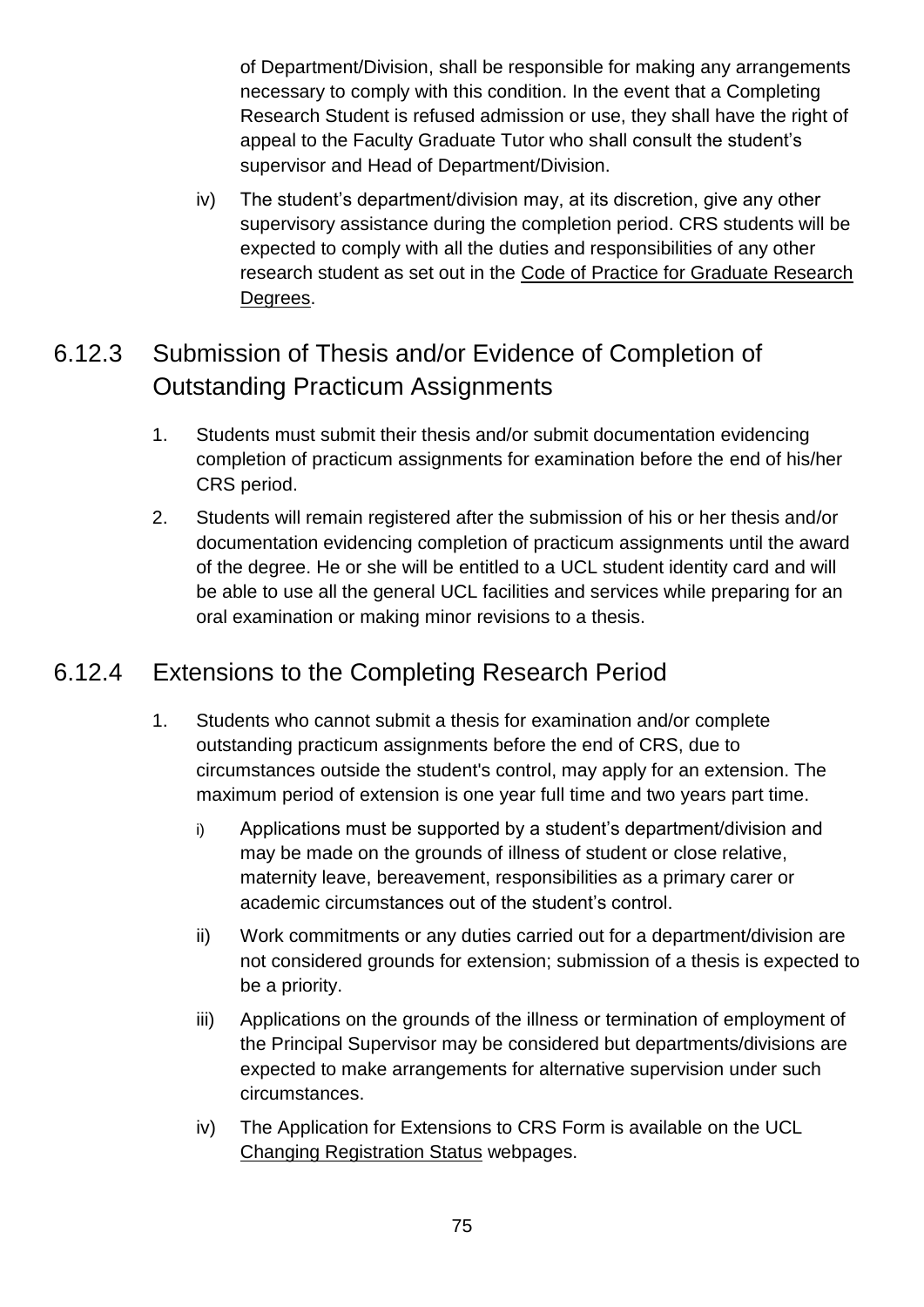## 6.12.5 Submission of Thesis and/or Documentation Relating to Outstanding Assignments after the End of CRS

- 1. Students who submit after the end of their CRS registration will require permission to do so. This must be supported by a student's supervisor or other departmental/divisional authority. If granted, the student will be permitted to submit but will not be re-registered unless his or her department/division require this.
- 2. Students who submit the thesis and/or documentation relating to outstanding assignments after the end of their CRS period will be liable for a late penalty fee (see Submission Extension [Fees for Research Students\)](http://www.ucl.ac.uk/current-students/research_degrees/latesubmission).
- 3. Students who do not submit before the end of their CRS registration will cease to be registered as a student at the end of this CRS period. They will not be entitled to access to UCL facilities and services and will not be entitled to supervisory advice.

### **Further guidance**

- 1. Students who submit after the end of their CRS registration will pay a penalty fee equivalent to the part-time home fee current at the time.
- 2. This fee will come into effect the day after the end of their CRS registration and will increment after three months, six months and nine months.
- 3. For late submission at any time over nine months after the end of CRS, the fee will be equivalent to 12 months home part-time fees current in the year of submission (see [Submission Extension Fees for Research Students\)](http://www.ucl.ac.uk/current-students/research_degrees/latesubmission).

### 6.12.6 Resubmission of a Thesis

- 1. Students whose thesis is referred by their examiners for substantial revision within 12 months will remain registered as a submitted student on the basis of 6.12.3 above, provided the original submission was not after the expiry of a period of CRS status.
- 2. Under these circumstances students will have access to UCL facilities and will be entitled to have one draft of their thesis read and commented on by their Principal Supervisor and/or Subsidiary Supervisor before re-submission.
- 3. When a student's revisions require more supervision or further access to UCL laboratories or other facilities, they may be required to re-register as a feepaying student for the period of this supervision or access.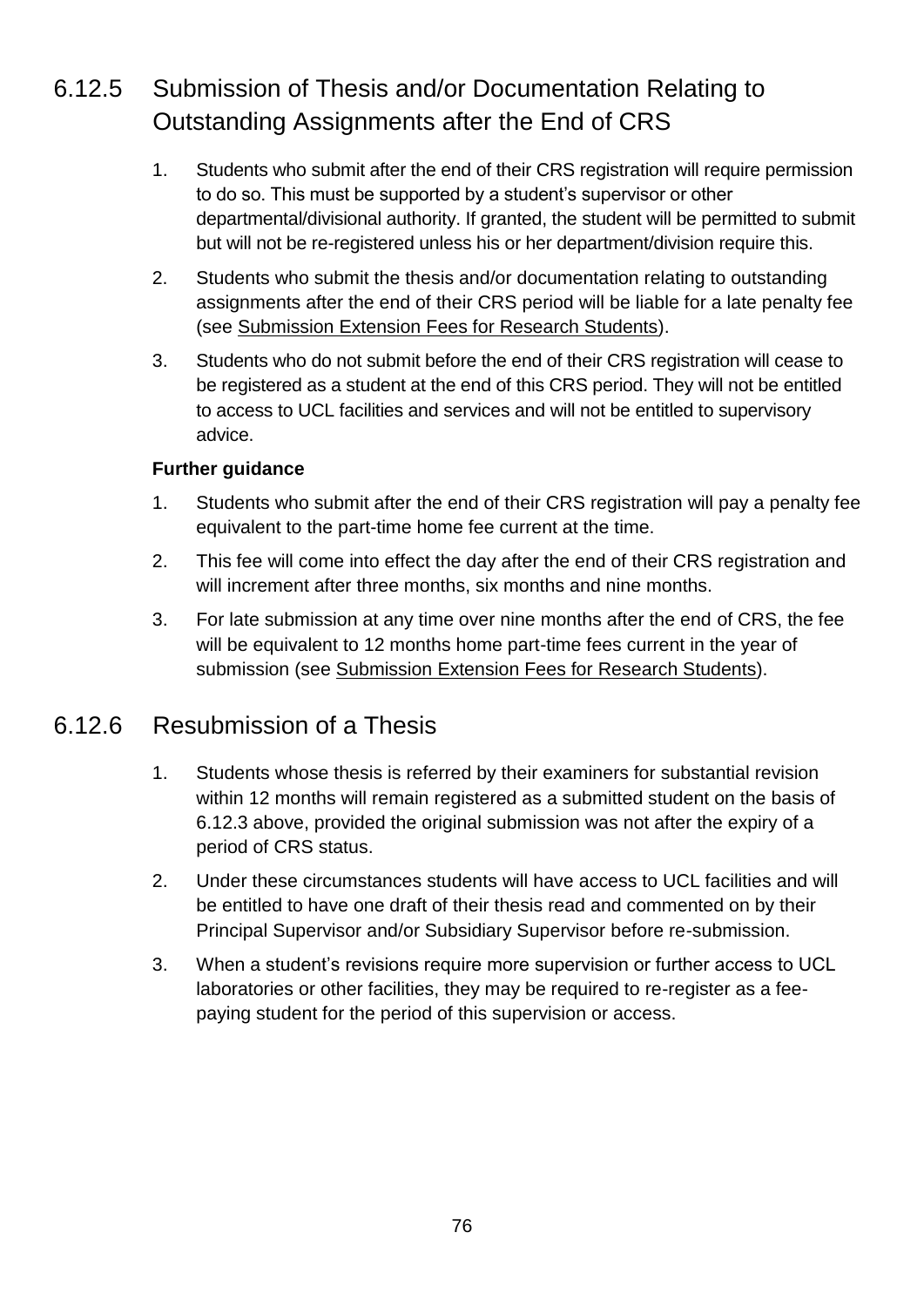## 6.13 Supervisory Arrangements for the Research Thesis

### 6.13.1 Supervisors: General

- 1. Each UCL student registered for a professional doctorate shall have appointed a Principal Supervisor who shall be a member of the academic staff of UCL or an appropriately qualified member of staff of an institution with an approved agreement with UCL.
	- i) Principal Supervisors shall be appointed by the departmental/divisional postgraduate committee specific to the doctoral programme, and their appointment approved by the Faculty Graduate Tutor on behalf of the Faculty Postgraduate Teaching Committee.
	- ii) Individual programmes will appoint a Subsidiary Supervisor to each student whose role will be to keep acquainted with the progress of the student's work, to be present at, at least, annual supervisory meetings, to provide for continuity of supervision in the event of the absence or departure of the Principal Supervisor and (where the Principal Supervisor considers it desirable) to contribute a second opinion or additional areas of expertise. Their appointment will be approved by the departmental/divisional Graduate Tutor.
	- iii) The oversight associated with the role of Subsidiary Supervisor can be carried out by a named individual acting on behalf of the programme, whose function will be to monitor the quality of supervision and the consistency and continuity of supervision offered by the Principal Supervisor, and to take action to remedy any concerns in these areas. This person should satisfy the eligibility requirements for the Principal Supervisor, but will not be subject to any limits in the number of students to whom they are allocated. This arrangement will be approved by the departmental/divisional Graduate Tutor.
	- iv) Students should refer to individual programme documentation for details of supervisory arrangements.
	- v) Honorary members of academic staff may be appointed as Principal or Subsidiary Supervisors. However, approval must be obtained from the appropriate departmental/divisional postgraduate committee. The appointment of an honorary member of staff as a Principal or Subsidiary Supervisor will be subject to consideration of adequate research expertise (e.g. publications, grant income and professional experience). Honorary members of staff appointed as Principal or Subsidiary Supervisors are also governed by eligibility requirements set out in Section 6.13.2 below.
	- vi) Retired members of staff shall not be appointed as supervisors except by the specific agreement of the Faculty Graduate Tutor. Supervisors who retire from UCL after appointment shall be permitted to act as supervisors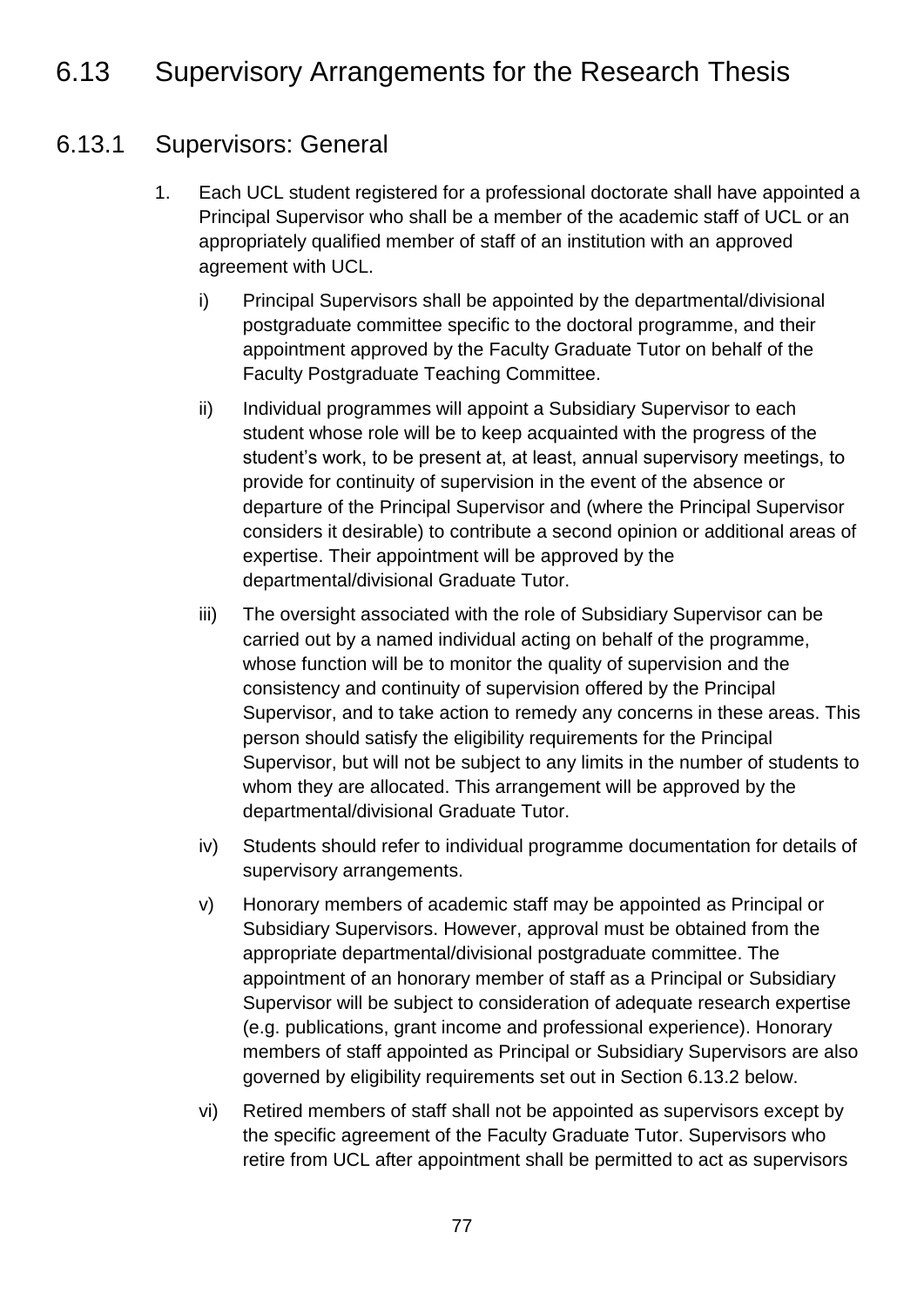to their current research students until such students submit their theses for examination.

vii) Supervisors can be appointed from institutions with an approved agreement with UCL, e.g. Cancer Research UK (CRUK). Principal and Subsidiary Supervisors must have the status of honorary members of UCL academic staff. In all circumstances UCL has an expectation that these supervisors will undertake their role in accordance with the Doctoral School's [Code of Practice for Graduate Research Degrees](http://www.grad.ucl.ac.uk/essinfo/) and within the framework of UCL's regulations for Research Degrees.

### 6.13.2 Supervisors: Eligibility

- 1. The list of UCL staff categories eligible to act as Principal and/or Subsidiary Supervisors can be found on the [Human Resources website.](http://www.ucl.ac.uk/hr/docs/phd_student_supervision.php)
- 2. UCL determines the eligibility of staff in these categories to supervise research degree students using the following criteria:
- 3. A Principal Supervisor should normally:
	- i) Have satisfactorily completed any probationary period attached to his/her appointment;
	- ii) Have expertise in the area of the proposed research;
	- iii) Have had previous experience of at least one successful doctoral supervision, as appropriate, within a supervisory team (defined as having taken a student all the way through to a research degree award);
- 4. A Subsidiary Supervisor should normally:
	- i) Have expertise relevant to the area of proposed research;
	- ii) Be familiar with the standards required for doctoral research.
- 5. A probationary member of academic staff may be appointed as Principal Supervisor if supervision is undertaken within the context of an experienced supervisory team comprising at least one demonstrably active researcher with experience of at least two successful supervisions.
- 6. A Research Associate may be invited to act as a Subsidiary Supervisor but must, in addition to the requirements specified for Subsidiary Supervisors:
	- i) Have a research contract lasting at least three years from the time the supervised student commences his/her programme of study;
	- ii) Be able to provide evidence of good quality publications for which they have had a substantial degree of responsibility.

### **Further guidance**

1. Principal Supervisors who are probationary members of staff must also have participated in an appropriate UCL supervisor's workshop.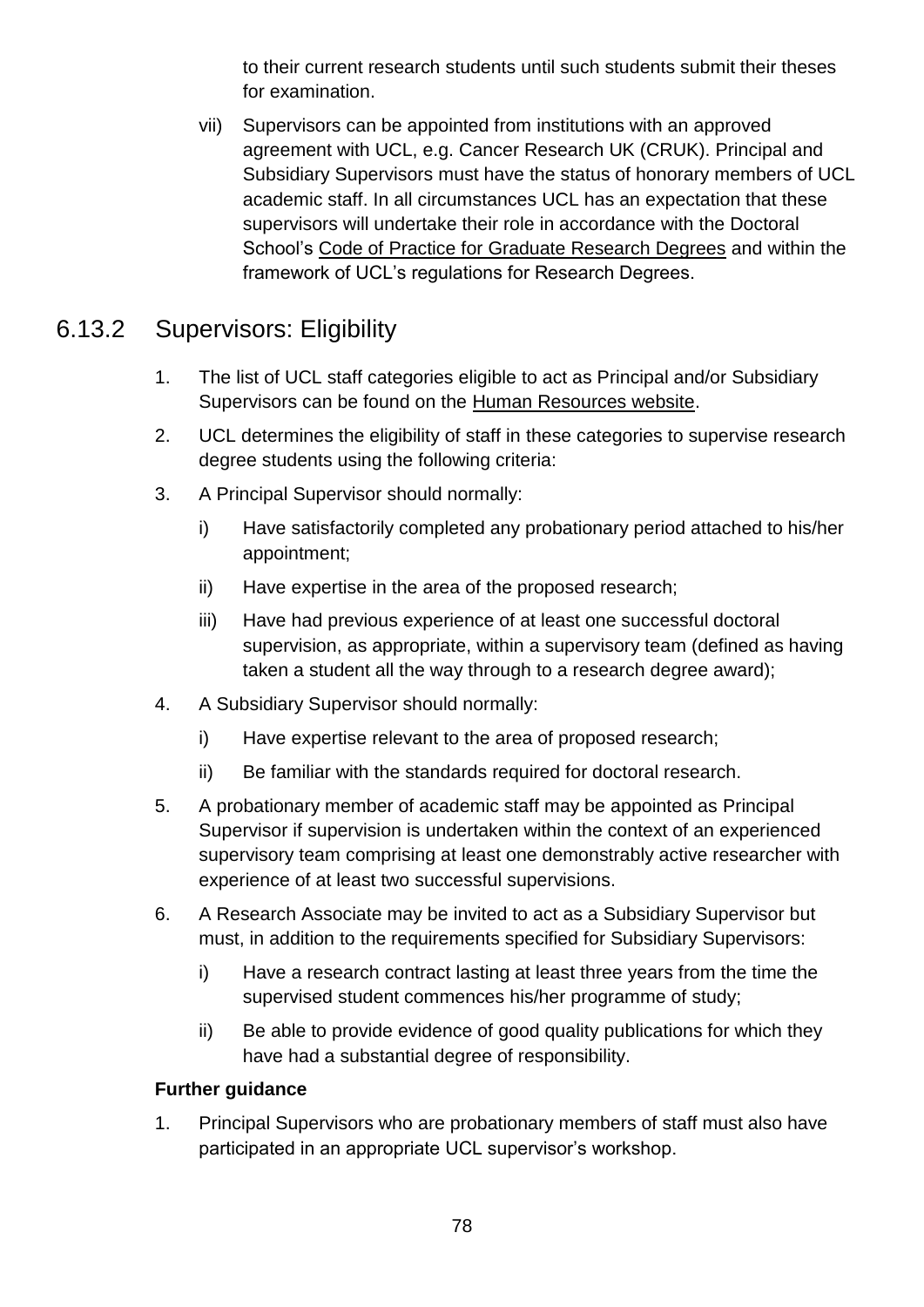2. Supervisors who have completed a probationary period but have not previously supervised a research student should also meet the requirements outlined above. New senior members of academic staff with experience of doctoral supervision at other institutions are expected to attend an appropriate UCL supervisor's workshop.

### 6.13.3 Number of Students per Supervisor

- 1. A supervisor, whether Principal or Subsidiary, may supervise up to the equivalent of six full-time doctoral students at any one time.
- 2. Calculating the number of full-time supervisees is based on the formula that each professional doctorate student is equivalent to 0.75 of an MPhil/PhD student.
	- i) The maximum number of supervisees, whether full- or part-time, that may be supervised by an individual as either Principal or Subsidiary Supervisor will be six, using the following formula:

| <b>For Principal Supervisors:</b>          |      |
|--------------------------------------------|------|
| 1 full-time professional doctorate student | 0.75 |
| 1 part-time professional doctorate student | 0.4  |
| 1 full-time MPhil/PhD student              | 1.0  |
| 1 part-time MPhil/PhD student              | 0.5  |

| <b>For Subsidiary Supervisors:</b>         |      |
|--------------------------------------------|------|
| 1 full-time professional doctorate student | 0.4  |
| 1 part-time professional doctorate student | 0.2  |
| 1 full-time MPhil/PhD student              | 0.5  |
| 1 part-time MPhil/PhD student              | በ 25 |

3. For example, an individual may act as Principal Supervisor to four full-time professional doctorate students (equivalent to three full-time MPhil/PhD students) and one full-time MPhil/PhD student, while also acting as Subsidiary Supervisor for two full-time MPhil/PhD students (equivalent to 1.0 full-time MPhil/PhD student). This is the equivalent of supervising five full-time MPhil/PhD students and is within the overall limit of six doctoral students at any one time.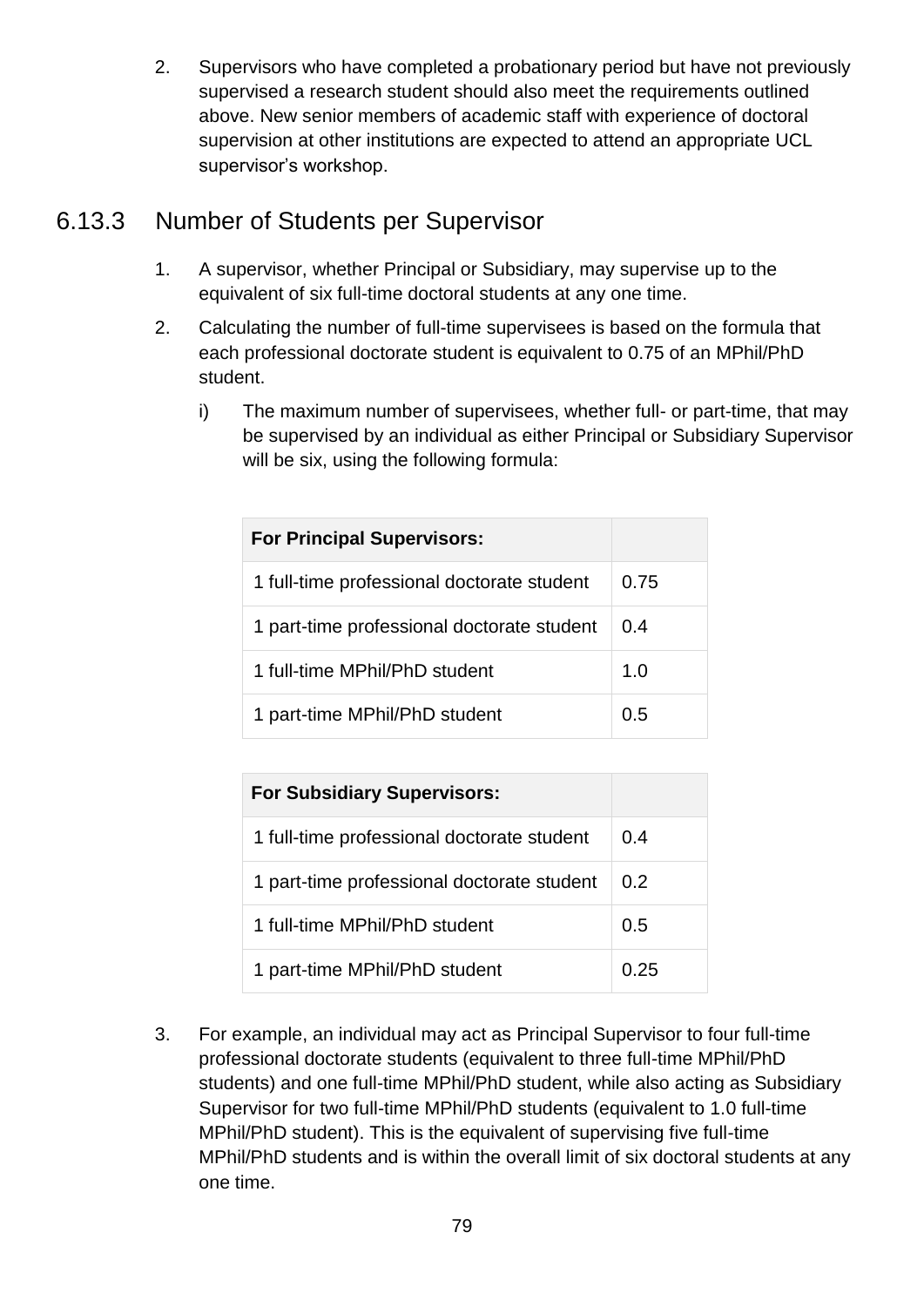4. Departments/divisions may wish to recommend an upper limit on the number of students supervised by a single member of staff that is lower than that set out above.

### 6.13.4 Declaration of Personal Interest

- 1. All members of staff are required to declare any personal relationships with any student they are asked to supervise, or are already supervising.
	- i) A supervisor who declares such a personal relationship prior to appointment as supervisor for the student in question shall not be permitted to undertake supervision of that student, whether as Principal or Subsidiary Supervisor.
	- ii) A supervisor who declares such a relationship after having been appointed as Principal Supervisor for the student in question (unless the declaration is made within six months of appointment, in which case the supervisor shall not be permitted to continue in any supervisory capacity) shall no longer continue as Principal Supervisor but may continue to advise the student in an informal capacity.
	- iii) The role of Principal Supervisor (including responsibility for all decisions affecting the student's progress and assessment) shall in such instances pass to the Subsidiary Supervisor or the other supervisor nominated by the department/division.
	- iv) A supervisor who declares such a relationship after having been appointed as Subsidiary Supervisor for the student in question, subject to the permission of the departmental/divisional Graduate Teaching Committee, may continue as Subsidiary Supervisor, but shall not be responsible for, or be involved in, any decisions affecting the student's progress and/or assessment.

### 6.13.5 Transfer of Supervisor to another Institution

1. Where a Principal Supervisor transfers to another institution, students assigned to that supervisor shall be assigned to another Principal Supervisor.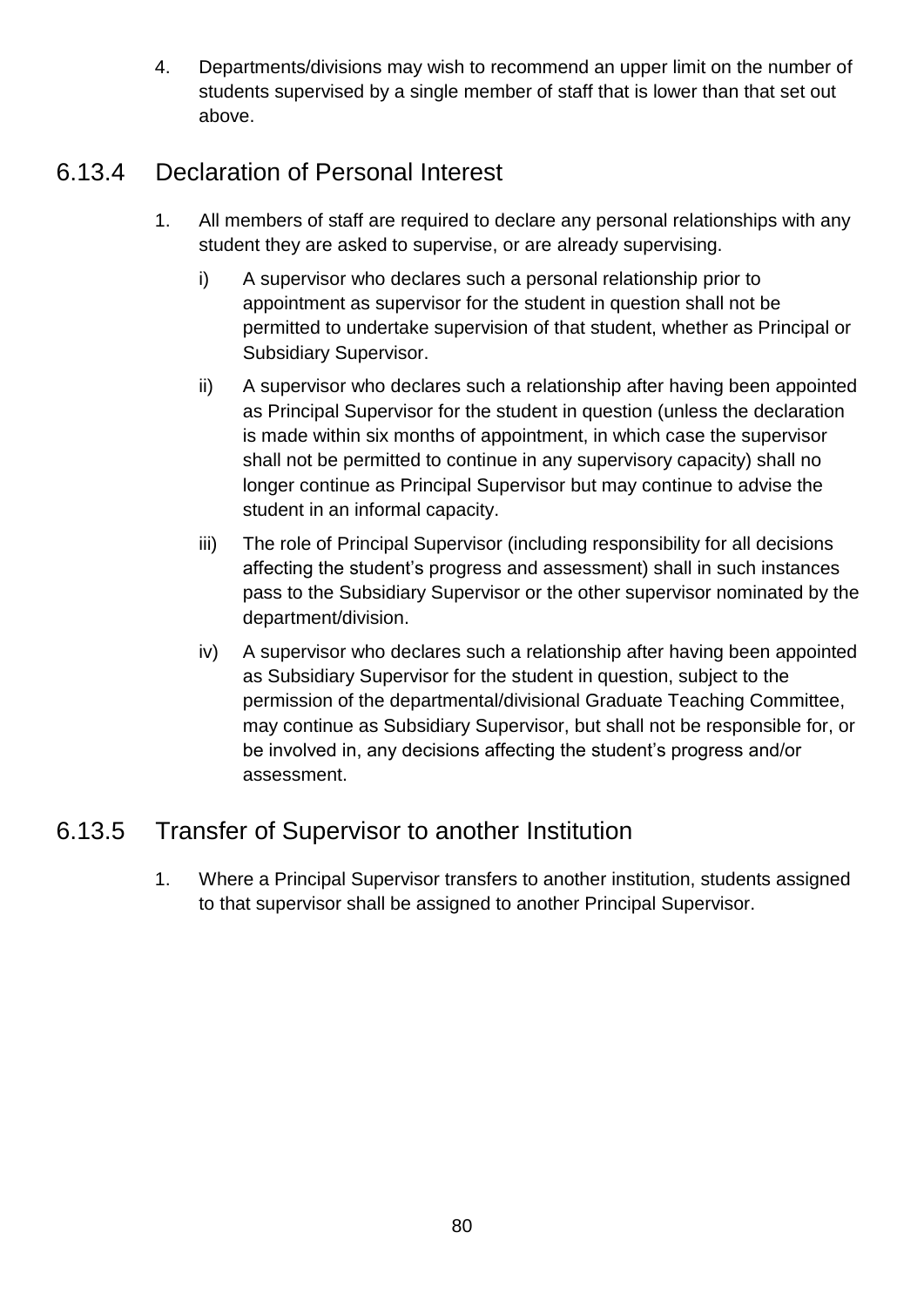# 7 UCL-Student Relationship Terms and **Conditions**

## 7.1 General

- 1. These terms and conditions, together with various other policies referred to in them, (**Terms**) apply to and define the relationship between UCL and you in relation to your participation in and receipt of services in connection with a degree programme or other programme or course of study at UCL (**Programme**).
- 2. UCL is committed to providing a learning, working and social environment in which the rights and dignity of all its members are respected, and which is free from discrimination, prejudice, intimidation and all forms of harassment including bullying.
- 3. This commitment means that all students of UCL have the right to study or work in an environment free from discrimination, prejudice and all forms of harassment or bullying.
- 4. This commitment also reflects the fact that the relationship you as a student have with UCL is contractual. The Terms are not defined or set out in a single document but have a number of sources and the purpose of these Terms is twofold:
	- i) to provide guidance about the principal terms and conditions that define the contractual relationship between UCL and you and;
	- ii) to draw your attention to where the full sources are published.
- 5. In some places these Terms may seem overbearing or negative; however, the content has been drawn from policies and procedures which already exist or are common to similar documents that exist at other institutions. It should also be recognised that these Terms exists above all to protect your rights and to ensure a continuous and positive relationship between you and UCL during your time as a student at UCL.
- 6. Changes to Terms: UCL may from time to time need to make changes to these Terms. While we will try not to make changes, if we need to do so we will only make reasonable changes and will notify you of changes to these terms by posting the latest version on the UCL website.
- 7. Changes to Programmes:
	- a) The organisation, timetabling and operation of Programmes is a significant and complex exercise. There are numerous internal and external factors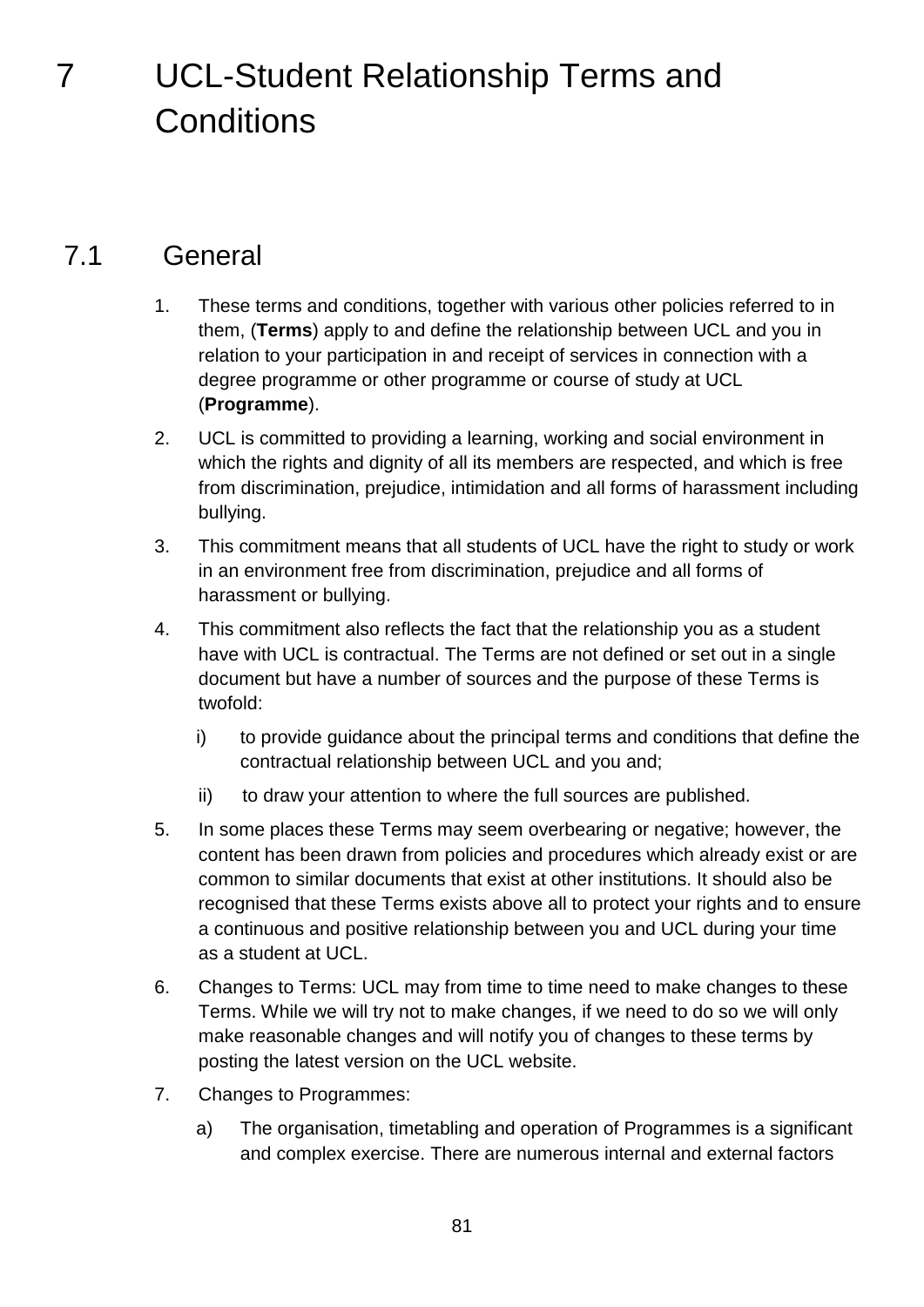which impact on how UCL is able to manage its teaching and learning spaces and resources.

- b) To ensure that our Programmes are run effectively for the benefit of our student body as a whole, we need to retain the ability to alter aspects of individual Programmes where we think this is reasonable and is needed. This may include changes to timetabling, location, teaching staff allocation, number of classes, method of delivery, content, assessment, syllabus and/or module availability.
- c) We will communicate any such changes to you in a timely manner. Where changes are likely to have a more significant impact on your studies, we will consult with you before final decisions are taken and listen to your concerns. We will take into account the concerns of individual students and assess these against the needs of the wider student body.
- d) If UCL has to cancel a Programme or make a change of a fundamental nature to a Programme, you may end your relationship with UCL by giving notice in writing to UCL. You may be entitled to a refund of tuition fees and other monies paid in these circumstances.
- e) If we cancel your Programme, we will help you, where we able, to identify an alternative course (potentially at another institution) that is similar.
- f) UCL may need to change or cancel part of or an entire Programme due to circumstances beyond its reasonable control and foreseeability and may do so without liability provided that notice of the change or cancellation is given. Examples of such circumstances include industrial action, over or under demand for courses or modules, lack of funding, non-availability of suitable staff, industrial action, severe weather, fire, civil disorder, political unrest, government restrictions and concern with regard to the transmission of serious illness. If the circumstances are continuing for a period of more than 30 days, either you or UCL may terminate the contract without liability immediately on giving written notice to the other.
- 8. UCL issues promotional materials in relation to its Programmes and study at UCL. While we endeavour to make sure those promotional materials are clear and correct, we cannot guarantee that they are or will be at all material times. Any promotional materials should be considered indicative and are not intended to be contractual.

# 7.2 Condition of Admission to UCL

1. Your offer of admission to UCL is subject to UCL's General Conditions for Entry relating to your qualifications, proficiency in English, tuition fee status, agreement to pay tuition fees and declaration of any criminal convictions. The General Conditions for Entry, along with any particular conditions or requirements, were set out in UCL's formal offer of admission to you.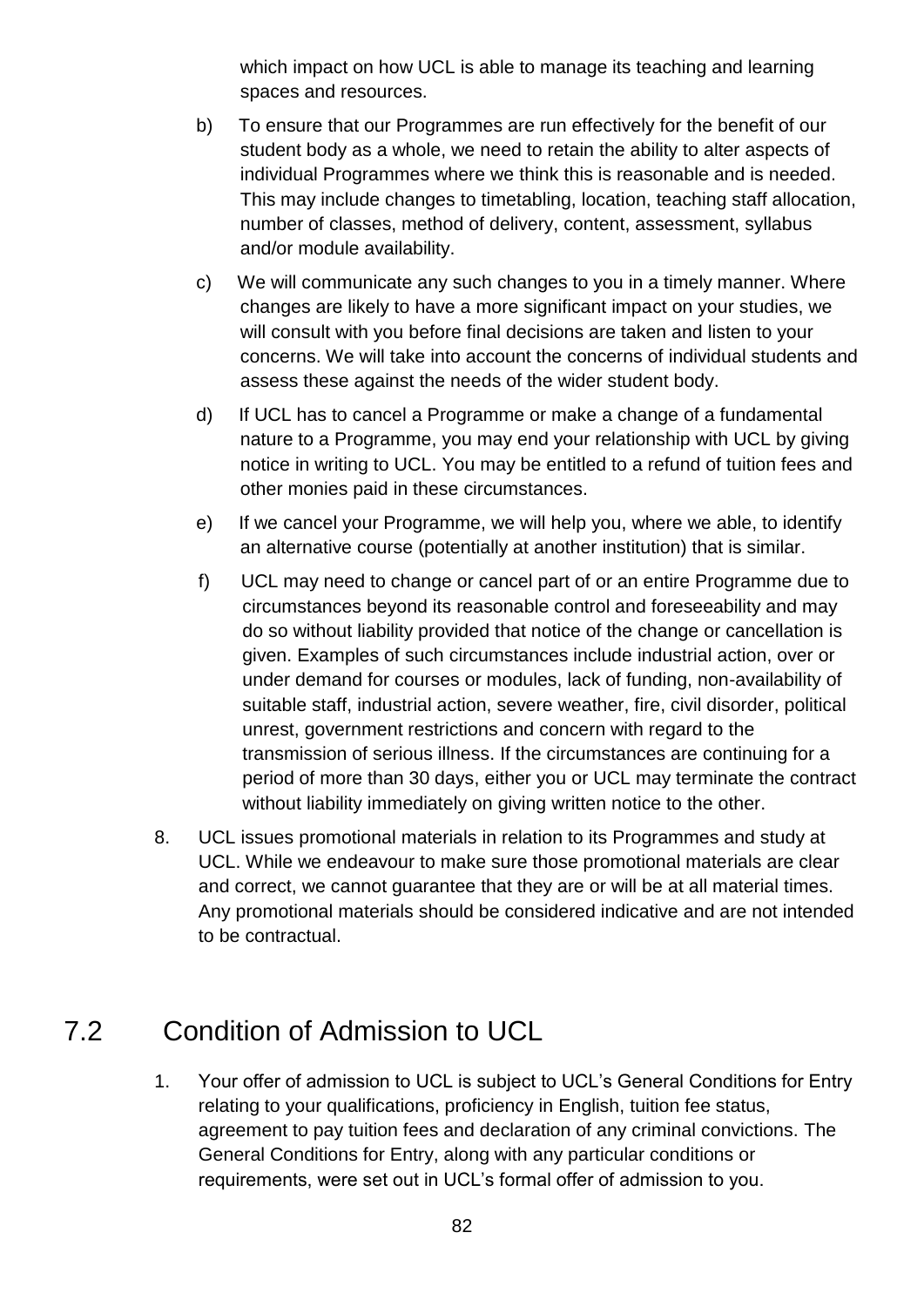- 2. UCL is entitled to withdraw or amend its offer of admission to you, or terminate your registration at UCL, if it is discovered that you have made false statements or omitted significant information in your application to UCL.
- 3. Your admission to UCL is also subject to your agreement to follow UCL's procedures for registration and enrolment and to comply with the terms and conditions identified in this document. Upon registering at UCL you agree to abide by the rules, regulations and statutes of UCL that are currently in force (and to which links are provided in this document) which govern your studies, learning and conduct at UCL and your use of services provided to you by UCL.
- 4. You are responsible for making yourself aware of these rules and regulations, of which the more important ones are summarised in the [Current Students](http://www.ucl.ac.uk/current-students/guidelines) web pages. In addition, research students and taught graduate students must adhere to the respective UCL Doctoral School Code of Practice [for Graduate Research](http://www.grad.ucl.ac.uk/essinfo/)  Degrees [and Graduate Taught Degrees.](http://www.grad.ucl.ac.uk/essinfo/) A detailed list of the other significant documents which define the formal relationship between UCL and you is set out in Section 7.16: Relevant Documents and Information.

## 7.3 Delivery and Exclusion of Liability

- 1. UCL will provide you with tuition, learning opportunities and other related services relevant to your programme and modules. Specific details relating to the delivery of your programme will be provided before or at the time of your registration on your programme.
- 2. If you successfully fulfil all of the requirements of your programme and registration and abide by the regulations identified in this document, you will be eligible for the award of the appropriate UCL qualification. Certain programmes of study may also lead to professionally-accredited qualifications.

# 7.4 Payment of Fees and Other Charges

- 1. You are responsible for ensuring your tuition fees, accommodation fees and all other charges incurred by you at UCL are paid in a prompt and timely fashion. Where a third party is responsible for payments on your behalf, you must ensure that they similarly pay in a prompt and timely fashion. Demands for payment will be made in accordance with UCL's practice at the time.
- 2. If any fee or charge connected to your study at UCL (including tuition fees, library fees and other academic fees) remains outstanding after the due date for payment, UCL reserves the right to stop providing you with access to the relevant service until the fees or charges are paid. In the case of non-payment of library fees, for example, we may suspend your access to the library and/or library services. In the case of non-payment of tuition fees, we may end our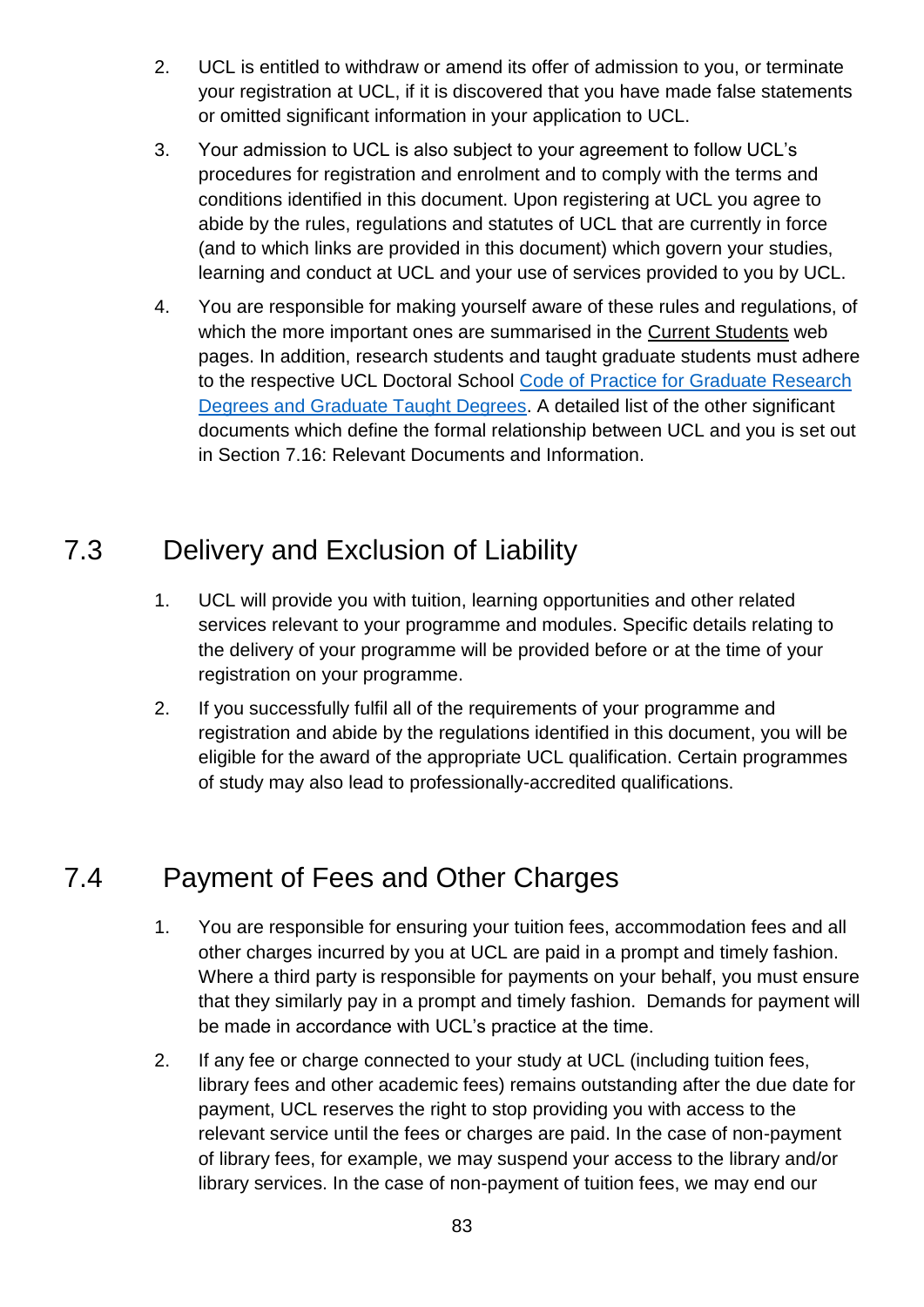contract with you and cease providing you with tuition, learning opportunities and other related services relevant to your Programme of study. UCL may take appropriate and proportionate action as it considers necessary to recover overdue academic fees or charges, including suspension of your registration for specific services, withholding any award you are entitled to and taking legal action against you to recover the outstanding amounts.

- 3. Fees are not normally refundable. Applications in writing for partial refunds will be considered in special circumstances. Refunds requested more than one year after payment has been made will not be considered.
- 4. In addition to the above, we may charge interest on any outstanding fee or charge (calculated at an annual rate of 3% above the Bank of England base rate). This means that if you are overdue in paying £9,000 in tuition fees and the base rate is 0.5%, interest will accrue at £315 per year or £0.86 per day.

## 7.5 General Student Conduct

- 1. You should make yourself aware of, and abide by, Section 11: Student Disciplinary Code and Procedurewhich sets out the standard of conduct and behaviour reasonably expected of you and which also includes awareness of the right of UCL to suspend or exclude you on disciplinary grounds.
- 2. You should make yourself aware of the academic regulations set out in the UCL Academic Manual, in particular [Chapter 1: Admissions, Registration and Student](https://www.ucl.ac.uk/srs/academic-manual/c1/c1-intro)  [Conduct,](https://www.ucl.ac.uk/srs/academic-manual/c1/c1-intro) [Chapter 4: Assessment Framework for Taught Programmes](https://www.ucl.ac.uk/srs/academic-manual/c4/c4-intro) and [Chapter 5: Assessment Framework for Research Programmes.](https://www.ucl.ac.uk/srs/academic-manual/c5/c5-intro) These include regulations about academic progress, attendance, examinations and also include awareness of the right of UCL to suspend or exclude you from your studies on academic grounds.
- 3. Under Section 7 of the Health and Safety at Work Act 1974, you have a legal responsibility to take reasonable care of yourself and all others who may be affected by your acts and omissions, and to co-operate in enabling UCL to discharge its legal duties with regard to health and safety, including implementation of the [UCL Statement of Safety Policy.](http://www.ucl.ac.uk/efd/safety_services_www/policy/ssp.pdf) It is a condition of registration for students that they also co-operate with UCL in this respect. Students who undertake fieldwork are also required to acquaint themselves with the relevant UCL policies and guidance notes.
- 4. Where a programme of study also leads to a professionally-accredited qualification, the relevant professional body may also have its own code of conduct which students on such programmes should make themselves aware of. UCL also has an obligation to disclose to such bodies any information it considers to be relevant to a student's future professional accreditation.
- 5. Section 8: Code of Conduct for Students has been produced by UCL Union and outlines the expected behaviour of UCL students during their time at UCL. There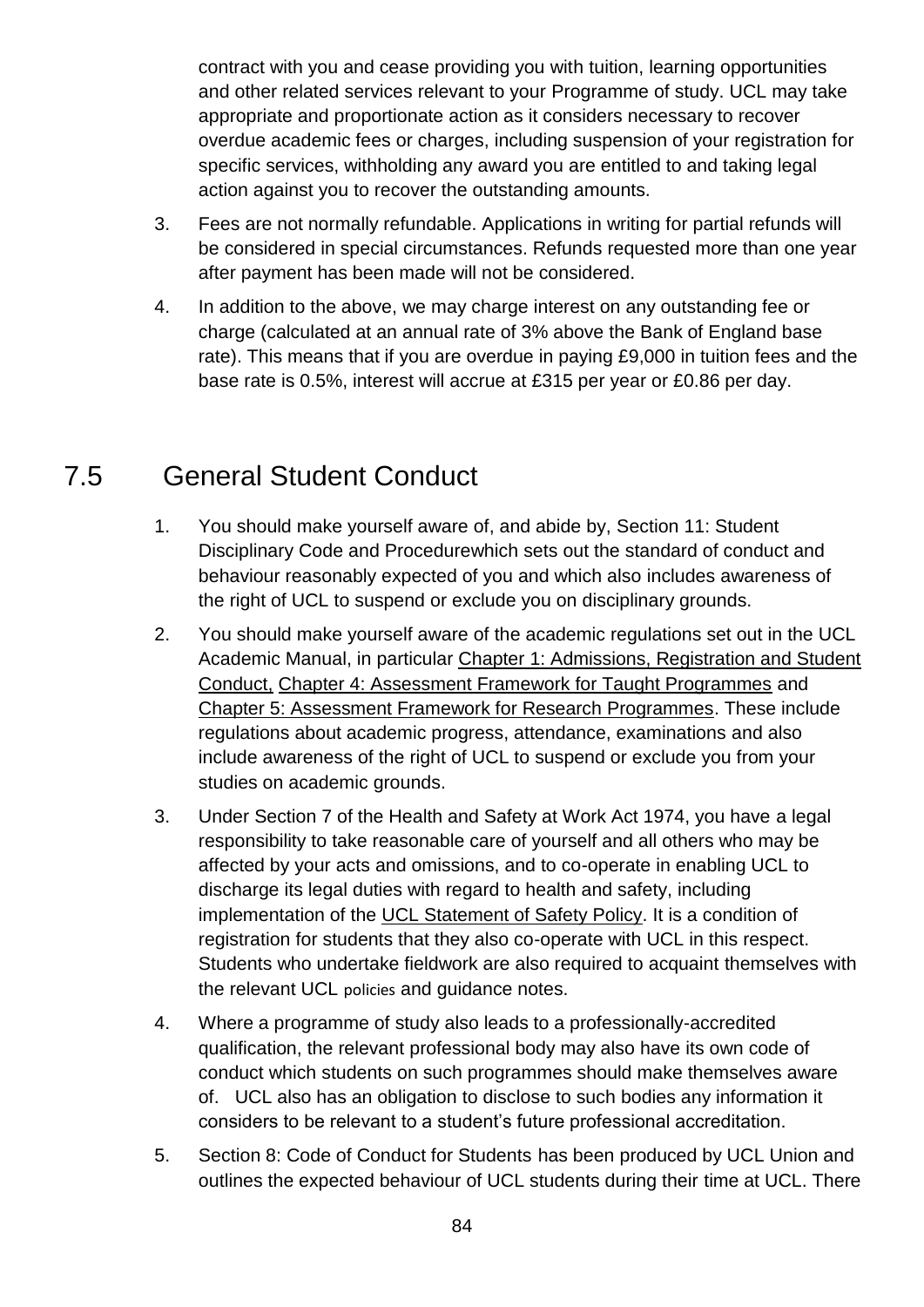is nothing new, since all of it can be found in the Academic Manual, and a lot of it is common sense; this just makes it a bit more accessible, and is meant to remind you of basic good behaviour.

## 7.6 Intellectual Property Rights

1. UCL generally recognises that students own the IPR in any work that they produce as part of their programme of study at UCL. However, there are some circumstances where ownership has to be shared or be granted to UCL or a third party; these circumstances are outlined in UCL's policy on [Intellectual](https://www.ucl.ac.uk/current-students/guidelines/intel_prop_rights)  [Property Rights \(IPR\).](https://www.ucl.ac.uk/current-students/guidelines/intel_prop_rights)

## 7.7 Accommodation

1. If you have secured a place in university accommodation, this is subject to your continued registration as a full-time student at UCL. There are specific terms and conditions that apply to the provision of such accommodation to you, details of which are available from [UCL Student Residences.](https://www.ucl.ac.uk/residences/)

## 7.8 IT Facilities

1. You will have access to UCL's IT facilities while you are a registered student at UCL, but you are expected to use these facilities in an acceptable manner. You must familiarise yourself with the [UCL Information Security Policy;](http://www.ucl.ac.uk/isd/students/regulations) this includes an awareness that failure to comply with these regulations may lead to disciplinary action, up to and including dismissal from UCL without notice, and may expose you to court proceedings attracting both criminal and civil liability.

## 7.9 Library Facilities

1. You will have access to UCL's Library facilities while you are a registered student at UCL. Your use of the Library facilities will be subject to the [UCL](http://www.ucl.ac.uk/library/about/strategies-policies/regs)  [Library Regulations;](http://www.ucl.ac.uk/library/about/strategies-policies/regs) you should familiarise yourself with those regulations. This includes awareness that failure to comply with those regulations may lead to certain sanctions, penalties and/or other disciplinary action.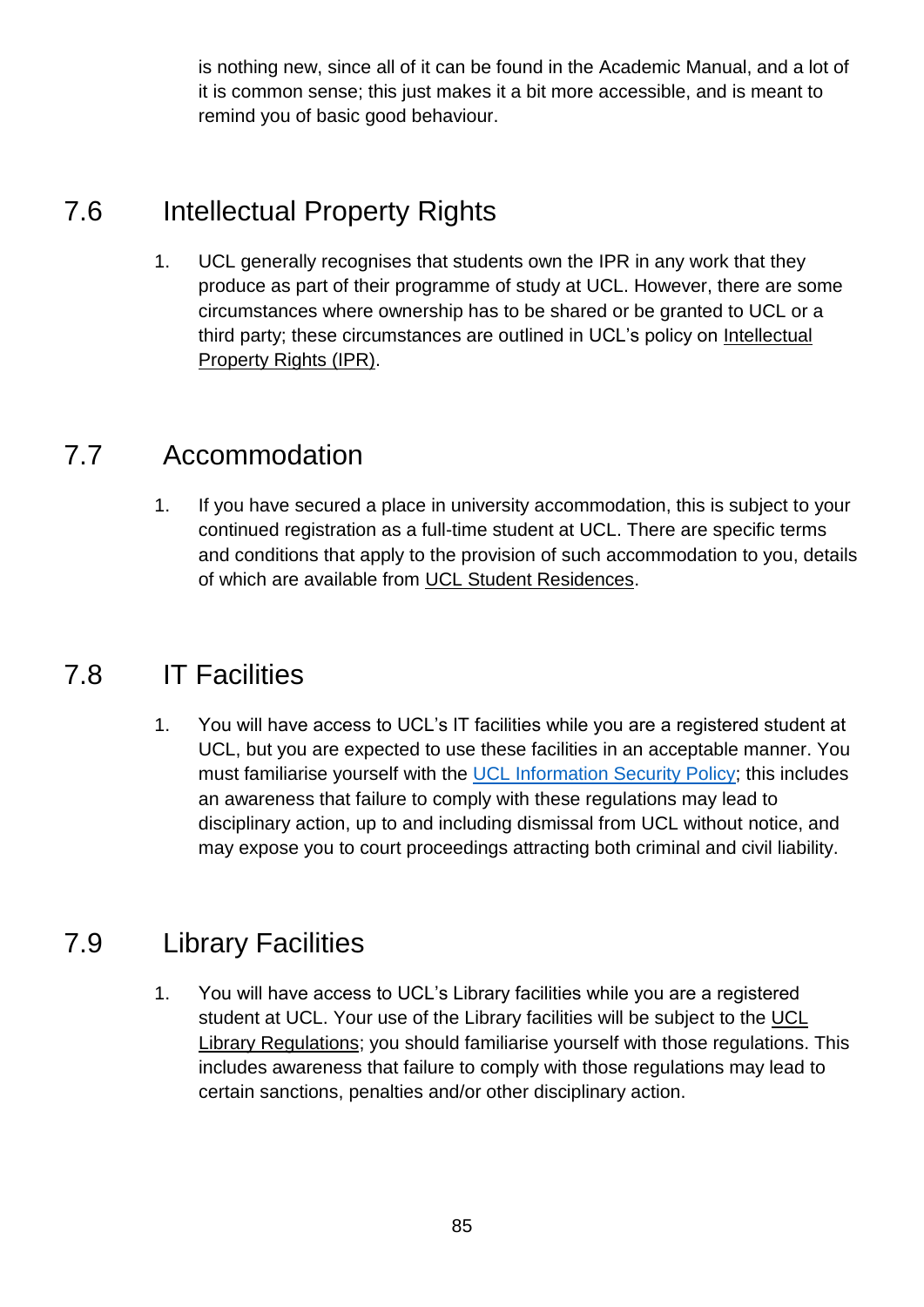# 7.10 Disability

1. The [UCL Student Disability Policy](http://www.ucl.ac.uk/disability/disclosure-and-confidentiality/student-disability-policy) outlines the ways in which UCL addresses the needs of disabled students. UCL is firmly committed to offering an excellent education to all students and central to this policy is UCL's intention to take account of individual need and to work with disabled students to find appropriate and practical solutions to any problems that might arise.

## 7.11 Insurance

1. UCL does not accept responsibility for any loss or damage to your property. You are advised to arrange relevant insurance against theft and other risks before coming to UCL. In certain circumstances, you may need to take out other types of insurance, for example health insurance while on an overseas placement. Any queries regarding insurance should be addressed in the first instance to your department.

### 7.12 Data Protection

1. Personal information on students is held by various UCL and University of London support services. The data is held for the purposes of operating several internal UCL or University of London processes, including admissions procedures and maintenance of your academic records after admission. The data is also required for the purposes of compiling statutory statistical and personal returns which UCL is obliged to make to certain external or governmental agencies. When you leave UCL, we will provide your information and data to UCL's Development and Alumni Relations Office (DARO). DARO will provide you with information on how they will use your information but you consent to us providing the information to DARO when you leave UCL. Further details are available via the [UCL General Statement on Data Protection.](http://www.ucl.ac.uk/privacy/data-protection)

## 7.13 Notices

1. Any notice or other information relating to the formal relationship between you and UCL that you need to give to UCL, or that UCL needs to give to you, must be in writing and may be given by hand or sent by e-mail, post, or fax. UCL will use e-mail as a primary means of communication for sending you important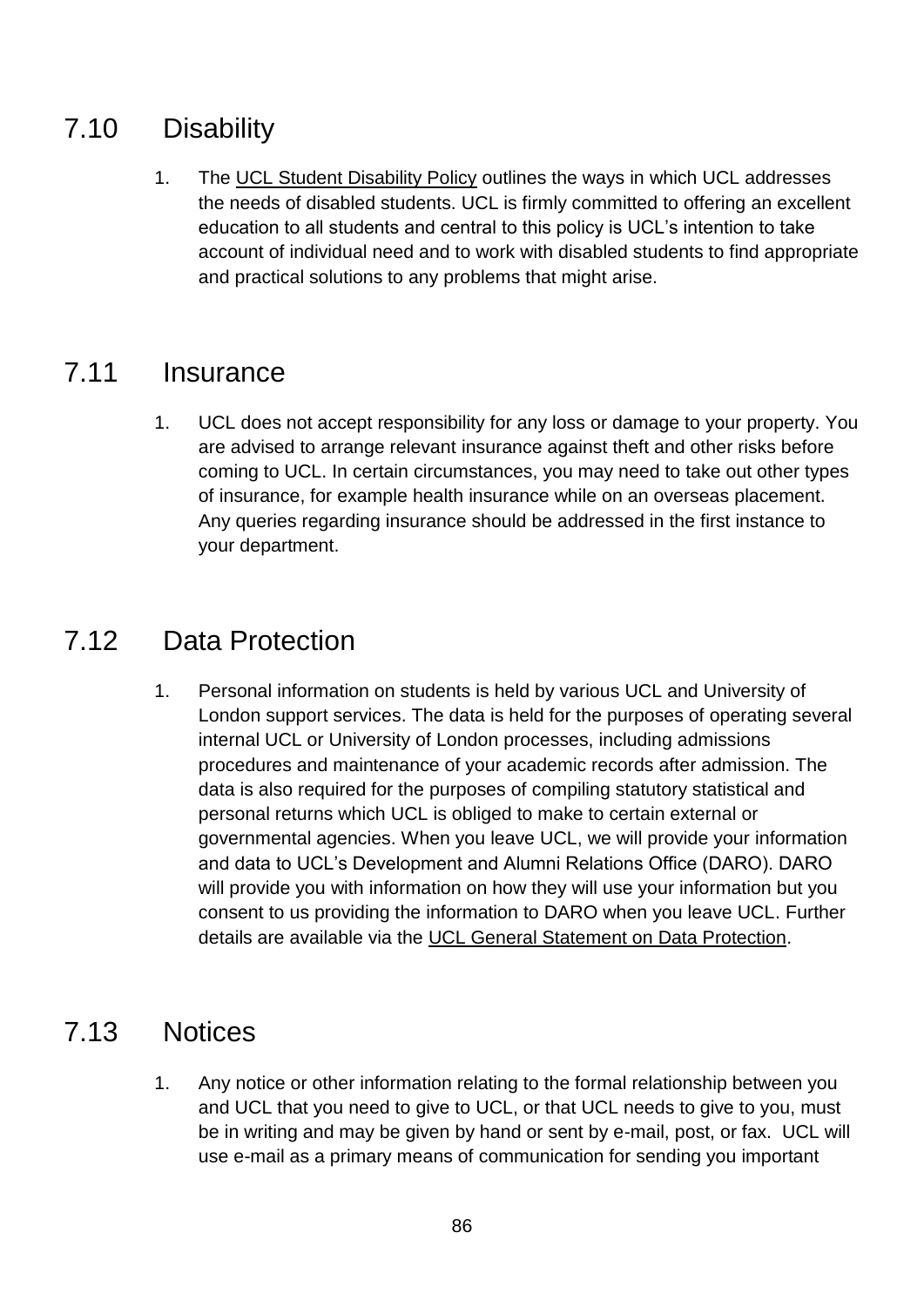information, although any particularly important documents will also be sent by post to your last recorded address.

- 2. You should check your [UCL e-mail](http://www.ucl.ac.uk/isd/students/mail) account regularly, as UCL cannot be held responsible for the consequences of any messages that you have not read or if messages were lost or delayed when automatically forwarded to a personal email address (e.g. Hotmail, Yahoo, etc).
- 3. You are responsible for maintaining up-to-date address and other contact details via your Portico account, otherwise any notices or information sent to your last recorded address will be deemed to have been properly given.
- 4. UCL may also draw your attention to important information through announcements on UCL's website, Portico and through messages on the computer desktop when you log-on to UCL network.

## 7.14 Student Complaints Procedure

- 1. UCL has an established [Student Complaints Procedure](http://www.ucl.ac.uk/academic-manual/part-5/student-complaints-procedure) for dealing with both academic and non-academic complaints and representations from students. Formal complaints should only be submitted if informal discussion fails to resolve the matter satisfactorily or would be wholly inappropriate and if there appear to be genuine grounds for making a complaint.
- 2. The Office of the Independent Adjudicator (OIA) for Higher Education was designated as the student complaints scheme under the Higher Education Act 2004 and was established formally with effect from 1 January 2005. Where a complaint has exhausted all of UCL's internal procedures, and subject to meeting the OIA's criteria, a student may take their complaint to the OIA. Further details are available from the [OIA web site.](http://www.oiahe.org.uk/)
- 3. The [Rights and Advice Office,](http://www.uclunion.org/get-advice/) which is based in the UCL Students' Union, is a central point of information on all aspects of concern to students, including financial, welfare and academic matters.

# 7.15 Governing Law and Third Parties

- 1. The contractual relationship between you and UCL shall be governed by, and interpreted in accordance with, the laws of England and Wales. By entering into this relationship, UCL and you agree to accept the authority of the courts of England and Wales.
- 2. If any condition of this relationship is found to be void or unenforceable (in whole or in part) by any court or other competent authority, the rest of the contractual relationship will continue to apply.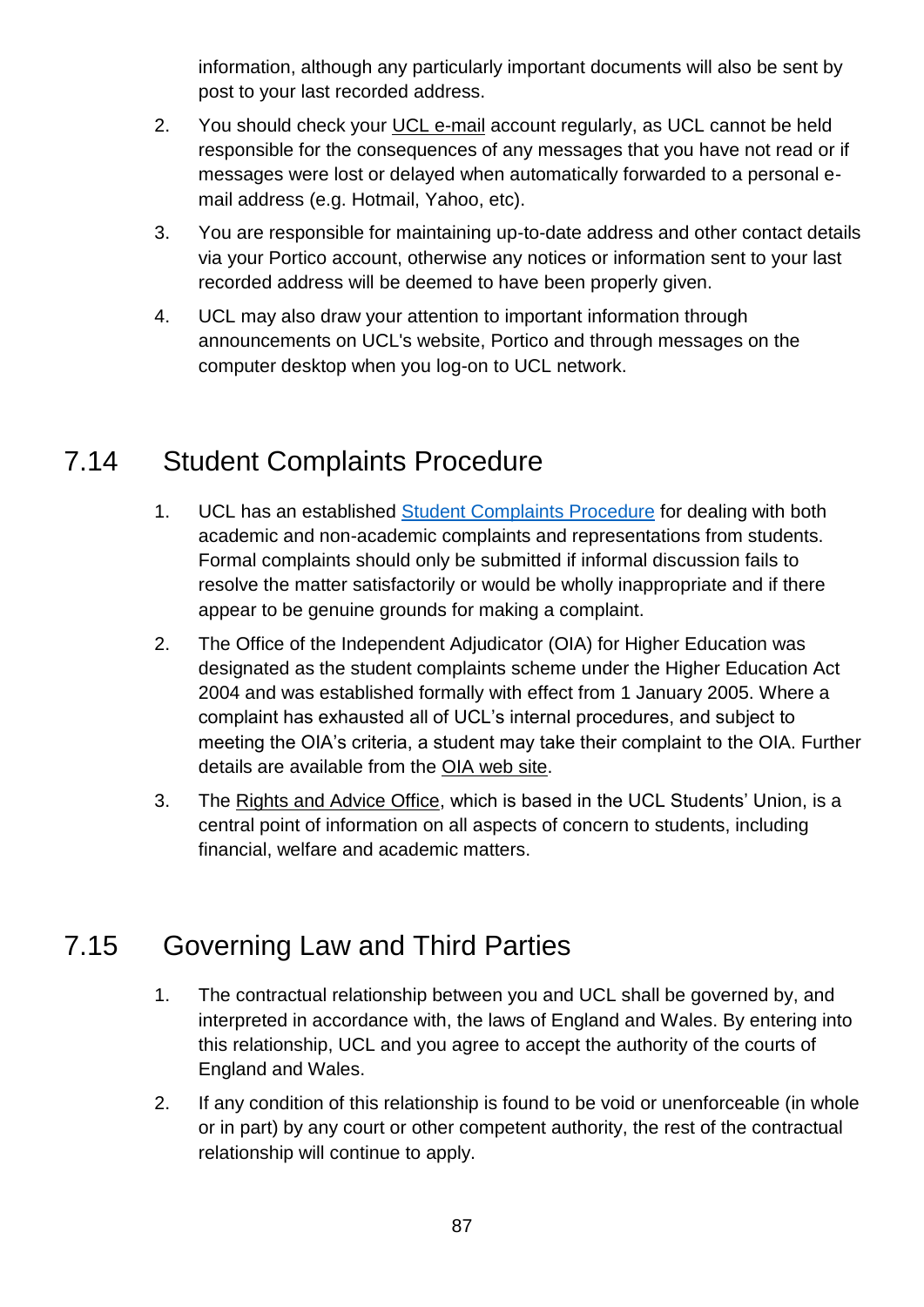3. UCL's contractual relationship with its students does not confer third party benefits for the purposes of the Contract (Rights of Third Parties) Act 1999.

# 7.16 Questions and Useful Contacts

1. If you have a query about any of the terms set out in this Statement you should initially contact the relevant office within UCL. This may be your Departmental Office or one of the contacts listed in [Annex 1.5.1 Useful Contacts A-Z.](https://www.ucl.ac.uk/srs/academic-manual/documents/annexes/chapter-1-annexes/annex-2-1-ucl-student-relationship-useful-contacts-a-z) If you have a query about this Statement which cannot be resolved by colleagues in any of the offices named above, then please send your query to the Registrar, by e-mail to srs@ucl.ac.uk or by calling 020 7679 2047.

### 7.16.1 Relevant Documents and Information

- [UCL Prospectus and other recruitment material](http://www.ucl.ac.uk/prospective-students/)
- General Conditions for Entry supplied with offer letter, not available online
- [Current Students web site](http://www.ucl.ac.uk/current-students)
- [Tuition fees](http://www.ucl.ac.uk/current-students/money)
- [Accommodation fees](http://www.ucl.ac.uk/prospective-students/accommodation/)
- [UCL Information Security Policy](http://www.ucl.ac.uk/isd/students/regulations)
- [UCL e-mail](http://www.ucl.ac.uk/isd/students/mail)
- **[UCL Library Regulations](http://www.ucl.ac.uk/Library/regs.shtml)**
- **[UCL Student Disability Policy](http://www.ucl.ac.uk/disability/disclosure-and-confidentiality/student-disability-policy)**
- [UCL General Statement on Data Protection](http://www.ucl.ac.uk/privacy/data-protection)
- [Intellectual Property Rights \(IPR\)](https://www.ucl.ac.uk/current-students/guidelines/intel_prop_rights)
- [Section 8: Code of Conduct for](#page-87-0) Students
- [Section 11: Student Disciplinary](#page-104-0) Code and Procedure
- <span id="page-87-0"></span>[Section 12: UCL Student Complaints Procedure](#page-118-0)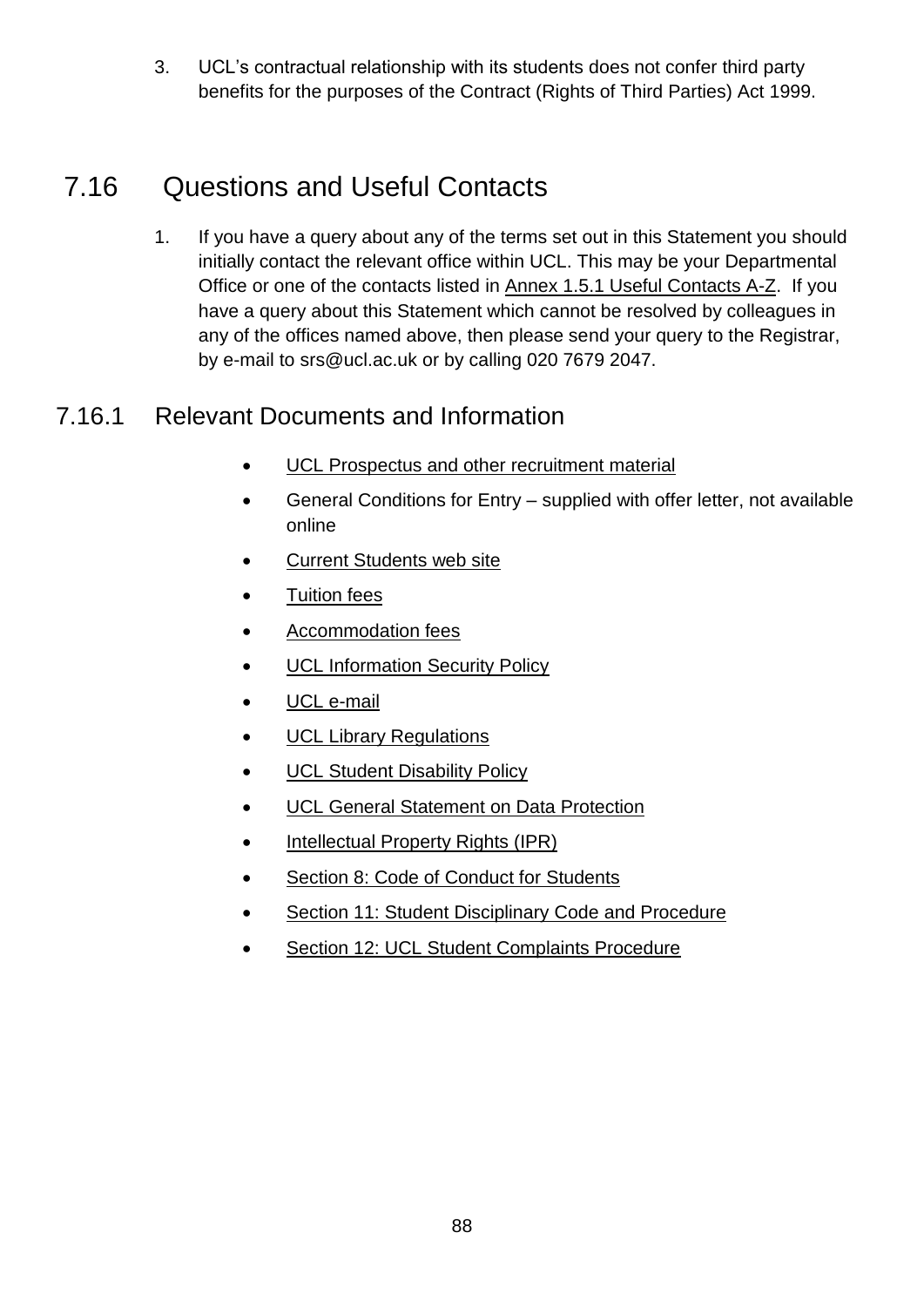# 8 Code of Conduct for Students

1. UCL enjoys a reputation as a world-class university. It was founded on the basis of equal opportunity, being the first English university to admit students irrespective of their faith and cultural background. It was the first university in England to admit women. UCL expects its members to conduct themselves at all times in a manner that does not bring UCL into disrepute, this includes conduct whilst not on UCL premises.

#### **Good conduct means:**

- In general realising that you are an ambassador for UCL and behaving accordingly. This applies anywhere and at any time but is particularly important in the local community around UCL, whilst on fieldwork, whilst on other study away from UCL, on the sports field and whilst engaged in any other UCL-related activity.
- Recognising the diversity of the UCL community and not discriminating against others on the basis of their age, ethnic origin, race, nationality, membership of a national minority, culture, language, religious faith or affiliation or lack thereof, political affiliation or opinions or lack thereof, sex, gender, gender identity, sexuality, sexual orientation, marital status, caring or parental responsibilities, illness, ability or disability, mental health status, medical condition, physical appearance, genetic features, parentage, descent, full or part-time student status, socio-economic background, employment status, trade union affiliation, spent or irrelevant criminal convictions or any other irrelevant distinction.
- Acting responsibly, being honest, being considerate, respectful and courteous towards others. Behaving in a respectful manner towards others so that they do not feel that they are being harassed or bullied and abiding by the law.

#### **Whilst learning:**

- Following the rules laid down by UCL for academic activity, the use of the Library, Information Services and other services.
- Being punctual for classes and other appointments.
- Informing the relevant person if you are going to be absent or delayed for an activity where you are expected to attend.
- Being aware of the advice and assistance available on academic and other matters from sources such as personal, programme and departmental tutors.
- Seeking help for yourself when you need it.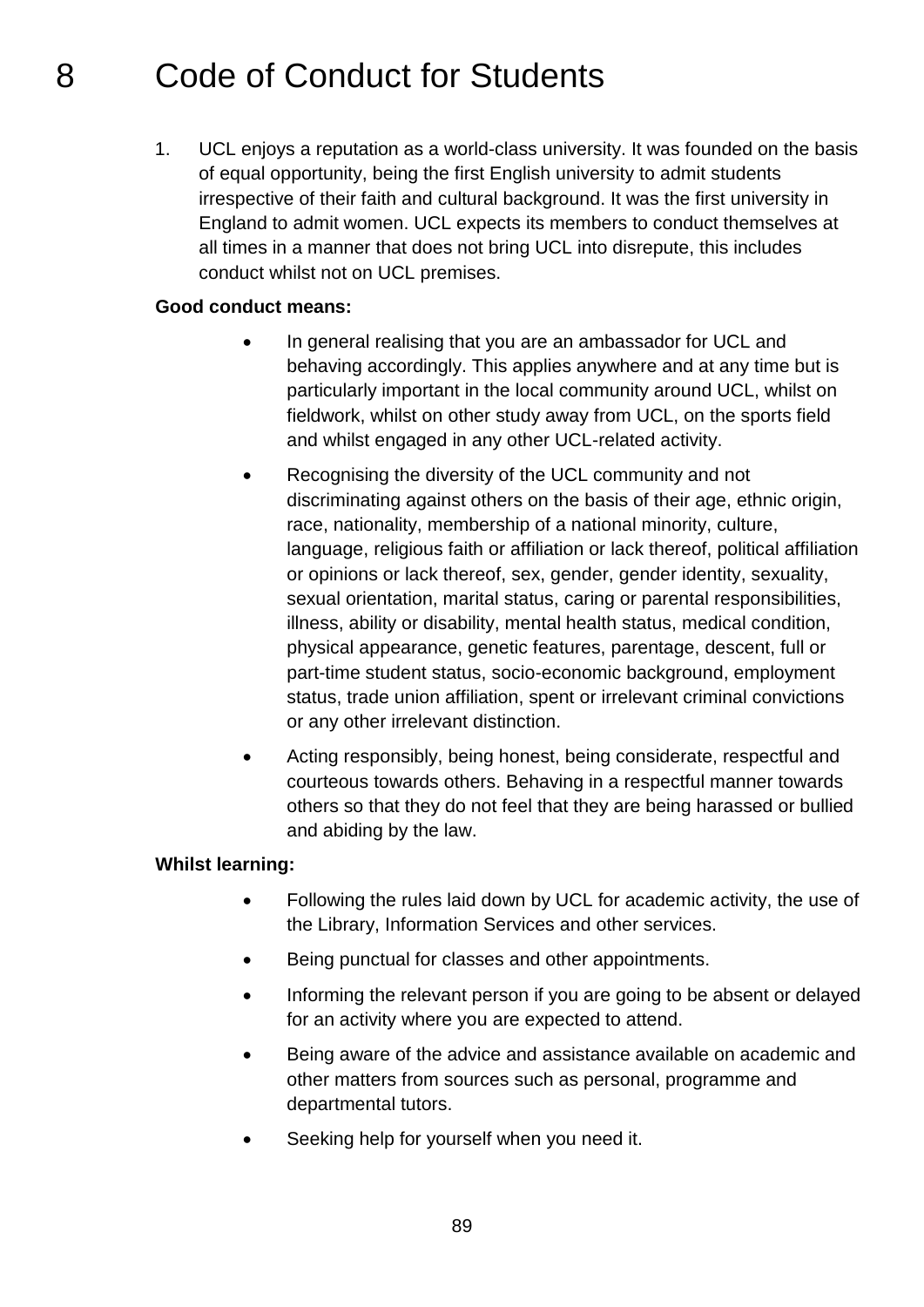### **Around UCL:**

- Showing respect for UCL property.
- Informing yourself of UCL health and safety policies and following them.
- Playing your part in maintaining security and being prepared to produce your identity card when requested.
- Caring for the environment at UCL by respecting buildings, spaces and facilities.
- Recycling and disposing of litter responsibly.
- Being aware of UCL's advice for saving energy.
- Showing consideration for others regarding noise (e.g. switching mobile phones off in classes).

### **Social and sporting behaviour:**

- Showing good sportsmanship whilst taking part in sporting activities.
- Refraining from exhibiting displays of drunken or loutish behaviour.
- Ensuring that any activity you engage in using the internet, including virtual learning environments (e.g. Moodle), social networking sites (e.g. My Space, Faceboook, Twitter etc.), blogs or other web resources, refrains from causing offence and could not be regarded as bullying or harassment.
- Respecting the right of freedom of speech provided it is within the law.

### **Awareness and caring for others:**

- Being aware of the help and support available at UCL from sources such as [Student Psychological Services,](http://www.ucl.ac.uk/student-psychological-services/index_home/team) [Student Disability Services](http://www.ucl.ac.uk/disability) and the [UCL Union Rights and Advice Centre.](http://uclu.org/services/advice-welfare)
- Showing consideration for the welfare of your friends and peers and, if appropriate, providing advice on seeking help.

### **Links to other UCL policies that relate to conduct:**

- Section 11: Student [Disciplinary Code and Procedure](http://www.ucl.ac.uk/academic-manual/part-5/disciplinary-code)
- [Equalities](http://www.ucl.ac.uk/hr/equalities/)
- [Examinations and Awards](http://www.ucl.ac.uk/current-students/exams_and_awards)
- [Guidelines for Good Practice on Fieldwork](http://www.ucl.ac.uk/estates/safetynet/guidance/fieldwork/acop.pdf)
- Harassment and Bullying
- [Health and Safety](http://www.ucl.ac.uk/estates/safetynet/)
- [ISD Regulations](http://www.ucl.ac.uk/isd/students/regulations)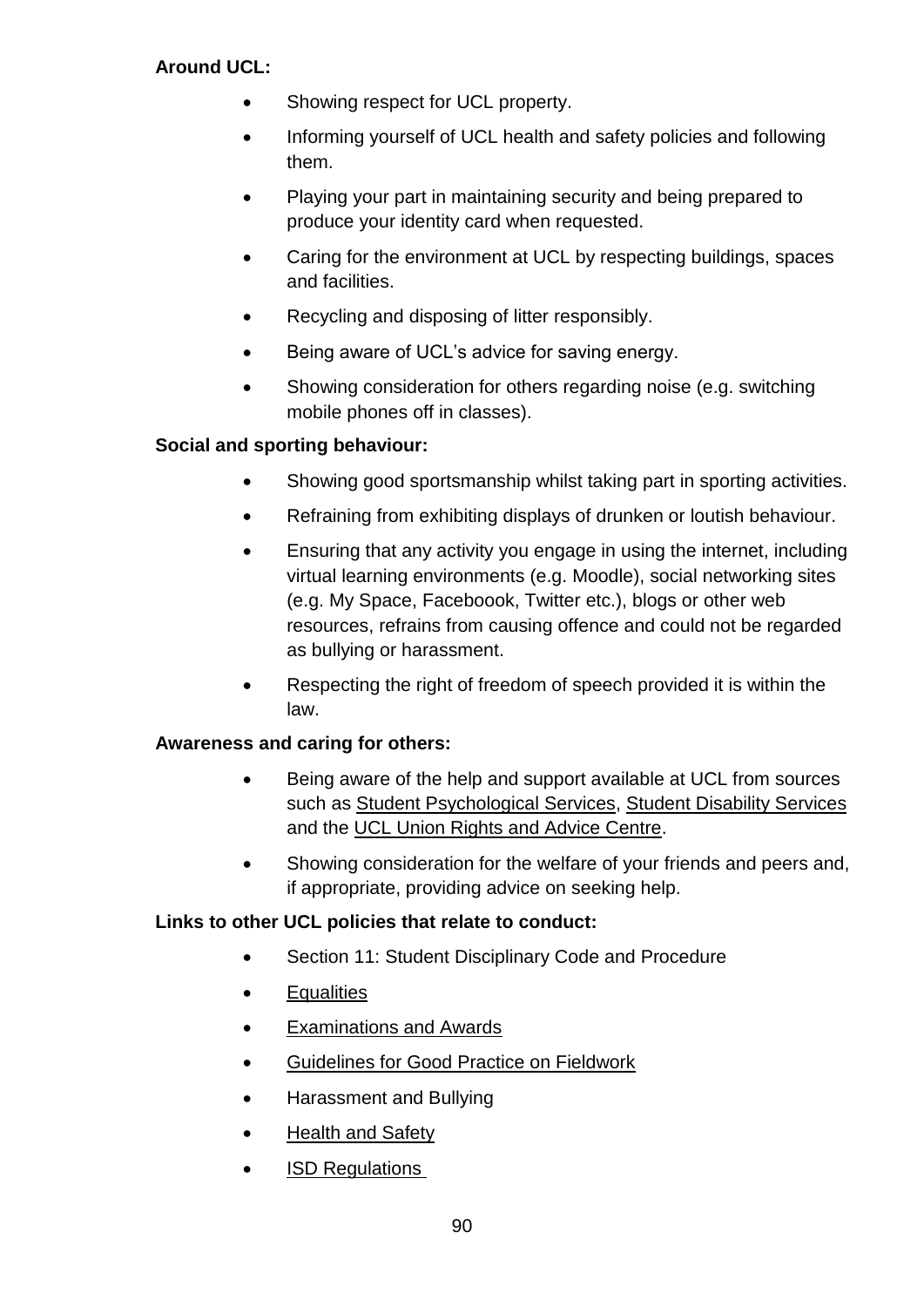- [Library Regulations](http://www.ucl.ac.uk/library/regs.shtml)
- **•** [Student Accommodation General Regulations](http://www.ucl.ac.uk/estates/student-accommodation/fees-and-guidance/)
- [Security](http://www.ucl.ac.uk/estates/security/)

### **Links to sources of advice and assistance:**

- [Student Psychological Services](http://www.ucl.ac.uk/student-psychological-services/index_home)
- [Student Disability Services](http://www.ucl.ac.uk/disability/)
- [UCL Union](http://www.uclu.org/)
- **[UCL Union Rights and Advice Centre](http://www.uclunion.org/get-advice/)**
- **[Energy Saving Information](http://www.ucl.ac.uk/greenucl/)**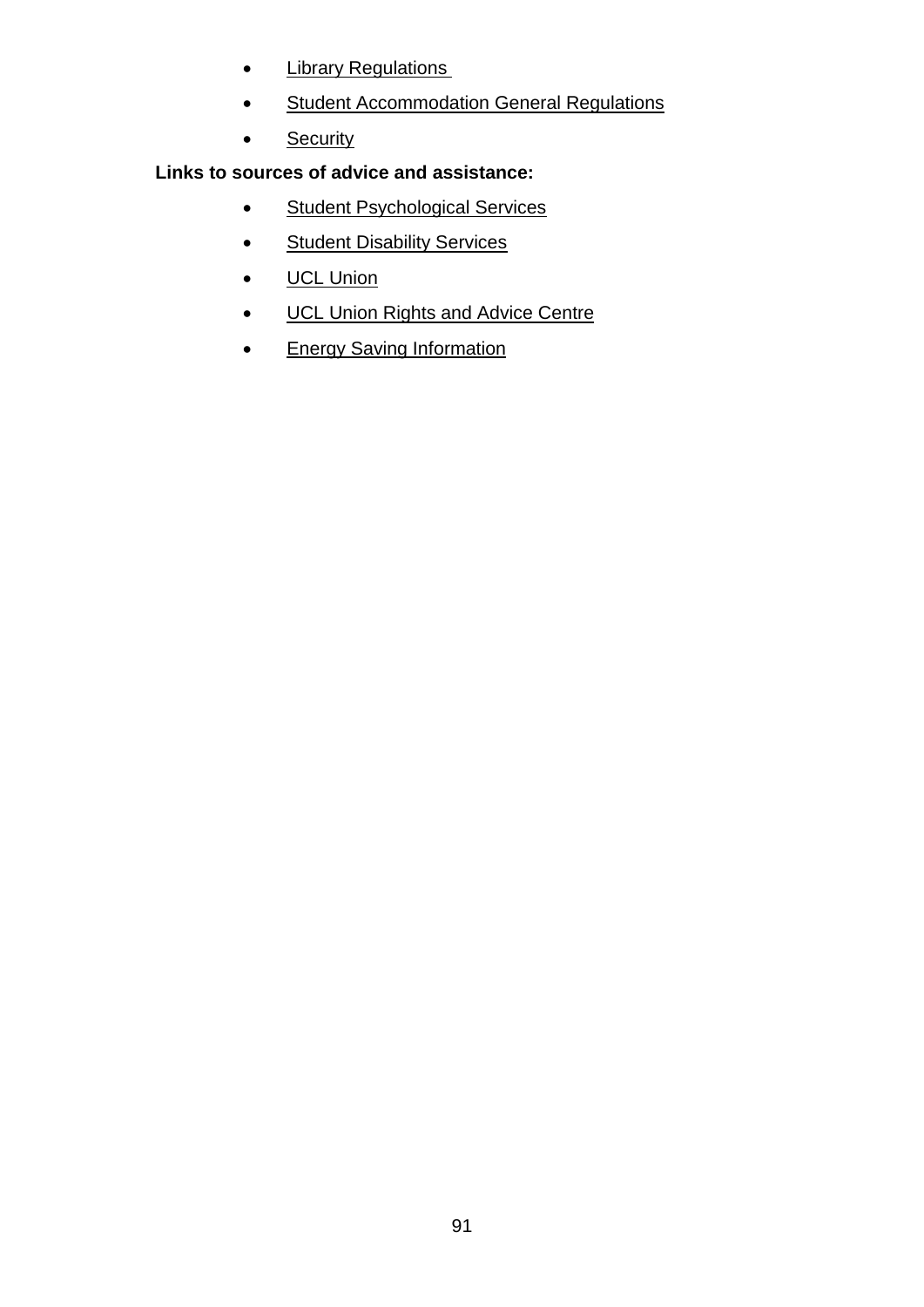9 Learning Agreements, Barring, Suspensions & Terminations of Study

# 9.1 Learning Agreements

1

- 1. Learning agreements are written agreements with a student meant to support students experiencing significant difficulties by agreeing a way to address problems such as, for example, attendance problems, coursework submission problems, communications problems, welfare concerns, problems with administrative requirements, etc.
- 2. Learning Agreements can be agreed by Departmental Tutors, Departmental Graduate Tutors<sup>1</sup>, Faculty Tutors, Faculty Graduate Tutors and the Vice-Provost (Education and Student Affairs).
- 3. Special arrangements for a student and/or measures subject to approval can be made conditional on concluding and abiding by the conditions of a learning agreement.
- 4. The learning agreement will set out what UCL will do to support the student as well as the conditions which the student agrees to meet. These conditions will usually cover some or all of, but are not limited to, the following:
	- Attendance at teaching and learning events. A higher attendance requirement than the normal minimum attendance requirement can be specified for the remainder of the term or academic year.
	- Completion and timely submission of coursework and other forms of work, both summative and/or formative, assessed and/or unassessed.
	- Responding appropriately and in a timely manner to UCL communications and attending meetings with UCL staff as requested.
	- Completion of additional work to ensure sufficient coverage of the syllabus.
	- Providing requested information within a specified time period.
	- Supplying proof of continuing medical or specialist treatment.

<sup>&</sup>lt;sup>1</sup>In Faculties organised on a divisional or other basis, rather than on a departmental basis, this applies to the equivalent officers.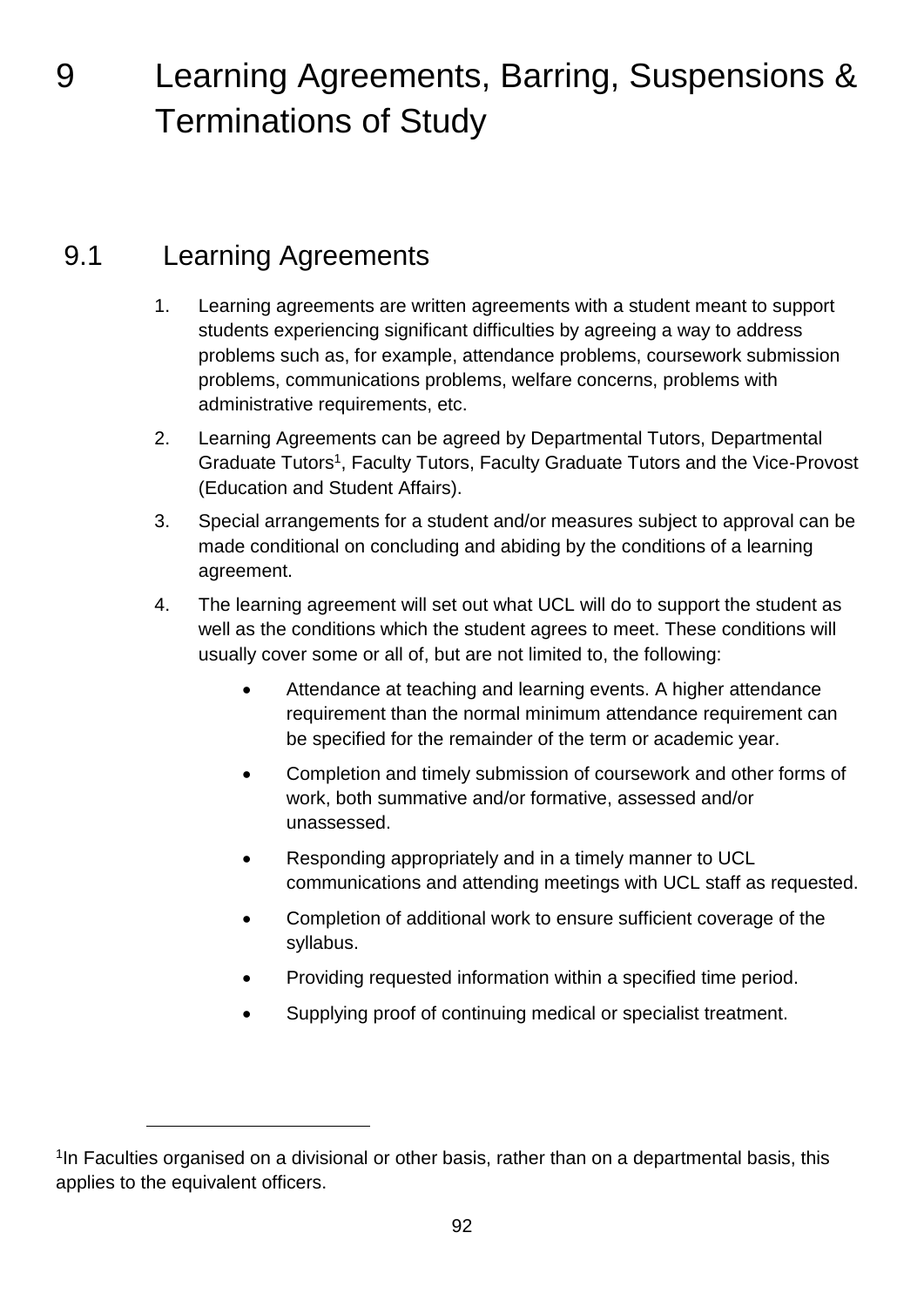- 5. Breach of a learning agreement will result in the revocation of any special arrangements made and/or measures approved and in the application of any penalties specified in the learning agreement.
- 6. Learning agreements should specify the duration of the agreement and when compliance with the agreement will be reviewed. Compliance should be reviewed at least once a year.

# 9.2 Barring Students from Assessment

- 1. Departments must ensure that all students taking a module, including students from other departments, are informed of the policy on barring and of the applicable definitions of what will constitute unsatisfactory attendance and engagement. Students must be informed from the outset and in writing.
- 2. Barring requires a written record of attendance. Wherever it is practicable for them to do so, departments must have adequate mechanisms in place for:
	- Regularly recording attendance at teaching events such as seminars, classes, laboratory classes, tutorials, etc.
	- Recording the submission of required coursework.
	- The reporting of significant deficiencies to the designated departmental officer with overall responsibility for the barring process.
- 3. UCL's minimum attendance requirement, as per Section 4.3, is 70%. Departments may stipulate a higher percentage and additional requirements where appropriate. Students whose attendance falls below the attendance requirement are ineligible for summative assessment.
- 4. If a student's attendance falls below the attendance requirement so that a bar needs to be imposed, the teaching department must notify the student's home Department.
	- a) Where practicable, the home department should review the student's overall record to establish whether the problem extends beyond the teaching Department.
	- b) If the problem is limited to the teaching department, the teaching Department should impose the bar and issue the subsequent learning agreement.
	- c) If the problem extends beyond the teaching department, the home department should take over the barring and subsequent coordinated learning agreement, covering all affected modules.
	- d) However, teaching departments have the right to impose bars and issue learning agreements for their modules: information provided by the home Department must be taken into account, but bars do not require permission from the home department.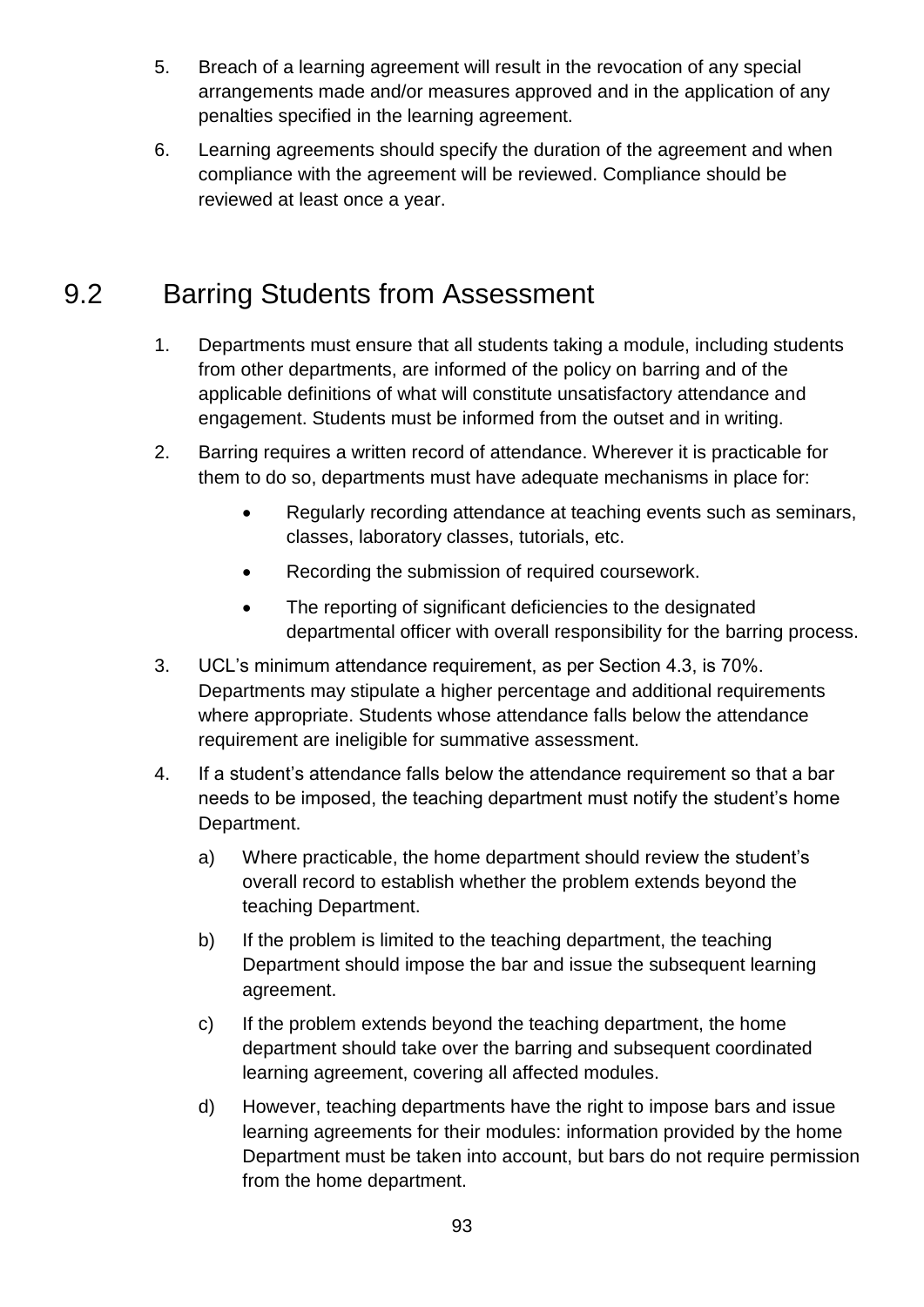- 5. The barring Department must notify the student in writing that he or she is barred from summative assessment for the module (copying the student's home Department and Faculty Tutor as well as [Student and Registry Services\)](http://www.ucl.ac.uk/srs) and must summon the student for a departmental interview to allow for an explanation of the case.
- 6. Since the bar may still be lifted, such students should continue to attend the module and submit coursework. However, marks for any summative assessment tasks will only count and be considered by the examination board if the bar is subsequently lifted.
- 7. The barring department MUST give such students a written learning agreement setting out the conditions under which the bar will be lifted. Students cannot be barred from summative assessment without the opportunity to conclude a learning agreement and having the bar lifted if they fulfil the conditions set out in the agreement. Copies of all learning agreements should be sent to the student's Faculty.
	- a) Usually learning agreements will specify attendance conditions, among others, for lifting the bar. If the student can no longer meet or exceed the minimum attendance requirement for the module by the end of the module, a higher attendance requirement of up to 100% will usually be specified for the remainder of the module.
	- b) Bars should be notified and learning agreements issued as soon as possible, but learning agreements can still be issued after the end of term. Late learning agreements towards or after the end of term, when there are no teaching events left to attend, can rely on conditions other than attendance, such as additional work required to ensure coverage of the syllabus.
	- c) If the student does not accept the learning agreement within five working days of it being issued, the bar stands, subject to the appeals procedure set out below.
	- d) If the student accepts the learning agreement and subsequently fulfils the conditions set out in the learning agreement, the bar will be lifted.
	- e) If the student breaks the conditions of a signed learning agreement, the bar will remain in place, subject to the appeals procedure set out below.
	- f) Barring-related learning agreements must specify their end points, and Departments must review compliance with the learning agreement and notify the student of the outcome in writing within ten working days (excluding the UCL Christmas and Easter closure periods) after the expiration of the learning agreement, copying the home department, the student's Faculty Tutor, and Student and [Registry Services.](http://www.ucl.ac.uk/srs)
- 8. If a bar that prevents progression or award of the degree remains in place following a refusal to accept the learning agreement or following a breach of the conditions of the learning agreement, the bar must be reviewed and confirmed (or lifted) by the student's the Faculty Tutor.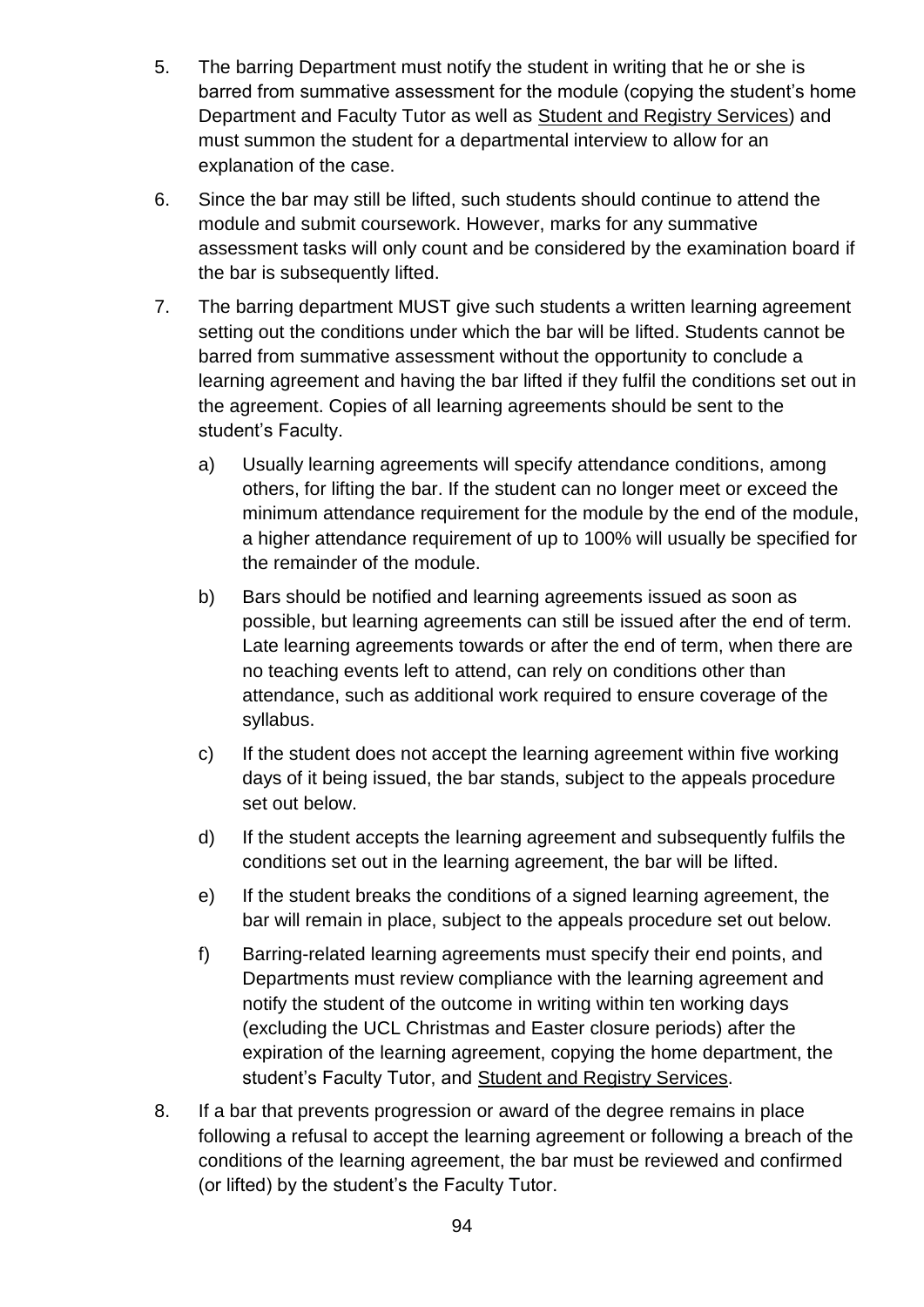- 9. Barring forfeits an attempt at assessment. If the student has a second attempt remaining, he or she must repeat the module in attendance the following year. Normal progression and substitution rules apply.
- 10. Affected students have a right of appeal against the imposition of a bar, against the conditions of the offered learning agreement, against the continuation of a bar after the compliance review, or against the Faculty Tutor's confirmation of a bar.
	- a) Appeals against departmental decisions must be submitted to the Faculty Tutor within five working days of the relevant notification.
	- b) Appeals against a Faculty Tutor's confirmation of a bar preventing progression or graduation must be submitted within five working days of the relevant notification and will be dealt with by the Vice-Provost (Education and Student Affairs).
	- c) If a student remains dissatisfied with the outcome of the appeal, he or she may then go through the procedures set out in Section 12: Student Complaints Procedures but must accept that a final outcome is unlikely to be reached before the student would have been due to take the assessment in question.

# 9.3 Suspensions of Studies on Grounds of Academic **Insufficiency**

- 1. Faculty Tutors/Graduate Faculty Tutors can suspend the studies of students in their Faculty on grounds of academic insufficiency as per paragraphs 14.1 and 14.2 of [UCL's Regulations for Management.](http://www.ucl.ac.uk/srs/governance-and-committees/governance/documents/rfm)
- 2. Academic insufficiency occurs when a student's overall attendance and performance, rather than that in a particular module, is deemed to be unsatisfactory, so that it is not viable for the student to continue with his or her studies for the remainder of the session.
- 3. All such cases must be referred to the Faculty Tutor/Faculty Graduate Tutor. If the Faculty Tutor confirms academic insufficiency, the expected outcome is that the Faculty Tutor suspends the student's enrolment for up to one year, specifying at the beginning of which term the student will be allowed to return to repeat.
- 4. Students must have had due warning prior to a suspension of studies.
- 5. Prior to a suspension on grounds of academic insufficiency, the Faculty Tutor must have summoned the student to a Faculty interview to allow for an explanation of the case.
- 6. To suspend a student on grounds of academic insufficiency, the Faculty Tutor must send a letter of notification to the student that includes details of the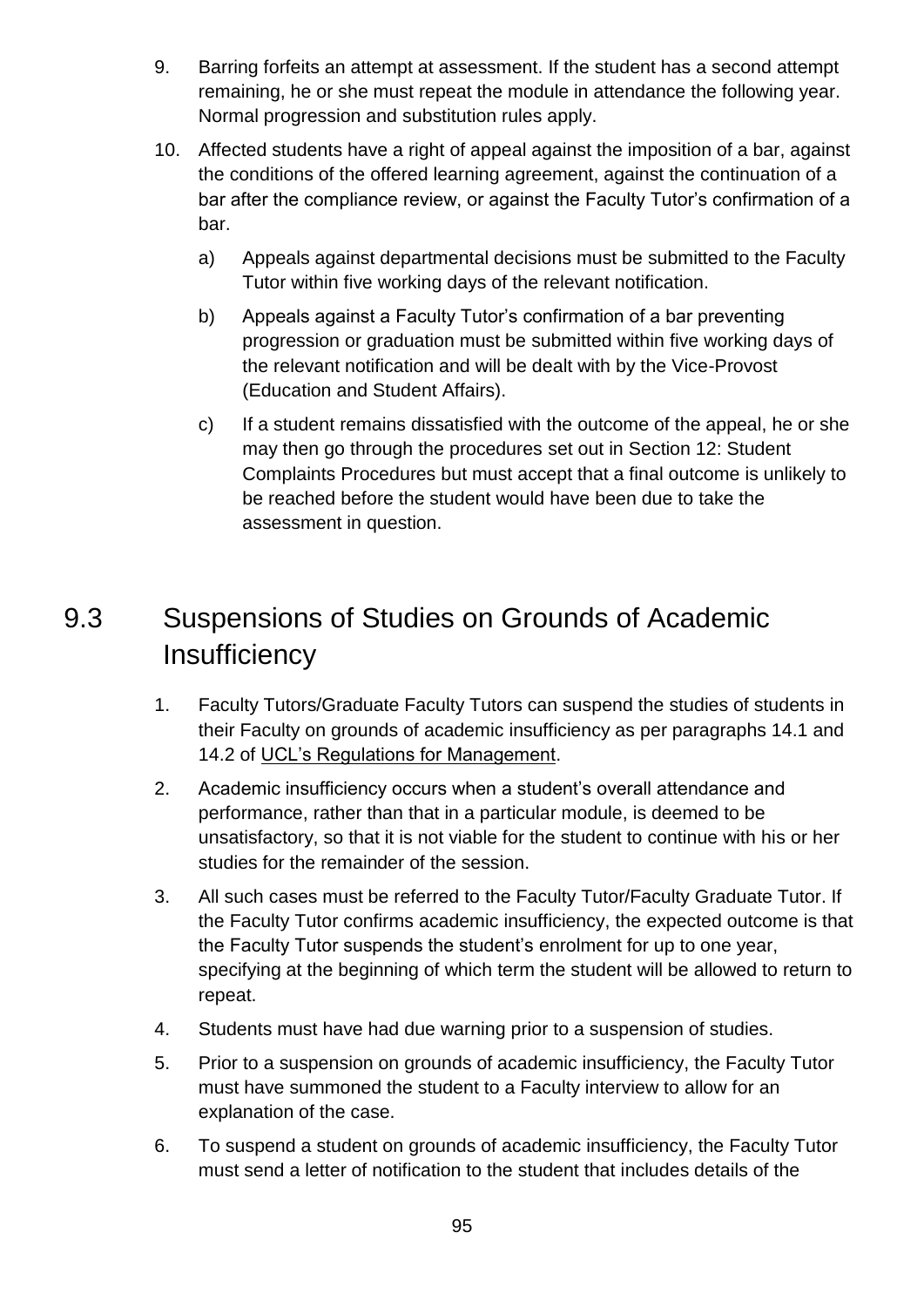appeals mechanism, copying the home Department, all teaching Departments, Student Records, and [Assessment and Student Records.](http://www.ucl.ac.uk/srs/our-services/student-administration)

- 7. Suspensions of studies forfeit an attempt at assessment for all affected modules. A suspended student must repeat either the year or the term(s) in which the insufficiency occurred in the next academic year, repeating in attendance all modules for which the student has second attempts remaining. (Additional interruptions can be applied for, but are subject to scrutiny and approval.) If a suspension would permanently prevent progression or award of degree due to one or several forfeited second attempts at assessment, suspensions become terminations of study, unless the Vice-Provost (Education and Student Affairs) suspends regulations to allow further attempts.
- 8. As a condition of returning to repeat after the suspension, the student must sign a learning agreement. Refusal to sign the learning agreement or breach of the learning agreement following an earlier suspension will usually result in termination of studies.
- 9. Suspended students have a right of appeal:
	- a) Appeals against a suspension on grounds of academic insufficiency must be submitted within five working days of the relevant notification and will be dealt with by the Vice-Provost (Education and Student Affairs).
	- b) Should a student be dissatisfied with the outcome of the appeal, he or she may then go through the procedures set out in Section 12: Student Complaints Procedure.
- 10. In cases involving poor performance in Postgraduate Research Students, separate guidance applies (see Research Degrees: Guidance on Addressing Poor Performance in Research Students).

# 9.4 Terminations of Studies

- 1. Faculty Tutors/Graduate Faculty Tutors can also terminate the studies of students on grounds of academic insufficiency as per paragraphs 14.1 and 14.2 of [UCL's Regulations for Management.](http://www.ucl.ac.uk/srs/governance-and-committees/governance/documents/rfm)
- 2. In such cases the academic insufficiency must be deemed to be irretrievable.
- 3. For any student whose studies are to be terminated in this way, it is essential that he or she has previously been referred to the Faculty Tutor/Faculty Graduate Tutor for a formal interview and received a written warning that their studies are at risk of being terminated should the insufficiency continue.
- 4. Should the insufficiency continue or should any conditions that were made for the continuation of the student's studies at the interview and/or in the written termination warning not have been met, the Faculty must interview the student again.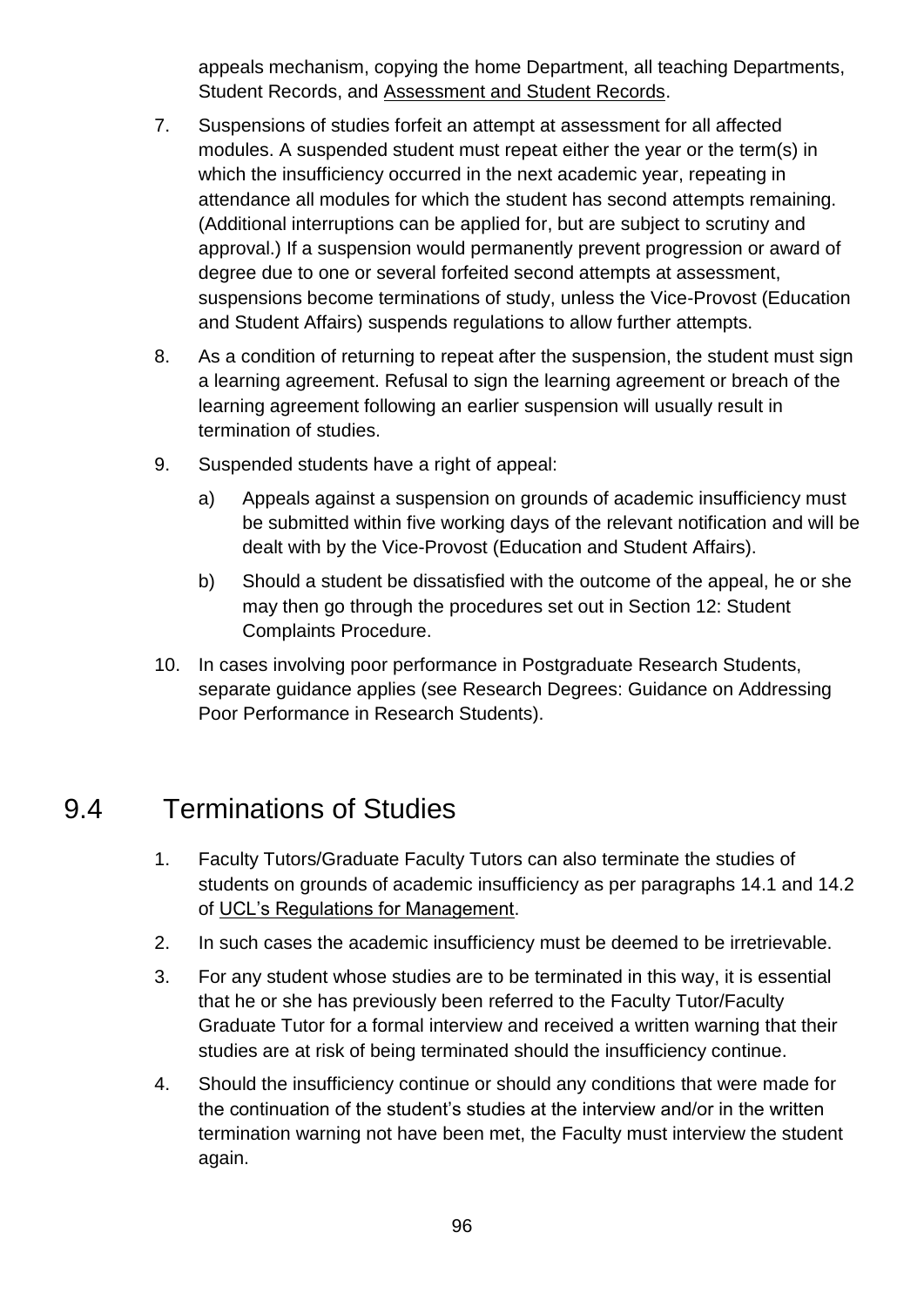- 5. If the termination of studies is confirmed, the Faculty must issue a formal written notification of the termination of studies and the reasons for it, including a reference to the appeals procedure.
- 6. Students have a right of appeal:
	- a) Appeals against a termination of studies on grounds of irretrievable academic insufficiency must be submitted within fifteen working days of the relevant notification and will be dealt with by the Vice-Provost (Education and Student Affairs).
	- b) Should a student be dissatisfied with the outcome of the appeal, he or she may then go through the procedures set out in Section 12: Student Complaints Procedure.

# 9.5 Suspension and Termination of Studies for Non-Attendance at Mandatory Faculty Interviews

- 1. Faculty Tutors and Faculty Graduate Tutors can summon students in their Faculty to mandatory Faculty interviews, requiring the student either to attend the interview at a set date and time or to make and keep an appointment by a set deadline.
- 2. If a student fails to do so, he or she will be written to by the Faculty Tutor or Faculty Graduate Tutor with a suspension warning, informing the student that failure to make and/or attend an alternative appointment by a set deadline will result in a suspension of studies.
- 3. If a student fails to make or attend the alternative appointment, the Faculty must send the student a formal letter confirming the suspension of studies and issuing a termination warning. The student must be informed that failure to make and/or attend a final appointment by a set deadline will result in a permanent termination of studies.
- 4. If a student fails to make or attend the final appointment, the Faculty must send the student a formal letter confirming the termination of studies and informing the student of the right to appeal.
- 5. Students have a right of appeal against a suspension or termination of studies for non-attendance at mandatory Faculty interviews:
	- a) Appeals must be submitted within five working days of the relevant notification and will be dealt with by the Vice-Provost (Education and Student Affairs).
	- b) Should a student be dissatisfied with the outcome of the appeal, he or she may then go through the procedures set out in Section 12: Student Complaints Procedure.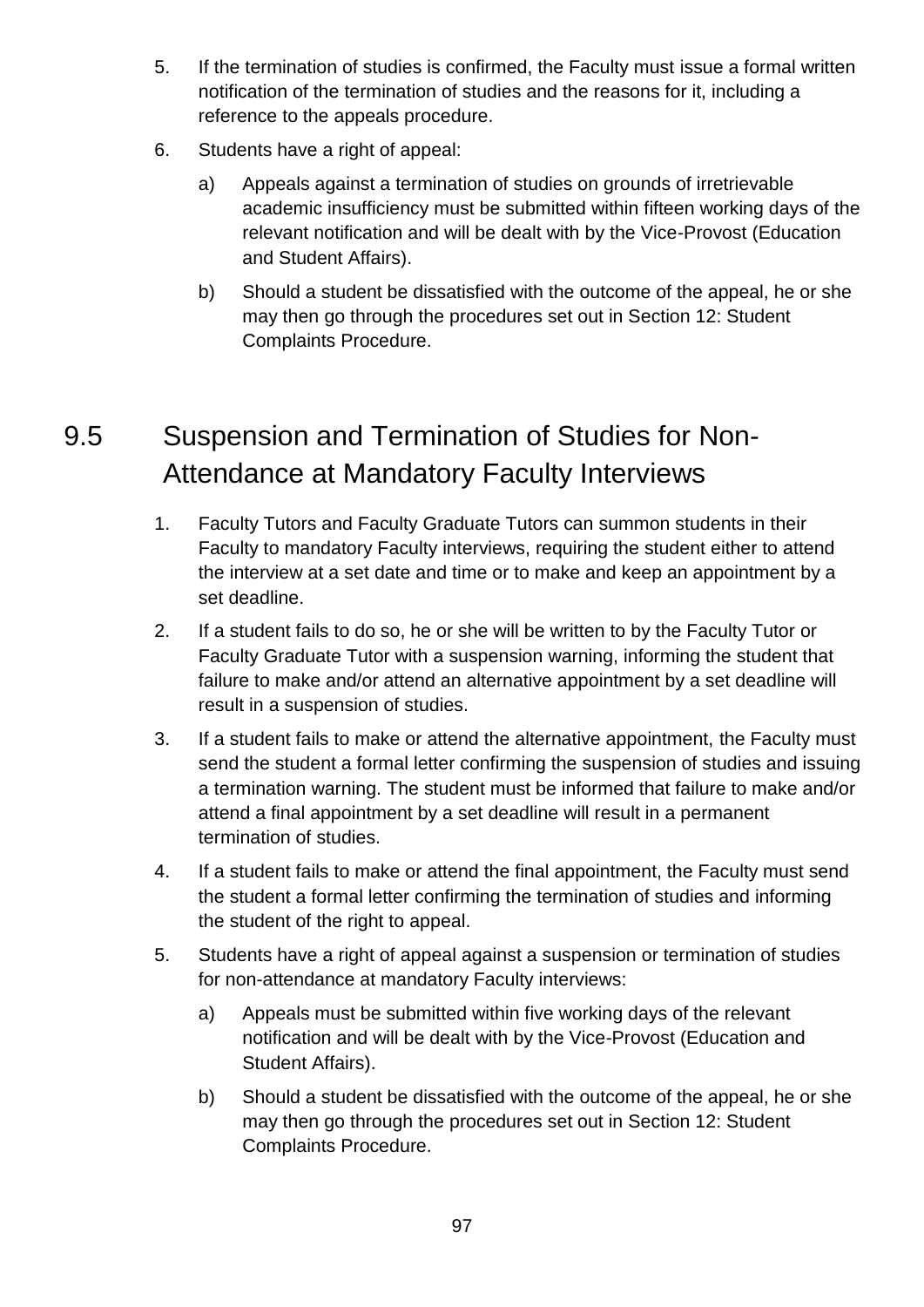# 10 Support to Study and Fitness to Study

# 10.1 Support to Study Policy

- 1. UCL is committed to maintaining high standards of performance for its students in terms of teaching, learning and assessment and to ensuring that the quality of its awards is not undermined or compromised.
- 2. UCL is also committed to supporting its students' academic abilities as well as their wellbeing, recognising a positive approach to the management of physical and mental health issues that may affect student learning, academic achievement and the wider student experience.
- 3. UCL is mindful of its duty of care and its obligations to students under the Equality Act 2010, to make reasonable adjustments, where possible and where appropriate. It is also aware that there may be occasions where a student's physical or mental health may give rise to concerns about the student's fitness to study and capacity to engage with his/her studies and/or the appropriateness of their behaviour in relation to the UCL community as a whole.
- 4. UCL is aware of its responsibility to maintain a safe and positive environment for all students and staff but expects students to study, work and live co-operatively and in close proximity with each other as well as conduct themselves in a manner which does not impact negatively on those around them. However, UCL also has to balance the needs and rights of an individual student against the need to protect the wellbeing of fellow students and staff.
- 5. In order to assist students to meet their academic obligations and maintain the quality of its degrees, whilst at the same time supporting the students' welfare needs, UCL has a range of procedures in place including:
	- Special assessment arrangements, such as additional writing time, rest breaks and/or ergonomic aids
	- Extensions to deadlines for assessed coursework
	- Suspensions of regulations to facilitate a student's studies, although such suspensions would be considered carefully on a case by case basis, but would not automatically be approved
	- Variation of a programme of study or a module, although such variations would be considered carefully on a case by case basis, but would not automatically be approved
	- Advice and guidance from UCL professionals, including [Student](http://www.ucl.ac.uk/disability)  [Disability Services,](http://www.ucl.ac.uk/disability) [Student Psychological Services,](http://www.ucl.ac.uk/student-psychological-services/index_home/team) the [UCL Student](http://www.ucl.ac.uk/student-mediator)  [Mediator,](http://www.ucl.ac.uk/student-mediator) UCL Hall Wardens, and other resources such as the Gower Place Practice and the chaplains appointed to UCL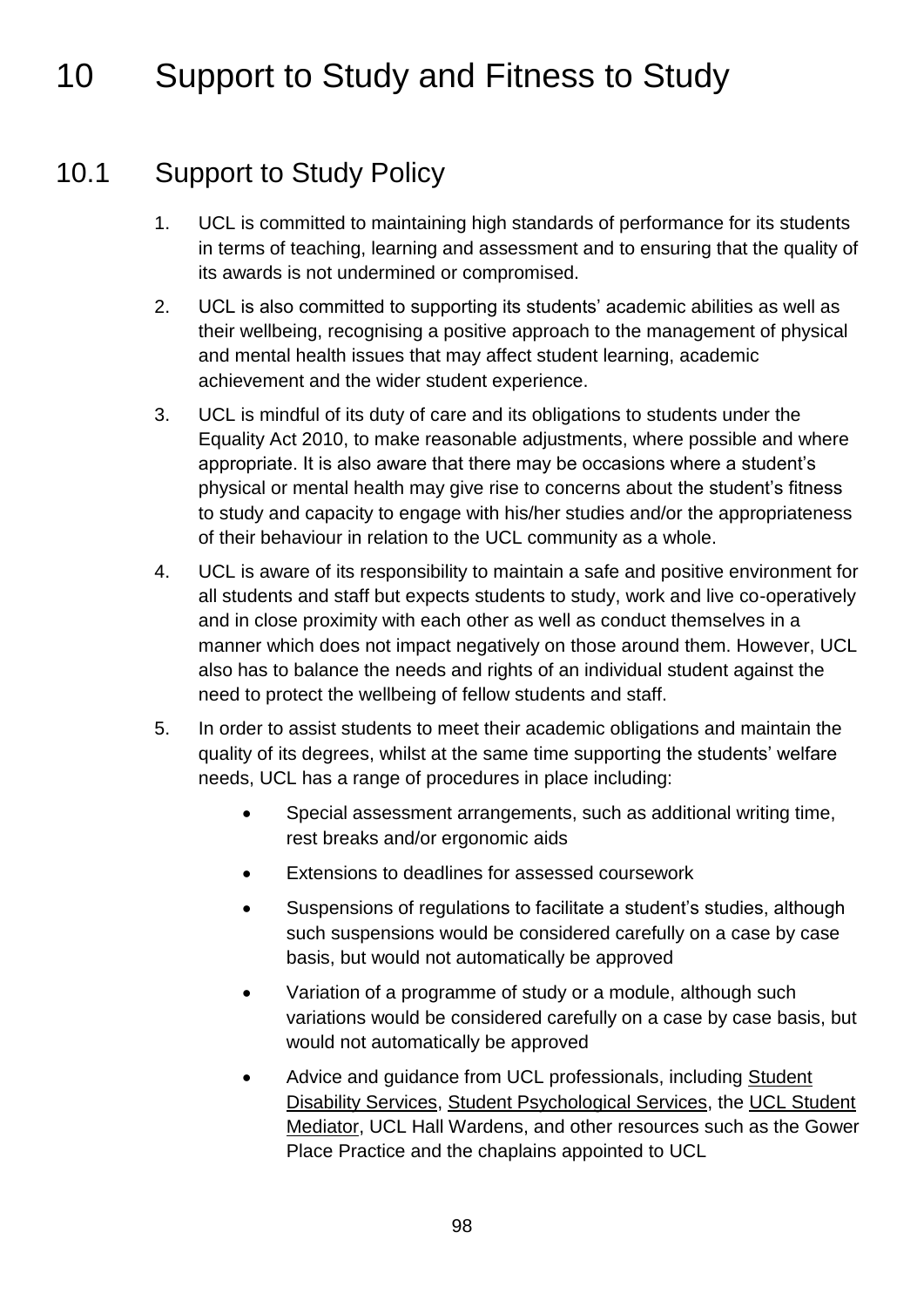- Support from academic staff, such as Faculty Tutors, Faculty Graduate Tutors, Departmental Tutors, Personal Tutors, Supervisors
- Student Learning Agreements
- Defined periods of interruption from studies or delaying the start of studies or a change of degree programme
- Student Cause for Concern referrals
- Student Support and Wellbeing welfare appointments.
- 6. Students with physical and/or mental health concerns should be encouraged to make contact with the available support services as early as possible in order to facilitate reasonable adjustments and to sustain their academic obligations and their wellbeing. Students should maintain regular engagement with the support services as recommended.
- 7. When studying away from UCL, including students on a period of study abroad, electives, placements, postgraduate research activities, students have an obligation to ensure their health and wellbeing. They should plan for their time away from UCL, seeking advice from their academic advisers and other UCL professionals, as appropriate. There may be occasions where a student may be deemed fit to study at UCL but not more remotely. In these cases, consideration would be given for a variation of the programme of study or a given module, or to a transfer from one degree programme to another.
- 8. Students, who are returning from a period of interruption or where permission has been given to delay the start of studies, may be required to provide medical information to indicate that their studies will not be detrimental to their health and their health to their studies, as well as have a welfare appointment with the Director of Student Support and Wellbeing. Students may also be required to sign up to a Student Learning Agreement.
- 9. Where a student has been unable to maintain the levels of academic engagement required and/or where UCL considers that the needs, rights, safety and security of the UCL community outweigh those of an individual student, UCL may take action in a number of ways:
	- For cases of non-attendance and academic insufficiency Section 9: Learning Agreements, Barring, Suspensions and Terminations of Study applies.
	- For straightforward cases of misconduct Section 11: Student Disciplinary Code and Procedures applies.
	- For cases of serious mental ill-health requiring early intervention the UCL Student Mental Health Policy applies.
	- For cases of MBBS students and other students in the School of Life and Medical Sciences where there is a concern of fitness to practise, the Medical School Fitness to Practise Policy applies.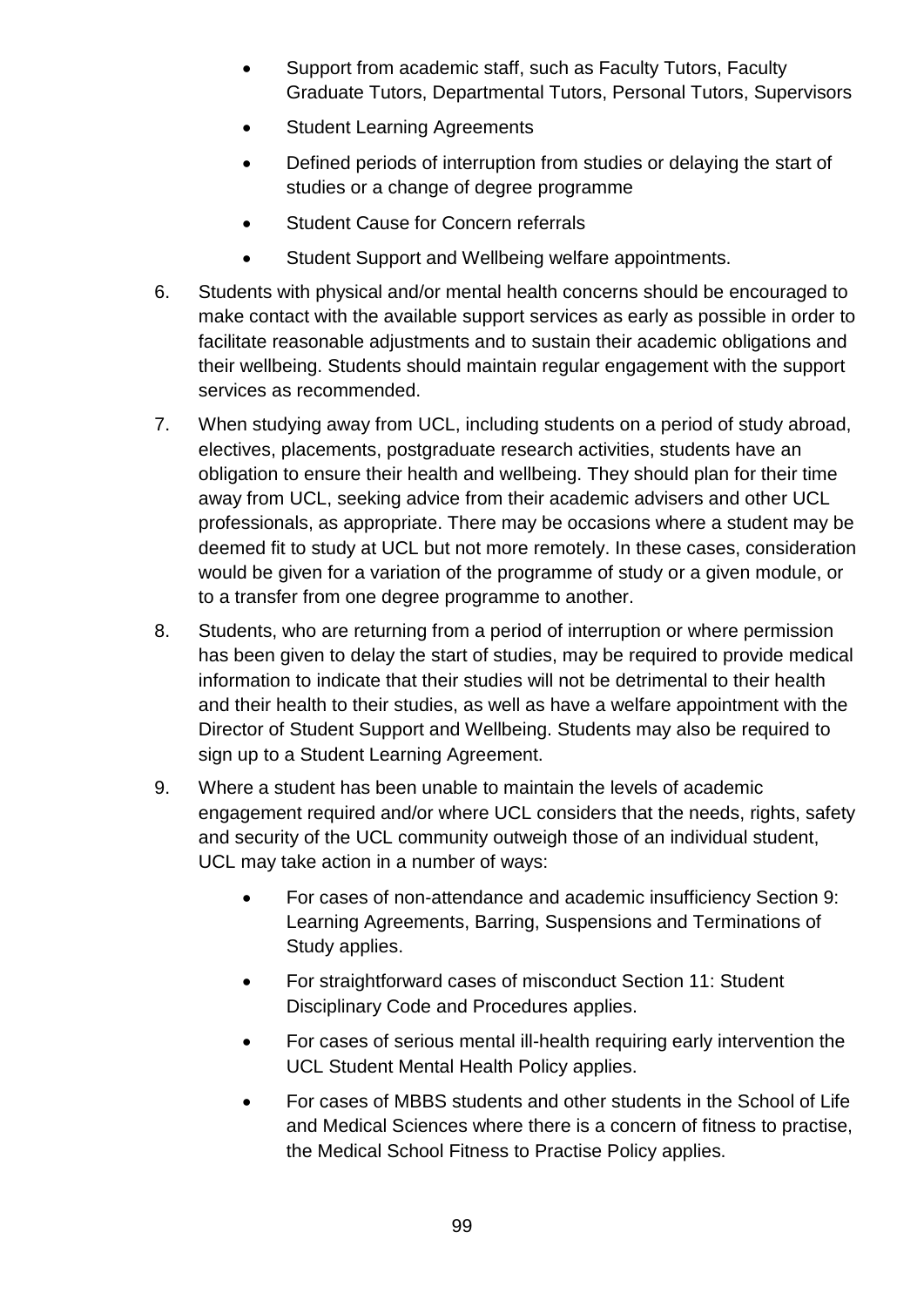- For cases where a student's health, wellbeing or behaviour is having a detrimental effect on the ability of an individual student to meet the academic requirements of study or impacting on the wellbeing of other students and staff, Section 10.2 Fitness to Study Procedure applies.
- 10. There may be instances where a student has exhibited behaviour which would normally be handled under Section 11: Student Disciplinary Code and Procedures, but this may be (or is suspected to be) the result of an underlying physical and/or mental health difficulty. Depending on the individual circumstances, this may be considered under Section 10.2 Fitness to Study Procedure.
- 11. The Support to Study Policy will be regularly reviewed by the Director of Student Support and Wellbeing.
- 12. Cases considered under Section 10.2 Fitness to Study Procedure will be monitored and reviewed on an annual basis to identify where any improvements are required in the Policy, or in the procedures of the support services offered within UCL or on which UCL draws significantly.

# 10.2 Fitness to Study Procedure

This Procedure should be read in conjunction with Section 10.1 Support for Study Policy.

### 10.2.1 Context

- 1. The UCL Fitness to Study Procedure is intended to be used where students are not able to continue or able to return to continue the level and intensity of study required in spite of reasonable adjustments having been put in place and cannot study, work and live co-operatively and in close proximity with others as well as conduct themselves in a manner which does not impact negatively on those around them. It also applies where UCL has been unable to balance the needs and rights of an individual student against the need to protect the wellbeing of fellow students and staff.
- 2. The Procedure aims to ensure that decisions about a student's ability to study are made through a supportive process, after appropriate consultation and in the best interests of the student.
- 3. The Procedure is be used in the following circumstances:
	- Where a student exhibits behaviour that would usually be dealt with as a disciplinary matter but is considered to be the result of an underlying physical and/or mental health difficulty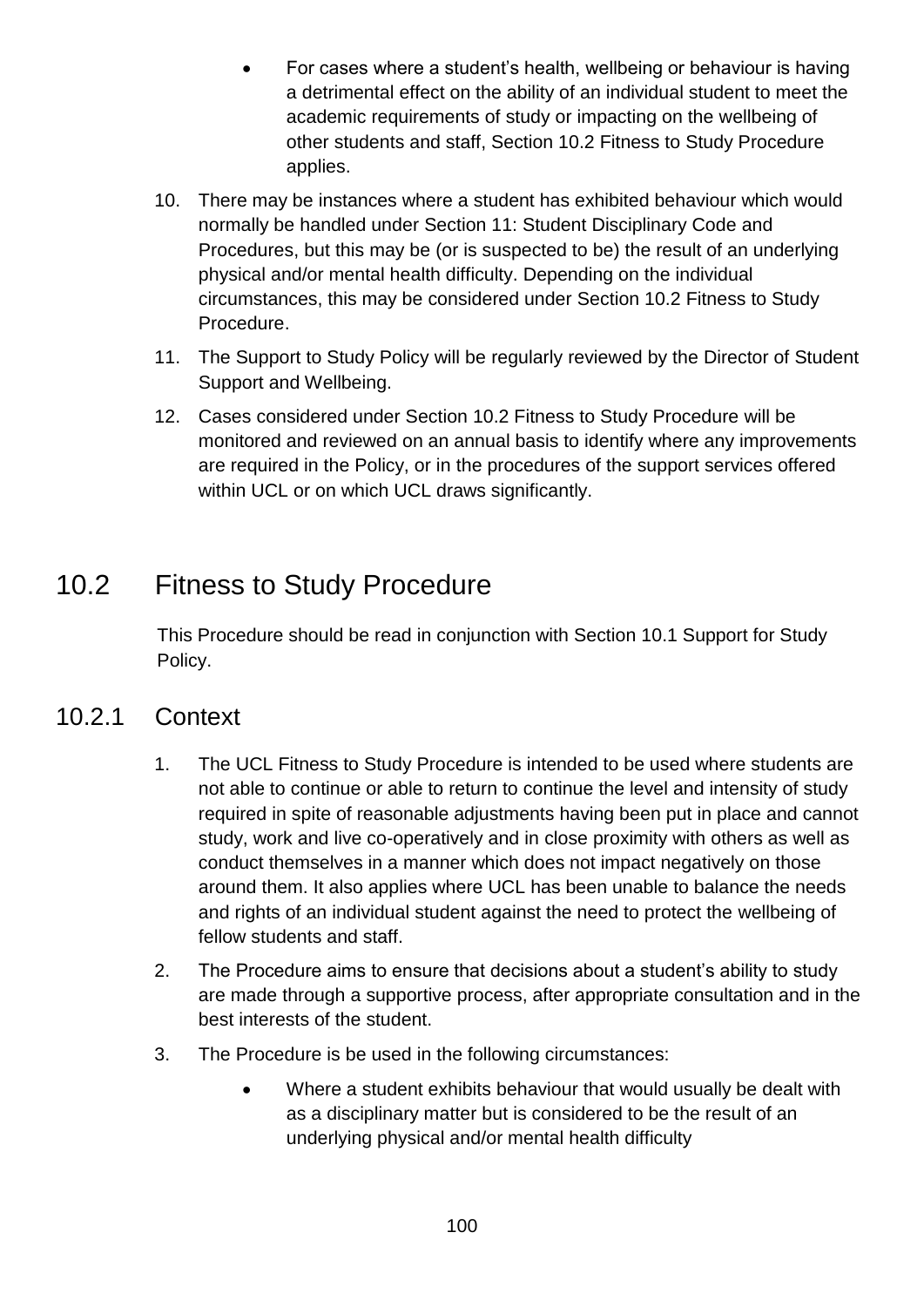- The student's attendance record, academic sufficiency and/or behaviour are not satisfactory/acceptable and this is believed to be the result of a physical and/or mental health difficulty
- The student's behaviour is at risk of affecting negatively the teaching and learning activities of fellow students and staff and/or the spirit of studying, working and living co-operatively and in close proximity with others as well as of conducting himself or herself in a manner which does impacts negatively on others
- The student's behaviour presents a serious and immediate risk to self or others and/or the University's reputation.
- 4. The Procedure is not intended to deal with (i) routine cases of non-attendance and/or academic insufficiency, which are covered elsewhere in the UCL Academic Manual or (ii) straightforward cases of misconduct handled under Section 11: Student Disciplinary Code and Procedures or (iii) cases considered under the UCL Mental Health Policy, or (iv) cases of MBBS students and other students from the School of Life and Medical Sciences where a Fitness to Practise Policy applies.

### 10.2.2 Initial Stages

1

- 1. The Director of Student Support and Wellbeing (or nominee)<sup>2</sup> will review the medical information provided by the student's qualified medical /clinical practitioners, and any other information provided, which could include reports from a student's academic advisers and other members of the UCL community, student Cause for Concern referrals, a student's relatives or other external people. They will also draw on advice from medical advisers appointed by UCL and/or other healthcare specialists.
- 2. The student will usually be required to meet with the Director of Student Support and Wellbeing or another designated role holder, with UCL's appointed medical advisers, to ensure that the student's health is not detrimental to the academic studies or the academic studies detrimental to the student's health, and to determine what adjustments, or further adjustments, if some have already been put in place, can be sought.
- 3. In reviewing the student, and having consulted healthcare specialists and all available information, the Director of Student Support and Wellbeing will discuss the student's situation with his/her academic advisers and other UCL officeholders, such as the Vice-Provost (Education and Student Affairs) and the Registrar, to determine whether any adjustments can be put in place to assist the student, or whether further information is required.

<sup>&</sup>lt;sup>2</sup>Where the Procedure refers to a role holder, it should be understood that the action may be undertaken by a nominee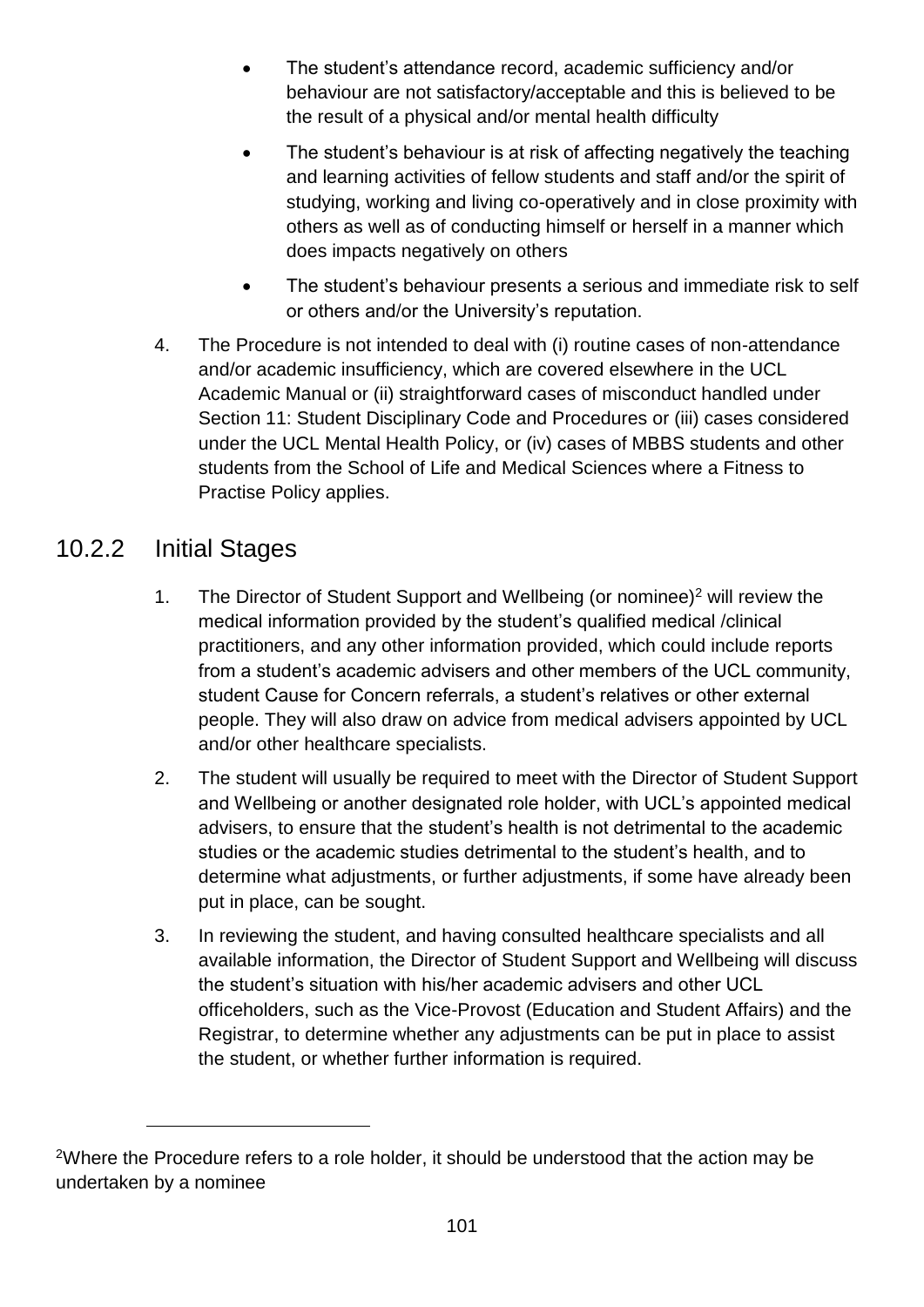- 4. Possible outcomes might include:
	- The use of a student learning agreement
	- The seeking of other adjustments, such as a suspension of regulations, through the relevant UCL authority
	- Referral to a medical practitioner, either within UCL or externally, or referral back to the student's own medical advisers or specialists
	- A further meeting with the Director of Student Support and Wellbeing or another designated role holder, with UCL's appointed medical advisers
	- Referral of the case to another UCL procedure such as Section 9: Learning Agreements, Barring, Suspensions and Terminations of Study, or Section 11: Student Disciplinary Code and Procedure, or the UCL Student Mental Health Policy
	- Referral to the [UCL Student Mediator](http://www.ucl.ac.uk/student-mediator)
	- A recommendation to interrupt studies or delay the start of studies or withdraw from UCL or seek a change of degree programme
	- A recommendation to consider the student's case under the Further Stages of this procedure.
- 5. Students will be informed in writing of the outcome within 10 working days.
- 6. A review period will be set in discussion with the student, which will include the process for monitoring the student's situation and to ensure that the student is benefiting from the arrangements made.
- 7. Where the student fails to engage with this procedure, by not providing satisfactory documentation or non-attendance at meetings or refusal to engage with any referral, UCL reserves the right to revert to the appropriate set of regulations.

### 10.2.3 Further Stages

- 1. A student will be considered under a further stage of this procedure in the following circumstances:
	- If it has not been possible to put in place further adjustments
	- If the student did not take advantage of the adjustments put in place
	- If the student's health, wellbeing or behaviour worsens or has an adverse effect on the health or wellbeing of the UCL community.
- 2. The Director of Student Support and Wellbeing will prepare a report giving the reasons why the student should be considered under the Further Stages of the procedure. This report should include a summary of the medical information as well as information on the efforts made to facilitate a student's studies. This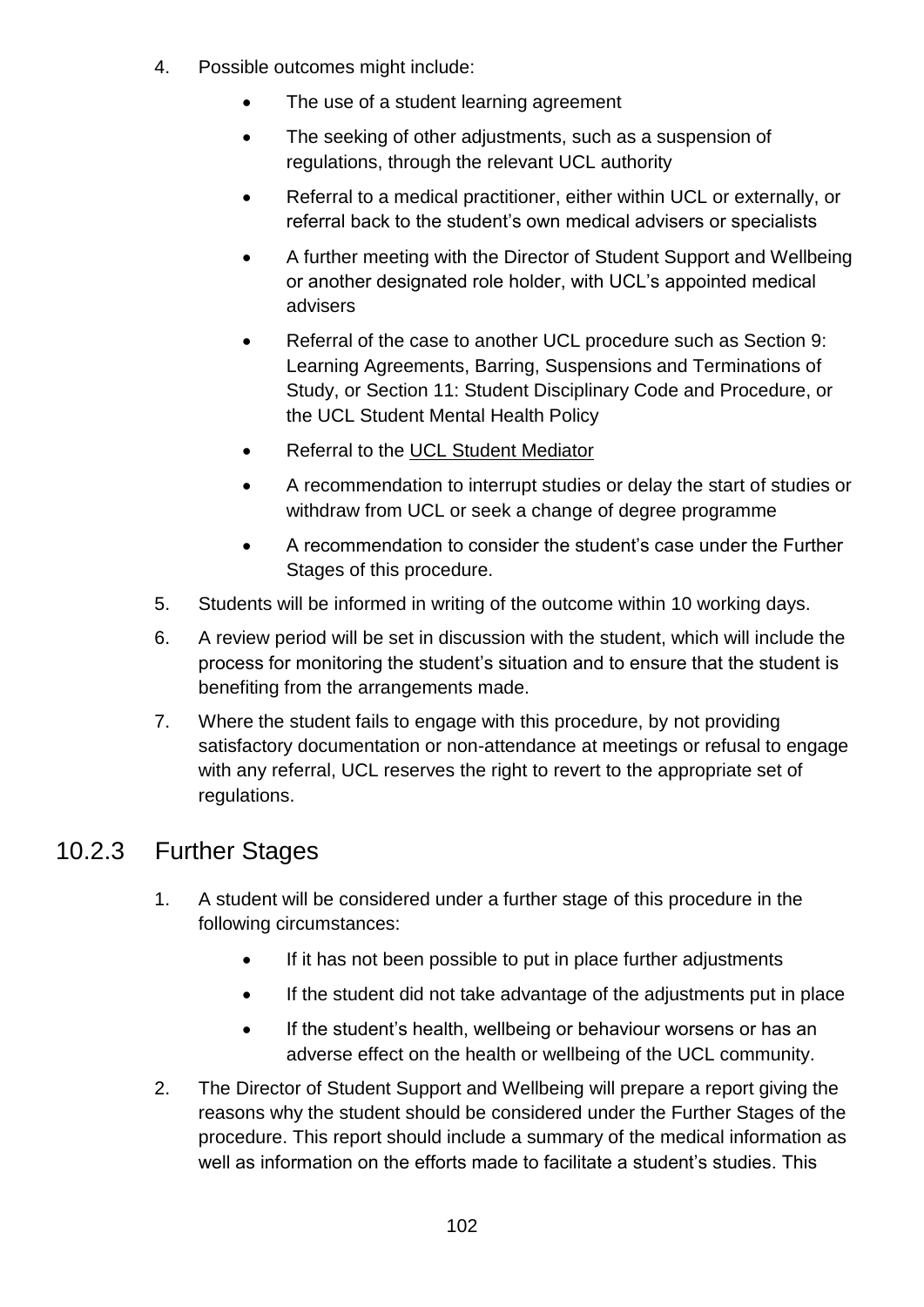report will be sent to the Registrar, who will confirm that the case should be considered by the Fitness to Study Panel.

- 3. The student will be informed whether or not the case is to be considered by the Fitness to Study Panel.
- 4. If it is determined that the case will proceed, the student will be required to attend a Fitness to Study Panel and will be given at least 10 working days' notice of the meeting. The student must be provided with any documents to be considered by the Panel. The student can submit additional documentation but this must be received 3 working days before the Panel hearing.
- 5. Students should seek advice from [UCL Union Rights and Advice](http://uclu.org/services/advice-welfare) on attending a Panel hearing and seek support for preparation of this.
- 6. The Panel will be chaired by a Faculty Tutor or a Faculty Graduate Tutor from a Faculty other than that of the student and will also comprise a medical adviser appointed by UCL, a UCL Union Sabbatical Officer, and a fourth member who will either be a Faculty Tutor or a Faculty Graduate Tutor from a Faculty other than that of the student, or the Director of Student Administration or the Deputy Registrar (Operations and Planning).
- 7. The Director of Student Support and Wellbeing will present the case to the Panel. The Faculty Tutor from the student's Faculty will also be present to provide information to the Panel as required.
- 8. The student may be accompanied by a 'friend' who must be a member of staff at UCL or a student currently registered at UCL, provided that the person chosen is not legally representing the student nor a member of the Panel. If the student wishes to be accompanied by someone who does not meet this requirement, permission should be sought from the Chair of the Panel. The Chair of the Panel has the right to accept or refuse the request.
- 9. The Panel can invite others to attend the Panel in order to provide information or to witness the proceedings.
- 10. The purpose of the Panel is to:
	- Review the documentation and any oral statements made at the Panel hearing
	- Consider the views of the student
	- Agree the most appropriate way to proceed
	- Ensure that the student is aware of UCL's concerns and the impact of the student's situation either on their own health, wellbeing and behaviours or those of other members of the UCL community
	- Recommend a decision.
- 11. The student, the student's friend, the Director of Student Support and Wellbeing, and the student's Faculty Tutor can be present while the Panel receives the evidence and hears the case, but they must all withdraw when the Panel deliberates and considers its decision.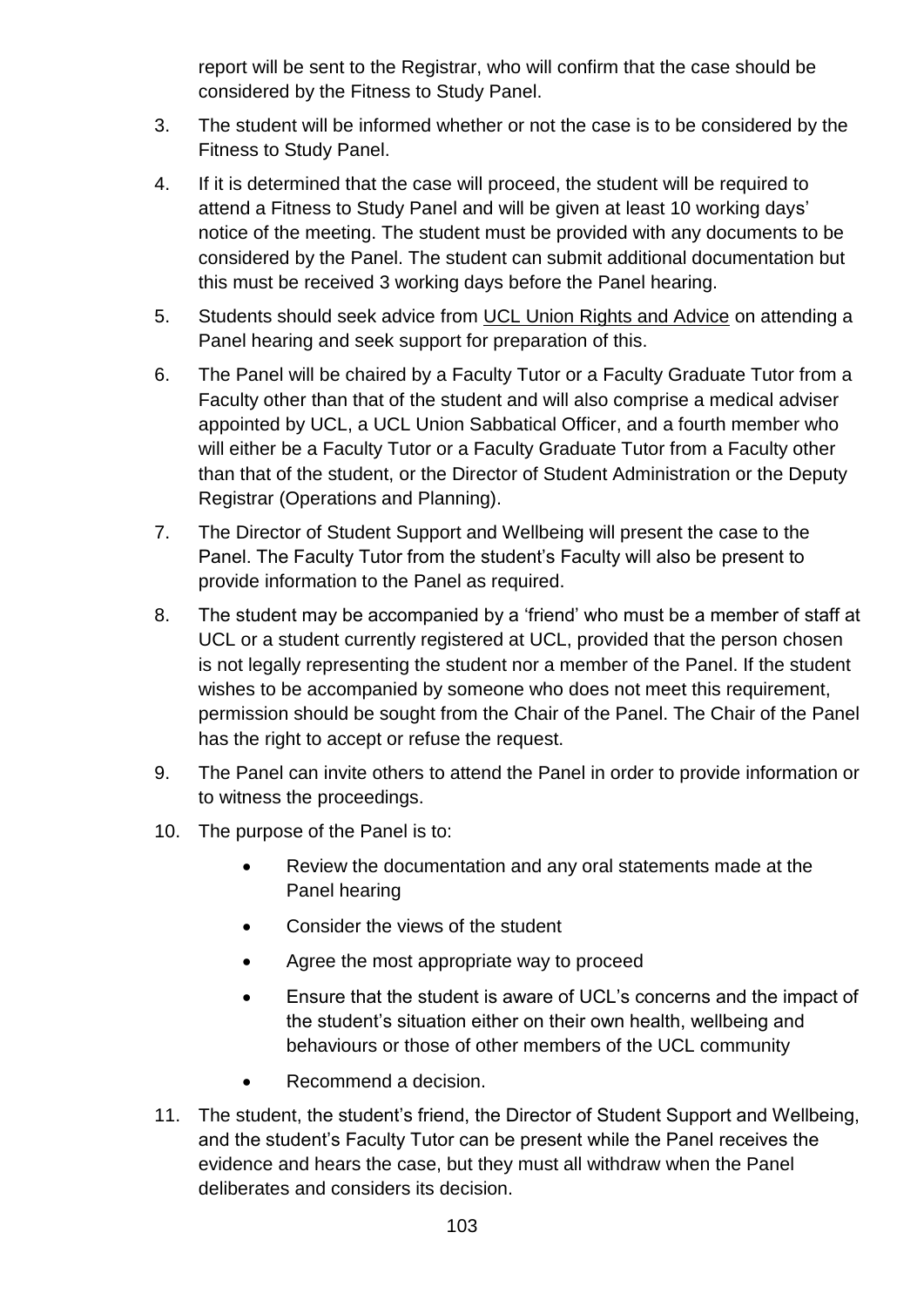- 12. Where the student fails to engage with this procedure, by not providing satisfactory documentation or not attending the Panel hearing, the Panel can continue in the student's absence. Any lack of engagement of the student should not be construed against them.
- 13. The decisions open to the Panel are as follows:
	- a) That no decision can be made pending further information within a specified period of time, at which point the Panel would have to reconsider its recommended outcome. The Panel can recommend whether the student can remain in registration or not during this time period;
	- b) That the student can continue in registration but additional measures need to be taken or further adjustments sought;
	- c) That the student can continue in registration but the academic requirements can be adjusted;
	- d) That the student must interrupt their studies, or remain on interruption, for a specified period of time, with requirements for the student's return being specified, if required;
	- e) That a recommendation is made that the student must withdraw from UCL, indicating whether reapplication at a future date is allowable or not.
- 14. In the case of 13c), d) and e), this should be a recommendation to the Provost.
- 15. The student should be informed of the decision in writing within 10 working days of the Panel.

### 10.2.4 Appeal

1. The student has the right to appeal through the procedures set out in Section 12: Student Complaints Procedure.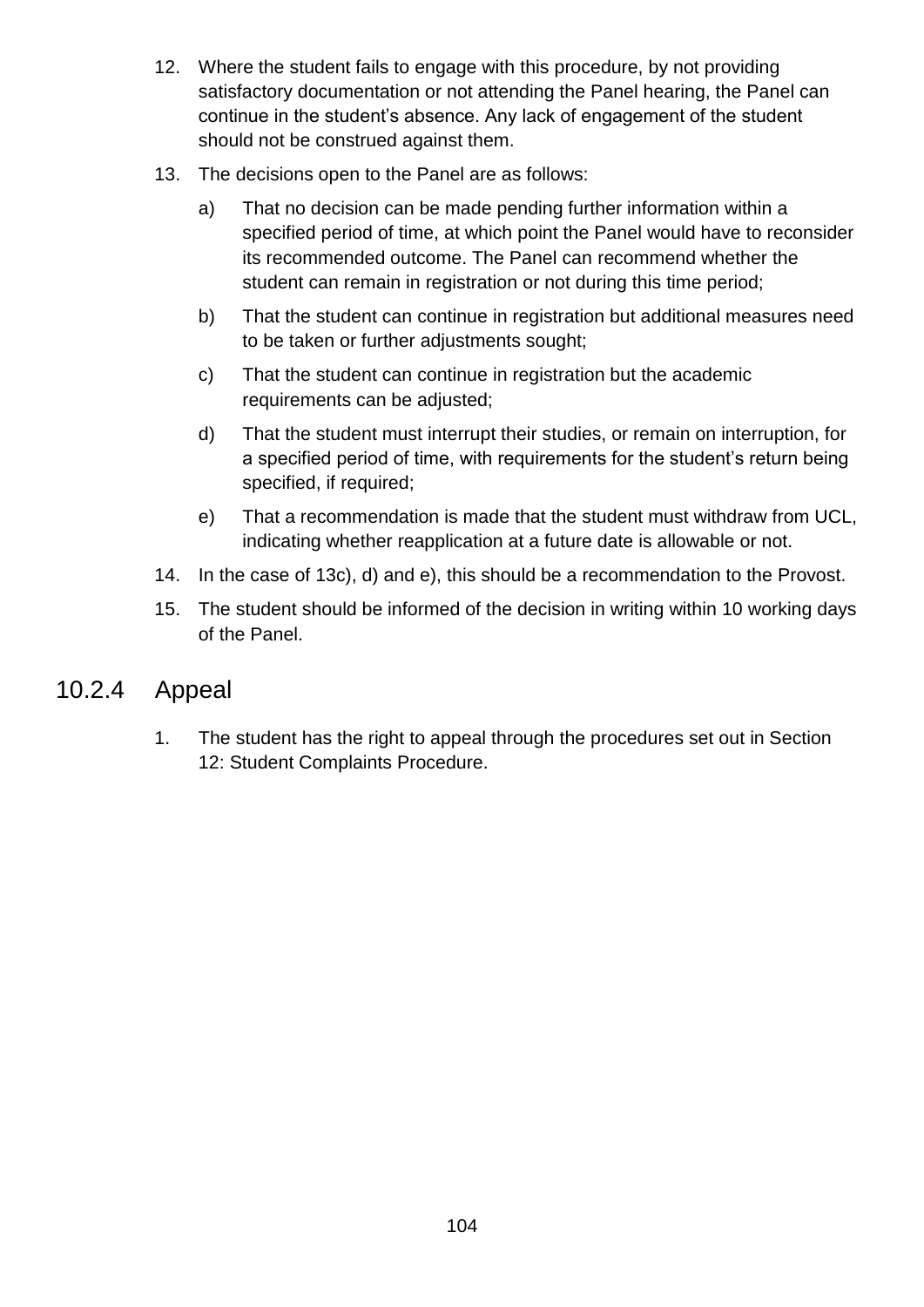# <span id="page-104-0"></span>11 Student Disciplinary Code and Procedure

UCL is a community and as members of this community students are expected to adhere to UCL's rules and regulations, to show respect for persons and property, and to behave in a way that does not interfere with the normal operations of UCL. Where there is reason to believe that rules and regulations have been broken, and/or when the behaviour of a student falls below the expected standards, as outlined below, the Disciplinary Code and Procedure will be instigated.

## 11.1 Section 1: Disciplinary Code

- 1. UCL Statute 13 (Jurisdiction over Students) provides as follows:
	- (1) The Council shall be responsible for maintaining good order within the College and its precincts and other buildings and premises owned or occupied by the College and shall have disciplinary powers over the conduct of Students of the College which the Council considers to affect the interests of the College, its Staff or Students.
	- (2) The Council, on the advice of the Academic Board, and after consulting the Students' Union, shall approve a Disciplinary Code and Disciplinary Procedure and determine procedures, including a student complaints and appeals procedure, which shall be published and made available to all Students of the College. The Procedure shall provide for the arrangements governing the hearing of a case of disciplinary action against a Student and of an appeal to the Discipline Review Body prescribed in (3).
	- (3) There shall be a Discipline Review Body to which an appeal shall lie in cases where the punishment imposed by the College is expulsion from the College and its precincts and other buildings and premises owned or occupied by the College, or temporary exclusion for more than four weeks.
- 2. The Provost has the following disciplinary powers under UCL Statute 11:
	- (3) The Provost shall have power, in accordance with Regulations made by the Council on the advice of the Academic Board, to suspend a Student from any or all of his or her studies in the College and to exclude a Student from the College and its precincts and other buildings and premises owned or occupied by the College. In the case of suspension or exclusion for reasons other than academic insufficiency the Provost shall report such suspension or exclusion to the Academic Board and to the Council and shall ensure that appropriate action is taken forthwith under disciplinary or other appropriate procedure.
	- (4) The Provost shall have power to delegate any or all of the powers conferred by [paragraph (3)] of this Statute (as above) to such Officer of the College or persons or bodies as he/she may think fit.

#### **Delegation by the Provost**

3. In accordance with Statute 11(4), the Provost has delegated her/his powers underStatute 11(3) to the Registrar.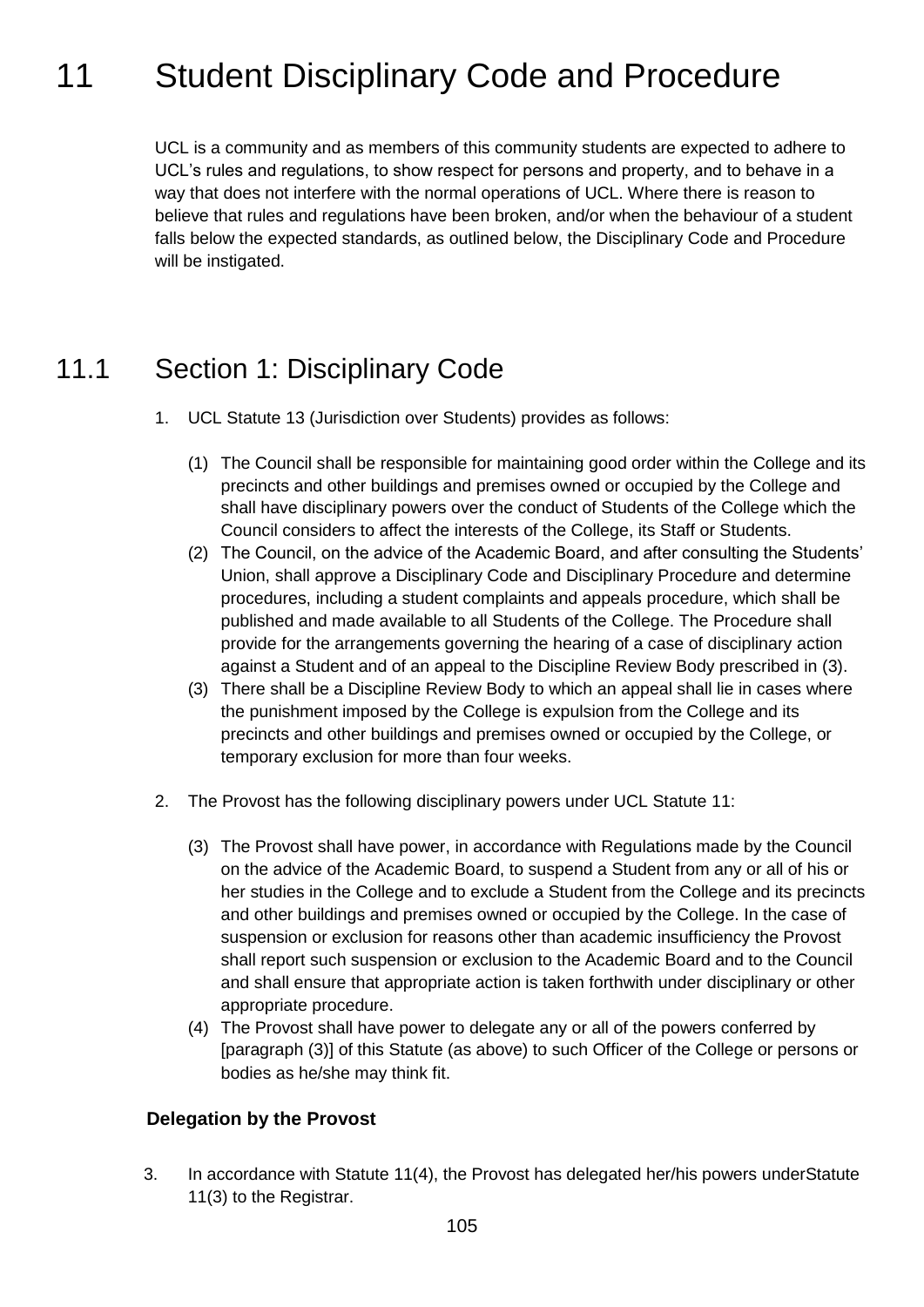# 11.2 Section 2: Jurisdiction and General Principles

### **(a) Jurisdiction**

- 4. The Disciplinary Code applies to all registered students of UCL.
- 5. The jurisdiction of this Code will extend, where appropriate, beyond UCL's precinctsand will cover, for example, the conduct of students attending another institution or a work placement in the United Kingdom or abroad, or taking part in approved field trips or other authorised external activities.

### **(b) Relationship and interface with other UCL policies and procedures**

- 6. This Code relates to matters of non-academic misconduct and any action taken under this Code automatically supersedes any disciplinary action being taken under other rules or regulations of UCL.
- 7. Where the alleged misconduct relates to an academic matter, it should be referred for action in accordance with UCL's Academic Regulations.
- 8. Where the alleged misconduct relates to research misconduct, it should be referred for action in accordance with UCL's Research Misconduct Procedure.
- 9. Where the alleged misconduct relates to harassment, bullying and/or intimidation then it should be referred for action under UCL's policy on Harassment and Bullying (Students).
- 10. Students registered on programmes leading to membership of a professional body should demonstrate appropriate behaviour and standards required for entry into that profession. Alleged misconduct which may be judged to fall short of the professional codes of conduct will be considered under the relevant Fitness to Practise Procedure.
- 11. Where there is a concern that mental health, illness or disability may have directly affected behaviour and/or conduct, the Director of Student Support and Wellbeing will be consulted as to whether it would be more appropriate to consider the matter under the Support to Study Policy or the Student Mental Health Policy as an alternative to disciplinary action.
- 12. Where it is not clear how the alleged misconduct should be classified the matter will be determined by the Registrar.

#### **(c) General Principles**

- 13. Students involved in disciplinary procedures shall have the right to be accompanied to any meeting or hearing by a 'friend', who must be a UCL student or member of staff of UCL or UCLU. The role of the friend is to provide moral support during a meeting or hearing. They cannot make representations nor cross-examine witnesses and must also not be a witness.
- 14. UCL will wherever possible seek to adhere to the time limits outlined in this procedure; however, in cases where there are special circumstances which require variance from specified time limits, students will be advised of the reasons for this by the Officer handling the investigation or hearing.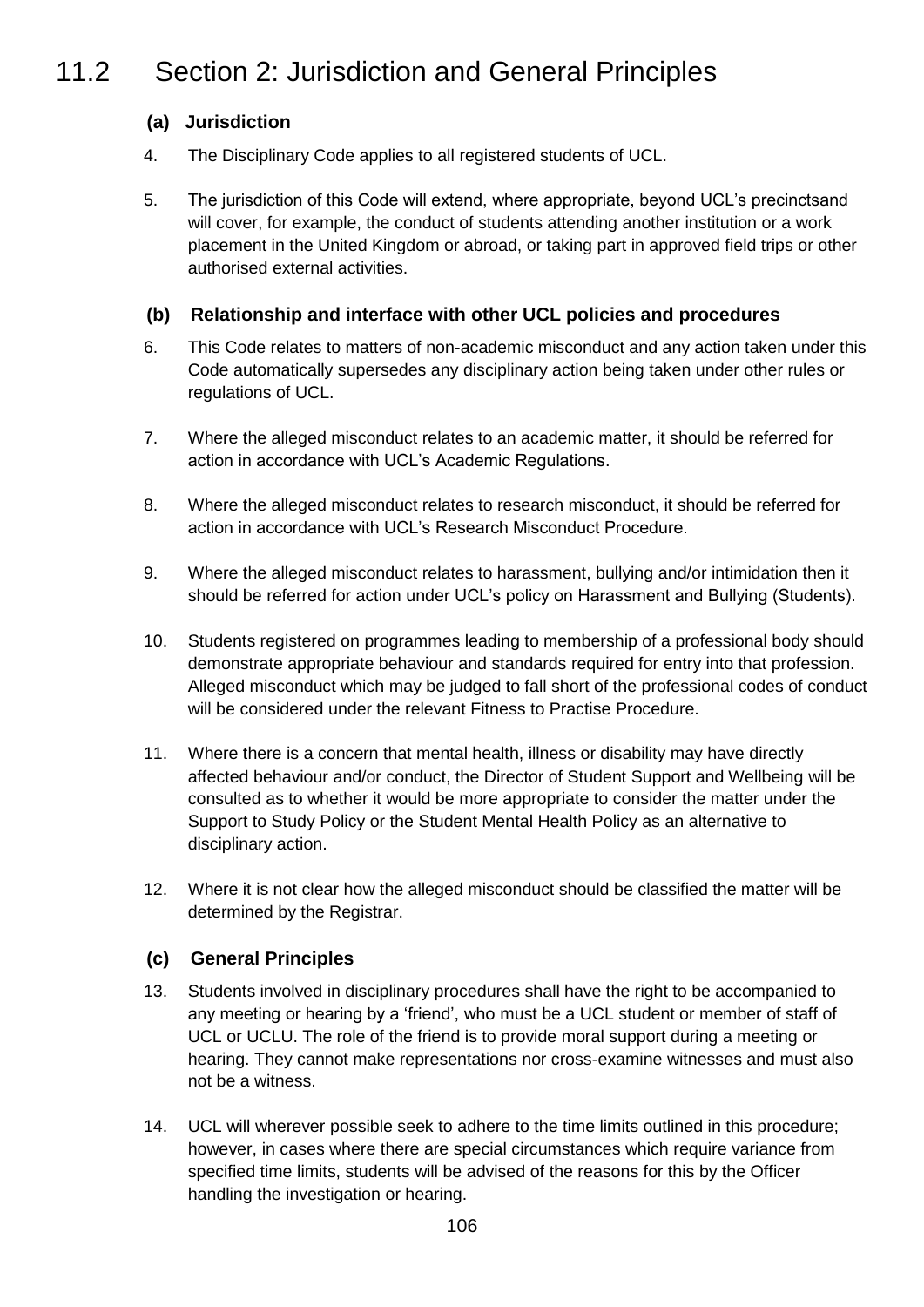- 15. Students will be given the opportunity to attend disciplinary hearings in person. UCL reserves the right, however, to proceed with any investigation or disciplinary hearing in the absence of a student, subject to the student having been properly notified of the date and time of the hearing, or in cases where criminal proceedings do not allow the student to attend in person.
- 16. UCL reserves the right not to proceed with any investigation following an allegation against the behaviour of a student if it is considered that there are insufficient grounds or evidence to do so.
- 17. During the application of this Disciplinary Code and Procedure, UCL reserves the right to adjourn any disciplinary investigation or hearing and reconvene at a later date.
- 18. The standard of proof to be adopted during the application of this Disciplinary Code and Procedure will be the balance of probability.
- 19. Where misconduct has occurred, and wherever appropriate, the intention will be to provide a corrective response in addition to any reasonable and proportionate punitive response.

### **(d) Officers responsible for disciplinary matters**

- 20. Under Regulation for Management ("Regulation" hereafter) 15.1.5 the Registrar of UCL has the responsibility for dealing with disciplinary matters referred to her/him under the authority and with the powers granted to her/him in Regulations 15.1.4 and 15.1.5. Under Regulation 15.1.5 authority to refer a matter to the Discipline Committee rests with the Registrar. The Registrar may delegate this responsibility to the Deputy Registrar and all references to the Registrar in this Code and Procedure should be understood to include also the Deputy Registrar.
- 21. The Registrar may also delegate authority for discipline in UCL Houses and Halls of Residence to Wardens of UCL Houses and Halls of Residence.
- 22. The Registrar may also delegate authority for discipline in UCL Libraries to the Director of UCL's Library Service or her/his nominee.

# 11.3 Section 3: Definition of Misconduct<sup>3</sup>

1

23. Misconduct which may be the subject of disciplinary procedures under this Code is defined as improper interference with the proper functioning or activities of UCL, or of

 $3$ Examples of 'minor' or 'major' classifications of misconduct can be found at paragraphs 25 and 26 of this Procedure.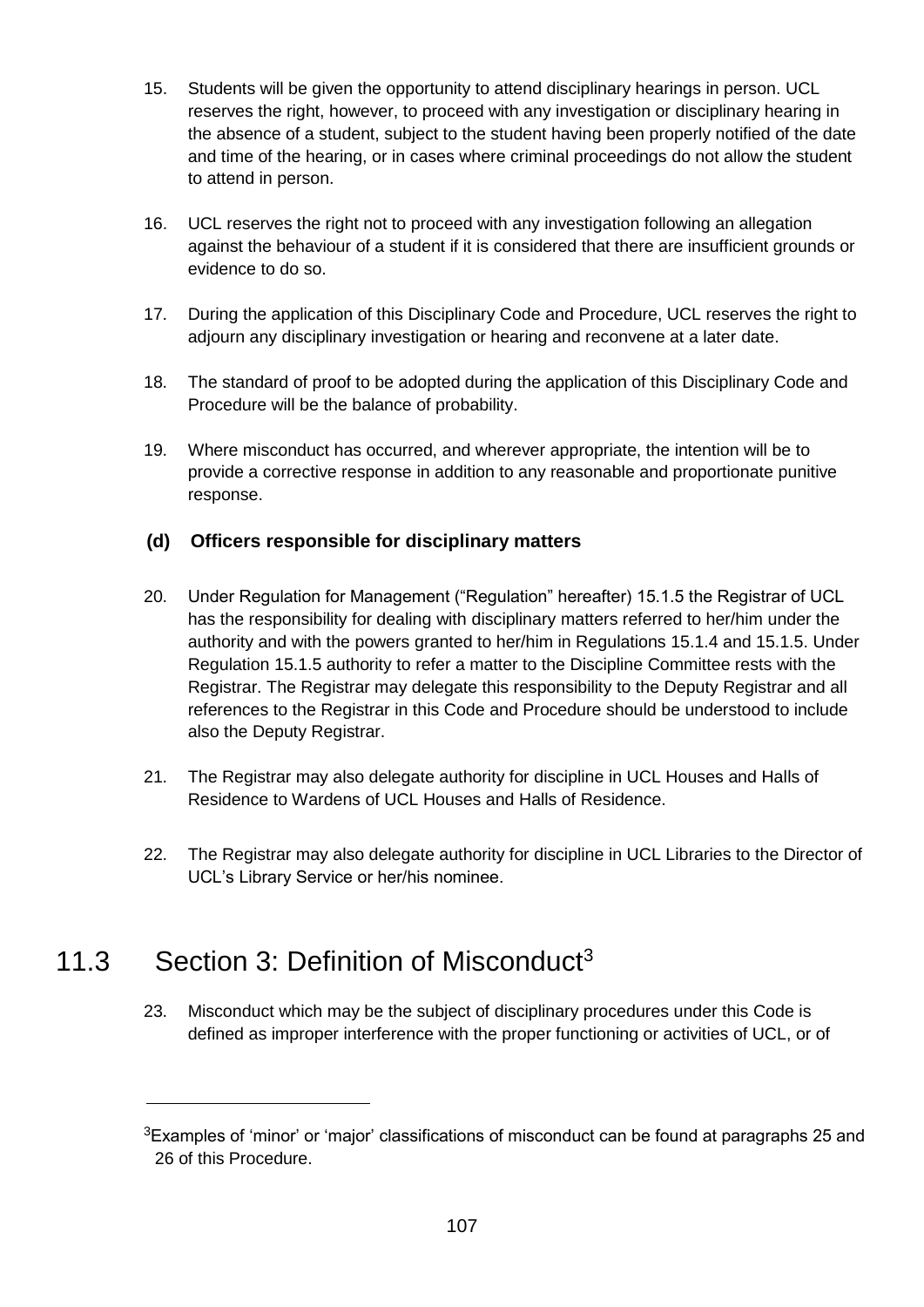those who work or study in UCL, or action which otherwise damages UCL and/or its staff or students, including, but not limited to, the following:

- (1) disruption or improper interference, whether on UCL premises or elsewhere, with the academic, administrative, sporting, social, cultural or other activities of UCL;
- (2) obstruction or improper interference on UCL premises or whilst engaged in any UCL activity with the functions, duties or activities of any student, member of staff or other employee of UCL or any authorised visitor of UCL;
- (3) violent, indecent, disorderly, threatening or offensive behaviour or language on UCL premises or whilst engaged in any UCL activity;
- (4) fraud, deceit, deception or dishonesty in relation to UCL or its staff or students;
- (5) action likely to cause injury to, or impair the safety of, either themselves or others on UCL premises or whilst engaged in any UCL activity;
- (6) sexual, racial or other kind of harassment of any student, member of staff or other employee of UCL or any authorised visitor to UCL;
- (7) breach of the provisions of UCL's Code of Practice on Freedom of Speech or of any other code or UCL rule or regulation which provides for breaches to constitute misconduct under this code;
- (8) damage to or defacement, caused intentionally or recklessly, or misappropriation of UCL property<sup>2</sup> or the property of other members of UCL and/or the UCL community, or any other property<sup>4</sup> into which the Student enters, or misappropriation of such property whilst engaged in UCL activities;
- (9) misuse or unauthorised use of UCL premises or items of property, including computer misuse;
- (10) distributing or publishing a poster, notice, sign or any publication which is offensive, intimidating, threatening, indecent or illegal, including the broadcasting and electronic distribution of such material;
- (11) conduct which constitutes a criminal offence where that conduct took place on UCL premises or
	- (a) affected or concerned other members of the UCL community or
	- (b) damages the good name of UCL or
	- (c) itself constitutes misconduct within the terms of this Code or
	- (d) is an offence of dishonesty, where the Student holds an office of responsibility in UCL, or
	- (e) involves a student registered on a programme leading to membership of a professional body and where that conduct may fall short of the professional codes of conduct such as to render the Student unfit to practise, or
	- (f) resulted in the acquisition of a criminal conviction for an offence not involving members of UCL or its premises, which may affect the safety of a member of UCL or the premises of UCL or which could bring UCL into disrepute;
- (12) failure to declare a criminal conviction to UCL, subject to the Rehabilitation of Offenders Act;
- (13) behaviour which brings UCL into disrepute;

1

(14) failure to disclose name and other relevant details to an officer or employee of UCL in circumstances where it is reasonable to require that such information be given;

<sup>4</sup>Within this document property is defined as, but not limited to: computers; software; data; web pages; equipment (e.g. audio-visual equipment; laboratory equipment; instruments; tools); books; furniture; and personal belongings of individuals.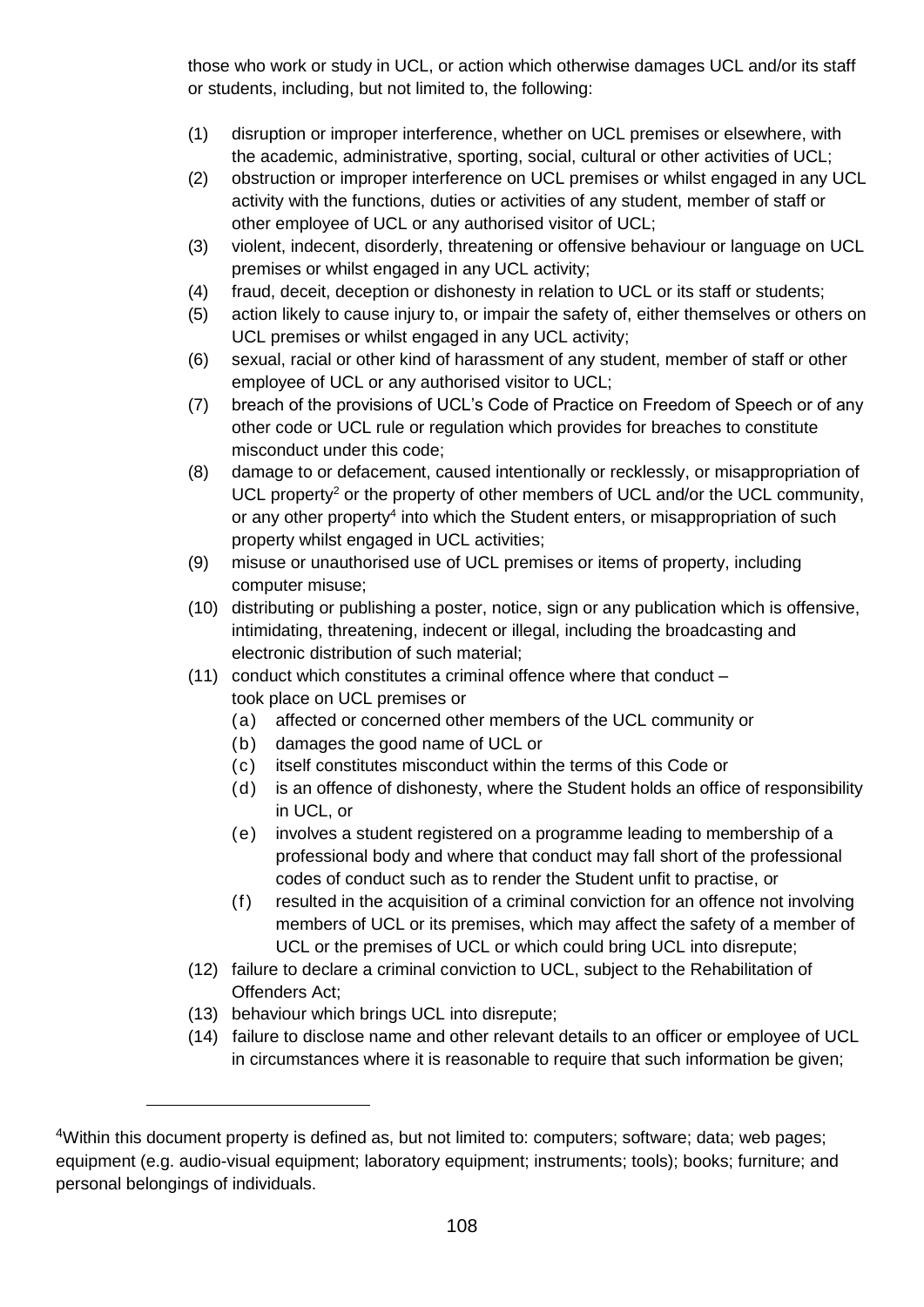- (15) failure to comply with a previously imposed penalty under this Code.
- 24. For the purpose of this Procedure, misconduct as defined at paragraph 23 above will be classified as either minor or major depending on the seriousness of the alleged misconduct. Where it is not clear whether the alleged offence should be classified as a minor or major offence the matter will be determined by the Registrar.
- 25. Examples of minor offences include but are not limited to:
	- Anti-social behaviour
	- Refusal to identify yourself to UCL staff or using false ID
	- Failure to vacate during fire alarms
	- Excessive noise
	- Misuse of the fire equipment
	- Smoking in non-designated areas
- 26. Examples of major offences include but are not limited to:
	- Possession of an offensive weapon
	- Assault
	- Threatening, offensive or indecent behaviour or language that causes distress to others
	- Harassment of any kind
	- Misappropriation of or damage to the property of any student or member of staff of UCL
	- Any action likely to cause injury or impair the safety of others
	- Use, possession, buying or selling of illegal drugs
	- Excessive use of alcohol that is likely to endanger the health and safety of others
	- A serious breach of UCL-approved Regulations

## 11.4 Section 4: Disciplinary Procedure

#### **(a) Disciplinary offences which are also subject to criminal investigation**

- 27. Where a disciplinary offence is also subject to a criminal investigation, UCL may suspend the disciplinary process until the criminal investigation and legal proceedings have been concluded. The fact that the police or other legal authorities might be unable, unwilling or not yet able to proceed will not automatically preclude UCL from instigating its own disciplinary action.
- 28. The student should be reminded that whilst criminal investigations are underway they will be obliged to keep UCL informed of any progress and/or change in status regarding their case. The Registrar will review the case on a monthly basis and will determine if any action is required during this review period.
- 29. When the criminal proceedings have concluded, the Registrar will decide whether UCL should instigate disciplinary action, taking into account the following guidance.
- 30. Where the student has been convicted of a criminal offence, UCL may seek to take action if there are outstanding matters of concern to UCL that have not been addressed. In this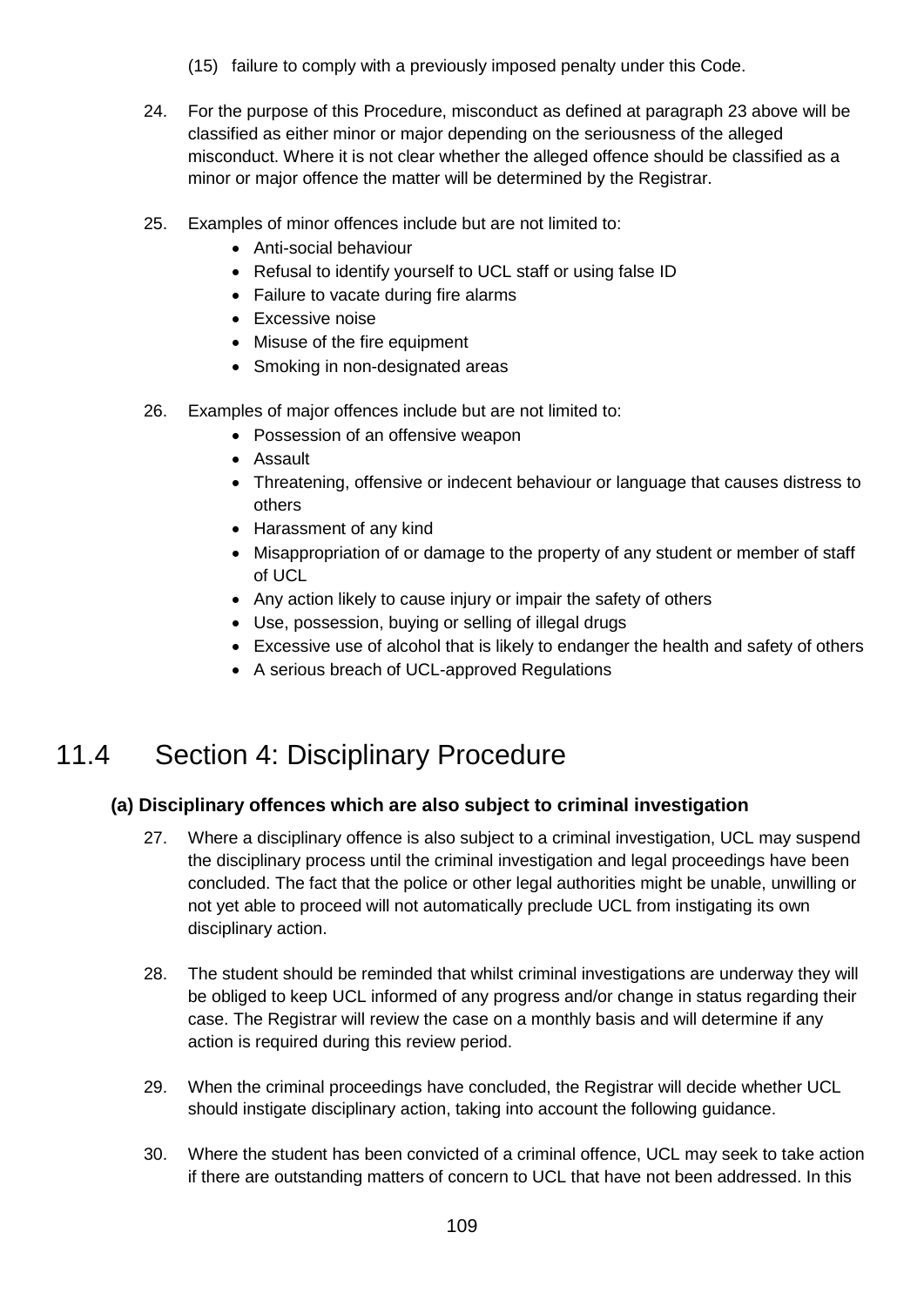case the conviction in a criminal court shall be taken as conclusive evidence that the alleged offence has occurred, and no further investigation shall be required by UCL.

- 31. Where a criminal conviction has been made, the focus of UCL disciplinary proceedings may include an assessment of the risk posed to UCL staff or students. It may also include assessment of the material impact caused by reputational damage to UCL,particularly when this impedes or interferes with the normal operations of UCL, or when it affects important relationships between UCL and key individuals, agencies and stakeholders. If disciplinary action is taken, the penalty imposed by the court shall be taken into account when determining any further penalty.
- 32. In the case of a criminal conviction, where criminal proceedings (including bail conditions, period of time spent on remand, period of time served in custody following conviction) result in a student being absent from their study for a period of less than twelve months it will normally be the case that their studies will be interrupted for this period. In such circumstances it will be the responsibility of the student to notify the Registrar regarding the date of release from custody. The Registrar will then assess whether the nature of the offence committed poses an ongoing risk to the UCL community, and whether there are any outstanding matters of concern that have notbeen addressed. In the case of either UCL may instigate disciplinary proceedings.
- 33. In the case of a criminal conviction where criminal proceedings (including bail conditions, period of time spent on remand, period of time served in custody following conviction) result in a student being absent from their study for a period in excess of twelve months, the student will be deemed withdrawn from UCL. The student may then reapply for admission to UCL, and as part of the standard admissions process will be required to declare criminal convictions to be considered prior to a decision regarding an offer of a place.
- 34. Where the student has been acquitted UCL will take into account the decision of the court. However, it may be the case that it is reasonable and within UCL's interests to pursue outstanding matters of concern to UCL that have not been addressed.
- 35. Where, following an initial investigation, a decision has been taken not to proceed to a criminal trial, this does not preclude UCL from conducting further investigations and/orinstigating disciplinary proceedings in respect of outstanding matters of concern to UCL that have not been addressed.

#### **(b) Precautionary action in advance of a disciplinary hearing**

- 36. Where the nature of the alleged disciplinary offence suggests that there may be risk to the safety of others, or where the student accused of the offence may be at risk of harm, the Registrar will undertake a risk assessment which may result in action as follows:
	- (i) They may require the student to comply with specific conditions, for example agreeing not to contact another student or students. The consequence of any breach of these conditions may result in escalation to the steps outlined below; and/or
	- (ii) The Registrar may choose to exercise the delegated authority granted in accordance with Statute 11(3) and 11(4) to suspend the student from any class or classes and/or to exclude the student from any part or all of UCL's facilities, grounds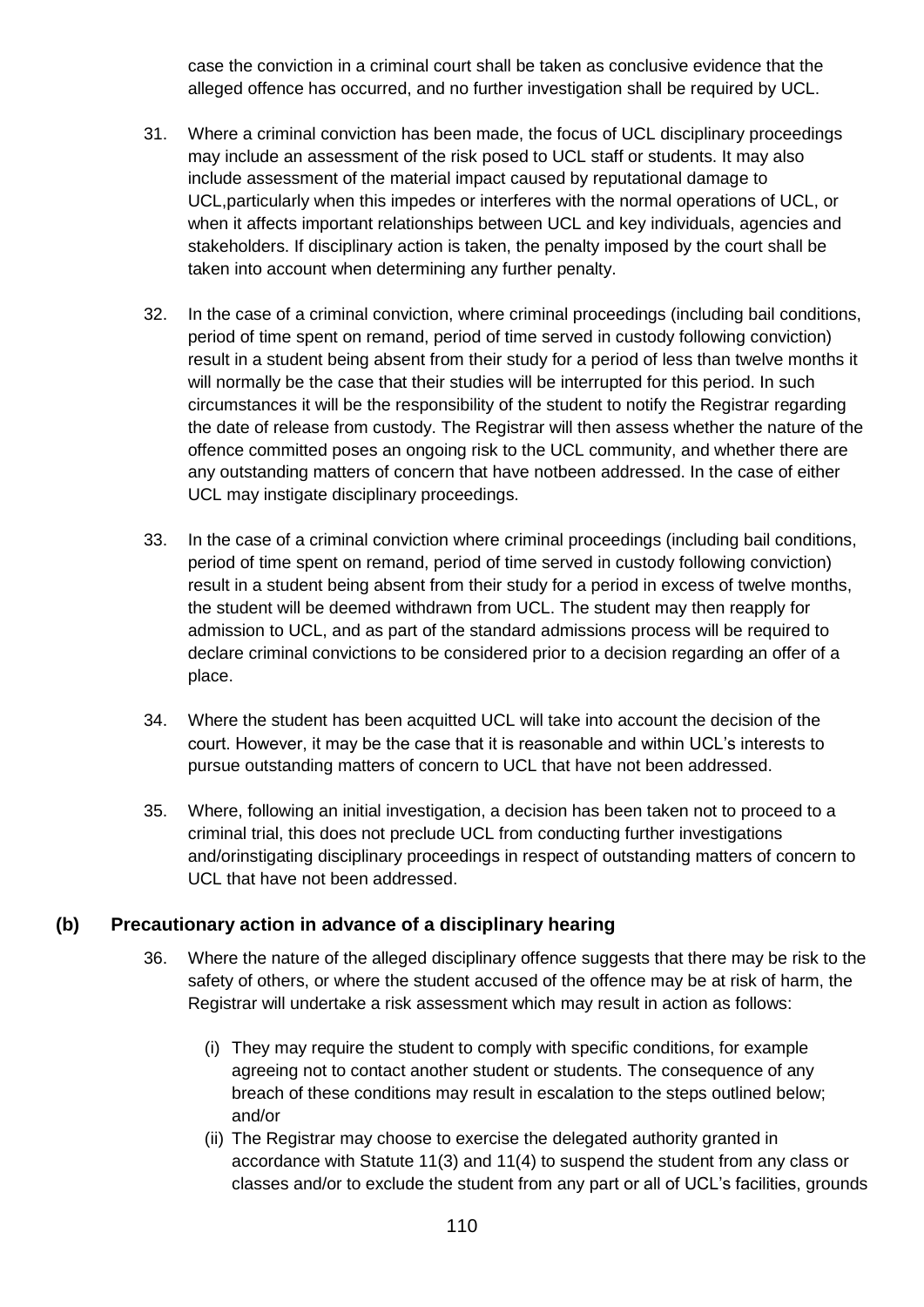and premises, until such a time as any criminal proceedings and/or UCL disciplinary proceedings have been concluded. A precautionary suspension and/or exclusion should not be regarded as a penalty and does not indicate that the student is presumed guilty of any offence.

- 37. For the purposes of this Code and Procedure suspension and exclusion are defined as follows:
	- (i) Suspension involves a total or partial prohibition on attendance at or access to UCL premises and from any participation in UCL activities for a fixed period. The terms of any suspension will be assessed and decided on a case-by-case basis.
	- (ii) Exclusion involves the withdrawal of the right of access to specified land, buildings, facilities or services of UCL for a fixed period or pending the fulfilment of certain conditions.
- 38. The decision by the Registrar to temporarily suspend and/or exclude the student from all or part of UCL, and the reasons why this action is being taken, may be communicated orally in the first instance. Where this is the case, written confirmationoutlining the reasons for this decision and notice of the right of appeal should be provided within two working days.
- 39. The student may appeal against the decision to suspend and/or exclude them from all or parts of the UCL by submitting a written request stating the reason for the appeal to the Provost within five working days of the date of issue of the notice of suspension/exclusion.
- 40. The Provost will consider the appeal and may take action as follows:
	- (i) uphold the original decision and confirm the terms of the suspension and/or exclusion;
	- (ii) uphold the original decision but reduce or restrict the terms of the suspension and/or exclusion;
	- (iii) overturn the original decision and remove the suspension and/or exclusion.
- 41. In cases where additional information presented as part of the appeal suggests thatthe level of risk is higher than previously assessed, the Provost may increase or extend the terms of the suspension and/or exclusion.
- 42. The student will be notified of the decision within ten working days of the receipt of the letter requesting an appeal.
- 43. Whilst the precautionary suspension and/or exclusion is in place, the student mayrequest a review if there is a relevant change to their circumstances. This request should be made in writing to the Provost, who will respond within ten working days of the receipt of the letter.
- 44. In accordance with Statute 11(3) all cases of suspension and exclusion for reasons other than academic insufficiency shall be reported by the Registrar to UCL's Academic Board and Council.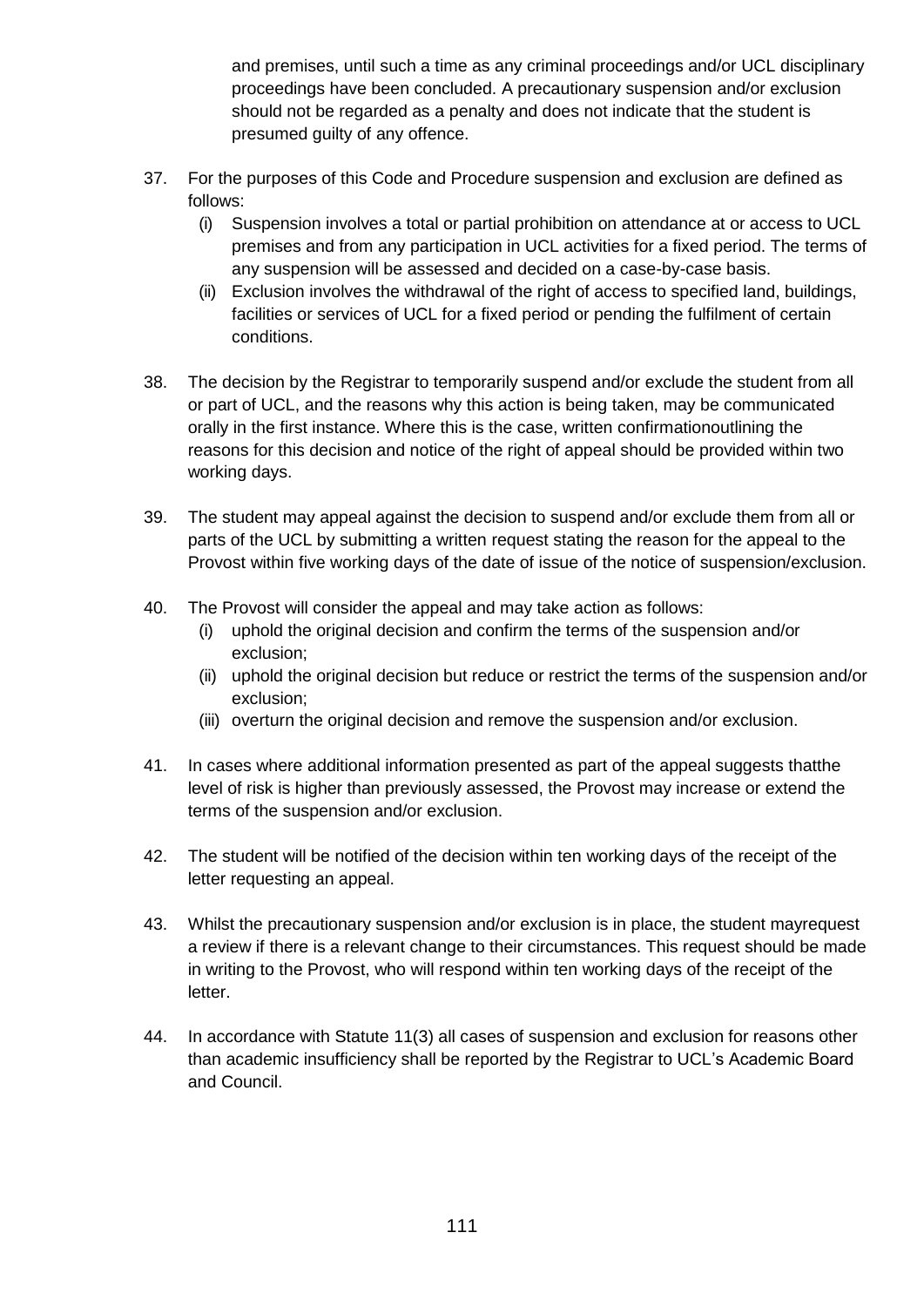## 11.5 Section 5: Minor Offences

#### **(a) Misconduct Involving a UCL House or Hall of Residence**

- 45. The Registrar may delegate to Wardens of UCL Houses or Halls of Residence power to deal with disciplinary matters within their house/hall of residence and to impose penalties up to and including any one or more of the following:
	- (i) an oral or written reprimand;
	- (ii) an order for service for a specified period to the house or hall of residence to be scheduled outside of teaching time;
	- (iii) an order for payment or compensation for damage to property;
	- (iv) withdrawal of house/hall of residence privileges e.g. no guests allowed, exclusion from bars;
	- (v) a fine of up to £100;
	- (vi) a recommendation to the Registrar that residence in UCL accommodation in future years be denied;
	- (vii) a recommendation to the Registrar that the student's misconduct be referred to the Discipline Committee and/or that UCL takes proceedings through the courts for eviction.
- 46. In a case where the Registrar decides there are grounds for eviction from a UCL House or Hall of Residence they will request that the Director of Student Accommodation initiate court proceedings and will inform the student that the matter has been referred to the Director of Student Accommodation. The case may also be referred to the Discipline Committee.
- 47. In dealing with an allegation of misconduct the Warden will interview the student. The Warden will inform the student that they may appeal to the Registrar against any penalty imposed by the Warden on the following grounds:
	- (i) that the disciplinary process was not conducted in accordance with the above procedures;
	- (ii) that new evidence has become available which was not, and which could not reasonably have been made available at the time the case was considered;
	- (iii) the penalty imposed was disproportionate to the offence.
- 48. The appeal will be considered by the Registrar by a review of the relevant paperwork and must be submitted within ten working days of the date of notification of the penalty.

#### **(b) Misconduct Involving UCL Library Services**

- 49. The Registrar may delegate to the Director of UCL Library Services (or their nominee) power to deal with disciplinary matters within UCL Library Services and to impose penalties up to and including any one or more of the following:
	- (i) an oral or written reprimand;
	- (ii) an order for service for a specified period to be scheduled outside of teaching time;
	- (iii) an order for payment or compensation for damage to property
	- (iv) withdrawal of borrowing privileges
	- (v) a fine of up to £100;
	- (vi) a recommendation to the Registrar that the Student's misconduct be referred to the Discipline Committee.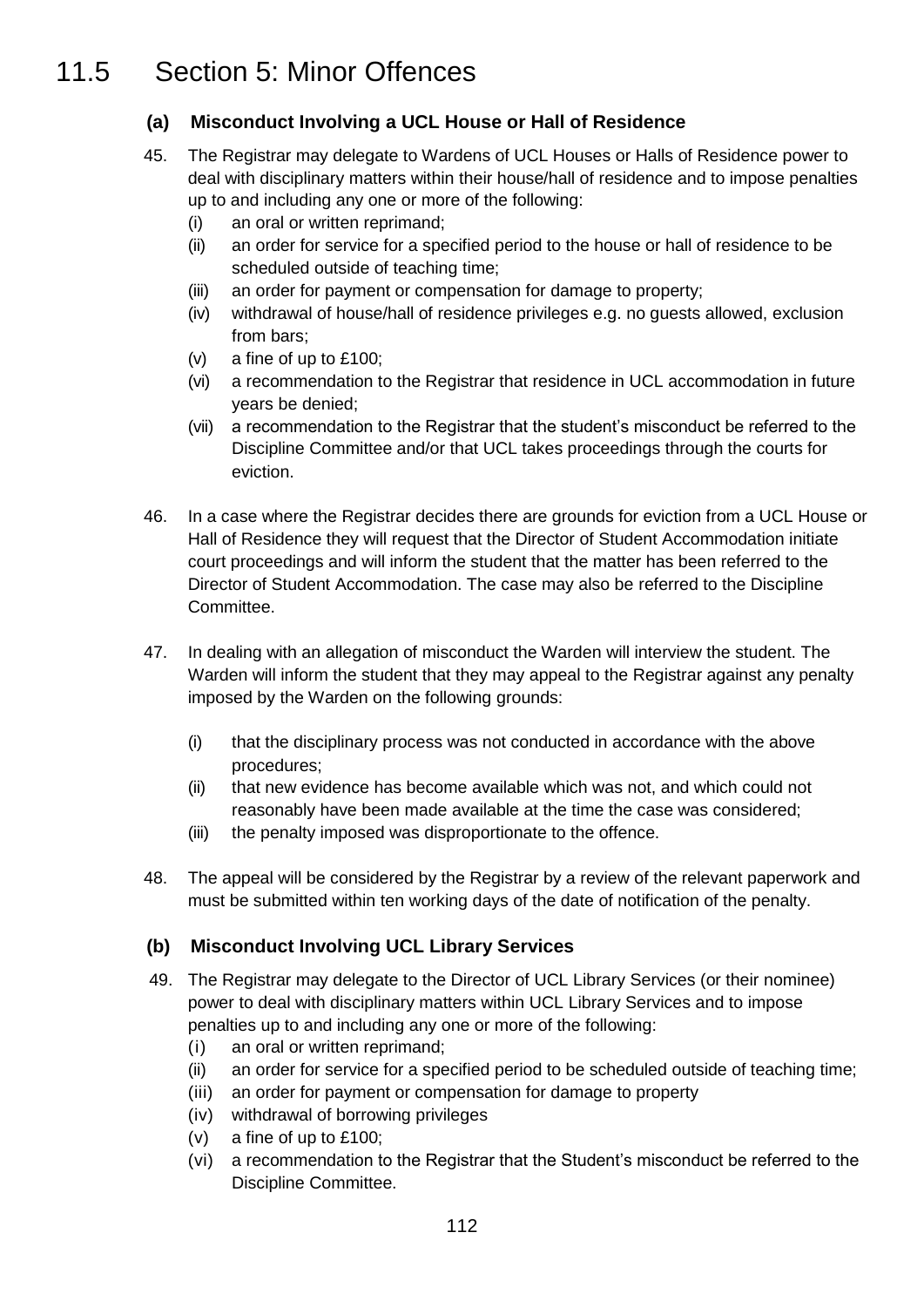- 50. In dealing with an allegation of misconduct the Director of UCL's Library Services will interview the student. The Director will inform the student that they may appeal to the Registrar against any penalty imposed by the Director on the following grounds: that the disciplinary process was not conducted in accordance with the above procedures;
	- (i) that new evidence has become available which was not, and which could not reasonably have been made available at the time the case was considered;
	- (ii) the penalty imposed was disproportionate to the offence.
- 51. The appeal will be considered by the Registrar by a review of the relevant paperwork and must be submitted within ten working days of the date of notification of the penalty.

#### **(c) Disciplinary Action taken by the Registrar**

- 52. Where the alleged offence is referred to the Registrar, the Registrar will decide upon the following course of action:
	- (i) that the complaint be dismissed;
	- (ii) that the complaint should not be the subject of further action under the Disciplinary Code, but such a ruling will not preclude informal action by way of a caution or otherwise if appropriate which may be undertaken without reference to the person submitting the complaint;
	- (iii) that the alleged offence be classified as a minor offence and is a matter for the Registrar to deal with;
	- (iv) that the alleged offence be classified as major offence and should be referred to the Discipline Committee.
- 53. At all times the Registrar will be mindful of any ongoing risk posed to students and staff relating to the alleged offence. In cases where a risk assessment suggests this may be the case, the Registrar may consult the Director of Student Support and Wellbeing (or nominee) in relation to the management of risk, and where appropriate may take precautionary action as outlined in Section 4(b). Amongst other possible actions, it may be necessary to agree a behavioural contract or a limited exclusion from a specific facility or service.
- 54. Where a complaint of misconduct has been made, and unless it is immediately dismissed, dealt with by way of informal action or referred to the Discipline Committee, the Registrar will hold a meeting with the student(s) concerned. The student(s) should receive an invitation to the meeting and should be advised of the nature of the alleged offence. Where possible this invitation should be written and should give the student(s) at least two working days' notice of the meeting. There may, however, be circumstances where an urgent meeting is required and in this case a verbal invitation with less than two days' notice will be given. Failure to attend without good cause may in itself be considered a disciplinary offence.
- 55. The student will be given an opportunity at the meeting to explain their behaviour and/or offer information in mitigation or explanation.
- 56. The Registrar will advise the student in writing of the outcome, within five working days, and will confirm the imposition of any sanction, which may include any one or more of the following:
	- (i) an oral reprimand recorded by the Registrar;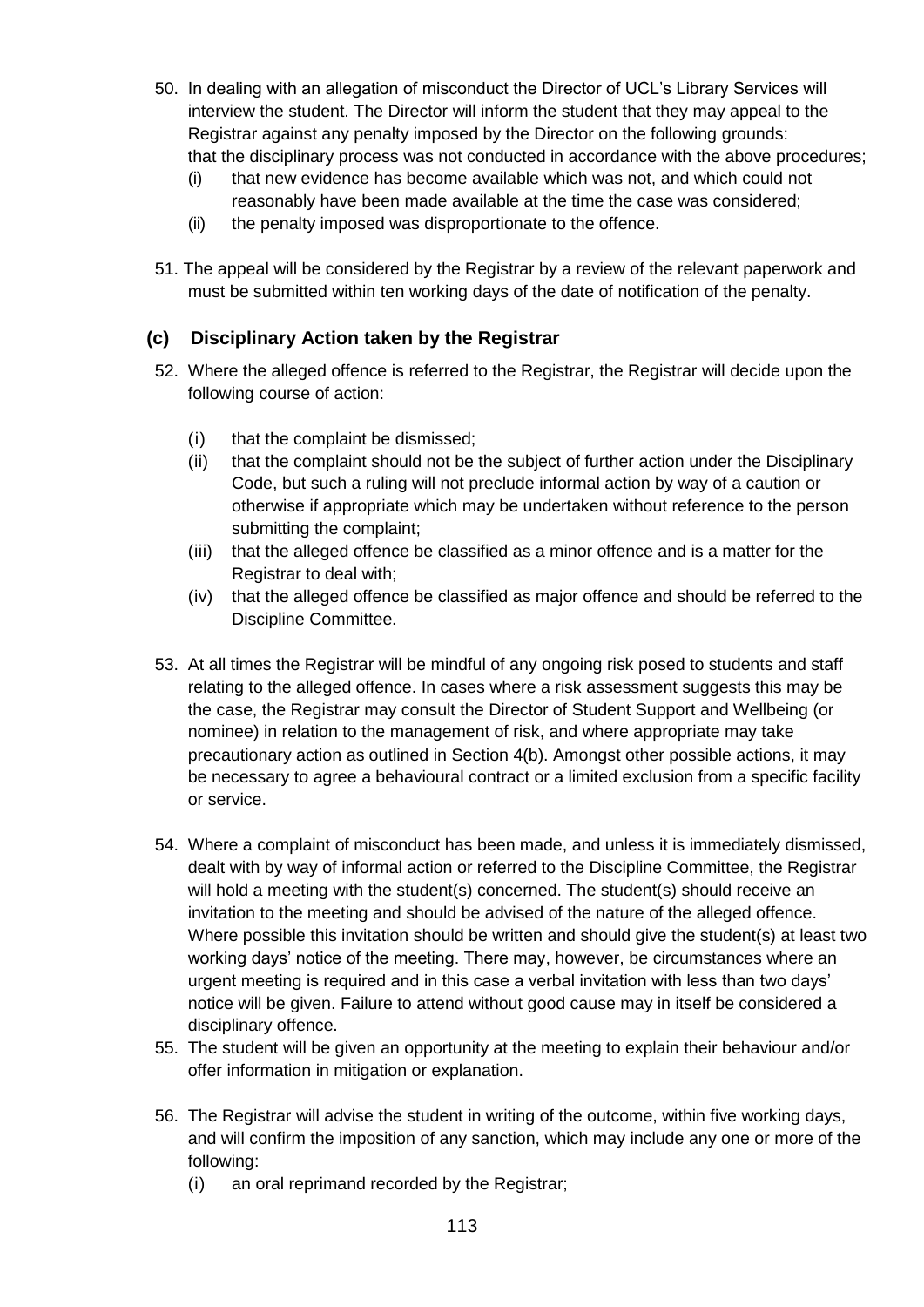- (ii) a written reprimand recorded by the Registrar;
- (iii) a written reprimand recorded on the Student's UCL file and copied to the Head of the Student's department;
- (iv) a payment of compensation for damages to person or property;
- (v) a fine of up to £300;
- (vi) an order of service to UCL for a specified period;
- (vii) require a student to enter into a 'Good Behaviour' agreement;
- (viii) exclusion from a part of parts of UCL for a specified period provided that such exclusion does not directly interfere with the student's academic work;
- (ix) imposing conditions on a student's access to UCL facilities where the student has been convicted of a criminal conviction and where such conditions are deemed necessary for the safety and security of members of UCL provided that such conditions do not directly interfere with the student's academic work. In the case where the Registrar decides there are grounds for eviction from a UCL House or hall of Residence s/he will request that the Director of Student Accommodation initiate court proceedings and will inform the student that the matter has been referred to the Director of Student Accommodation.
- 57. In the event that, after the meeting, the Registrar decides that the matter is too serious to warrant one of the penalties set out above, the Registrar may instead refer the matter to the Discipline Committee.
- 58. A student wishing to appeal against the decision of the Registrar in relation to a penalty for a disciplinary offence shall write to the Secretary of the Discipline Committee giving the grounds for the appeal within ten working days from the date ofreceipt of the letter from the Registrar imposing the penalty.
- 59. An appeal against a sanction or sanctions imposed by the Registrar may be made on one or more of the following grounds:
	- (i) that the disciplinary process was not conducted in accordance with the above procedures;
	- (ii) that new evidence has become available which was not, and which could not reasonably have been made available at the time the case was considered;
	- (iii) the penalty imposed was disproportionate to the offence.
- 60. The Discipline Committee will consider appeals under these provisions by a review of the relevant paperwork.
- 61. In determining an appeal against a decision of the Registrar the Discipline Committee may confirm, amend or dismiss the penalty imposed by the Registrar.

## 11.6 Section 6: Major Offences

- 62. Where the alleged offence is referred to the Registrar and s/he believes that it should be classified as a major offence in line with the guidance provided above, the Registrar will refer the case to the Secretary of UCL's Discipline Committee.
- 63. The membership of the Discipline Committee shall comprise the following: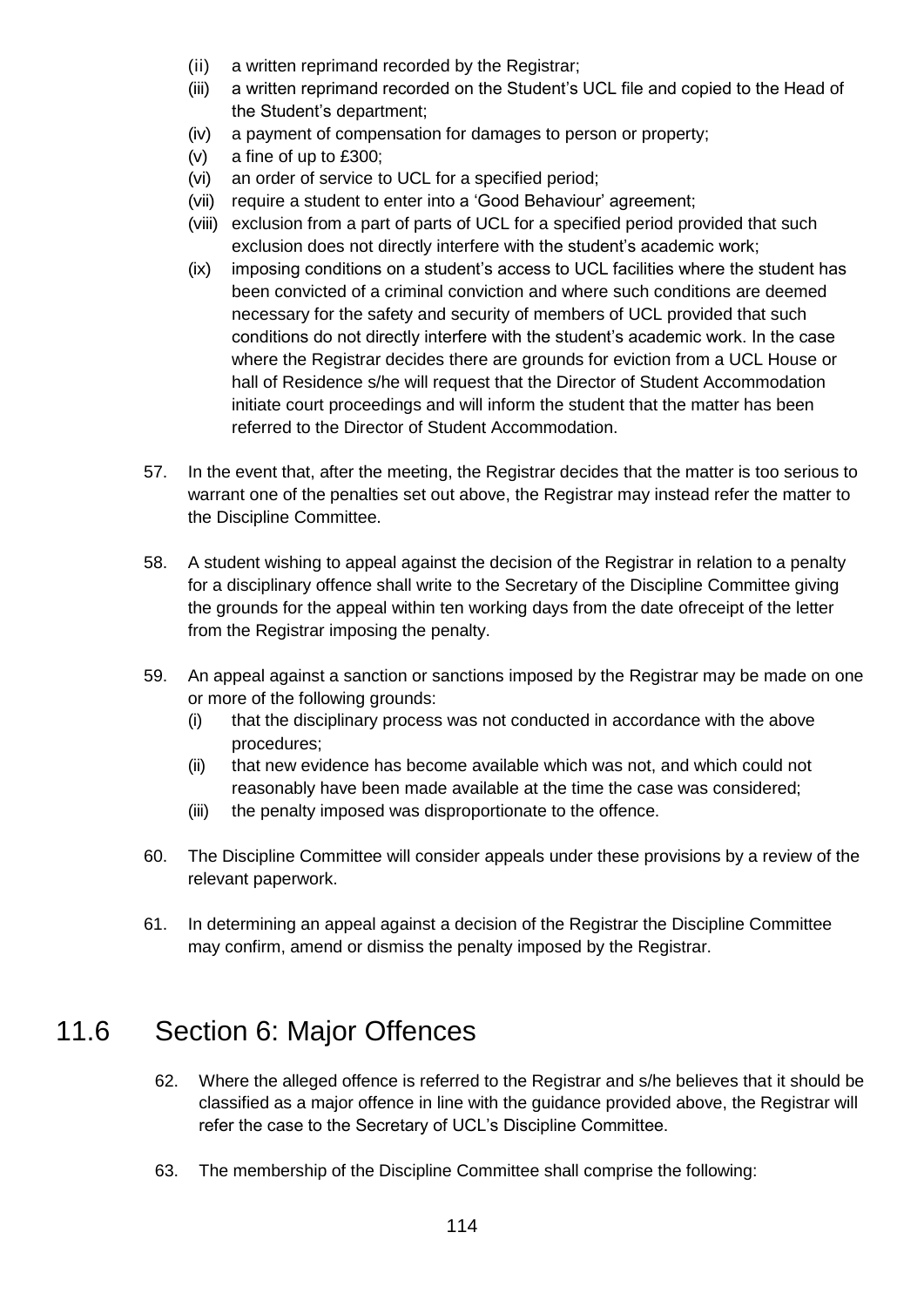- (i) a Chair, who will be the Vice-Provost (Education) (or her/his nominee)
- (ii) a member of academic staff of UCL selected from a Panel appointed by the **Faculties**
- (iii) an officer of UCL Student's Union
- 64. The secretary of the Committee will be a member of staff of UCL Student and Registry Services.
- 65. A single recording of the proceedings will be made by the Secretary to the Committee except when the Committee withdraws for private discussion.
- 66. In cases which involve alleged reputational damage to the UCL, the Committee will also include an additional member who is independent from the UCL, whose role will be to ensure the Committee adheres to the principles of impartiality in consideration of the alleged offence.
- 67. The student will be advised in writing of the nature of the alleged offence and the date of the hearing. This written notification will usually be provided not less than ten working days in advance of the hearing. Where the Chair deems there are special circumstances which require a shorter period of notice to be given, the reasons for this will be explained to the student.
- 68. The Registrar and/or the Student may wish to invite witnesses to appear before the Committee and/or to provide written statements. If this is the case the Registrar and/or the student should notify the Secretary of the Committee at least seven working days before the hearing of the details of any witnesses. Such notification will include any written statements.
- 69. Statements and other documentation will be circulated to the Committee and the student not less than five working days in advance of the hearing, although later circulation may be allowed at the discretion of the Chair.
- 70. The procedure of the meeting will be as follows:
	- (i) Committee members meet without the student present to consider matters of process.
	- (ii) The student and 'friend' (where accompanied) will join the meeting.
	- (iii) The Registrar will join the meeting and outline the offence.
	- (iv) The student will be asked to make a statement in response to the alleged offence.
	- (v) The Committee may question the student and/or the Registrar.
	- (vi) Witnesses may be called by the Registrar.
	- (vii) Witnesses may be called by the student.
	- (viii) In each case the witnesses will be asked to make a statement or confirm the contents of a written statement, and may be questioned by the Committee, the student and/or the Registrar.
	- (ix) Witness will be asked to withdraw.
	- (x) The Committee will hear further statements from the student regarding evidence submitted, witness statements etc.
	- (xi) The Committee will hear further statements and concluding remarks from the Registrar and the student respectively.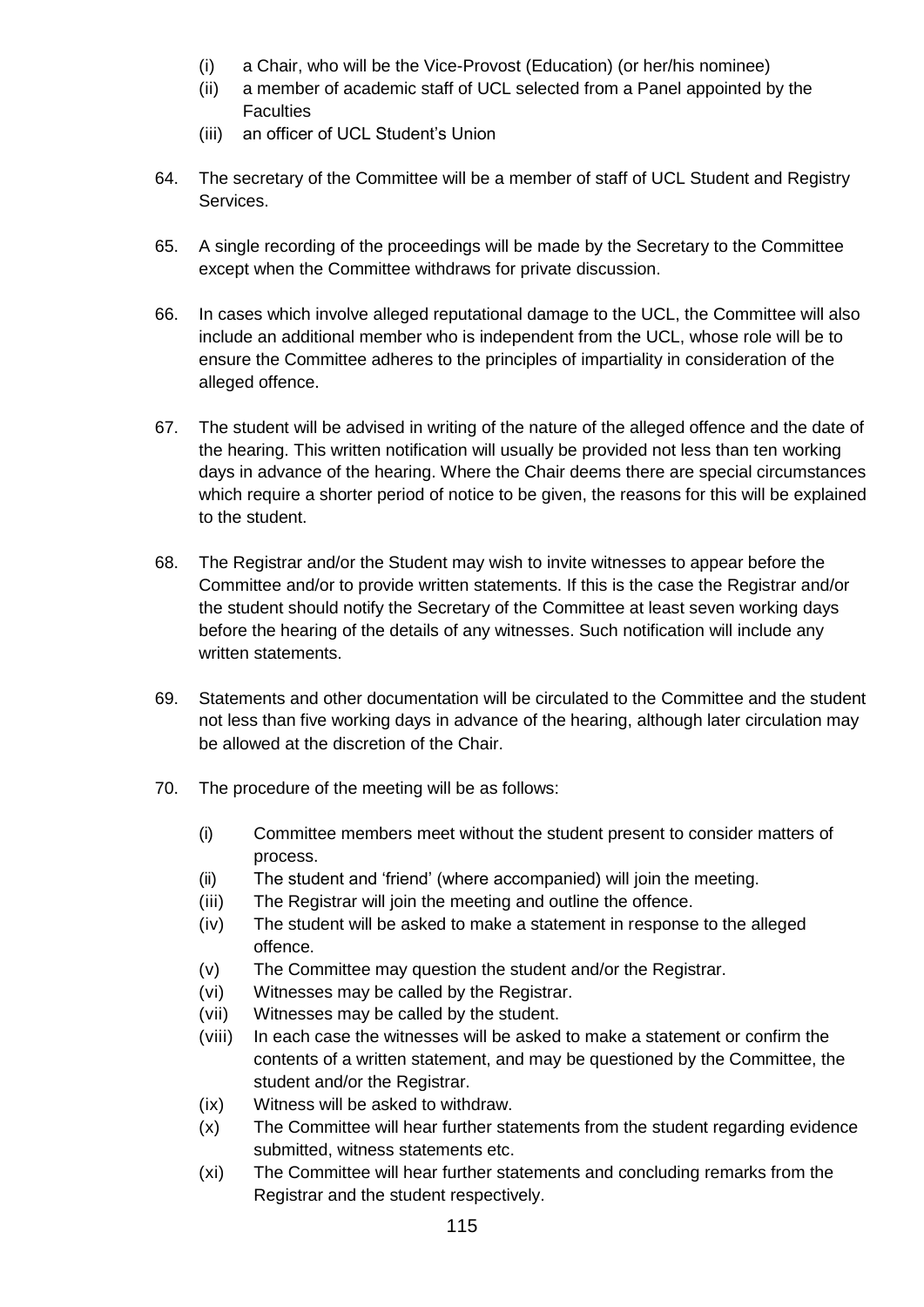- (xii) The student (and friend), along with the Registrar, will be asked to withdraw to allow the Committee to consider its decision.
- 71. At the conclusion of the hearing the Committee will determine the matter before it. The Committee may either dismiss the complaint on the ground that no disciplinary offence has been made out or may find on the evidence that a disciplinary offence has been committed. If the Discipline Committee determines that a disciplinary offence has been committed, it will have the power to impose one or more of the following penalties:
	- (i) a reprimand to be administered by the Discipline Committee and conveyed to and recorded by the Head of the Student's department;
	- (ii) a fine not exceeding £600;
	- (iii) an order of service to UCL to be determined by the Discipline Committee;
	- (iv) exclusion, for such period or periods and subject to such conditions as the Committee shall think fit, from UCL or its precincts or other buildings or premises owned or occupied by UCL;
	- (v) payment of compensation for any damage to person or property which the Committee may find to have been occasioned by or in the course of the disciplinary offence;
	- (vi) requirement that a Student agree to specific conditions, determined by the Committee, to be necessary for their continued progress on their programme of study at UCL;
	- (vii) permanent expulsion from UCL. Expulsion involves depriving a student permanently of her or his membership of UCL.
- 72. If the Discipline Committee finds that a disciplinary offence has been committed, the penalty to be imposed will be determined by a majority vote. If the decision is not unanimous, the Chair shall have a casting vote.
- 73. The decision of the Committee shall normally be communicated orally by the Chair to the student and the Registrar immediately at the conclusion of the hearing. The decision of the Committee will be communicated in writing to the student within five working days after the date of the hearing.
- 74. The implementation and consequences of a Discipline Committee hearing for the student will be monitored by the Registrar in consultation with whomever the Registrar considers appropriate.

## 11.7 Section 7: Discipline Review Body

75. UCL Statute 13(3) provides as follows:

*'There shall be a Discipline Review Body to which an appeal shall lie in cases where the punishment imposed by the College is expulsion from the College and its precincts and other buildings and premises owned or occupied by the College, or temporary exclusion for more than four weeks.'*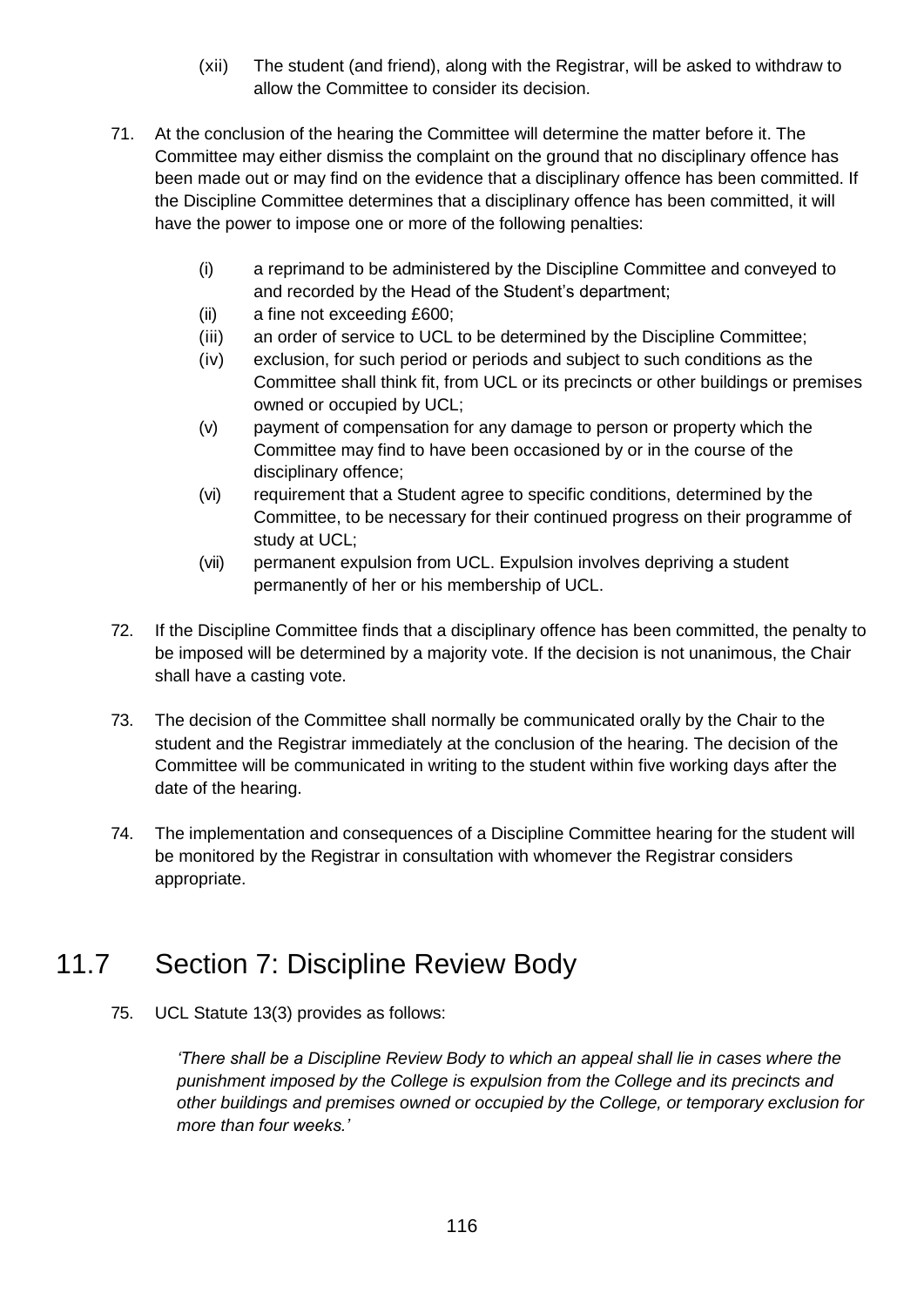- 76. Appeals against other penalties imposed by the Discipline Committee may also be made to the Discipline Review Body.
- 77. An appeal to the Discipline Review Body must be received by the Secretary to the Discipline Review Body within twenty-eight days of the date of notification of the written communication of the decision of the Discipline Committee to the student concerned.
- 78. An appeal against a sanction or sanctions imposed by the Discipline Committee may be made on one or more of the following grounds:
	- (i) that the disciplinary process was not conducted in accordance with the above procedures;
	- (ii) that new evidence has become available which was not, and which could not reasonably have been made available at the time the case was considered;
	- (iii) the penalty imposed was disproportionate to the offence.
- 79. The membership of the Discipline Review Body will comprise:
	- (i) a Chair, who shall be appointed by the Council from among a panel of nominees approved by Council;
	- (ii) one person, not being a member of the UCL Council, UCL staff or a student, to be appointed by the Provost as and when the Discipline Review Body needs to be convened, from among a panel of nominees approved by Council;
	- (iii) an elected student officer of another University, normally from within the University of London, to be appointed by the Provost as and when the Discipline Review Body needs to be convened.
- 80. The Secretary of the Discipline Review Body will be an appropriate officer nominated by the Director of Academic Services. Such officer shall not have acted as Secretary to the Discipline Committee in the case concerned.
- 81. Consideration of an appeal by the Discipline Review Body will be by way of a review of the material/evidence considered by the Discipline Committee, along with its findings and subsequent decision and/or penalties and will include the following, to be supplied by the Secretary of the Discipline Committee:
	- (i) a note of evidence taken before the Discipline Committee;
	- (ii) any documents submitted to the Discipline Committee as documentary evidence;
	- (iii) a note of the submissions made by or on behalf of each party;
	- (iv) a note of the findings and decision of the Discipline Committee.
- 82. The Discipline Review Body will normally consider appeals by review of the relevant paperwork, although it may, exceptionally, decide to arrange a hearing of the appeal.

#### **Procedure for a meeting of the Discipline Review Body**

- 83. In the event of a hearing all parties will be notified of the date not less than seven working days before the date of the hearing.
- 84. The Discipline Review Body will call the student and the chair of the Discipline Committee as witnesses. Other witnesses may also be called by the Discipline Review Body.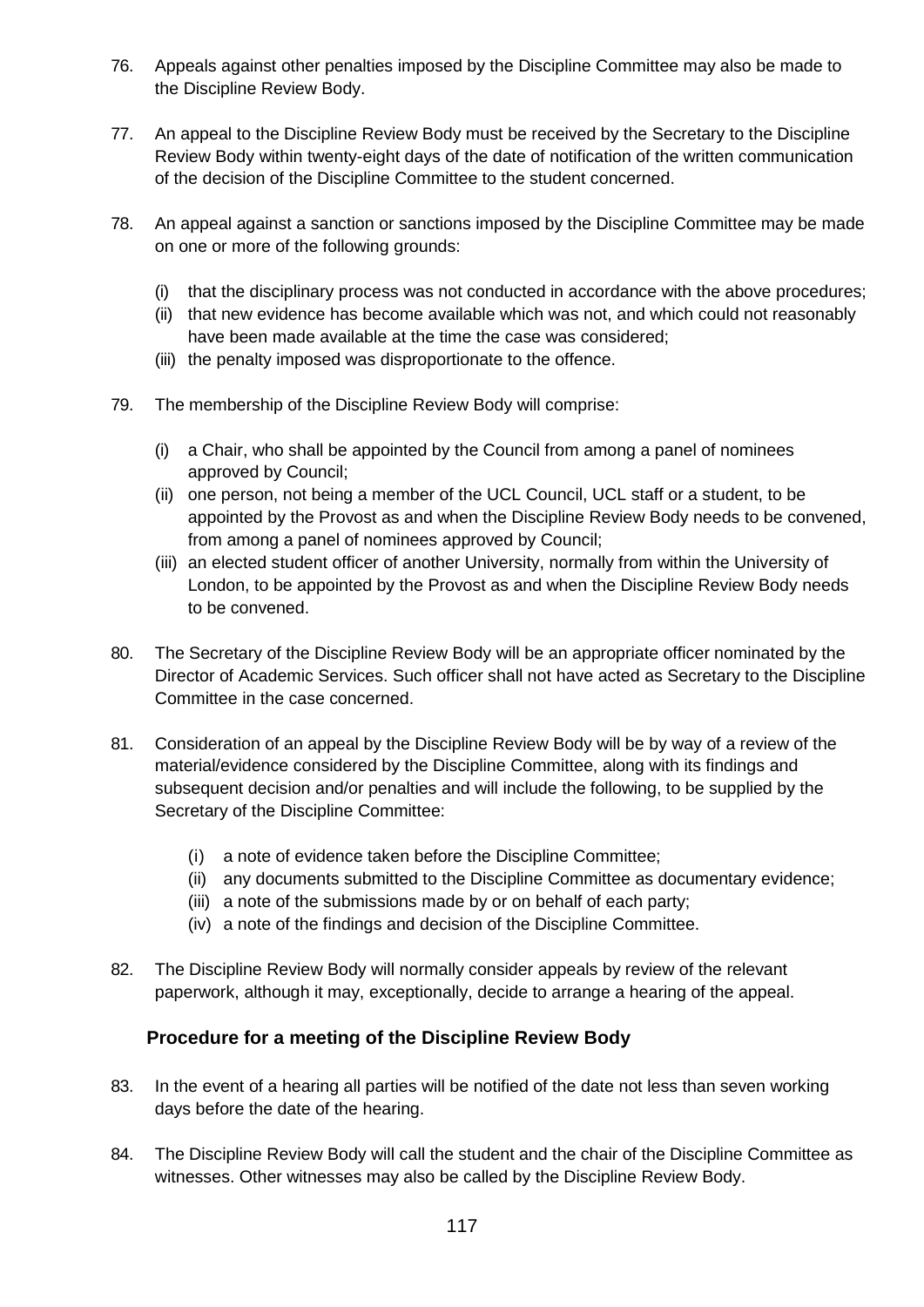- 85. Copies of all documentation will be circulated to all parties not less than five working days in advance of the hearing, although later circulation may be allowed at the discretion of the Chair.
- 86. At the start of the hearing the Chair of the Discipline Review Body will invite the student to summarise the grounds for their appeal against the decision of the Discipline Committee.
- 87. The Chair of the Discipline Review Body will then invite the Chair of the Discipline Committee to state the case for upholding the findings and decisions of the Discipline Committee.
- 88. In each case any witnesses will be asked to make a statement or confirm the contents of a written statement.
- 89. After all parties have made their statements the Chair and other members of the Discipline Review Body may ask the student and/or the Chair of the Discipline Committee and any witnesses any such questions as the Chair deems appropriate.
- 90. Having completed their questioning the Chair of the Discipline Review Body will ask the parties to withdraw.
- 91. The Discipline Review Body shall reach decisions by a simple majority.
- 92. The Discipline Review Body, having completed its discussion of the appeal and having reached a decision on the matter, the Chair shall recall the student and the Chair of the Discipline Committee to the meeting.
- 93. The Chair shall then announce the decision of the Discipline Review Body to the student and Chair of the Discipline Committee.
- 94. The Chair shall then declare the meeting of the Discipline Review Body closed.

#### **Decision of the Discipline Review Body**

- 95. The Discipline Review Body may allow the appeal wholly or in part or substitute its own findings and impose one or more of the penalties mentioned in paragraph 71 as the Discipline Review Body thinks appropriate. Otherwise the decision of the Discipline Committee will stand.
- 96. The Secretary to the Discipline Review Body will notify the student in writing of the outcome of the appeal within ten working days of the decision of the Discipline Review Body. The Secretary to the Discipline Review Body will also issue a Completion of Procedures letter to the student.

February 2015 Student and Registry Services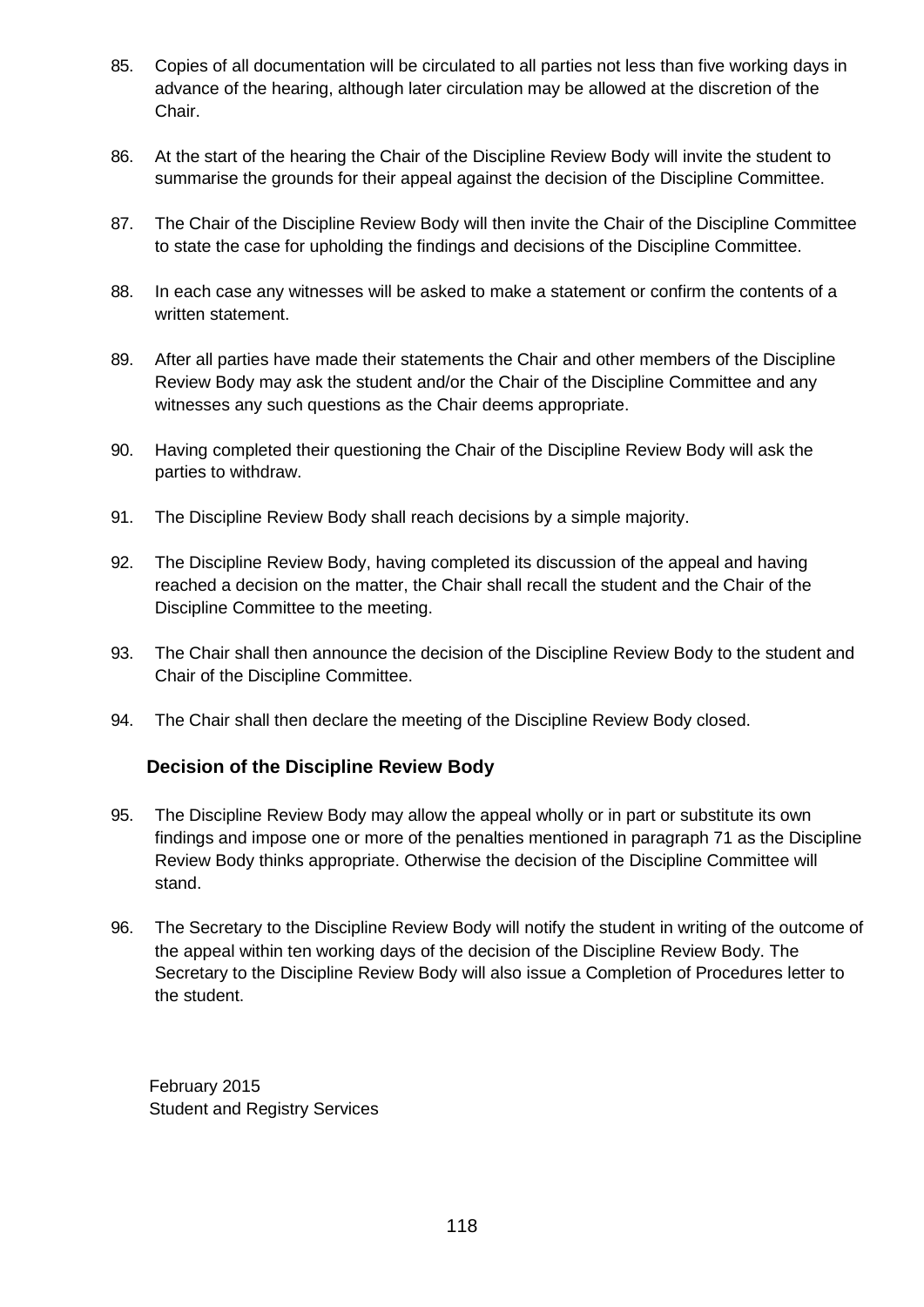# 12 Student Complaints Procedure

## 12.1 Section 1- Guide to the UCL Student Complaints Procedure

#### **Introduction**

- 1. UCL is committed to providing a high quality educational experience for all our students, reflected in excellent academic, administrative and pastoral support services. Our aim is for every student to be satisfied with their experience of UCL.
- 2. It is recognised that from time to time problems do arise and students may wish to express concern or dissatisfaction with aspects of UCL or the quality of services provided. UCL's policy is to encourage feedback regarding perceived problems so that they can be addressed and improvements made to the student experience. UCL sees the handling and monitoring of complaints as an important aspect of our quality assurance procedures.
- 3. Many complaints can be resolved at an informal and/or local level. UCL strongly encourages resolution of this kind and a student wishing to make representation under this procedure will be expected to have pursued informal resolution prior to bringing a formal complaint.
- 4. Complaints can also arise as a result of mismanaged expectations, by either party. A useful reference to the rights and responsibilities of UCL and of its students can be found in **Section 7:UCL – Student Relationship***.*

### **Underlying Principles**

- 5. UCL's Student Complaints Procedure (the *'Procedure'* hereafter) has been prepared in accordance with the **[QAA's Code of Practice](http://www.qaa.ac.uk/Publications/InformationAndGuidance/Pages/Code-of-practice-Section-5.aspx)** for the assurance of academic quality and standards in Higher Education, and specifically Section 5: Academic Appeals and Student Complaints on academic matters.
- 6. In consideration of any complaint UCL will adhere to the following principles:
	- All complaints will be treated fairly, impartially, effectively and in a timely manner.
	- All complaints will be treated seriously and constructively, and can be made without fear of victimisation.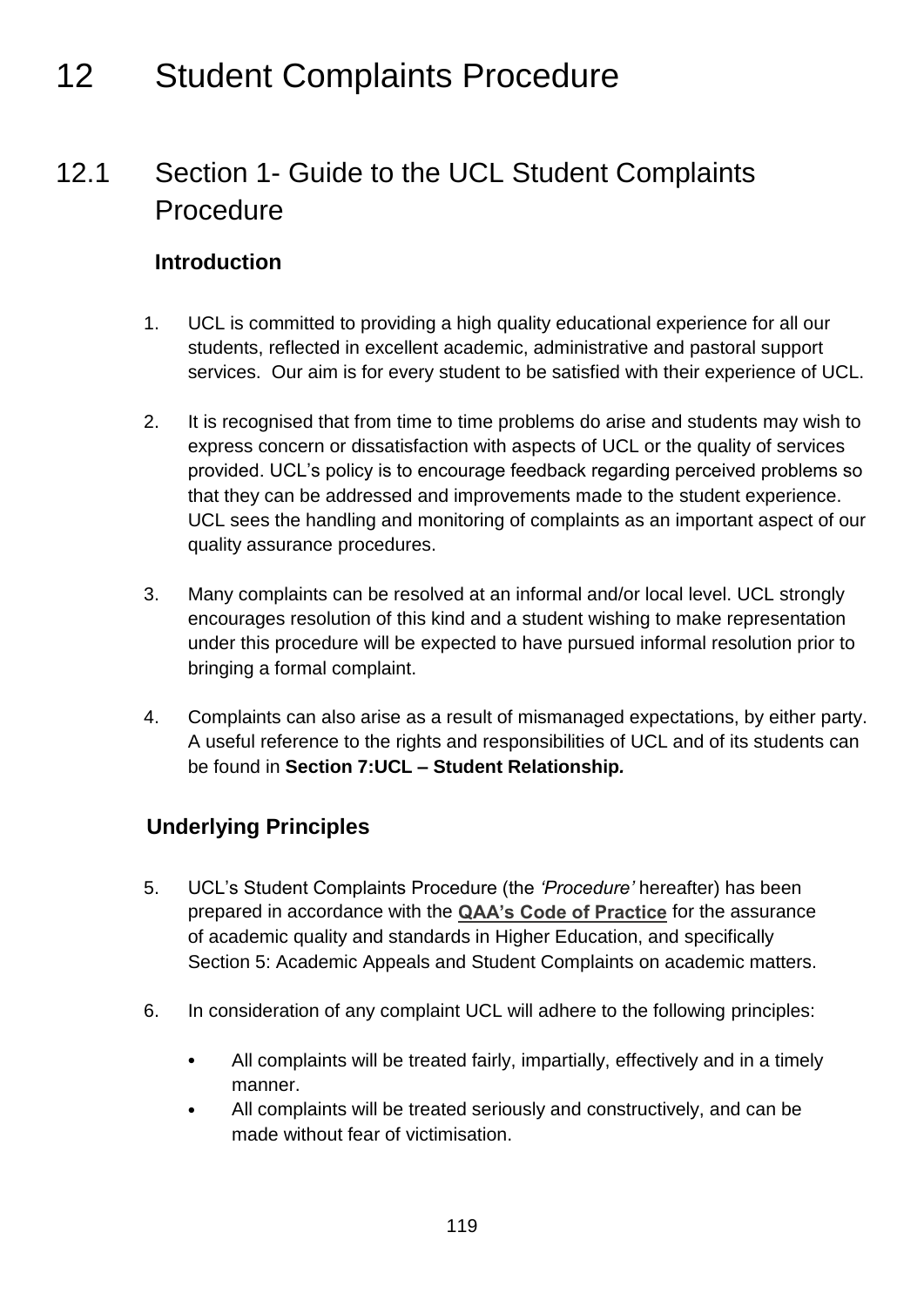- This Complaints Procedure applies throughout UCL and will be followed in all Schools, Faculties, Academic Departments and Professional Service Divisions.
- The Complaints Procedure will provide a clear and accessible route for complaints, and will be transparent and well publicised.
- Where UCL is found to have made a mistake or fallen short of reasonable expectations, an apology will be made, the mistake rectified where appropriate, and/or action taken to prevent the same mistake happening again.
- Complaints will be monitored and analysed, with a view to addressing the root causes. UCL will report on actions taken as a result of complaints.
- 7. In consideration of any complaint UCL will adopt the following practices:
	- The Complaints Procedure focuses on resolving complaints rather than apportioning blame. Confidentiality owed to staff and students will be protected. Details of a complaint may, however, need to be shared with relevant parties in order for a full investigation to take place, and individuals named in a complaint will be made aware of the allegations and have the opportunity to give their version of events.
	- Wherever possible and agreeable to the parties concerned, complaints will be resolved at a local level and/or without recourse to the formal Complaints Procedure.
	- Repeated or vexatious complaints will not be considered.
	- All parties involved in a complaint will be kept informed of the progress of the complaint at regular and appropriate intervals during the process.

### **Scope of Complaints Procedure**

- 8. A formal complaint considered under this Procedure can be one of two types:
	- (a) an **academic complaint** which may include any matter affecting the academic status of a student, such as: her/his progression; the results of examinations; award/degree classification; inadequate supervision; or perceived maladministration of an academic programme.
	- (b) a **non-academic complaint** may include any matter which (i) falls outside the definition of an academic complaint, (ii) is not covered by another UCL procedure and (iii) affects a student's experience at or of UCL and requires a response.
- 9. Where there is uncertainty over the type of complaint and corresponding process to be followed then a final decision will be made by the Registrar. In the event that a matter is raised under this Complaints Procedure which should be dealt with under another UCL procedure, then the matter will be referred to the UCL officer concerned for consideration under the appropriate procedure. This Complaints Procedure **does not** cover: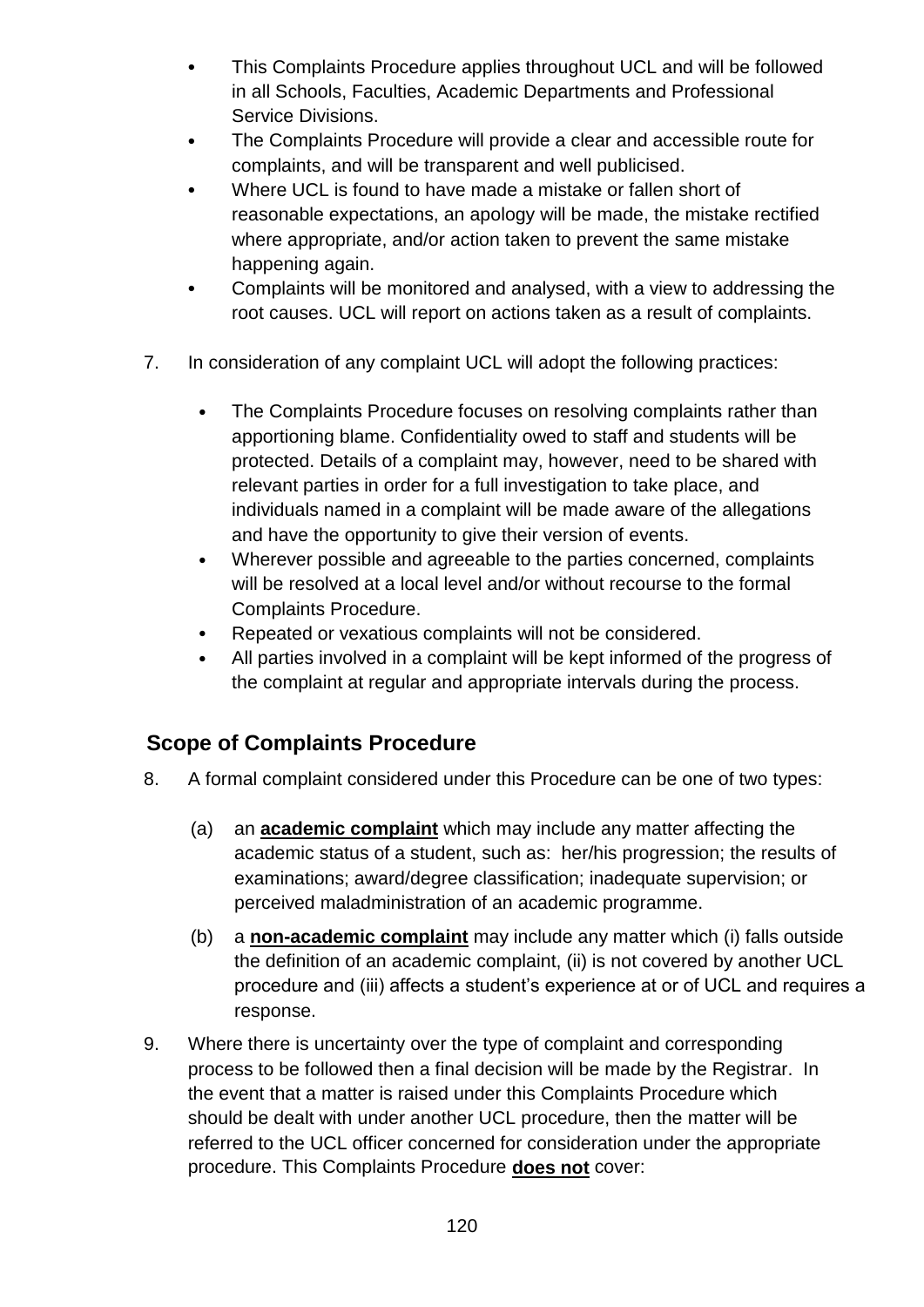- **Bullying and Harassment** [http://www.ucl.ac.uk/current](http://www.ucl.ac.uk/current-students/guidelines/harassment-bullying)[students/guidelines/harassment-bullying](http://www.ucl.ac.uk/current-students/guidelines/harassment-bullying)
- **Complaints against UCL Union** [http://uclu.org/how-to-guides/how-to](http://uclu.org/how-to-guides/how-to-make-complaints-about-union)[make-complaints-about-union](http://uclu.org/how-to-guides/how-to-make-complaints-about-union)
- 10. A decision to proceed with a formal complaint will be made solely on the basis of the information set out on or accompanying the complaint application form. It is therefore imperative that the complaint is written in as clear and succinct a manner as possible and focuses on the key issues of complaint, avoiding vague allegations. Requested outcomes of a complaint must be clear and realistic.

#### **Academic Judgement**

- 11. One of the most common grounds for making a complaint about an academic decision is the results of examinations. Whilst the Procedure can consider whether or not UCL's academic regulations and related procedures have been followed correctly, the Procedure cannot interfere with the operation of academic judgment. Complaints will not be considered where these are made on the grounds that the examiners' assessment of the performance of the candidate in the examination was incorrect or against academic decisions properly arrived at in accordance with approved procedures.
- 12. In this context, disparities in a student's performance between examinations (or between exam performance and a student's expectations) are not necessarily evidence of procedural irregularity or bias in the assessment process. It is not uncommon for students' attainment in examinations to be lower than they hoped for; similarly, student performance in some subject areas and assessment types will often be stronger than in others.
- 13. The Dean of Students (Academic) may at his/her sole discretion suspend UCL's normal academic regulations. Any decision by the Dean of Students (Academic) to exercise or not to exercise this discretion cannot be considered under this Procedure. This is because a decision to suspend the regulations is an exceptional decision at the discretion of the Dean of Students (Academic) when UCL's normal regulatory provisions have been exhausted.

### **Who Can Complain?**

14. The Procedure can be used by the following: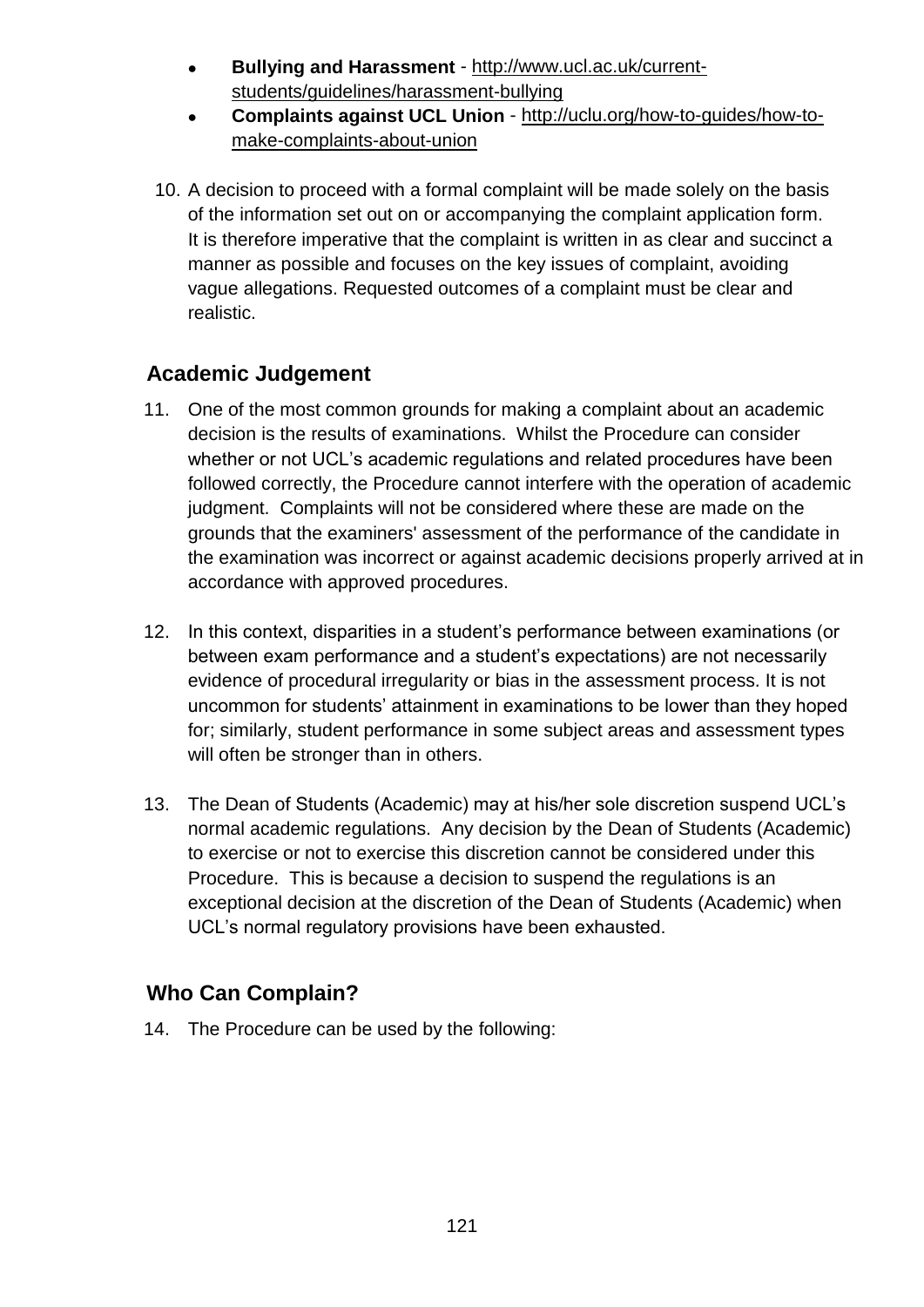- A registered student of UCL<sup>5</sup> on a recognised programme of study.
- A group of registered students of UCL on a recognised programme(s) of study - in which case the group must nominate one person to be its spokesperson, representing the group in all matters relating to the complaint. Where it is a group application a decision will be made on whether to deal with the complaint under this procedure or via an Academic Review Panel.
- A former student provided that the matter about which a complaint is being made occurred within the specified deadline for that particular complaint as set out in the relevant process below.
- Students at overseas UCL campuses are expected to use the complaints procedure of their local campus in the first instance. They are, however, also free to pursue a complaint through this Complaints Procedure if the complaint remains unresolved through the local procedure and provided that the complaint refers to a matter over which UCL has jurisdiction and power to deliver a remedy. In some cases, the complaints processes of overseas campuses may also be subject to the jurisdiction of local (e.g. state) or national legislation.

### **Anonymous Complaints**

15. Complaints require full investigation to enable resolution. Where a complaint is made anonymously, it will not be possible to undertake such an investigation. For practical reasons therefore, no action will be taken in the event of a complaint made anonymously.

### **Third Parties**

16. Anyone wishing to make a complaint is strongly encouraged to do so personally. A complaint received from a third party (including a parent) will be considered only with the express written permission of the person to whom the complaint relates giving the named third party power to act on their behalf.

### **Legal Advice**

1

17. The Procedure is not a legal process. It serves primarily as the formal mechanism by which consideration can be given to whether or not UCL has applied its regulations and/or procedures correctly and/or delivered its services to students satisfactorily, and whether any decision arrived at was both reasonable and proportionate.

<sup>5</sup>For the purposes of this Procedure a registered student is defined as either a full-time, part-time, affiliate or intercollegiate student on a recognised programme of study leading to a formal award. Individuals undertaking 'short-courses'may not submit a complaint under this procedure.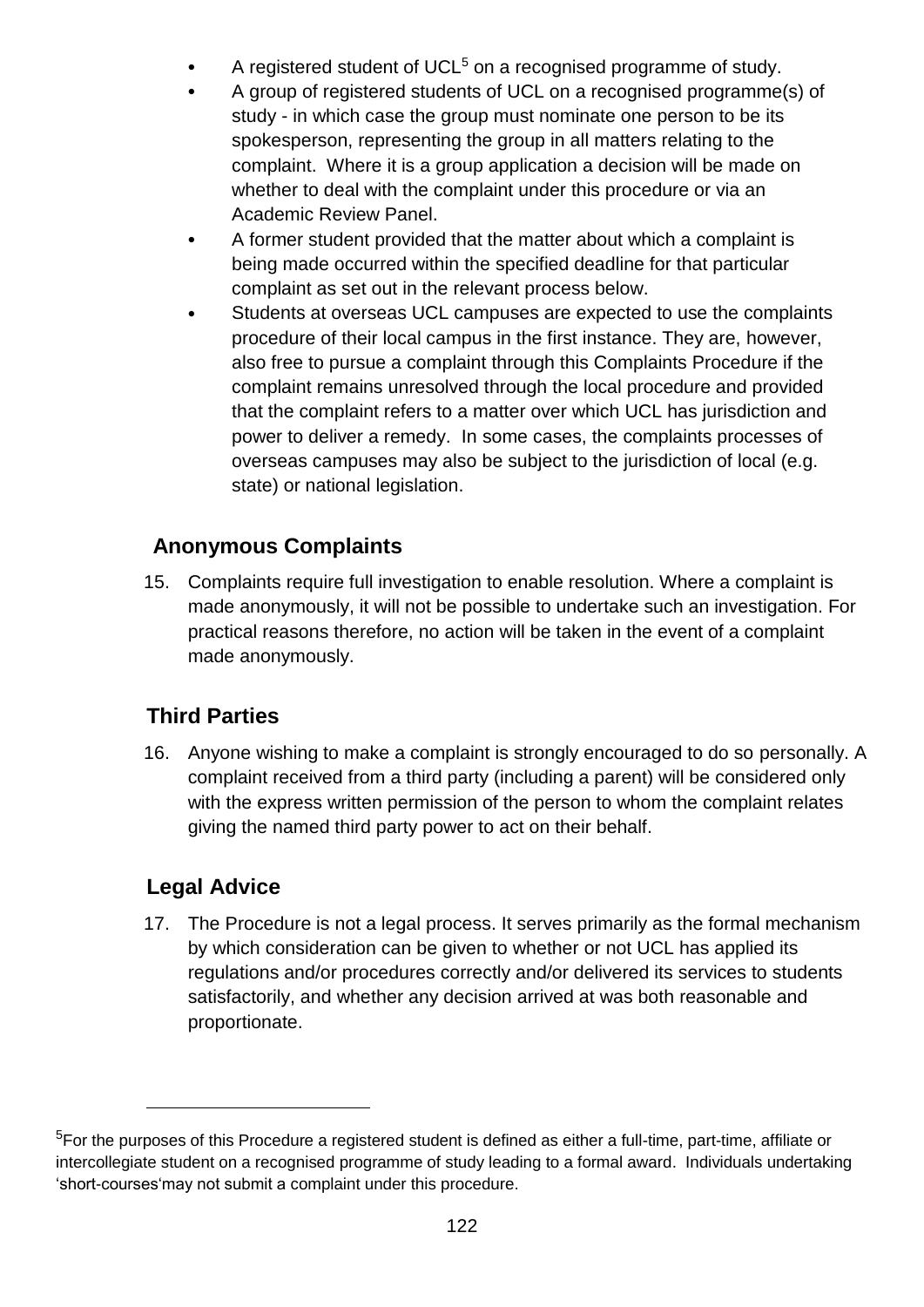18. Under the terms of this Procedure legal representation is not permitted in the event that the complaint is referred to a Complaints Panel.

#### **Process**

- 19. If the matter complained about is the subject of legal or internal UCL proceedings and these have not yet been completed, then any complaint received under this Procedure will be stayed pending the outcome of the other proceeding.
- 20. All formal complaints will be considered in accordance with the Procedure in force at the time that the complaint is submitted and students wishing to submit a formal complaint are required to follow its provisions.
- 21. In most instances it is expected that the outcome of the complaint can be determined on the basis of the written material presented. Only in exceptional cases, and where on the basis of the material presented it has not been possible to reach a decision on the complaint, will the matter be referred to a Complaints Panel.

### **Remedy**

22. The student is invited to indicate, if s/he wishes, the form of remedy which may be sought. While UCL will take such wishes into consideration in the resolution of the issue, this information is, nevertheless, given without prejudice to the final remedy determined.

### **Completion of Procedures letter**

23. A Completion of Procedures letter will be issued once this Procedure has been exhausted. The letter will set out the issues that have been considered, UCL's final decision and the reasons for that decision. It will also inform the student of what further steps s/he may wish to take if they remain dissatisfied with the outcome.

### **Referral to the Office of the Independent Adjudicator [OIA]**

- 24. The Office of the Independent Adjudicator for Higher Education [OIA] provides an independent scheme for the resolution of student complaints. A complaint by a current or former student may be taken to the OIA once this Procedure has been exhausted and a Completion of Procedures letter has been issued.
- 25. Further details on the operation of the OIA are available from the **[OIA web site](http://www.oiahe.org.uk/)**.

### **Review and Monitoring**

26. This Procedure is monitored and co-ordinated by the Deputy Registrar (Operations and Planning), hereafter referred to as 'Deputy Registrar', Student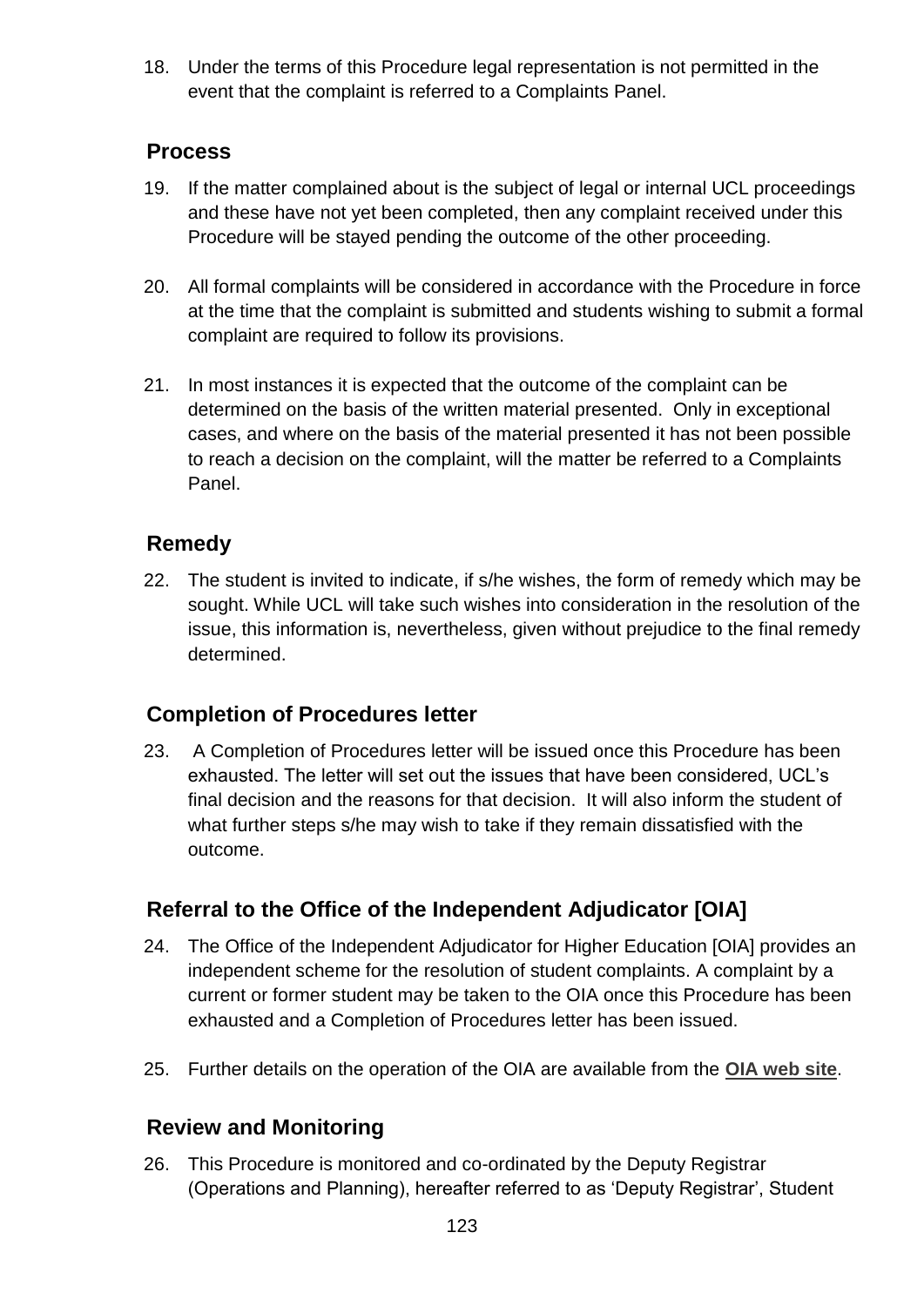and Registry Services. If you have any queries about this Procedure, please email **[srs@ucl.ac.uk](mailto:srs@ucl.ac.uk)**

- 27. Senior UCL committees will receive an annual report on the operation of the Student Complaints Procedure during the preceding 12 calendar months, including a breakdown of the number of complaints received, the areas of UCL concerned and, when the Complaints Panel has met, a summary of its meetings and their outcomes.
- 28. This Procedure takes effect from 1 April 2014 and supersedes all previous relevant complaints policies and procedures. It will be reviewed before the end of its first year of implementation, and regularly thereafter.

## 12.2 Section 2 - Informal Resolution

- 29. The first step is for the student to raise awareness of the problem, either by e-mail, phone or face-to-face, and discuss it with the relevant staff in the academic unit or service concerned. If the complaint concerns an academic matter the student should raise this with a member of staff in her/his Department or Faculty: for undergraduate and taught graduate students this might be either the Programme Director or Supervisor, her/his Personal Tutor or the Departmental Tutor/Graduate Tutor or Faculty Tutor/Faculty Graduate Tutor. A research student would be expected to approach either her/his primary or secondary supervisor, Head of the Research Unit or Faculty Graduate Tutor. If the complaint is not about an academic matter but about a different aspect of the student's experience at or of UCL then the student should try to resolve the matter informally in consultation with the person or unit against whom s/he has the complaint.
- 30. As a next step students are encouraged to contact the **[UCL Student Mediator](http://www.ucl.ac.uk/student-mediator)** after initial attempts to resolve the matter informally have failed but before a formal complaint under this Procedure is made. The UCL Student Mediatorhas the authority, on behalf of the Provost, to mediate, to act relatively informally and speedily, and propose practical solutions to resolve justifiable student complaints on a 'without prejudice' basis.
- 31. Informal resolution, including referral to the UCL Student Mediator, will remain an option at all stages of the Procedure until the Procedure has been exhausted and a Completion of Procedures letter issued to the student.
- 32. Students may also find it helpful to approach the **[UCL Union Rights and Advice](http://www.uclunion.org/get-advice/)  [Centre](http://www.uclunion.org/get-advice/)** for advice and support in submitting a complaint.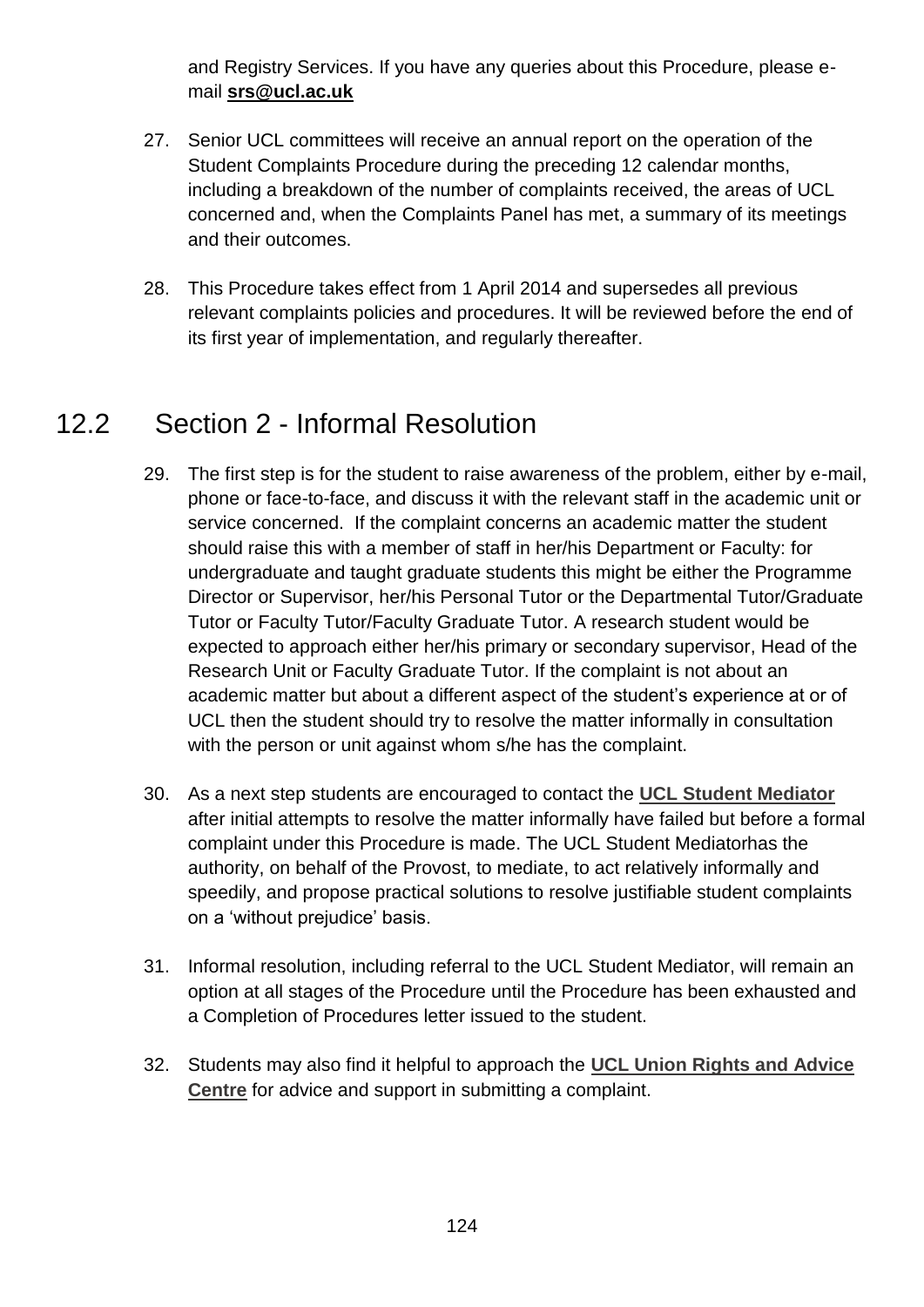## 12.3 Section 3 – Submitting a Complaint

- 33. Formal complaints should be made only if informal discussion fails to resolve the matter satisfactorily.
- 34. Academic complaints from registered students or former students which may be considered under this Procedure are restricted to one or more of the following areas.
	- 34.1 **Alleged deficiency in teaching/supervision received for some or all parts of the programme**;
	- 34.2. **Alleged unsatisfactory delivery/administration of a programme of study**, insofar as:
		- (a) published information about the programme was substantively misleading; or
		- (b) the programme was not organised or delivered in accordance with the information and documentation provided to students on the programme.
	- 34.2 **The results of examinations** (including alleged bias in the assessment or a decision not to permit transfer (i.e. upgrade) from MPhil to PhD, insofar as:
		- (a) either the examination and/or classification process was not conducted in accordance with the relevant regulations/procedures;
		- (b) there has been an arithmetical or transcription error in the compilation of the marks and/or the result;
		- (c) the examiners could not reasonably have been made formally aware of special circumstances (e.g. illness) notified by the candidate which significantly affected her/his performance in the examination.
		- (d) there is substantive evidence that one or more of the examiners can be shown to have been biased or prejudiced against the candidate in one or more specific examinations.

#### 34.3 **A decision not to readmit a student to UCL or to allow a student to continue on a programme of study on the grounds of unsatisfactory academic performance**.

- 35. Complaints concerning alleged deficiency in teaching/supervision and/or unsatisfactory delivery/administration of a programme of study will not be considered if received after the student's results have been confirmed by UCL's Education Committee or Research Degrees Committee and published on Portico.
- 36. Complaints against unofficial results will not be considered. Formal complaints against the results of examinations can be made only when results have been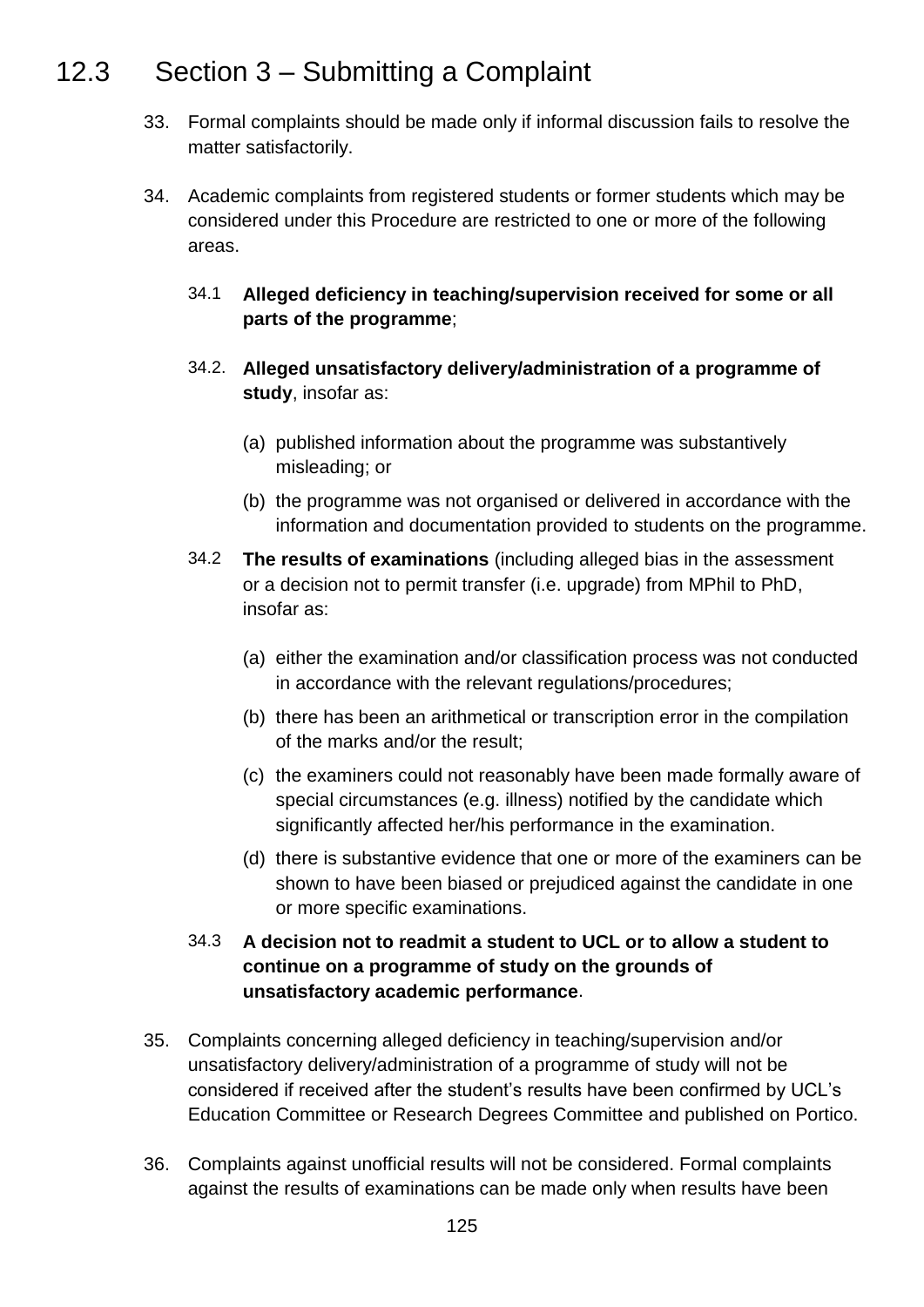confirmed by UCL's Education Committee or Research Degrees Committee and published on Portico.

- 37. Information regarding special circumstances (e.g. illness) must have been notified in writing with supporting documentation (e.g. a medical certificate), where appropriate, to the Departmental or Degree Programme Tutor as soon as possible but in any case not later than the day after the student's last examination in the session concerned. Extenuating circumstances not previously notified in accordance with UCL's Procedure for Extenuating Circumstances in force at the time of the complaint or relevant academic year will not be considered under this Procedure.
- 38. Non-Academic Complaints may include any matter which (i) falls outside the definition of an academic complaint, (ii) is not covered by another UCL procedure and (iii) affects a student's experience at or of UCL and requires a response.

#### **The Complaints Process**

- 39. Where informal resolution is not possible, a student should submit to the Deputy Registrar a completed **Complaints Form** as soon as possible after the events to which it relates.
- 40. Subject to paragraphs 35-37 above and paragraph 41 below, all complaints must in any event be received by the Deputy Registrar within twenty-eight days of the formal date of notification of the decision/award in question/event causing the complaint occurred.
- 41. If the form is received any later, the complaint shall be investigated only if evidence can be produced that the student has attempted genuinely to resolve the matter informally in accordance with Section 2 of this Procedure.
- 42. The Deputy Registrar will acknowledge receipt of the complaint. Where necessary, further clarification on any issues raised in the complaint or on the academic status of the student may be sought at this time.
- 43. The complaint will be considered in the first instance by the Chair of the Complaints Panel (paragraphs 51-53 refer) and the Deputy Registrar and the student will be notified in writing by the Deputy Registrar of the decision to proceed/not to proceed with the complaint within ten days. If it is decided not to proceed with the complaint, the Deputy Registrar shall inform the student in writing of the decision, giving full reasons for this decision.
- 44. If it is decided to proceed with the complaint, the Deputy Registrar will notify the member(s) of staff concerned (i.e. the respondent(s)) that a complaint has been received.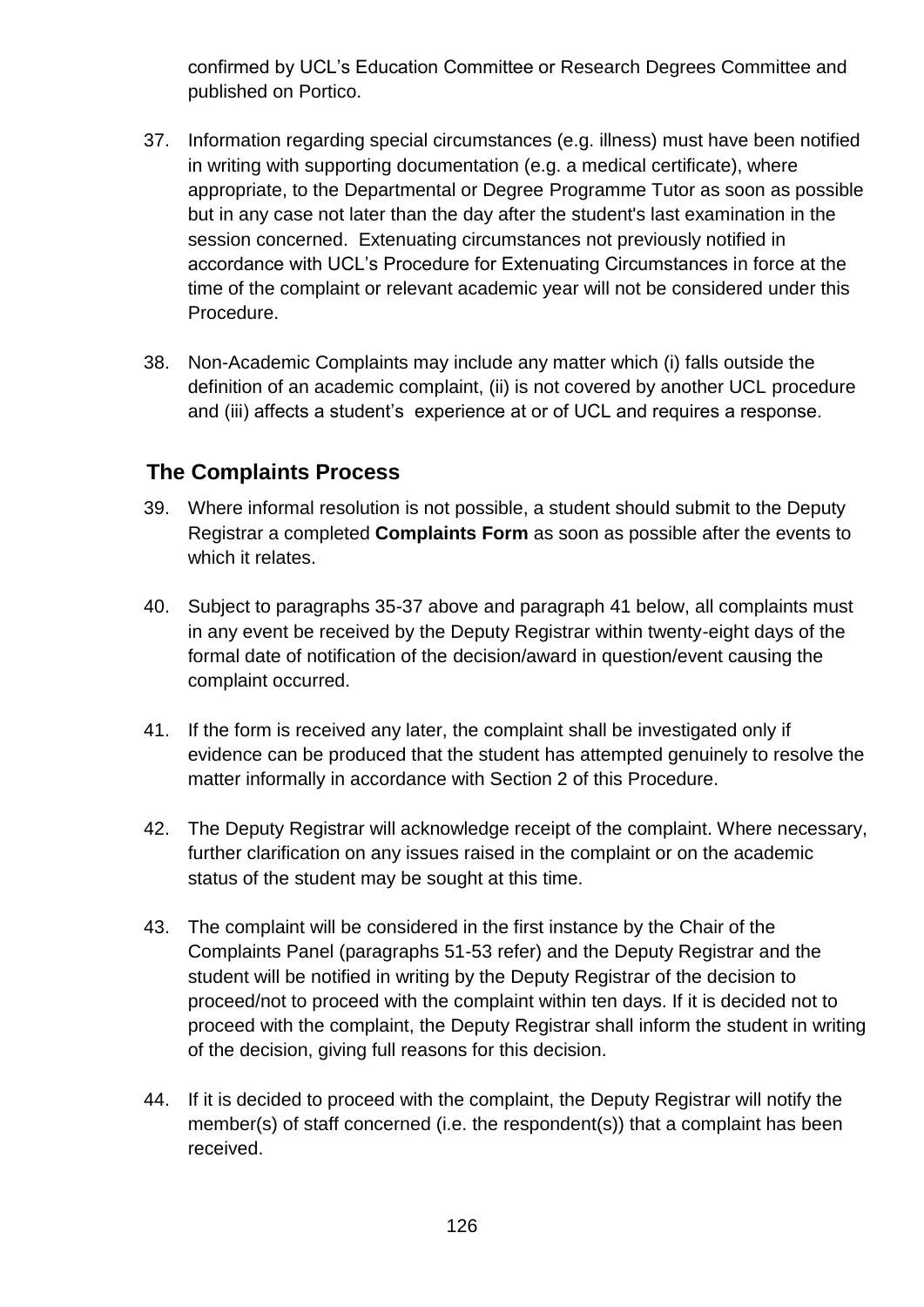- 44.1 For academic complaints this will include the relevant Faculty representative and/or Head of Department and/or Chair of the Board of Examiners.
- 44.2 For non-academic complaints this will normally be restricted to the head of the relevant unit of UCL.
- 45. The notification to the respondent(s) will include a copy of the complaint together with a copy of this Procedure and an invitation to respond formally to the complaint within fifteen days of notification. The respondent(s) may consult with any individuals who may have been involved or who may be able to provide information relevant to the matter under consideration.
- 46. The response will then be forwarded to the student who will also be given fifteen days to comment on the factual accuracy of the response.
- 47. The Deputy Registrar and Chair of the Panel will then determine, on the basis of the material presented, whether or not a decision on the complaint can be made. If it is decided that a decision can be made, the Deputy Registrar shall notify all parties in writing of the decision, giving reasons, as soon as is practicable and normally within ten days following the meeting between the Deputy Registrar and the Chair of the Panel. Depending on the outcome, this may include the issuing of a Completion of Procedures letter.
- <span id="page-126-0"></span>48. Where further consideration of the complaint is required, the Chair will establish a Complaints Panel [\(Section 4](#page-126-0) - Complaints Panel refers).

## 12.4 Section 4 - Complaints Panel

- 49. The Complaints Panel ('the Panel' hereafter) will consider the complaint and in so doing will:
	- a) accord equal procedural treatment to both or all parties concerned;
	- b) seek further clarification of the written evidence from whomever it feels appropriate;
	- c) interview the parties concerned.
- 50. The sole purpose of the Panel will be to investigate the grounds of the complaint by the student; the Panel will not in any way constitute or be seen to constitute a disciplinary hearing against the member(s) of staff or UCL department, faculty or service concerned.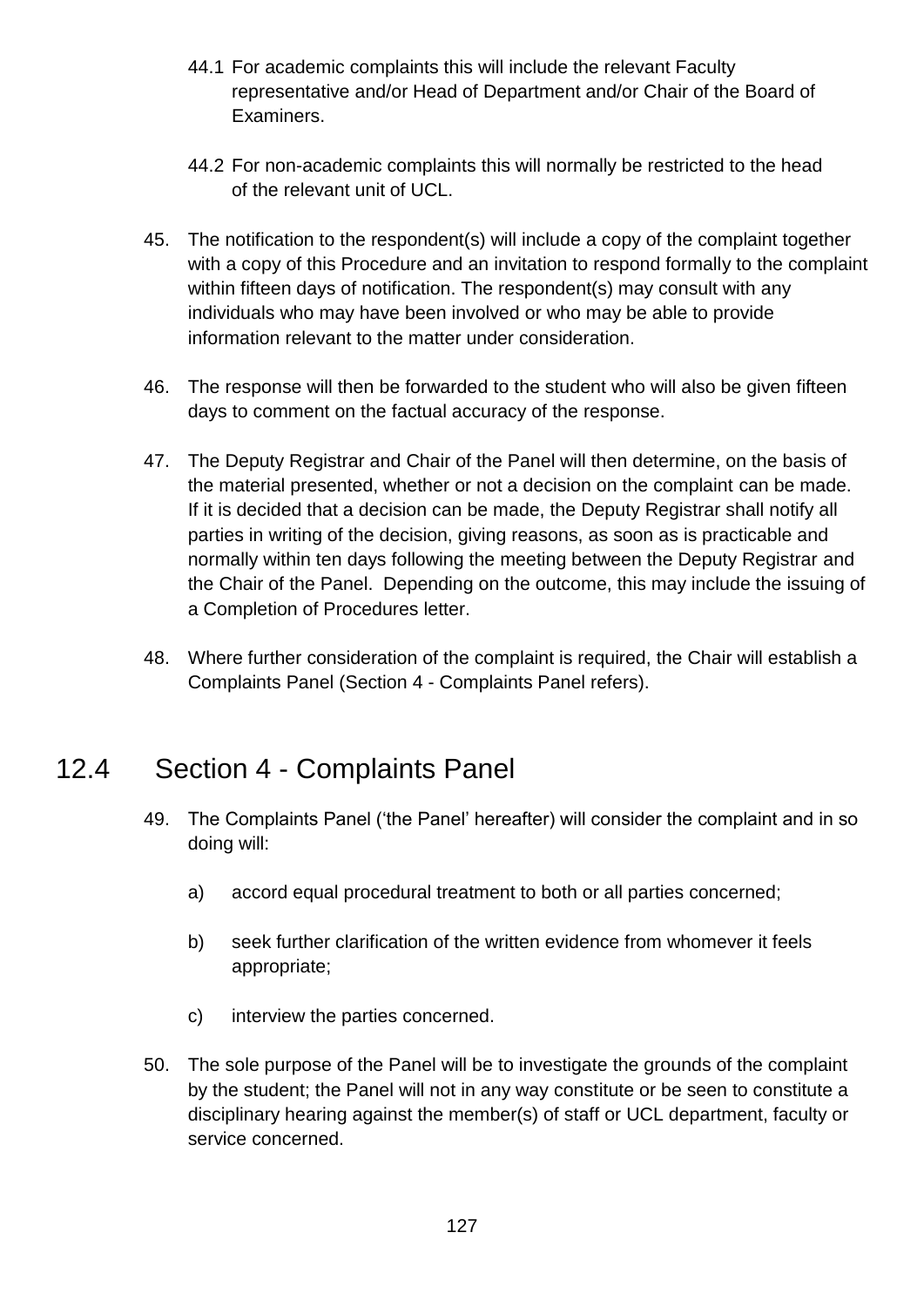#### **Panel Membership**

- 51. In cases of an academic complaint involving undergraduate or taught graduate programmes of study the Panel membership will comprise the Dean of Students (Academic) as Chair, a Faculty Tutor from a Faculty other than that in which the student is registered and a student representative (normally a Sabbatical Officer of the UCL Union). Where the Dean of Students (Academic) is unable to act in the capacity as Chair he/she will nominate another Faculty Tutor to serve in this role.
- 52. In cases of an academic complaint involving a research programme, the Panel membership will comprise the Head of the Graduate School as Chair, a Faculty Graduate Tutor chosen from a Faculty other than that in which the student is registered and a student representative (normally a Sabbatical Officer of UCL Union). Where the Head of the Graduate School is unable to act in the capacity as Chair he/she will nominate another Faculty Graduate Tutor to serve in this role.
- 53. In cases of a non-academic complaint the Panel membership will comprise the Vice-Provost (Operations) (or her/his nominee) as Chair, a senior manager chosen from one of the Professional Services Divisions or Schools/Faculties and a student representative (normally a Sabbatical Officer of UCL Union).
- 54. The appointment of Panel members will be made with regard for an appropriate balance of diversity.
- 55. A member of staff from UCL Student and Registry Services may be appointed by the Deputy Registrar to support and advise a Panel as necessary in respect of UCL's Academic Regulations for Students and/or other relevant UCL regulations and procedures according to the nature of the complaint.
- 56. A member of staff from UCL Student and Registry Services will be appointed to act as Secretary to the Panel through whom all documentation will be passed. There will be no communication, either written or oral, between the Panel and either the student or the member or members of staff concerned. Communication, either written or oral, by any party directly with members of the Panel will not be admitted as part of the case documentation.
- 57. Where necessary, an independent expert in the field of study or related discipline may be appointed, subject to the agreement of all parties, to advise the Panel either orally or in writing.
- 58. Where a case is considered at more than one meeting of the Panel, the same Panel members who first considered the case will normally consider that case at a second or subsequent meeting.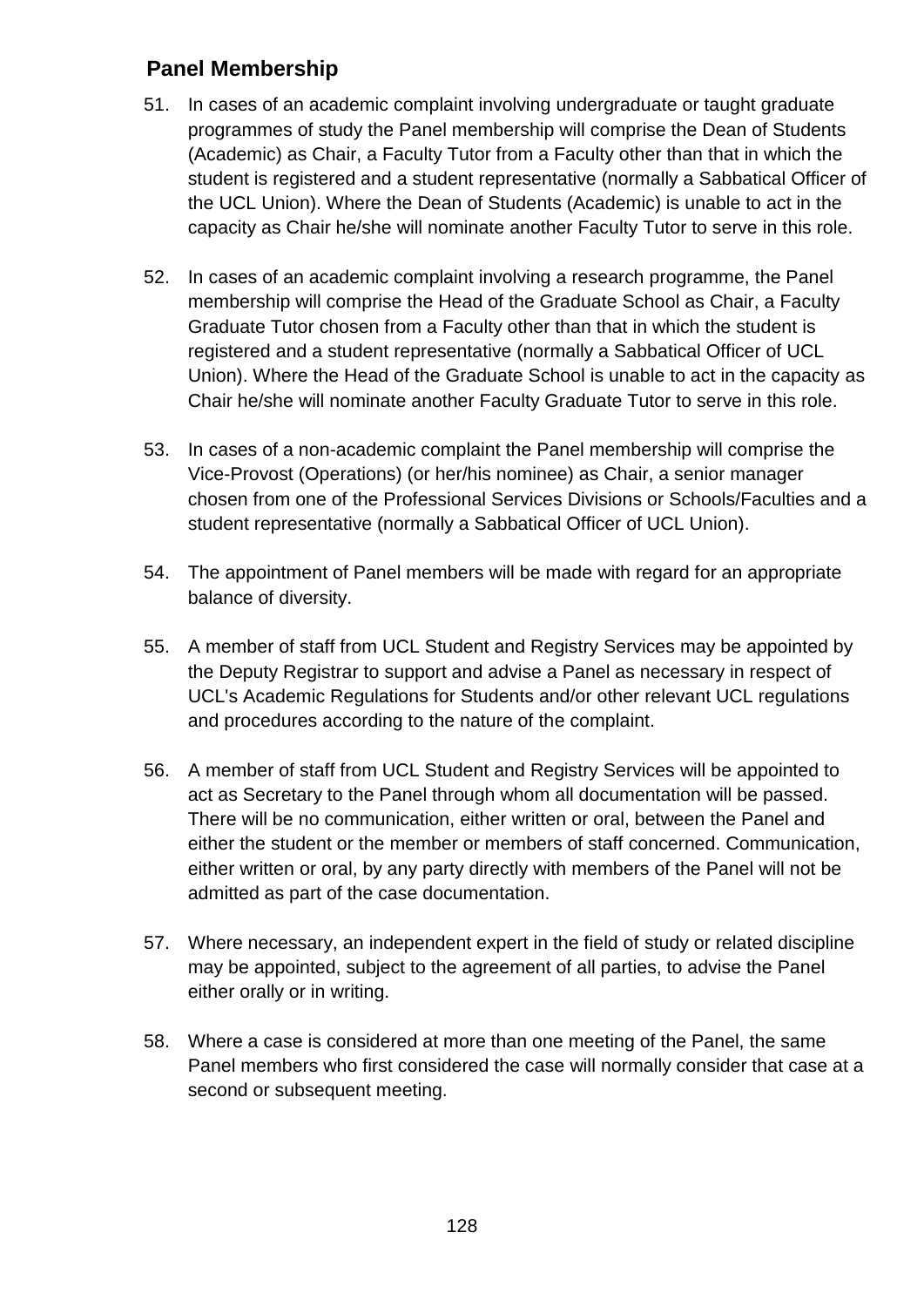#### **Conduct of Hearings**

- 59. The conduct at a Complaints Panel will be determined by the Chair of the Panel so the complaint is heard in such manner as s/he considers appropriate and fair.
- 60. All documentation pertaining to the complaint must be received by all parties no later than ten days before the meeting of the Panel. No further communications of any sort will be accepted for consideration by the Panel after this time except at the sole discretion of the Chair of the Panel.
- 61. A single recording will normally be made by UCL of each hearing for the purpose of providing a factual record in the event of the hearing going to Review.
- 62. Both the student and member(s) of staff concerned are entitled to be present throughout a hearing except when the Panel deliberates on its decision. Only in exceptional circumstances, and with the agreement of all parties, may individuals be heard separately. Each party will be entitled to be accompanied during the Panel hearing by 'a friend'. The friend must be a member of UCL or UCL Union.
- 63. Requests by either the student or member(s) of staff concerned to call witnesses will be decided by the Chair of the Panel.
- 64. If any party fails to attend the Panel, the Panel may proceed and determine the complaint in the absence of that party.

#### **The Decision**

- 65. The decision of a Panel will be reached by a majority vote of the members of the Panel, and shall be announced as the decision of the Panel.
- 66. The votes of individual Panel members shall always be treated as confidential and there shall be no disclosure either of such votes or of information showing whether the decision was reached by a unanimous or a majority vote.
- 67. The Panel may adjourn for a period not exceeding seven days for the purpose of deciding upon the appropriate action to be taken.
- 68. The Panel will complete a written statement of its findings and decision within ten days of the date of the final meeting of the Panel. The Panel is authorised to impose a solution on the officers of the area of UCL in which the complaint occurred. Any compensating action proposed in the light of the complaint will not be implemented until it is clear if a review of the Panel's findings will be made and, if so, until the outcome of the review is known.
- 69. Subject to the rights of review, all decisions made in accordance with these procedures shall be binding on all parties.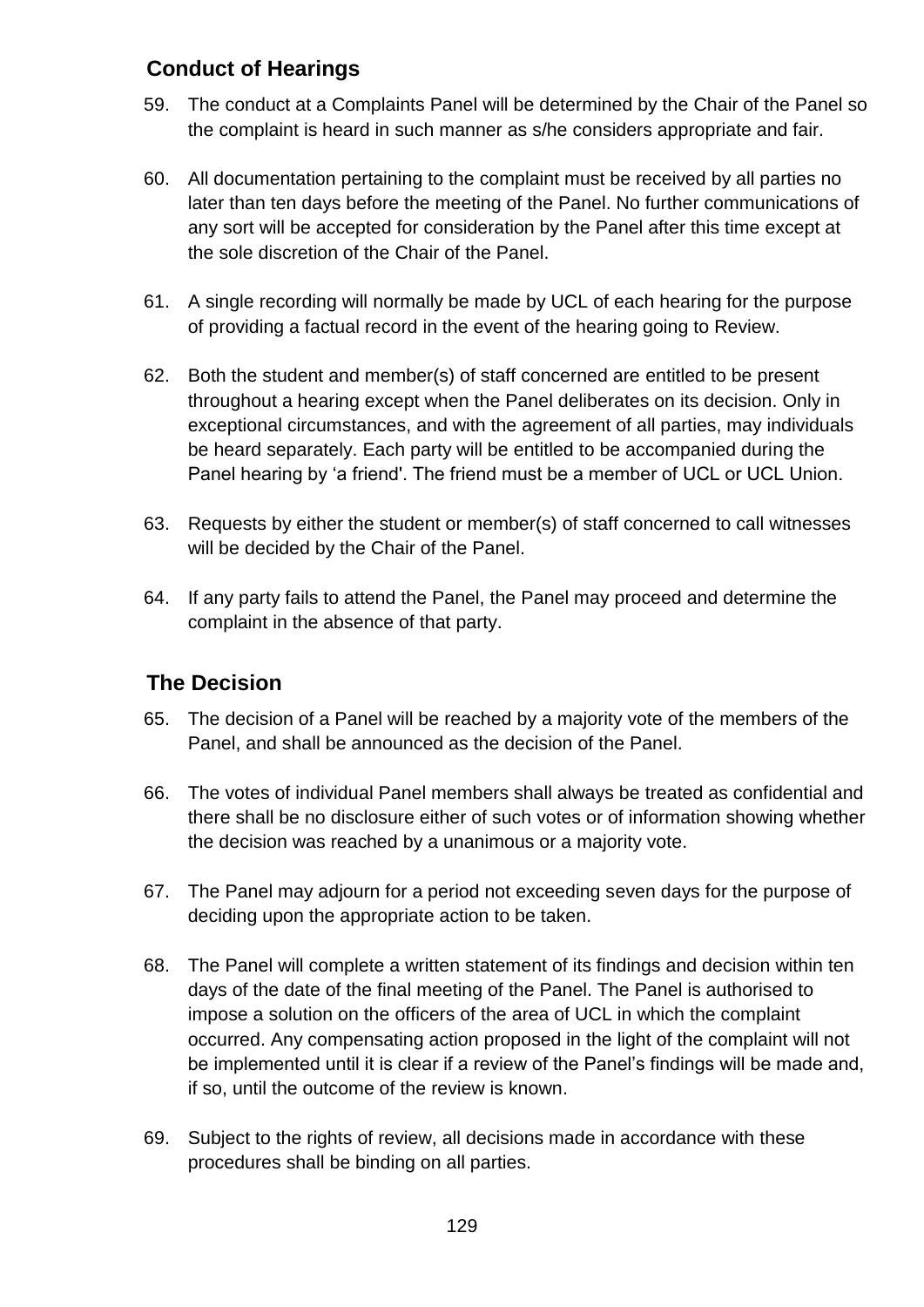## 12.5 Section 5 - Review Procedure

- 70. If the students feels that the complaint has not been resolved satisfactorily by the Panel, s/he has the right to request that the matter be reviewed.
- 71. Notice of intention to seek a review of the outcome of the Panel may be made in writing by the student to the Registrar within twenty-one days of the date of the notification of the Panel's decision. Such notice must include all documentation pertaining to the grounds on which the review is being made. No further communications of any sort will be accepted for consideration under the review after this time.
- 72. A request for a review may be made only on one or more of the following grounds:
	- a) that the complaint process was not conducted according to the above procedures;
	- b) that new evidence has become available which was not, and which could not reasonably have been made available to the Panel;
	- c) that the compensating action agreed by the Panel was inadequate in relation to the complaint.
- 73. As soon as is practicable after receipt of such notification the Registrar will present the documentation relevant to the review to the Chair of the Review Panel who will decide on the evidence available whether or not the review should be proceeded with in accordance with the grounds set out at above.
- 74. If it is decided not to proceed with the review, the Registrar will inform the student of the decision of the Chair of the Review Panel, giving reasons, accompanied by a Completion of Procedures letter.
- 75. Where it is decided that the review shall be proceeded with, the Registrar will inform all parties of the decision of the Chair of the Review Panel and will make the necessary arrangements for a Review Panel to consider the complaint as early as possible. The outcome of the review is expected to be determined within two calendar months of receipt of the notification of intention to seek a review.

#### **Review Panel Membership**

- 76. Membership of a Review Panel will be drawn from an independent panel approved by Council. As far as is practicable, the appointment of Panel members shall be made with regard for an appropriate balance of diversity.
- 77. The Review Panel will have three members, including the Chair, who will be appointed by the Provost. In the event of the unforeseen unavailability of a Panel member, the Registrar may appoint a replacement.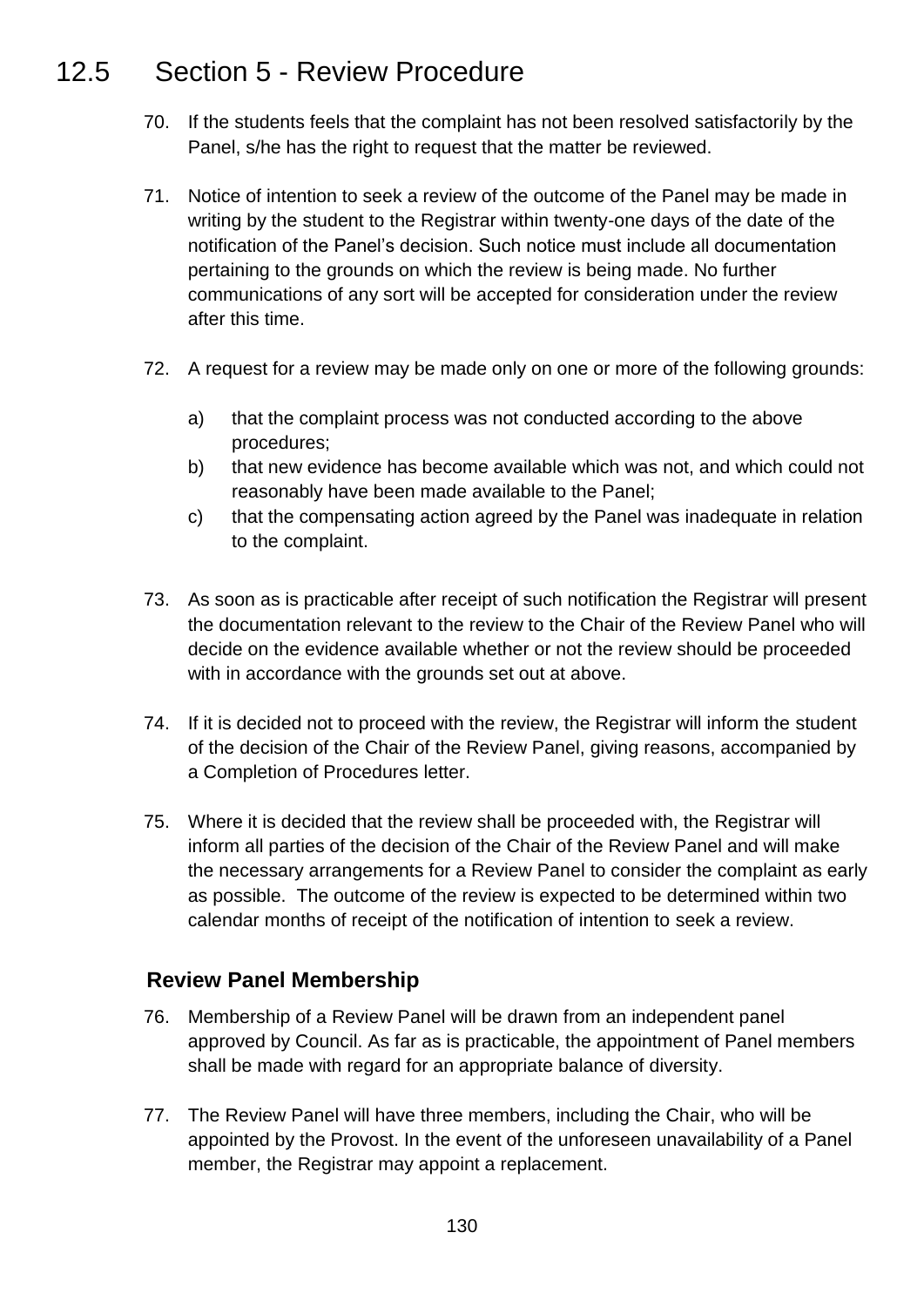- 78. The Secretary of a Review Panel will normally be appointed from UCL Student and Registry Services. S/he will not have acted as secretary to the Panel whose decision is now under review.
- 79. A Review Panel will review all of the evidence before it; will seek further clarification of the written evidence from whomever it feels appropriate; and will have the power to reverse or modify the decision reviewed in any way that it thinks fit. Where new evidence is considered which was not available to the Complaints Panel,the Chair of the first Panel will be given the opportunity to respond to the new material. Only exceptionally, and on its own initiative, will a Review Panel interview the student and member(s) of staff concerned. On such occasions the procedure for conducting a panel interview will be as prescribed under the procedures for establishing a Panel.
- 80. The decision of a Review Panel will be reached in accordance with the decisionmaking procedure as prescribed for a Panel.
- 81. The Review Panel will notify the Registrar in writing of the outcome of the Review. The Registrar will in turn notify all parties of the decision of the Review Panel and issue a Completion of Procedures letter to the student.
- 82. A decision of the Review Panel shall be final as far as this Procedure is concerned.